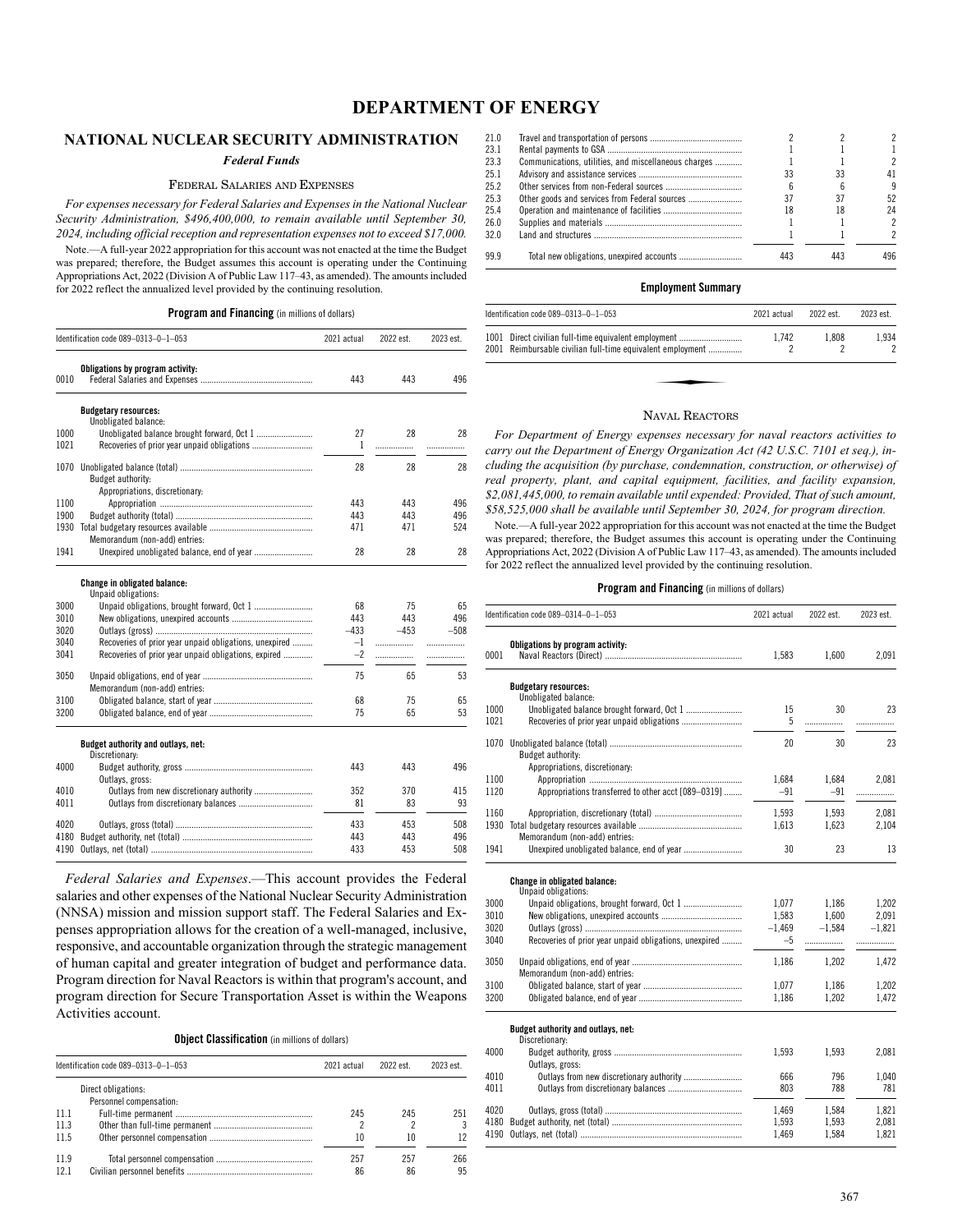### NAVAL REACTORS—Continued

*Naval Reactors*.—This account funds all naval nuclear propulsion work, beginning with reactor technology development and design, continuing through reactor operation and maintenance, and ending with final disposition of naval spent nuclear fuel. These efforts ensure the safe and reliable operation of reactor plants in nuclear-powered submarines and aircraft carriers, enable continued technology development for future generations of nuclear-powered warships, and supports recapitalization of laboratory facilities and environmental remediation of legacy responsibilities. Due to the crucial nature of nuclear reactor work, Naval Reactors is a centrally managed organization. Federal employees oversee and set policies/procedures for developing new reactor plants and operating existing nuclear plants and the facilities that support these plants.

### **Object Classification** (in millions of dollars)

|      | Identification code 089-0314-0-1-053                 | 2021 actual | 2022 est. | 2023 est. |
|------|------------------------------------------------------|-------------|-----------|-----------|
|      | Direct obligations:                                  |             |           |           |
|      | Personnel compensation:                              |             |           |           |
| 11.1 |                                                      | 34          | 34        | 37        |
| 11.3 |                                                      |             |           |           |
| 11.5 |                                                      |             |           |           |
| 11.9 |                                                      | 36          | 36        | 40        |
| 12.1 |                                                      | 12          | 12        | 13        |
| 23.3 | Communications, utilities, and miscellaneous charges | 3           | 4         | 6         |
| 25.1 |                                                      |             | 5         | h         |
| 25.2 |                                                      |             |           |           |
| 25.3 |                                                      |             |           | 5         |
| 25.4 |                                                      | 1.171       | 1.179     | 1,660     |
| 31.0 |                                                      | 10          | 10        | .         |
| 32.0 |                                                      | 335         | 342       | 352       |
| 41.0 |                                                      |             |           |           |
| 99.9 |                                                      | 1,583       | 1.600     | 2,091     |

| Identification code 089-0314-0-1-053                 | 2021 actual | 2022 est. | 2023 est. |
|------------------------------------------------------|-------------|-----------|-----------|
| 1001 Direct civilian full-time equivalent employment | 222         | 240       | 246       |
|                                                      |             |           |           |
|                                                      |             |           |           |

 $\overline{4}$ 

### WEAPONS ACTIVITIES

*For Department of Energy expenses, including the purchase, construction, and acquisition of plant and capital equipment and other incidental expenses necessary for atomic energy defense weapons activities in carrying out the purposes of the Department of Energy Organization Act (42 U.S.C. 7101 et seq.), including the acquisition or condemnation of any real property or any facility or for plant or facility acquisition, construction, or expansion, and the purchase of not to exceed one ambulance, for replacement only, \$16,486,298,000, to remain available until expended: Provided, That of such amount, \$130,070,000 shall be available until September 30, 2024, for program direction.*

Note.—A full-year 2022 appropriation for this account was not enacted at the time the Budget was prepared; therefore, the Budget assumes this account is operating under the Continuing Appropriations Act, 2022 (Division A of Public Law 117–43, as amended). The amounts included for 2022 reflect the annualized level provided by the continuing resolution.

| Program and Financing (in millions of dollars) |  |  |  |
|------------------------------------------------|--|--|--|
|------------------------------------------------|--|--|--|

|              | Identification code 089-0240-0-1-053                | 2021 actual     | 2022 est.       | 2023 est.       |
|--------------|-----------------------------------------------------|-----------------|-----------------|-----------------|
| 0001         | Obligations by program activity:                    | 14.643          | 16.117          | 16,586          |
| 0300         |                                                     | 14.643          | 16.117          | 16,586          |
| 0799<br>0810 |                                                     | 14.643<br>2.249 | 16.117<br>2.055 | 16.586<br>2,122 |
| 0900         |                                                     | 16.892          | 18.172          | 18.708          |
|              | <b>Budgetary resources:</b><br>Unobligated balance: |                 |                 |                 |
| 1000<br>1021 |                                                     | 136<br>243      | 894             | 122             |

| 1033 |                                                                                                                       | 18        | .         | .         |
|------|-----------------------------------------------------------------------------------------------------------------------|-----------|-----------|-----------|
|      |                                                                                                                       | 397       | 894       | 122       |
|      | Budget authority:                                                                                                     |           |           |           |
|      | Appropriations, discretionary:                                                                                        |           |           |           |
| 1100 |                                                                                                                       | 15,345    | 15,345    | 16,486    |
|      | Spending authority from offsetting collections, discretionary:                                                        |           |           |           |
| 1700 |                                                                                                                       | 2,036     | 2,055     | 2,100     |
| 1701 | Change in uncollected payments, Federal sources                                                                       | 8         |           | .         |
| 1750 | Spending auth from offsetting collections, disc (total)                                                               | 2,044     | 2,055     | 2,100     |
| 1900 |                                                                                                                       | 17,389    | 17,400    | 18,586    |
| 1930 |                                                                                                                       | 17,786    | 18,294    | 18,708    |
|      | Memorandum (non-add) entries:                                                                                         |           |           |           |
| 1941 | Unexpired unobligated balance, end of year                                                                            | 894       | 122       | .         |
|      | <b>Change in obligated balance:</b>                                                                                   |           |           |           |
| 3000 | Unpaid obligations:                                                                                                   | 10,891    | 12,812    | 14,949    |
| 3010 |                                                                                                                       | 16,892    | 18,172    | 18,708    |
| 3020 |                                                                                                                       | $-14,728$ | $-16,035$ | $-16,877$ |
| 3040 | Recoveries of prior year unpaid obligations, unexpired                                                                | $-243$    | .         | .         |
|      |                                                                                                                       |           |           |           |
| 3050 |                                                                                                                       | 12,812    | 14,949    | 16,780    |
|      | Uncollected payments:                                                                                                 |           |           |           |
| 3060 | Uncollected pymts, Fed sources, brought forward, Oct 1                                                                | $-2.733$  | $-2.741$  | $-2.741$  |
| 3070 | Change in uncollected pymts, Fed sources, unexpired                                                                   | $-8$      | .         |           |
| 3090 |                                                                                                                       | $-2.741$  | $-2,741$  | $-2,741$  |
|      | Memorandum (non-add) entries:                                                                                         |           |           |           |
| 3100 |                                                                                                                       | 8,158     | 10,071    | 12,208    |
| 3200 |                                                                                                                       | 10,071    | 12,208    | 14,039    |
|      | Budget authority and outlays, net:                                                                                    |           |           |           |
|      | Discretionary:                                                                                                        |           |           |           |
| 4000 |                                                                                                                       | 17,389    | 17,400    | 18,586    |
|      | Outlays, gross:                                                                                                       |           |           |           |
| 4010 | Outlays from new discretionary authority                                                                              | 6,293     | 6,816     | 7,287     |
| 4011 |                                                                                                                       | 8,435     | 9,219     | 9,590     |
| 4020 |                                                                                                                       | 14,728    | 16,035    | 16,877    |
|      | Offsets against gross budget authority and outlays:                                                                   |           |           |           |
|      | Offsetting collections (collected) from:                                                                              |           |           |           |
| 4030 |                                                                                                                       | $-1,962$  | $-1,951$  | $-1,994$  |
| 4033 |                                                                                                                       | $-92$     | $-104$    | $-106$    |
|      |                                                                                                                       |           |           |           |
| 4040 | Offsets against gross budget authority and outlays (total)<br>Additional offsets against gross budget authority only: | $-2,054$  | $-2,055$  | $-2,100$  |
| 4050 | Change in uncollected pymts, Fed sources, unexpired                                                                   | -8        |           | .         |
| 4053 | Recoveries of prior year paid obligations, unexpired                                                                  |           |           |           |
|      |                                                                                                                       | 18        | .         |           |
| 4060 | Additional offsets against budget authority only (total)                                                              | 10        | .         | .         |
| 4070 |                                                                                                                       | 15,345    | 15,345    | 16,486    |
| 4080 |                                                                                                                       | 12,674    | 13,980    | 14,777    |
| 4180 |                                                                                                                       | 15,345    | 15,345    | 16,486    |
| 4190 |                                                                                                                       | 12,674    | 13,980    | 14,777    |

Programs funded within the Weapons Activities appropriation support the Nation's current and future defense posture and its attendant nationwide infrastructure of science, technology, and engineering capabilities. Weapons Activities provides for the maintenance and refurbishment of nuclear weapons to continue sustained confidence in their safety, reliability, and performance; continued investment in scientific, engineering, and manufacturing capabilities to enable certification of the enduring nuclear weapons stockpile; and manufacture of nuclear weapon components. Weapons Activities also provides for continued maintenance and investment in the NNSA nuclear complex to be more responsive and cost effective. The major elements of the program include the following:

*Stockpile Management.—*Maintains a safe, secure, and effective nuclear weapons stockpile. Activities include extending the expected life of weapons; maintenance, surveillance, assessment, development, and program planning; providing safe and secure dismantlement of nuclear weapons and components; and providing sustainment of needed manufacturing capabilities and capacities, including process improvements and investments focused on increased efficiency of production operations. The FY 2023 Request also includes a new Nuclear Enterprise Assurance (NEA) subprogram, to prevent, detect, and mitigate adversarial subversion risks to the nuclear weapons stockpile and associated design, production, and testing capabilities.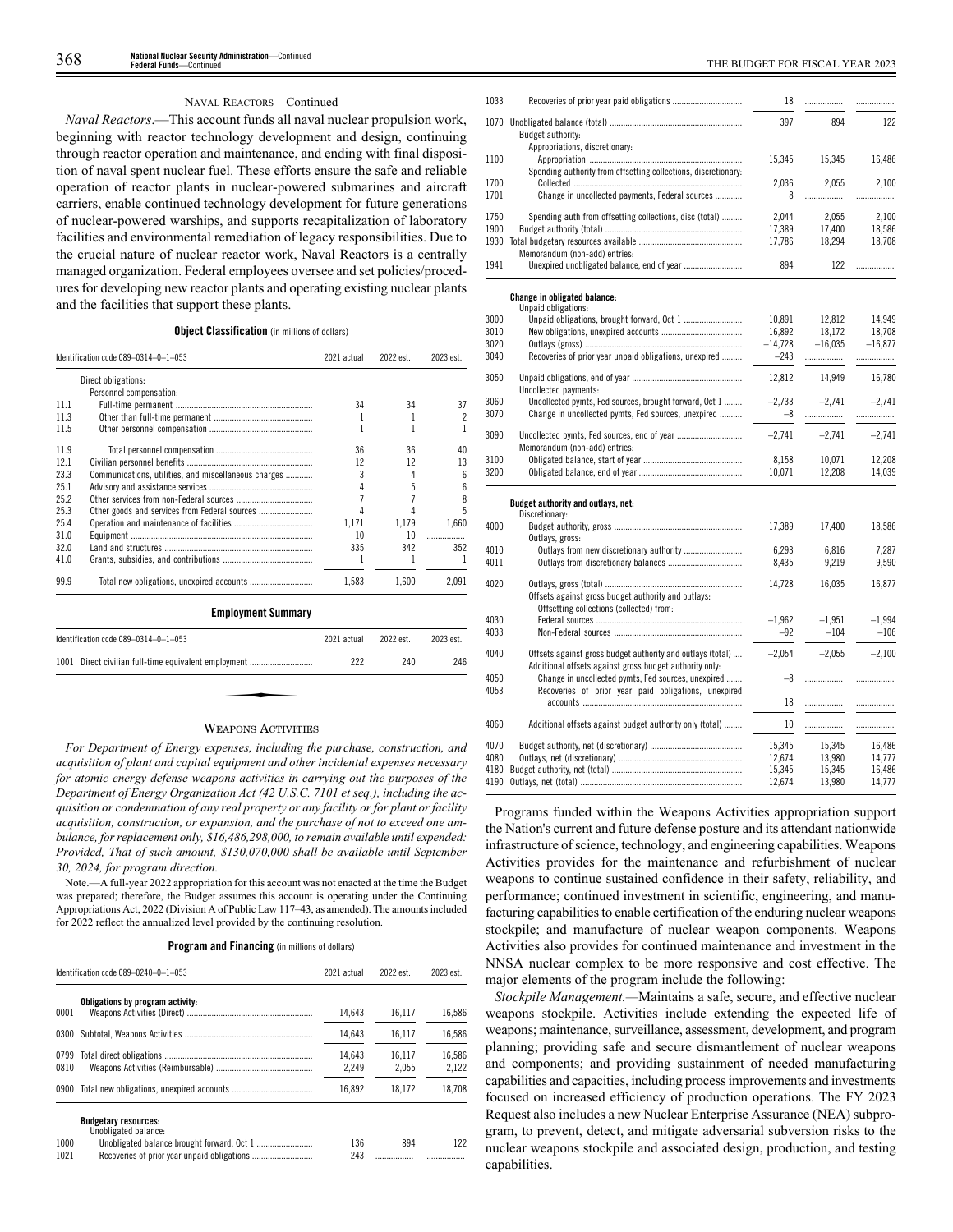*Production Modernization.—*Focuses on the production capabilities of nuclear weapons, including primaries, secondaries, and radiation cases, which are critical to weapon performance.

*Stockpile Research, Technology, and Engineering.—*Provides the foundation for science-based stockpile decisions, tools, and components; focuses on the most pressing investments the nuclear security enterprise requires to meet Department of Defense warhead needs and schedules; and enables assessment and certification capabilities used throughout the enterprise. Provides the knowledge and expertise needed to maintain confidence in the nuclear weapons stockpile without additional explosive nuclear testing.

*Infrastructure and Operations*.—Provides the funding required to operate and maintain NNSA facilities and support underlying infrastructure and capabilities at the level necessary to deliver mission results in a safe and secure manner. Modernizes NNSA infrastructure through recapitalization and line-item construction projects.

*Defense Nuclear Security*.—Provides protection for NNSA personnel, facilities, nuclear weapons, and materials from a full spectrum of threats, ranging from minor security incidents to acts of terrorism. Provides funding for key security program areas at all NNSA facilities.

*Secure Transportation Asset*.—Provides for the safe, secure transport of nuclear weapons, weapon components, and special nuclear materials to meet mission requirements. The Program Direction subprogram provides for the secure transportation workforce, including the Federal agents.

*Information Technology and Cybersecurity*.—Provides information technology (IT) and cybersecurity services and solutions for the Nuclear Security Enterprise to accomplish its mission goals and objectives. These services and solutions include commodity IT, unified communications, collaboration tools, mission applications, and cybersecurity oversight and tools.

**Object Classification** (in millions of dollars)

| Identification code 089-0240-0-1-053 |                                                      | 2021 actual | 2022 est. | 2023 est. |
|--------------------------------------|------------------------------------------------------|-------------|-----------|-----------|
|                                      | Direct obligations:                                  |             |           |           |
|                                      | Personnel compensation:                              |             |           |           |
| 11.1                                 |                                                      | 49          | 51        | 54        |
| 11.5                                 |                                                      | 10          | 12        | 15        |
| 11.9                                 |                                                      | 59          | 63        | 69        |
| 12.1                                 |                                                      | 30          | 31        | 34        |
| 21.0                                 |                                                      | 6           | 6         | 8         |
| 23.1                                 |                                                      | 52          | 53        | 56        |
| 23.3                                 | Communications, utilities, and miscellaneous charges | 22          | 22        | 24        |
| 25.1                                 |                                                      | 316         | 376       | 389       |
| 25.2                                 |                                                      | 574         | 622       | 680       |
| 25.3                                 |                                                      | 34          | 35        | 36        |
| 25.4                                 |                                                      | 10.486      | 11,731    | 11.384    |
| 25.5                                 |                                                      | 127         | 144       | 154       |
| 25.6                                 |                                                      | 5           | 5         | 6         |
| 25.7                                 |                                                      | 4           | 4         | 6         |
| 26.0                                 |                                                      | 13          | 13        | 15        |
| 31.0                                 |                                                      | 729         | 745       | 924       |
| 32.0                                 |                                                      | 2.099       | 2.176     | 2,682     |
| 41.0                                 |                                                      | 87          | 91        | 119       |
| 99.0                                 |                                                      | 14.643      | 16.117    | 16.586    |
| 99.0                                 |                                                      | 2,249       | 2,055     | 2,122     |
| 99.9                                 |                                                      | 16.892      | 18,172    | 18.708    |

| Identification code 089-0240-0-1-053                 | 2021 actual | 2022 est. | 2023 est. |
|------------------------------------------------------|-------------|-----------|-----------|
| 1001 Direct civilian full-time equivalent employment | 513         | 574       | 572       |
|                                                      |             |           |           |
| $\mathbf{r}$ at $\mathbf{r}$ at $\mathbf{r}$         |             |           |           |

### DEFENSE NUCLEAR NONPROLIFERATION

*For Department of Energy expenses, including the purchase, construction, and acquisition of plant and capital equipment and other incidental expenses necessary for defense nuclear nonproliferation activities, in carrying out the purposes of the Department of Energy Organization Act (42 U.S.C. 7101 et seq.), including the ac-*

*quisition or condemnation of any real property or any facility or for plant or facility acquisition, construction, or expansion, \$2,346,257,000, to remain available until expended.*

Note.—A full-year 2022 appropriation for this account was not enacted at the time the Budget was prepared; therefore, the Budget assumes this account is operating under the Continuing Appropriations Act, 2022 (Division A of Public Law 117–43, as amended). The amounts included for 2022 reflect the annualized level provided by the continuing resolution.

### **Program and Financing** (in millions of dollars)

|      | Identification code 089-0309-0-1-053                                                                                  | 2021 actual | 2022 est. | 2023 est. |
|------|-----------------------------------------------------------------------------------------------------------------------|-------------|-----------|-----------|
|      | Obligations by program activity:                                                                                      |             |           |           |
| 0001 |                                                                                                                       | 2,255       | 2,360     | 2,383     |
| 0100 |                                                                                                                       | 2,255       | 2,360     | 2,383     |
| 0799 |                                                                                                                       | 2,255       | 2,360     | 2,383     |
| 0801 |                                                                                                                       | 6           | .         | .         |
|      |                                                                                                                       | 6           | .         | .         |
|      | 0900 Total new obligations, unexpired accounts                                                                        | 2,261       | 2,360     | 2,383     |
|      |                                                                                                                       |             |           |           |
|      | <b>Budgetary resources:</b><br>Unobligated balance:                                                                   |             |           |           |
| 1000 | Unobligated balance brought forward, Oct 1                                                                            | 451         | 467       | 367       |
| 1021 |                                                                                                                       | 19          | .         | .         |
| 1033 |                                                                                                                       | 5           | .         | .         |
| 1070 |                                                                                                                       | 475         | 467       | 367       |
|      | Budget authority:                                                                                                     |             |           |           |
|      | Appropriations, discretionary:                                                                                        |             |           |           |
| 1100 |                                                                                                                       | 2,260       | 2,260     | 2,346     |
| 1120 | Appropriations transferred to other accts [089–0222]                                                                  | $-13$       | .         | .         |
| 1160 |                                                                                                                       | 2,247       | 2,260     | 2,346     |
|      | Spending authority from offsetting collections, discretionary:                                                        |             |           |           |
| 1700 |                                                                                                                       | 6           |           |           |
| 1900 |                                                                                                                       | 2,253       | 2,260     | 2,346     |
|      | Memorandum (non-add) entries:                                                                                         | 2,728       | 2,727     | 2,713     |
| 1941 | Unexpired unobligated balance, end of year                                                                            | 467         | 367       | 330       |
|      | Change in obligated balance:<br>Unpaid obligations:                                                                   |             |           |           |
| 3000 | Unpaid obligations, brought forward, Oct 1                                                                            | 1,463       | 1,725     | 1,800     |
| 3010 |                                                                                                                       | 2,261       | 2,360     | 2,383     |
| 3020 |                                                                                                                       | $-1,980$    | $-2,285$  | $-2,254$  |
| 3040 | Recoveries of prior year unpaid obligations, unexpired                                                                | $-19$       | .         | .         |
| 3050 |                                                                                                                       | 1,725       | 1,800     | 1,929     |
|      | Memorandum (non-add) entries:                                                                                         |             |           |           |
| 3100 |                                                                                                                       | 1,463       | 1,725     | 1,800     |
| 3200 |                                                                                                                       | 1,725       | 1,800     | 1,929     |
|      | Budget authority and outlays, net:<br>Discretionary:                                                                  |             |           |           |
| 4000 |                                                                                                                       | 2,253       | 2,260     | 2,346     |
|      | Outlays, gross:                                                                                                       |             |           |           |
| 4010 | Outlays from new discretionary authority                                                                              | 933         | 1,085     | 1,126     |
| 4011 |                                                                                                                       | 1,047       | 1,200     | 1,128     |
| 4020 |                                                                                                                       | 1,980       | 2,285     | 2,254     |
|      | Offsets against gross budget authority and outlays:                                                                   |             |           |           |
|      | Offsetting collections (collected) from:                                                                              |             |           |           |
| 4033 |                                                                                                                       | -5          | .         | .         |
| 4034 |                                                                                                                       | -6          | .         | .         |
| 4040 | Offsets against gross budget authority and outlays (total)<br>Additional offsets against gross budget authority only: | $-11$       | .         | .         |
| 4053 | Recoveries of prior year paid obligations, unexpired                                                                  |             |           |           |
|      |                                                                                                                       | 5           | .         | .         |
| 4070 |                                                                                                                       | 2,247       | 2,260     | 2,346     |
| 4080 |                                                                                                                       | 1,969       | 2,285     | 2,254     |
| 4180 |                                                                                                                       | 2,247       | 2,260     | 2,346     |
| 4190 |                                                                                                                       | 1,969       | 2,285     | 2,254     |

The Defense Nuclear Nonproliferation (DNN) and the Nuclear Counterterrorism and Incident Response (NCTIR) programs are central to the U.S. strategy to reduce global nuclear security risks. These two programs provide policy and technical leadership to prevent or limit the spread of materials, technology, and expertise related to weapons of mass destruction (WMD); develop technologies that detect the proliferation of WMD worldwide; secure or eliminate inventories of nuclear weapons-related materials and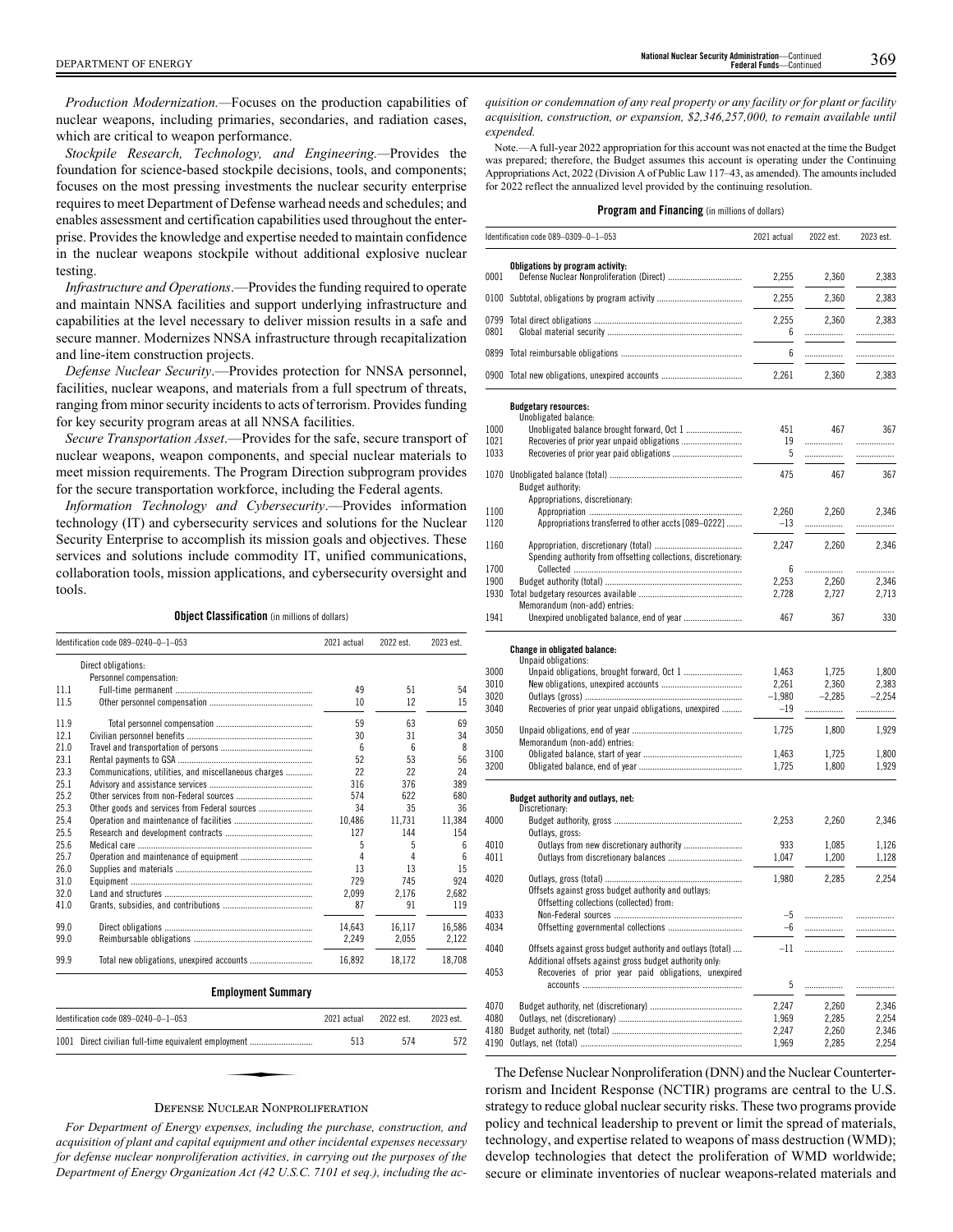### DEFENSE NUCLEAR NONPROLIFERATION—Continued

infrastructure; and ensure rapid, effective responses to nuclear or radiological incidents and accidents domestically and overseas.

The major elements of the appropriation account include the following: *Material Management and Minimization (M*<sup>3</sup> *).—*M<sup>3</sup> programs reduce and, when possible, eliminate weapons-usable nuclear material around the world to achieve permanent threat reduction. This includes minimizing the civilian use of highly enriched uranium (HEU); removing or eliminating nuclear material internationally; and disposing of excess nuclear material in the United States.

*Global Material Security (GMS)*.—GMS programs prevent terrorists and other actors from obtaining nuclear and radioactive materials to use in an improvised nuclear device or a radiological dispersal device by working domestically and with partner countries to improve the security of vulnerable materials and facilities and to build sustainable capacity to deter, detect, and investigate illicit trafficking of these materials. GMS works with countries in bilateral partnerships, and with and through multilateral partners such as the International Atomic Energy Agency (IAEA) and International Criminal Police Organization (Interpol).

*Nonproliferation and Arms Control (NPAC).*—NPAC programs strengthen nonproliferation and arms control regimes through technology and tool development combined with policy innovation and implementation to prevent proliferation, support peaceful nuclear uses, and enable detection, monitoring and verification missions. NPAC builds the capacity of the IAEA and partner countries to implement international safeguards obligations; leads domestic and international programs implementing U.S. export control obligations; supports the negotiation and implementation of agreements and associated monitoring regimes; and develops approaches and strategies to address emerging nonproliferation and arms control challenges and opportunities.

*Defense Nuclear Nonproliferation Research and Development (DNN R&D)*.—DNN R&D drives the innovation of national and multi-lateral technical capabilities to detect nuclear detonations; foreign nuclear weapons activities; and the presence, movement, or diversion of special nuclear materials. The program also sustains and develops foundational nonproliferation technical competencies that ensure the technical agility needed to support a broad spectrum of U.S. nonproliferation missions and to anticipate threats and build the human capacity to support these missions into the future. DNN R&D leverages the unique facilities and scientific skills of the Department of Energy, academia, and industry to perform research, conduct technology demonstrations, develop prototypes, and produce and deliver sensors for integration into operational systems.

*NNSA Bioassurance Program.*—The NNSA Bioassurance Program establishes a national security R&D program to anticipate and detect global biological threats and broaden DOE's role in national biodefense. The NNSA contribution complements DOE's support of other departments and U.S. biodefense strategies and plans. The NNSA Bioassurance program will work in close coordination with the Office of Science (DOE/SC) by integrating NNSA's high-security work with DOE/SC's supported "open" science model. The Program will provide the full spectrum of bioassurance capabilities, informed by national security expertise that is drawn from parallel and analogue work on nuclear threats, risks, export controls and licensing, nonproliferation, detection, and verification.

*Nonproliferation Construction.—*The Nonproliferation Construction Program supports the construction of projects for the dilute and dispose strategy to fulfill the United States' commitment to dispose of 34 metric tons of surplus U.S. weapon-grade plutonium and remove plutonium from the state of South Carolina. The request will complete the final design review and continue the activities required to achieve CD-2/3, *Approval of Performance Baseline and Start of Construction*, to initiate construction on the Surplus Plutonium Disposition (SPD) project. Using available prior year balances, physical termination activities for the Mixed Oxide Fuel Fabrication project were completed in FY 2021 and closeout activities will be completed in FY 2022.

*Nuclear Counterterrorism and Incident Response (NCTIR).*—The NCTIR Program applies the unique technical expertise of NNSA's nuclear security enterprise to prepare for, prevent, respond to, mitigate, and recover from nuclear or radiological incidents and accidents worldwide. To that end, NCTIR provides scientific understanding of nuclear threat devices, including potential terrorist and proliferant state nuclear capabilities; informs U.S. and international threat reduction policies and regulations; sustains Nuclear Emergency Support Team (NEST) readiness to respond to nuclear and radiological incidents and accidents at home and overseas; provides targeted training to domestic and international partners on nuclear and radiological emergency preparedness and response; and delivers expert analysis and technical capabilities to support national counterproliferation efforts. NCTIR also provides both the structure and processes to ensure a comprehensive and integrated approach to emergency management and continuity of operations, thereby safeguarding the health and safety of workers and the public, protecting the environment, and enhancing the resilience of the Department and the Nation.

### **Object Classification** (in millions of dollars)

| Direct obligations:<br>161<br>161<br>112<br>112<br>Other goods and services from Federal sources<br>1.724<br>1,825<br>91<br>91<br>139<br>139<br>19<br>19<br>2.255<br>2.356 | 2023 est. |
|----------------------------------------------------------------------------------------------------------------------------------------------------------------------------|-----------|
| 25.1<br>25.4<br>41.0<br>99.0                                                                                                                                               |           |
| 25.2<br>25.3<br>25.5<br>25.7<br>31.0<br>32.0                                                                                                                               | 161       |
|                                                                                                                                                                            | 112       |
|                                                                                                                                                                            | 7         |
|                                                                                                                                                                            | 1,848     |
|                                                                                                                                                                            |           |
|                                                                                                                                                                            |           |
|                                                                                                                                                                            | 91        |
|                                                                                                                                                                            | 139       |
|                                                                                                                                                                            | 19        |
|                                                                                                                                                                            | 2.379     |
| 6<br>99.0                                                                                                                                                                  |           |
| 99.9<br>2,261<br>2,360                                                                                                                                                     | 2,383     |
|                                                                                                                                                                            |           |

### *Federal Funds*

### DEFENSE ENVIRONMENTAL CLEANUP

### (INCLUDING TRANSFER OF FUNDS)

*For Department of Energy expenses, including the purchase, construction, and acquisition of plant and capital equipment and other expenses necessary for atomic energy defense environmental cleanup activities in carrying out the purposes of the Department of Energy Organization Act (42 U.S.C. 7101 et seq.), including the acquisition or condemnation of any real property or any facility or for plant or facility acquisition, construction, or expansion, \$6,914,532,000, to remain available until expended, of which \$417,000,000 shall be transferred to the "Uranium Enrichment Decontamination and Decommissioning Fund": Provided, That of such amount, \$317,002,000 shall be available until September 30, 2024, for program direction.*

Note.—A full-year 2022 appropriation for this account was not enacted at the time the Budget was prepared; therefore, the Budget assumes this account is operating under the Continuing Appropriations Act, 2022 (Division A of Public Law 117–43, as amended). The amounts included for 2022 reflect the annualized level provided by the continuing resolution.

|      | Identification code 089-0251-0-1-053 | 2021 actual | 2022 est. | 2023 est. |
|------|--------------------------------------|-------------|-----------|-----------|
|      | Obligations by program activity:     |             |           |           |
| 0001 |                                      | 4           | 5         | 4         |
| 0002 |                                      | 954         | 926       | 818       |
| 0003 |                                      | 788         | 784       | 806       |
| 0004 |                                      | 906         | 861       | 799       |
| 0006 |                                      | 402         | 434       | 379       |
| 0007 |                                      | 303         | 328       | 407       |
| 0008 |                                      | 442         | 475       | 487       |
| 0009 |                                      | 1.503       | 1.532     | 1.572     |
| 0010 |                                      | 406         | 413       | 456       |
| 0011 |                                      | 37          | 13        | 103       |
| 0012 |                                      | 321         | 321       | 310       |
| 0013 |                                      | 32          | 30        | 25        |
| 0014 |                                      | 300         | 289       | 317       |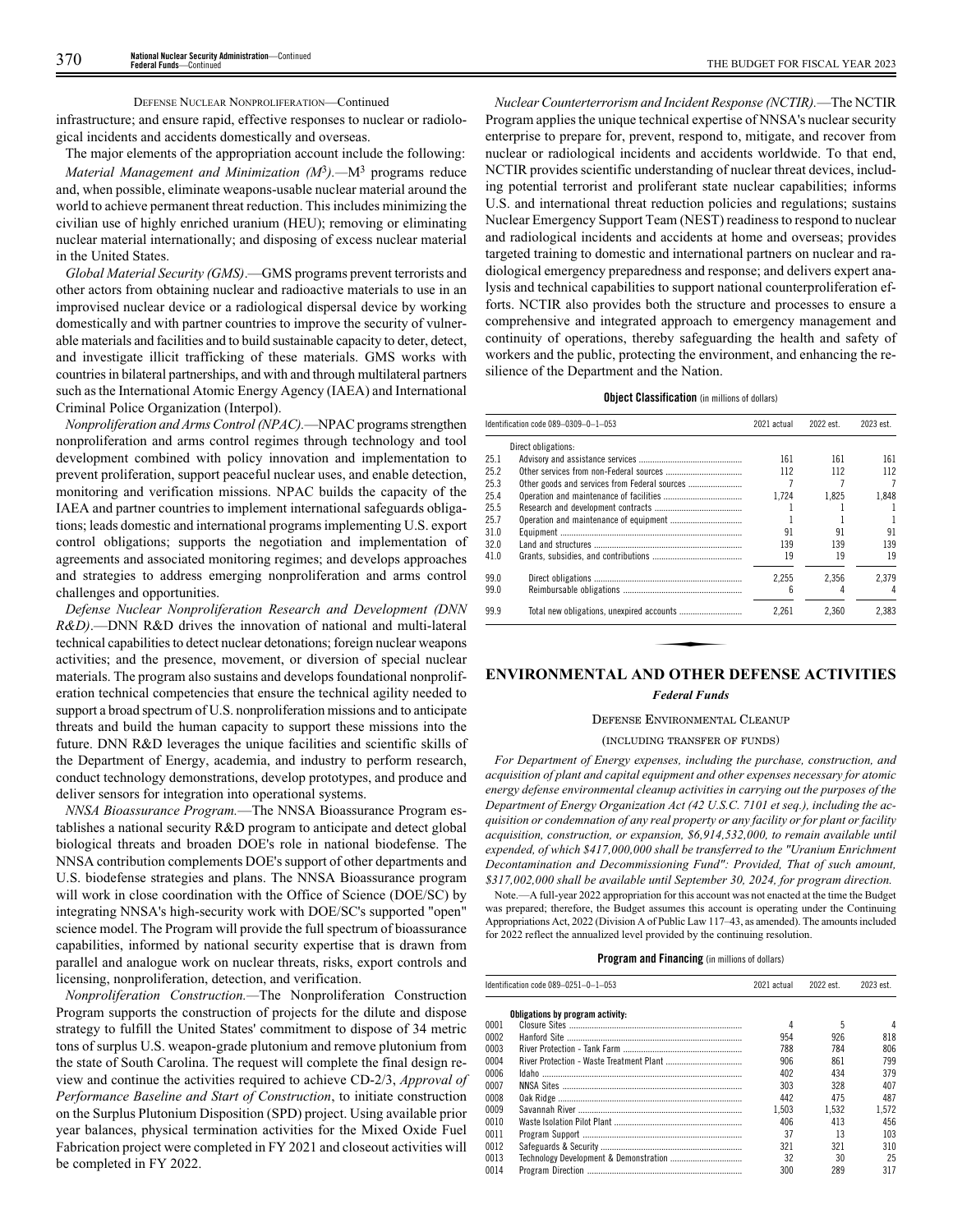| 0015         |                                                                                                 | .              | .              | 417            |
|--------------|-------------------------------------------------------------------------------------------------|----------------|----------------|----------------|
| 0020         |                                                                                                 | .              | 15             | 15             |
|              | 0900 Total new obligations, unexpired accounts                                                  | 6,398          | 6,426          | 6,915          |
|              | <b>Budgetary resources:</b>                                                                     |                |                |                |
|              | Unobligated balance:                                                                            |                |                |                |
| 1000<br>1021 |                                                                                                 | 451<br>38      | 548<br>12      | 560<br>12      |
| 1033         |                                                                                                 | 32             |                |                |
|              |                                                                                                 |                | .              | .              |
| 1070         |                                                                                                 | 521            | 560            | 572            |
|              | Budget authority:                                                                               |                |                |                |
|              | Appropriations, discretionary:                                                                  |                |                |                |
| 1100         |                                                                                                 | 6,426          | 6,426          | 6,915          |
| 1120         | Appropriations transferred to other accts [089-0222]                                            | $-1$           |                | .              |
| 1160         |                                                                                                 | 6,425          | 6,426          | 6,915          |
| 1930         |                                                                                                 | 6,946          | 6,986          | 7,487          |
|              | Memorandum (non-add) entries:                                                                   |                |                |                |
| 1941         |                                                                                                 | 548            | 560            | 572            |
|              |                                                                                                 |                |                |                |
|              | Change in obligated balance:                                                                    |                |                |                |
| 3000         | Unpaid obligations:                                                                             | 3,031          | 3,278          | 2,516          |
| 3010         |                                                                                                 | 6.398          | 6.426          | 6,915          |
| 3020         |                                                                                                 | $-6,111$       | $-7,176$       | $-7,529$       |
| 3040         | Recoveries of prior year unpaid obligations, unexpired                                          | $-38$          | $-12$          | $-12$          |
| 3041         | Recoveries of prior year unpaid obligations, expired                                            | $-2$           |                | .              |
|              |                                                                                                 |                |                |                |
| 3050         | Memorandum (non-add) entries:                                                                   | 3,278          | 2,516          | 1,890          |
| 3100         |                                                                                                 | 3,031          | 3,278          | 2,516          |
| 3200         |                                                                                                 | 3,278          | 2,516          | 1,890          |
|              |                                                                                                 |                |                |                |
|              | Budget authority and outlays, net:                                                              |                |                |                |
|              | Discretionary:                                                                                  |                |                |                |
| 4000         | Outlays, gross:                                                                                 | 6,425          | 6,426          | 6.915          |
| 4010         |                                                                                                 | 3.493          | 4.498          | 4.966          |
| 4011         |                                                                                                 | 2,618          | 2,678          | 2,563          |
|              |                                                                                                 |                |                |                |
| 4020         |                                                                                                 | 6,111          | 7,176          | 7,529          |
|              | Offsets against gross budget authority and outlays:<br>Offsetting collections (collected) from: |                |                |                |
| 4033         |                                                                                                 | $-32$          | .              | .              |
|              |                                                                                                 |                |                |                |
| 4040         | Offsets against gross budget authority and outlays (total)                                      | $-32$          |                | .              |
|              | Additional offsets against gross budget authority only:                                         |                |                |                |
| 4053         | Recoveries of prior year paid obligations, unexpired                                            |                |                |                |
|              |                                                                                                 | 32             | .              | .              |
| 4060         | Additional offsets against budget authority only (total)                                        | 32             | .              |                |
|              |                                                                                                 |                |                |                |
| 4070         |                                                                                                 | 6,425          | 6,426          | 6,915          |
| 4080<br>4180 |                                                                                                 | 6,079<br>6,425 | 7,176<br>6,426 | 7,529<br>6,915 |
| 4190         |                                                                                                 | 6,079          | 7,176          | 7,529          |
|              |                                                                                                 |                |                |                |

The Defense Environmental Cleanup program is responsible for protecting human health and the environment by identifying and reducing risks, as well as managing waste and facilities, at sites where the Department carried out defense-related nuclear research and production activities. Those activities resulted in radioactive, hazardous, and mixed-waste contamination requiring remediation, stabilization, decontamination and decommissioning, or some other type of cleanup action. The Budget displays the cleanup program by site and activity.

*Closure Sites*.—Funds post-closure administration costs after the physical completion of cleanup, including costs for contract closeout and litigation support.

*Hanford Site*.—Funds cleanup and environmental restoration to protect the Columbia River and surrounding communities. The Hanford site cleanup is managed by two Environmental Management (EM) site offices: the Richland Operations Office and the Office of River Protection.

The Richland Office is responsible for cleanup activities on most of the geographic area making up the Hanford site. The primary cleanup focus is decontamination and decommissioning legacy facilities and characterizing and treating contaminated groundwater.

The Office of River Protection is responsible for the safe storage, retrieval, treatment, immobilization, and disposal of approximately 56 million gallons of radioactive waste stored in 177 underground tanks. It is also responsible

for related operation, maintenance, engineering, and construction activities, including those connected to the Waste Treatment and Immobilization Plant being built to solidify the liquid tank waste in a glass form that can be safely stored.

*Idaho*.—Funds retrieval, treatment, and disposition of nuclear and hazardous wastes and spent nuclear fuel, and legacy site cleanup activities.

*NNSA Sites*.—Funds the safe and efficient cleanup of the environmental legacy of past operations at National Nuclear Security Administration (NNSA) sites including Nevada National Security Site, Sandia National Laboratories, Lawrence Livermore National Laboratory, Los Alamos National Laboratory and the Separations Process Research Unit. The cleanup strategy follows a risk-informed approach that focuses first on those soil and groundwater contaminant plumes and sources that are the greatest contributors to risk. The overall goal is first to ensure that risks to the public and workers are controlled, then to clean up soil and groundwater using a risk-informed methodology. NNSA is responsible for long-term stewardship of its sites after physical cleanup is completed. Los Alamos legacy cleanup is managed by the EM Los Alamos field office. Funding is included to support the deactivation and decommissioning (D&D) of specific high-risk excess facilities by the Environmental Management program for Lawrence Livermore and Los Alamos National Laboratories.

*Oak Ridge*.—Funds defense-related cleanup of the three facilities that make up the Oak Ridge site: the East Tennessee Technology Park, the Oak Ridge National Laboratory, and the Y-12 Plant. The overall cleanup strategy is based on surface water considerations, encompassing five distinct watersheds that feed the adjacent Clinch River.

*Savannah River Site*.—Funds the safe stabilization, treatment, and disposition of legacy nuclear materials, spent nuclear fuel, and waste at the Savannah River site. Key activities include operating the Defense Waste Processing Facility, which is solidifying the high activity liquid waste contained in underground storage tanks, and operation of the Salt Waste Processing Facility, which separates various tank waste components and treats and disposes the low activity liquid waste stream.

*Waste Isolation Pilot Plant*.—Funds the world's first permitted deep geologic repository for the permanent disposal of radioactive waste, and the Nation's only disposal site for defense-generated transuranic waste. The Waste Isolation Pilot Plant, managed by the Carlsbad Field Office, is an operating facility, supporting the disposal of transuranic waste from waste generator and storage sites across the DOE complex. The Waste Isolation Pilot Plant is crucial to the Department of Energy (DOE) completing its cleanup and closure mission.

*Program Direction*.—Funds the Federal workforce responsible for the overall direction and administrative support of the EM program, including both Headquarters and field personnel.

*Program Support*.—Funds management and direction for various crosscutting EM and DOE initiatives such as science, technology, engineering, and mathematics activities at Minority Serving Institutions and investments in historically underserved communities to support program needs, intergovernmental activities, and analyses and integration activities across DOE in a consistent, responsible, and efficient manner.

*Safeguards and Security*.—Funds activities to protect against unauthorized access, theft, diversion, loss of custody or destruction of DOE assets, and hostile acts that could cause adverse impacts to fundamental national security or the health and safety of DOE and contractor employees, the public or the environment.

*Technology Development and Deployment*.—Funds projects managed through Headquarters to address the immediate, near- and long-term technology needs identified by the EM sites, enabling them to accelerate their cleanup schedules, treat orphaned wastes, improve worker safety, and provide technical foundations for the sites' cleanup decisions. These projects focus on maturing and deploying the technologies necessary to accelerate tank waste processing, treatment, and waste loading.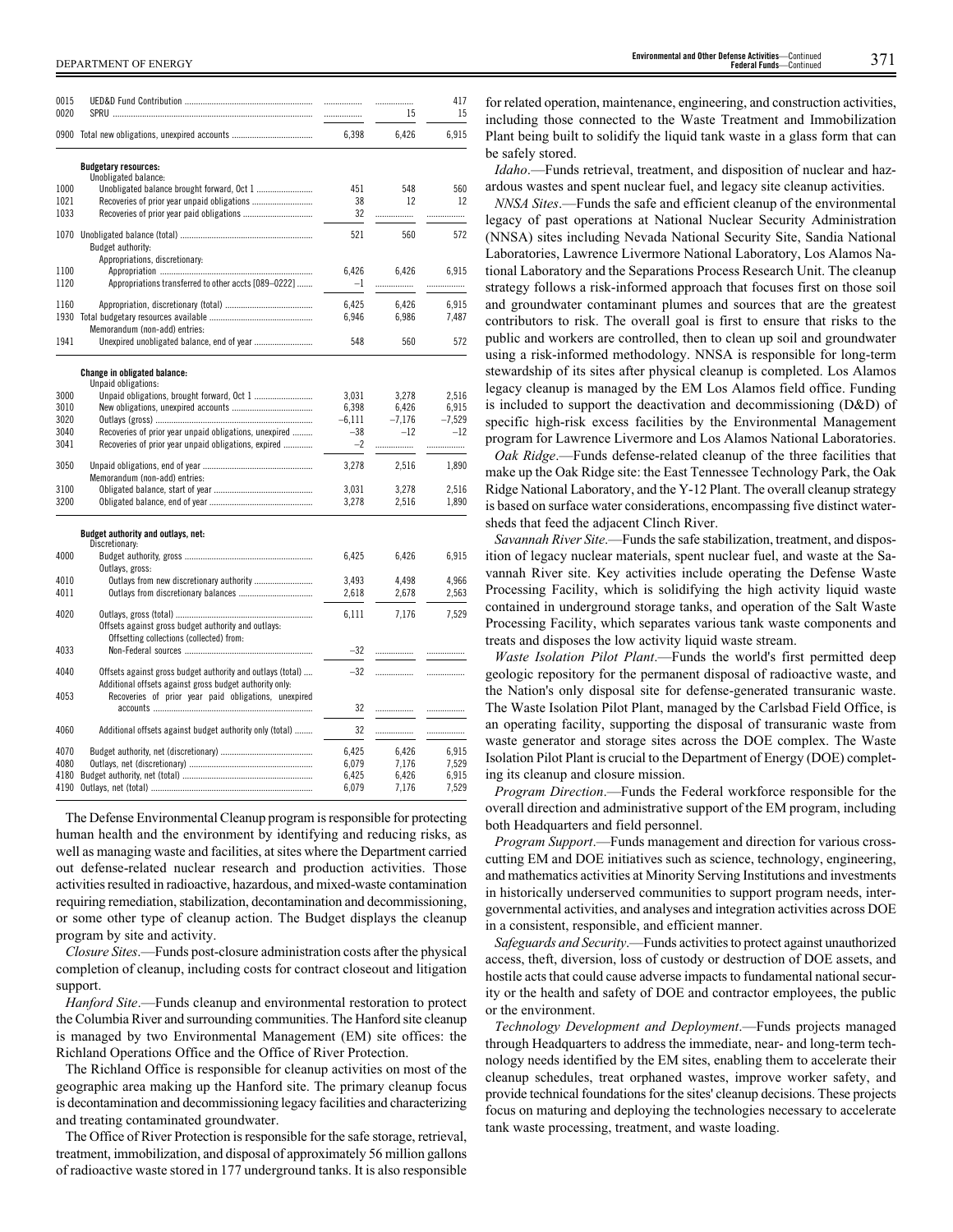### DEFENSE ENVIRONMENTAL CLEANUP—Continued

**Object Classification** (in millions of dollars)

|      | Identification code 089-0251-0-1-053                 | 2021 actual | 2022 est. | 2023 est. |
|------|------------------------------------------------------|-------------|-----------|-----------|
|      | Direct obligations:                                  |             |           |           |
|      | Personnel compensation:                              |             |           |           |
| 11.1 |                                                      | 158         | 159       | 171       |
| 11.3 |                                                      | 2           | 2         | 2         |
| 11.5 |                                                      | 5           | 5         | 5         |
| 11.9 |                                                      | 165         | 166       | 178       |
| 12.1 |                                                      | 59          | 59        | 64        |
| 21.0 |                                                      | 1           | 1         | 1         |
| 23.1 |                                                      | 10          | 10        | 11        |
| 23.2 |                                                      | 1           | 1         | 1         |
| 23.3 | Communications, utilities, and miscellaneous charges | 14          | 14        | 15        |
| 25.1 |                                                      | 825         | 829       | 892       |
| 25.2 |                                                      | 439         | 441       | 475       |
| 25.3 | Other goods and services from Federal sources        | 47          | 47        | 51        |
| 25.4 |                                                      | 3.593       | 3.609     | 3.884     |
| 25.5 |                                                      | 4           | 4         | 4         |
| 25.6 |                                                      | 16          | 16        | 17        |
| 25.7 |                                                      | 2           | 2         | 2         |
| 26.0 |                                                      | 1           | 1         | 1         |
| 31.0 |                                                      | 99          | 99        | 107       |
| 32.0 |                                                      | 1.067       | 1,072     | 1.153     |
| 41.0 |                                                      | 55          | 55        | 59        |
| 99.9 |                                                      | 6,398       | 6,426     | 6.915     |
|      | <b>Employment Summary</b>                            |             |           |           |
|      | Identification code 089-0251-0-1-053                 | 2021 actual | 2022 est. | 2023 est. |
|      | 1001 Direct civilian full-time equivalent employment | 1,213       | 1,275     | 1,375     |

### OTHER DEFENSE ACTIVITIES

*For Department of Energy expenses, including the purchase, construction, and acquisition of plant and capital equipment and other expenses, necessary for atomic energy defense, other defense activities, and classified activities, in carrying out the purposes of the Department of Energy Organization Act (42 U.S.C. 7101 et seq.), including the acquisition or condemnation of any real property or any facility or for plant or facility acquisition, construction, or expansion, \$978,351,000, to remain available until expended: Provided, That of such amount,\$331,781,000 shall be available until September 30, 2024, for program direction.*

Note.—A full-year 2022 appropriation for this account was not enacted at the time the Budget was prepared; therefore, the Budget assumes this account is operating under the Continuing Appropriations Act, 2022 (Division A of Public Law 117–43, as amended). The amounts included for 2022 reflect the annualized level provided by the continuing resolution.

|  |  |  | <b>Program and Financing</b> (in millions of dollars) |
|--|--|--|-------------------------------------------------------|
|--|--|--|-------------------------------------------------------|

|              | Identification code 089-0243-0-1-999                           |              | 2022 est.    | 2023 est.    |
|--------------|----------------------------------------------------------------|--------------|--------------|--------------|
| 0001         | Obligations by program activity:                               | 954          | 920          | 988          |
| 0100         |                                                                | 954          | 920          | 988          |
| 0799<br>0810 |                                                                | 954<br>2,008 | 920<br>2,008 | 988<br>2,011 |
| 0819         |                                                                | 2,008        | 2.008        | 2,011        |
|              | 0900 Total new obligations, unexpired accounts                 | 2.962        | 2,928        | 2.999        |
| 1000         | <b>Budgetary resources:</b><br>Unobligated balance:            | 56           | 61           | 20           |
| 1010         | Unobligated balance transfer to other accts [047-0616]         | .            | $-1$         | .            |
| 1021<br>1033 |                                                                | 105<br>1     |              | .            |
| 1070         | Budget authority:<br>Appropriations, discretionary:            | 162          | 60           | 20           |
| 1100         | Spending authority from offsetting collections, discretionary: | 920          | 920          | 978          |
| 1700         |                                                                | 1.818        | 1.968        | 2.011        |
| 1701         | Change in uncollected payments, Federal sources                | 123          |              |              |
| 1750         | Spending auth from offsetting collections, disc (total)        | 1.941        | 1.968        | 2.011        |

| 1900 |                                                            | 2,861    | 2,888    | 2,989    |
|------|------------------------------------------------------------|----------|----------|----------|
|      |                                                            | 3,023    | 2,948    | 3,009    |
|      | Memorandum (non-add) entries:                              |          |          |          |
| 1941 |                                                            | 61       | 20       | 10       |
|      | <b>Change in obligated balance:</b>                        |          |          |          |
|      | Unpaid obligations:                                        |          |          |          |
| 3000 |                                                            | 2.052    | 2,124    | 2,166    |
| 3010 |                                                            | 2,962    | 2,928    | 2,999    |
| 3020 |                                                            | $-2,779$ | $-2,886$ | $-3,521$ |
| 3040 | Recoveries of prior year unpaid obligations, unexpired     | $-105$   | .        | .        |
| 3041 | Recoveries of prior year unpaid obligations, expired       | $-6$     | .        | .        |
| 3050 |                                                            | 2,124    | 2,166    | 1,644    |
|      | Uncollected payments:                                      |          |          |          |
| 3060 | Uncollected pymts, Fed sources, brought forward, Oct 1     | $-1,563$ | $-1,603$ | $-1,603$ |
| 3070 |                                                            | $-123$   |          |          |
| 3071 | Change in uncollected pymts, Fed sources, unexpired        | 83       |          | .        |
|      | Change in uncollected pymts, Fed sources, expired          |          |          | .        |
| 3090 |                                                            | $-1.603$ | $-1.603$ | $-1,603$ |
|      | Memorandum (non-add) entries:                              |          |          |          |
| 3100 |                                                            | 489      | 521      | 563      |
| 3200 |                                                            | 521      | 563      | 41       |
|      |                                                            |          |          |          |
|      | Budget authority and outlays, net:<br>Discretionary:       |          |          |          |
| 4000 |                                                            | 2,861    | 2,888    | 2,989    |
|      | Outlays, gross:                                            |          |          |          |
| 4010 |                                                            | 1,207    | 1,517    | 1,579    |
| 4011 |                                                            | 1,572    | 1,369    | 1,942    |
| 4020 |                                                            | 2,779    | 2.886    | 3,521    |
|      | Offsets against gross budget authority and outlays:        |          |          |          |
|      | Offsetting collections (collected) from:                   |          |          |          |
| 4030 |                                                            | $-1,793$ | $-1,887$ | $-1,928$ |
| 4033 |                                                            | $-104$   | $-81$    | $-83$    |
|      |                                                            |          |          |          |
| 4040 | Offsets against gross budget authority and outlays (total) | $-1,897$ | $-1.968$ | $-2.011$ |
|      | Additional offsets against gross budget authority only:    |          |          |          |
| 4050 | Change in uncollected pymts, Fed sources, unexpired        | $-123$   | .        | .        |
| 4052 | Offsetting collections credited to expired accounts        | 78       |          | .        |
| 4053 | Recoveries of prior year paid obligations, unexpired       |          |          |          |
|      |                                                            | 1        | .        | .        |
| 4060 | Additional offsets against budget authority only (total)   | $-44$    | .        | .        |
|      |                                                            |          |          |          |
| 4070 |                                                            | 920      | 920      | 978      |
| 4080 |                                                            | 882      | 918      | 1,510    |
| 4180 |                                                            | 920      | 920      | 978      |
| 4190 |                                                            | 882      | 918      | 1,510    |
|      |                                                            |          |          |          |

*Environment, Health, Safety and Security Mission Support*.—The program supports the Department's health, safety, environment, and security programs to enhance productivity while maintaining the highest standards of safe operation, protection of national assets, and environmental sustainability. The program functions include: policy and guidance development and technical assistance; analysis of health, safety, environment, and security performance; nuclear safety; domestic and international health studies; medical screening programs for former workers; Energy Employee Occupational Illness Compensation Program Act support; quality assurance programs; interface with the Defense Nuclear Facilities Safety Board; national security information programs; and security for the Department's facilities and personnel in the National Capital Area.

*Enterprise Assessments*.—The program supports the Department's independent assessments of security, cybersecurity, emergency management, and environment, safety and health performance; enforcement of worker safety and health, nuclear safety; and classified information security regulations; and implementation of security and safety professional development and training programs.

*Specialized Security Activities*.—The program supports national security related analyses requiring highly specialized skills and capabilities.

*Legacy Management*—The program supports long-term stewardship activities (e.g., groundwater monitoring, disposal cell maintenance, records management, asset management, community outreach and management of natural resources) at sites where active remediation has been completed. In FY 2023, the program will also support strengthening Environmental Justice activities. Lastly, Legacy Management supports post-retirement benefits for former contractor employees.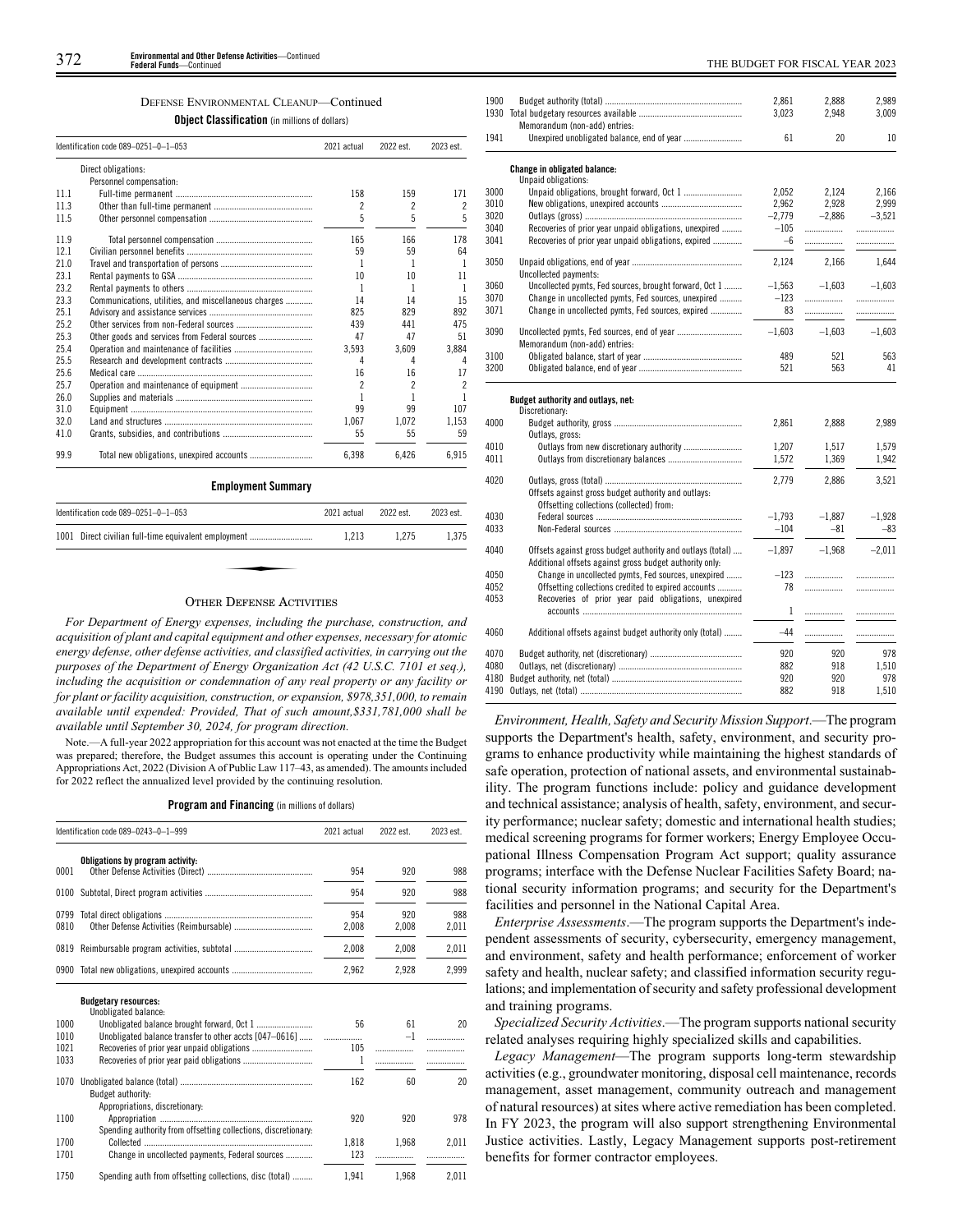*Hearings and Appeals*.—The Office of Hearings and Appeals adjudicates personnel security cases, as well as whistleblower reprisal complaints filed by DOE contractor employees. The office is the appeal authority in various other areas, including Freedom of Information Act and Privacy Act appeals. In addition, the office decides requests for exception from DOE orders, rules, regulations, and is responsible for the DOE's alternative dispute resolution function.

*Defense-Related Administrative Support*.—Obligations are included for defense-related administrative support that serves to offset costs attributable to the defense-related programs within the Department of Energy that utilize the department-wide services funded by the Departmental Administration account. These include accounting and information technology department-wide services.

### **Object Classification** (in millions of dollars)

|      | Identification code 089-0243-0-1-999                 | 2021 actual    | 2022 est.                | 2023 est.                |
|------|------------------------------------------------------|----------------|--------------------------|--------------------------|
|      | Direct obligations:                                  |                |                          |                          |
|      | Personnel compensation:                              |                |                          |                          |
| 111  |                                                      | 122            | 125                      | 125                      |
| 11.3 |                                                      | 2              | 2                        | 2                        |
| 11.5 |                                                      | 5              | 5                        | 5                        |
| 11.9 |                                                      | 129            | 132                      | 132                      |
| 12.1 |                                                      | 45             | 46                       | 46                       |
| 210  |                                                      |                | 1                        |                          |
| 23.1 |                                                      |                | 1                        |                          |
| 23.2 |                                                      | $\overline{c}$ | $\overline{\phantom{a}}$ | $\overline{\mathcal{L}}$ |
| 23.3 | Communications, utilities, and miscellaneous charges |                | 7                        | 7                        |
| 25.1 |                                                      | 348            | 310                      | 360                      |
| 25.2 |                                                      | 56             | 56                       | 56                       |
| 25.3 | Other goods and services from Federal sources        | 44             | 44                       | 44                       |
| 25.4 |                                                      | 276            | 276                      | 294                      |
| 25.7 |                                                      | 4              | 4                        | 4                        |
| 26.0 |                                                      |                | 1                        |                          |
| 31.0 |                                                      | 10             | 10                       | 10                       |
| 32.0 |                                                      | 3              | 3                        | 3                        |
| 41.0 |                                                      | 27             | 27                       | 27                       |
| 99.0 |                                                      | 954            | 920                      | 988                      |
| 99.0 |                                                      | 2,008          | 2,008                    | 2,011                    |
| 99.9 |                                                      | 2.962          | 2.928                    | 2.999                    |

### **Employment Summary**

| Identification code 089-0243-0-1-999                 | 2021 actual | 2022 est. | 2023 est. |
|------------------------------------------------------|-------------|-----------|-----------|
| 1001 Direct civilian full-time equivalent employment | 871         | 871       | 871       |
|                                                      |             |           |           |
| DEFENSE NUCLEAR WASTE DISPOSAL                       |             |           |           |

### DEFENSE NUCLEAR WASTE DISPOSAL

### **Program and Financing** (in millions of dollars)

|      | Identification code 089-0244-0-1-053                       |                | 2022 est. | 2023 est. |
|------|------------------------------------------------------------|----------------|-----------|-----------|
| 0001 | Obligations by program activity:                           | 1              | 1         |           |
|      | <b>Budgetary resources:</b><br>Unobligated balance:        |                |           |           |
| 1000 |                                                            | 2              |           |           |
| 1930 | Memorandum (non-add) entries:                              | $\overline{c}$ |           |           |
| 1941 |                                                            | 1              |           |           |
|      | <b>Change in obligated balance:</b><br>Unpaid obligations: |                |           |           |
| 3000 |                                                            | 3              | 3         |           |
| 3010 |                                                            |                |           |           |
| 3020 |                                                            | $-1$           |           | $-1$      |
| 3050 | Memorandum (non-add) entries:                              | 3              | 3         | 2         |
| 3100 |                                                            | 3              | 3         | 3         |
| 3200 |                                                            | 3              | 3         | 2         |

# **Budget authority and outlays, net:**

| Discretionary: |  |  |
|----------------|--|--|
|                |  |  |

|      | Outlays, gross: |      |  |
|------|-----------------|------|--|
| 4011 |                 |      |  |
|      |                 | <br> |  |
|      |                 |      |  |
|      |                 |      |  |

The Defense Nuclear Waste Disposal appropriation was established by the Congress as part of the 1993 Energy and Water Development Appropriation (P.L. 102–377), in lieu of payment from the Department of Energy (DOE) into the Nuclear Waste Fund for activities related to the disposal of defense high-level waste from DOE's atomic energy defense activities.

### **Object Classification** (in millions of dollars)

|              | Identification code 089-0244-0-1-053 | 2021 actual | 2022 est. | 2023 est. |
|--------------|--------------------------------------|-------------|-----------|-----------|
| 25.1<br>25.2 | Direct obligations:                  |             |           |           |
| 99.9         |                                      |             |           |           |
|              | <b>ENERGY PROGRAMS</b>               |             |           |           |

### *Federal Funds*

### **SCIENCE**

*For Department of Energy expenses including the purchase, construction, and acquisition of plant and capital equipment, and other expenses necessary for science activities in carrying out the purposes of the Department of Energy Organization Act (42 U.S.C. 7101 et seq.), including the acquisition or condemnation of any real property or any facility or for plant or facility acquisition, construction, or expansion, and purchase of not more than 35 passenger motor vehicles, including one ambulance, for replacement only, \$7,799,211,000, to remain available until expended: Provided, That of such amount, \$211,211,000 shall be available until September 30, 2024, for program direction.*

Note.—A full-year 2022 appropriation for this account was not enacted at the time the Budget was prepared; therefore, the Budget assumes this account is operating under the Continuing Appropriations Act, 2022 (Division A of Public Law 117–43, as amended). The amounts included for 2022 reflect the annualized level provided by the continuing resolution.

|      | Identification code 089-0222-0-1-251                  | 2021 actual  | 2022 est. | 2023 est. |
|------|-------------------------------------------------------|--------------|-----------|-----------|
|      | Obligations by program activity:                      |              |           |           |
| 0001 |                                                       | 2,221        | 2,245     | 2,420     |
| 0002 |                                                       | 985          | 1,015     | 1,069     |
| 0003 |                                                       | 728          | 753       | 904       |
| 0004 |                                                       | 1.028        | 1.029     | 1.122     |
| 0005 |                                                       | 681          | 635       | 739       |
| 0006 |                                                       | 649          | 672       | 723       |
| 0007 |                                                       | 263          | 240       | 255       |
| 0008 |                                                       | 193          | 192       | 211       |
| 0009 | Workforce Development for Teachers and Scientists     | 29           | 29        | 41        |
| 0010 |                                                       | 121          | 121       | 190       |
| 0011 |                                                       | 284          | .         | .         |
| 0012 |                                                       | 38           |           | .         |
| 0013 |                                                       | .            | 78        | 98        |
| 0014 |                                                       | .            | 17        | 27        |
| 0799 |                                                       | 7,220        | 7,026     | 7,799     |
| 0801 |                                                       | 622          | 624       | 624       |
|      | 0900 Total new obligations, unexpired accounts        | 7,842        | 7.650     | 8,423     |
|      | <b>Budgetary resources:</b>                           |              |           |           |
|      | Unobligated balance:                                  |              |           |           |
| 1000 |                                                       | 66           | 59        | 49        |
| 1021 |                                                       | 93           | .         |           |
| 1070 |                                                       | 159          | 59        | 49        |
|      | Budget authority:                                     |              |           |           |
|      | Appropriations, discretionary:                        |              |           |           |
| 1100 |                                                       | 7,026        | 7.026     | 7.799     |
| 1121 | Appropriations transferred from other acct [089-0319] | 19           |           | .         |
| 1121 | Appropriations transferred from other acct [089-0309] | 13           |           | .         |
| 1121 | Appropriations transferred from other acct [089-0213] | 18           |           | .         |
| 1121 | Appropriations transferred from other acct [089-0251] | $\mathbf{1}$ |           | .         |
| 1121 | Appropriations transferred from other acct [089-2250] | 1            | .         | .         |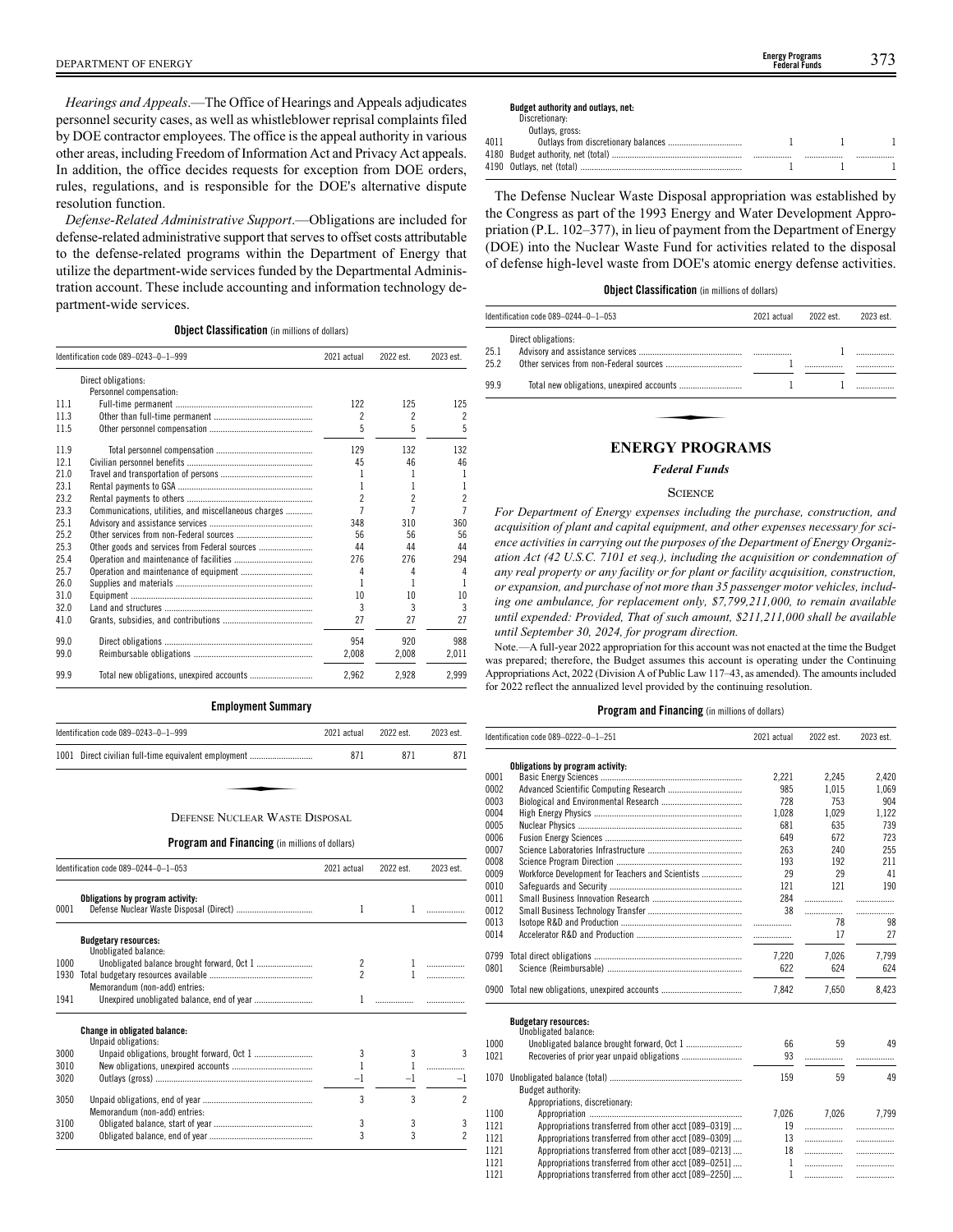# SCIENCE—Continued

# **Program and Financing**—Continued

|              | Identification code 089-0222-0-1-251                                                                                  | 2021 actual       | 2022 est. | 2023 est. |
|--------------|-----------------------------------------------------------------------------------------------------------------------|-------------------|-----------|-----------|
| 1121         | Appropriations transferred from other acct [089-0321]                                                                 | 80                | .         | .         |
| 1121         | Appropriations transferred from other acct [089-0318]                                                                 | 5                 | .         | .         |
| 1160         |                                                                                                                       | 7,163             | 7,026     | 7,799     |
|              | Spending authority from offsetting collections, discretionary.                                                        |                   |           |           |
| 1700<br>1701 | Change in uncollected payments, Federal sources                                                                       | 452<br>127        | 614<br>.  | 628<br>.  |
| 1750         |                                                                                                                       | 579               | 614       | 628       |
| 1900         | Spending auth from offsetting collections, disc (total)                                                               | 7.742             | 7.640     | 8.427     |
|              |                                                                                                                       | 7.901             | 7,699     | 8.476     |
| 1941         | Memorandum (non-add) entries:<br>Unexpired unobligated balance, end of year                                           | 59                | 49        | 53        |
|              |                                                                                                                       |                   |           |           |
|              | Change in obligated balance:<br>Unpaid obligations:                                                                   |                   |           |           |
| 3000         |                                                                                                                       | 8.327             | 8,810     | 7.877     |
| 3010         |                                                                                                                       | 7,842             | 7,650     | 8,423     |
| 3020<br>3040 |                                                                                                                       | $-7.265$<br>$-93$ | $-8.583$  | $-8.762$  |
| 3041         | Recoveries of prior year unpaid obligations, unexpired<br>Recoveries of prior year unpaid obligations, expired        | $-1$              | .<br>     | <br>      |
| 3050         |                                                                                                                       | 8,810             | 7,877     | 7,538     |
|              | Uncollected payments:                                                                                                 |                   |           |           |
| 3060         | Uncollected pymts, Fed sources, brought forward, Oct 1                                                                | $-519$            | $-562$    | $-562$    |
| 3070<br>3071 | Change in uncollected pymts, Fed sources, unexpired<br>Change in uncollected pymts, Fed sources, expired              | $-127$<br>84      |           | .         |
|              |                                                                                                                       |                   | .         | .         |
| 3090         | Memorandum (non-add) entries:                                                                                         | $-562$            | $-562$    | $-562$    |
| 3100         |                                                                                                                       | 7,808             | 8,248     | 7,315     |
| 3200         |                                                                                                                       | 8.248             | 7,315     | 6,976     |
|              | Budget authority and outlays, net:<br>Discretionary:                                                                  |                   |           |           |
| 4000         |                                                                                                                       | 7,742             | 7,640     | 8,427     |
| 4010         | Outlays, gross:<br>Outlays from new discretionary authority                                                           | 2.257             | 2.691     | 2.967     |
| 4011         |                                                                                                                       | 5,008             | 5,892     | 5,795     |
| 4020         |                                                                                                                       | 7,265             | 8,583     | 8,762     |
|              | Offsets against gross budget authority and outlays:<br>Offsetting collections (collected) from:                       |                   |           |           |
| 4030         |                                                                                                                       | $-362$            | $-377$    | $-388$    |
| 4033         |                                                                                                                       | $-174$            | $-237$    | $-240$    |
| 4040         | Offsets against gross budget authority and outlays (total)<br>Additional offsets against gross budget authority only: | $-536$            | $-614$    | $-628$    |
| 4050         | Change in uncollected pymts, Fed sources, unexpired                                                                   | $-127$            | .         |           |
| 4052         | Offsetting collections credited to expired accounts                                                                   | 84                | .         | .         |
| 4060         | Additional offsets against budget authority only (total)                                                              | $-43$             |           |           |
| 4070         |                                                                                                                       | 7.163             | 7,026     | 7,799     |
| 4080         |                                                                                                                       | 6,729             | 7,969     | 8,134     |
| 4180         |                                                                                                                       | 7,163             | 7,026     | 7.799     |
| 4190         |                                                                                                                       | 6,729             | 7,969     | 8,134     |

The Office of Science (SC) is the nation's largest Federal supporter of basic research in the physical sciences. The SC portfolio has two principal thrusts: direct support of scientific research and direct support of the design, development, construction, and operation of unique, open-access scientific user facilities. SC initiates three new research initiatives to include Energy Earthshots; Funding for Accelerated, Inclusive Research (FAIR); and Accelerate Innovations in Emerging Technologies (Accelerate). The Energy Earthshots initiative will support both small group awards and larger center awards through the Energy Earthshot Research Centers. These centers will bring together multi-investigator, multi-disciplinary teams to address key research challenges at the interface between basic research and applied research and development activities. The FAIR initiative, will target efforts to increase participation and retention of individuals from underrepresented groups in SC research activities. The Accelerate initiative will support scientific research to accelerate the transition of science advances to energy technologies. The request also supports ongoing investments in priority areas including clean energy , microelectronics, critical materials, quantum

information science (QIS), artificial intelligence (AI) and machine learning (ML), and exascale computing.

*Advanced Scientific Computing Research*.—The Advanced Scientific Computing Research (ASCR) program supports research in applied mathematics and computer science; delivers the most advanced computational scientific applications in partnership with disciplinary science; advances computing and networking capabilities; and develops future generations of computing hardware and tools for science, in partnership with the research community and U.S. industry. The strategy to accomplish this has three thrusts: 1) developing, deploying, and maintaining world-class computing and network facilities for science; 2) advancing research in applied mathematics, computer science and advanced networking; and 3) partnering with other DOE and SC programs to advance the use of its high performance computers to drive scientific advances for the Nation in areas such as clean energy and earth systems modeling. The program supports the development, maintenance, and operation of large high-performance computing and network facilities, including the Leadership Computing Facilities at Oak Ridge and Argonne National Laboratories, the National Energy Research Scientific Computing Facility at Lawrence Berkeley National Laboratory, and the Energy Sciences Network.

SC and the National Nuclear Security Administration (NNSA) continue to partner on the Department's Exascale Computing Initiative (ECI) to overcome key exascale challenges in parallelism, energy efficiency, and reliability, with deployment of the Nation's first exascale system in calendar year 2021 and additional exascale systems in calendar years 2022 and 2023. The ECI focuses on delivering advanced simulation through an exascalecapable computing program, emphasizing sustained performance in science and national security mission applications and increased convergence between exascale, AI, and large-data analytic computing.

*Basic Energy Sciences*.—The Basic Energy Sciences (BES) program supports fundamental research to understand, predict, and ultimately control matter and energy at the electronic, atomic, and molecular levels to provide the foundations for new energy technologies and to support the Department of Energy (DOE) missions in energy, environment, and national security. The research disciplines that BES supports—condensed matter and materials physics, chemistry, geosciences, and aspects of biosciences are those that discover new materials and design new chemical processes that touch virtually every important aspect of energy resources, production, conversion, transmission, storage, efficiency, and waste mitigation.

BES also manages a research portfolio in accelerator physics, x-ray and neutron detectors, and x-ray-optics to explore technology options for developing the next generations of x-ray and neutron sources. On behalf of DOE, BES manages the DOE Established Program to Stimulate Competitive Research (EPSCoR), which supports early-stage energy research in U.S. states and territories that are historically under-represented in federallysupported research.

BES supports twelve scientific user facilities consisting of a complementary set of intense x-ray sources, neutron sources, and research centers for nanoscale science. BES facilities probe materials and chemical systems with ultrahigh spatial, temporal, and energy resolutions to investigate the critical functions of matter and tackle some of the most challenging science questions and urgent national priorities such as the fight against COVID-19. These facilities undergo continual development and upgrade of capabilities, including fabricating new X-ray and neutron experimental stations, improving core facilities, and providing new stand-alone instruments and capabilities. BES also manages construction projects to build new or upgrade existing facilities to provide world-leading tools and instruments to the scientific community and maintain U.S. leadership in the physical sciences.

*Biological and Environmental Research*.—The Biological and Environmental Research (BER) program supports fundamental research to understand complex biological, biogeochemical, and physical principles of natural systems at scales extending from the genome of microbes and plants to the environmental and ecological processes at the scale of the planet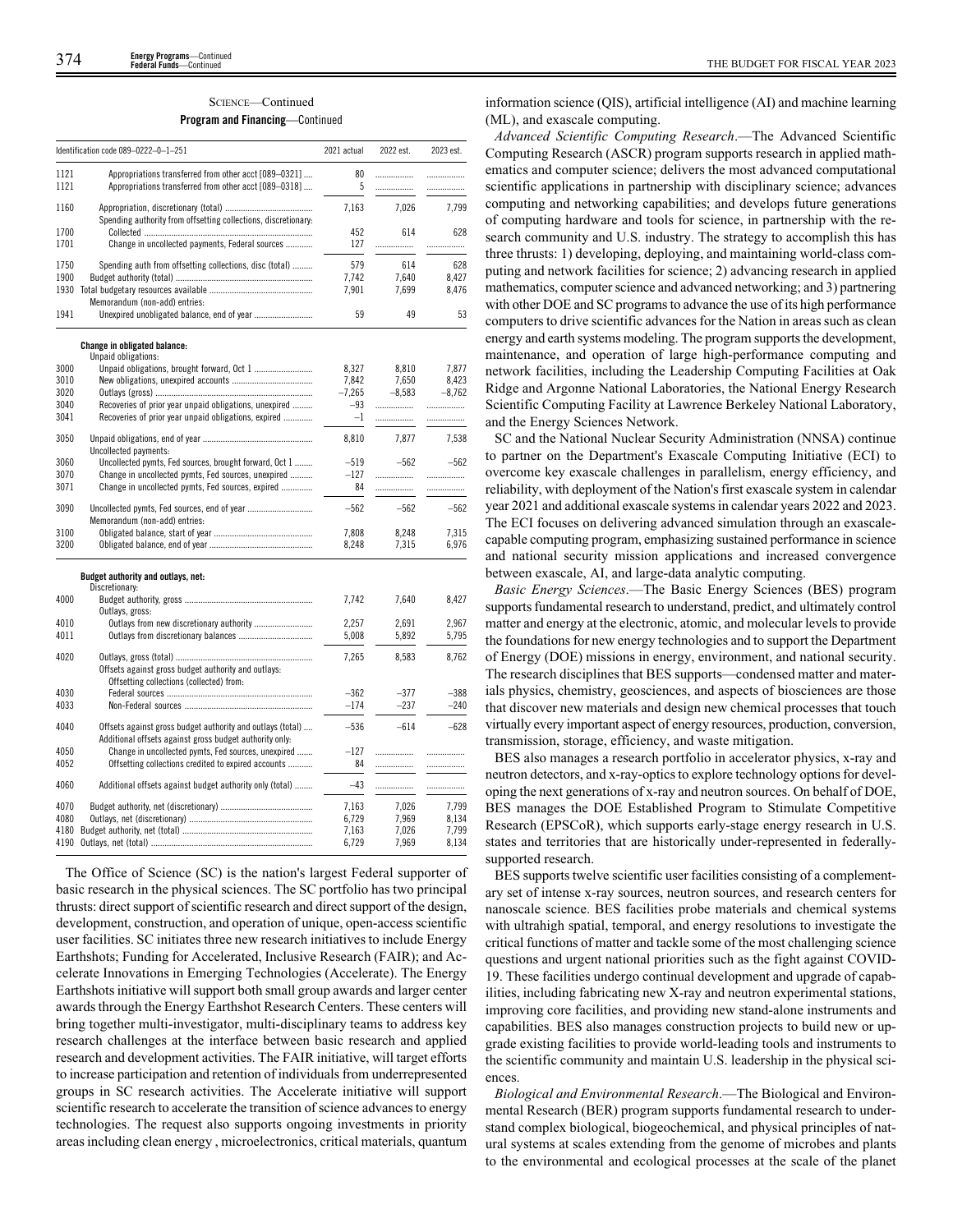Earth. BER's support of basic research will contribute to a future of stable, reliable, and resilient energy sources and infrastructures, that will lead to climate solutions, strengthen economic prosperity and assure environmental justice. BER research in biological systems science uses approaches such as genome sequencing, secure biodesign, proteomics, metabolomics, structural biology, and high-resolution imaging and characterization. Integration of this experimental biological information into computational models for iterative testing and validation advances a predictive understanding of biological systems for use in secure, clean, affordable, and reliable energy for adaptation to industry. New efforts in clean energy bio-based materials and foundational bioenergy research underpin new biotechnology and the bioeconomy.

BER research in Earth and environmental systems science is focused on scientific analysis and modeling of the sensitivity and uncertainty of Earth system predictions to atmospheric, cryospheric, oceanic, and biogeochemical processes, with continued support of the Energy Exascale Earth System Model. New Urban Integrated Field Laboratories combine modeling and observations of emerging energy technologies in urban regions, enabling the evaluation of the societal and environmental impacts of current and future energy policies. Augmented planning and implementation continues for a Climate Resilience Center effort, facilitating translations of BER investments in foundational climate research into actionable solutions for impacted communities and addressing the Administration priorities involving climate solutions and environmental justice. Operations and equipment refresh continue at the three BER scientific user facilities: the Joint Genome Institute, the Atmospheric Radiation Measurement Research Facility, and the Environmental Molecular Sciences Laboratory.

*Fusion Energy Sciences*.—The Fusion Energy Sciences (FES) program mission is to expand the fundamental understanding of matter at very high temperatures and densities and to build the scientific foundation needed to develop a fusion energy source. This is accomplished through the study of plasma, the fourth state of matter, and how it interacts with its surroundings. High-temperature fusion plasmas at hundreds of millions of degrees are being exploited in the laboratory to become the basis for a future clean energy source. Once developed, fusion energy will provide a clean energy source that is well-suited for on- demand, dispatchable electricity production, supplementing intermittent renewables and fission.

The FES program has four elements: 1) Burning Plasma Science: Foundations—The behavior of magnetically confined fusion plasmas is experimentally explored on the DIII-D National Fusion Facility and the National Spherical Torus Experiment-Upgrade (currently under repair), which are national scientific user facilities. Fusion theory and simulation activities predict and interpret the complex behavior of magnetically-confined plasmas. This element also supports partnerships with the private sector through the Innovation Network for Fusion Energy (INFUSE) program and a new milestone-based cost-share fusion enterprise program. In addition, FES will initiate an inertial fusion energy science and technology program; 2) Burning Plasma Science: Long Pulse—U.S. scientists take advantage of international partnerships to conduct research on overseas tokamaks and stellarators with unique capabilities. The element also supports research to develop the nuclear science and novel materials that can harness the power from a burning plasma and withstand the extreme fusion environment; 3) Burning Plasma Science: High Power—This element supports the U.S. Contributions to the International Thermonuclear Experimental Reactor (ITER) Project, the world's first burning plasma experiment, and the initiation of an ITER Research program; and 4) Discovery Plasma Science—This element supports research in Plasma Science & Technology, including plasma astrophysics, high-energy-density laboratory plasmas (HEDLP), and low-temperature plasmas. Besides ITER, FES also manages construction projects to build new or upgrade existing facilities to provide world-leading tools and instruments to the scientific community and maintain U.S. leadership in several areas. These include the Materials Plasma Exposure eXperiment (MPEX) for fusion materials science and

the Matter in Extreme Conditions (MEC) Petawatt Upgrade at SLAC National Accelerator Laboratory for HEDLP science.

*High Energy Physics*.—The High Energy Physics (HEP) program supports fundamental research to understand how the universe works by discovering the elementary constituents of matter and energy, probing the interactions among them, and exploring the basic nature of space and time. A worldwide program of particle physics research is underway to discover what lies beyond the Standard Model of particle physics. Five intertwined science drivers of particle physics provide compelling lines of inquiry that show great promise for discovery: 1) use the Higgs boson as a new tool for discovery; 2) pursue the physics associated with neutrino mass; 3) identify the new physics of dark matter; 4) understand cosmic acceleration, dark energy, and inflation; and 5) explore new particles, interactions and physical principles. The program enables scientific discovery through a strategy organized along three frontiers: 1) The Energy Frontier, where researchers accelerate particles to the highest energies and collide them to produce and study the fundamental constituents of matter; 2) The Intensity Frontier, where researchers use a combination of intense particle beams and highly sensitive detectors to make extremely precise measurements of particle properties, to study some of the rarest particle interactions predicted by the Standard Model, and to search for new physics; and 3) The Cosmic Frontier, where researchers seek to reveal the nature of dark matter and dark energy by using naturally occurring particles to explore new phenomena. The highest-energy particles ever observed have come from cosmic sources, and the ancient light from distant galaxies allows scientists to map the distribution of dark matter and perhaps unravel the nature of dark energy. Investments in Theoretical, Computational, and Interdisciplinary Physics provide the framework to explain experimental observations. Advanced Technology Research and Development (R&D) fosters fundamental and innovative research into particle acceleration and detection techniques and instrumentation, supporting the frontiers and enabling future discovery experiments. HEP supports two particle accelerator scientific user facilities. HEP also manages construction projects to build new or upgrade existing facilities, providing world-leading tools and instruments to the particle physics scientific community.

*Nuclear Physics*.—The mission of the Nuclear Physics (NP) program is to solve an enduring mystery of the universe-what are the basic constituents of matter and how do they interact to form the elements and the properties we observe? To solve this mystery, NP supports research to discover, explore, and understand all forms of nuclear matter ,including exotic forms that existed in the first moments after the Big Bang. The goal is new knowledge that can benefit commerce, medicine, and national security. Achieving the goal requires support for advanced tools and the scientists and engineers who use them. NP provides ~95% of the support for basic nuclear physics research in the United States. Experimental approaches use large accelerators at national scientific user facilities to collide particles at nearly the speed of light, producing short-lived forms of nuclear matter for investigation. NP currently operates three national user facilities: the Relativistic Heavy Ion Collider, the Continuous Electron Beam Accelerator Facility, and the Argonne Tandem Linac Accelerator Facility. Also three powerful "microscopes" with complementary "resolving powers", which also produce advanced accelerator technology. Other research attempts to understand the theory of the strong nuclear force via Quantum Chromodynamics (QCD). An exciting vision to which NP researchers are making seminal contributions is quantum computing — future computers capable of solving QCD problems intractable with today's capabilities. To maintain U.S. leadership, the Facility for Rare Isotope Beams (FRIB) will begin operations in FY 2022 and will uniquely afford access to 80% of all isotopes predicted to possibly exist in nature, including over 1,000 never produced on earth. The Electron-Ion Collider (EIC) project is under development; when the EIC is completed in the next decade, it will provide unprecedented capability to discover how the mass of everyday objects is dynamically generated by the interaction of quarks and gluons. A targeted program of fundamental symmetries experiments is ongoing, including transformative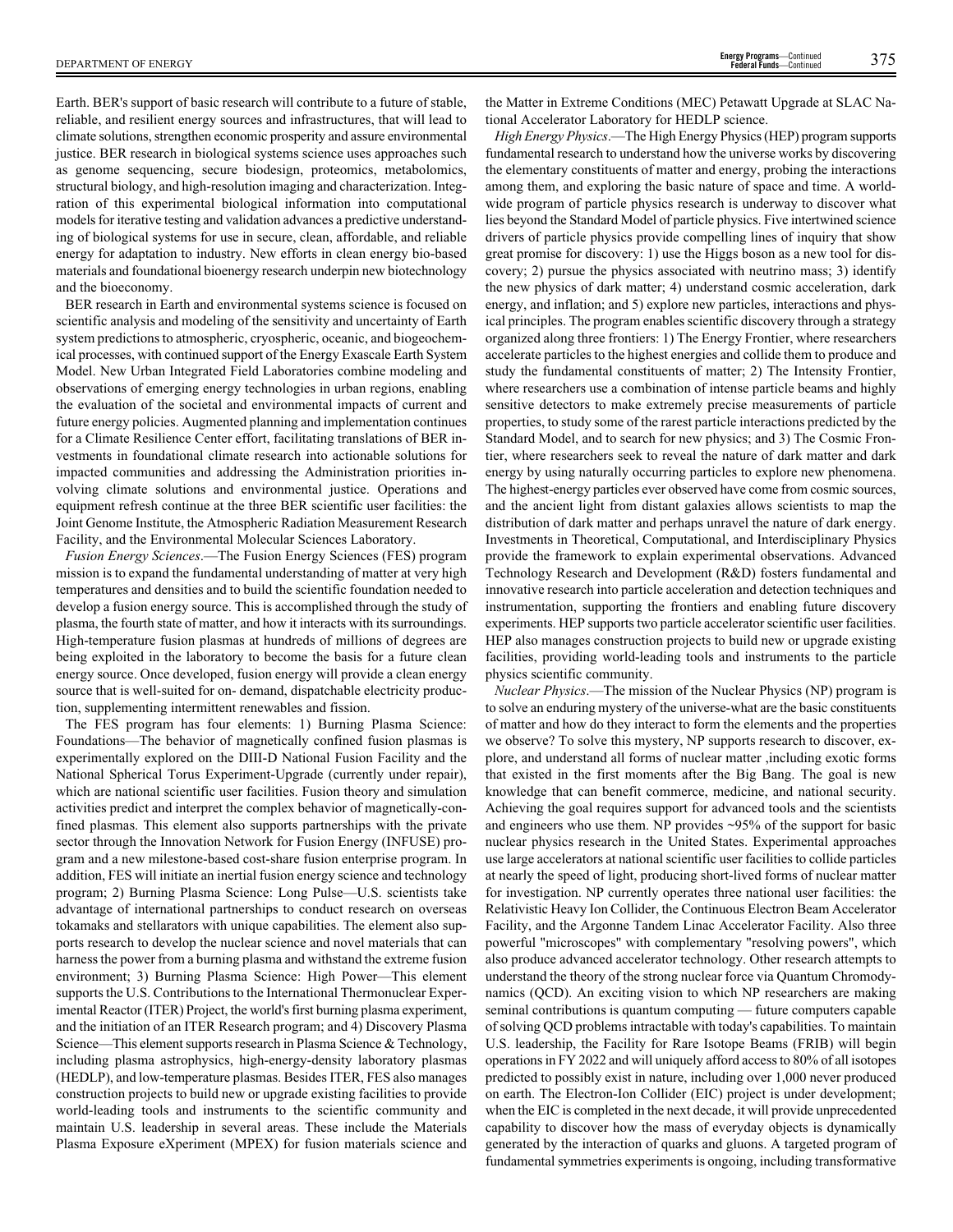### SCIENCE—Continued

research to determine whether the elusive neutrino particle is its own antiparticle. The National Nuclear Data Center is supported to collect, evaluate, curate, and disseminate nuclear physics data for basic nuclear physics research and applied nuclear technologies.

*Isotope R&D and Production.*—The DOE Isotope Program (DOE IP) produces critical radioactive and stable isotopes in short supply for the Nation that no domestic entity has the infrastructure or core competency to produce. Isotopes are high-priority commodities of strategic importance for the Nation and are essential in medical diagnosis and treatment, discovery science, national security and preparedness, industrial processes and manufacturing, space exploration and communications, biology, archeology, quantum science, clean energy, environmental science, and other fields. The DOE IP supports high-priority research on innovative and transformative approaches to isotopes production and processing, such as advanced manufacturing, artificial intelligence and machine learning, and robotics. The DOE IP promotes the development of robust, domestic supply chains of strategic isotopes and ensures national preparedness of critical infrastructure to mitigate risks in supply. The program provides mission readiness for the production and processing of radioactive and stable isotopes that are vital to the missions of many Federal agencies including the National Institutes of Health, National Institute of Standards and Technology, Department of Agriculture, Department of Defense, Department of Homeland Security, NNSA, and DOE SC programs. DOE IP continues to work in close collaboration with all federal organizations to develop strategic plans for isotope production and to establish effective communication to better forecast isotope needs and leverage resources. Construction continues for the Stable Isotope Production and Research Center to expand the stable isotope production capability to meet the demands of the Nation and mitigate dependency on stable isotope supply chains from foreign countries. Investments in QIS and Climate/Clean Energy support technology development for isotopes of interest. The DOE Isotope Traineeship advances workforce development in the field of isotope production and processing, promoting a safe, diverse, equitable and inclusive environment.

*Accelerator R&D and Production*.—Accelerator R&D and Production (ARDAP) supports cross-cutting basic R&D in accelerator science and technology, access to unique SC accelerator R&D infrastructure, workforce development, and public-private partnerships to advance new technologies for use in SC's scientific facilities and in commercial products. ARDAP supports fundamental research, user facility operations, and production of accelerator technologies in industry, with the aim of ensuring SC and broader U.S. Government have the best scientific instruments available. Reducing supply chain risks by re-shoring critical accelerator technologies is a key part of ARDAP's mission. ARDAP supports early-stage translational research to move advanced accelerator technology out of scientific laboratories and into broader applications in industry, environmental cleanup, medicine, and national security.

*Workforce Development for Teachers and Scientists*.—The Workforce Development for Teachers and Scientists (WDTS) program mission is to help ensure that DOE has a sustained pipeline of science, technology, engineering, and mathematics workers. This is accomplished through support of undergraduate internships, and graduate thesis research and collaborative faculty research opportunities at the DOE laboratories; and annual, nationwide, middle and high-school science competitions culminating in the National Science Bowl in Washington, D.C. These investments help develop the next generation of scientists and engineers.

*Science Laboratories Infrastructure*.—The Science Laboratories Infrastructure (SLI) program supports scientific and technological innovation at the SC laboratories by funding and sustaining mission-ready infrastructure and fostering safe and environmentally responsible operations. The program provides state-of-the-art facilities and infrastructure that are flexible, reliable, and sustainable in support of scientific discovery. The SLI program also funds Payments in Lieu of Taxes to local communities around the Argonne, Brookhaven, and Oak Ridge National Laboratories. The SLI

program continues to focus on improving infrastructure across the SC national laboratory complex. The FY 2023 request includes funding for eleven on-going SLI construction projects: 1) Princeton Plasma Innovation Center at PPPL; 2) Critical Infrastructure Recovery & Renewal at PPPL; 3) Critical Utilities Rehabilitation Project at BNL; 4) Seismic and Safety Modernization at LBNL; 5) CEBAF Renovation and Expansion at TJNAF; 6) Large Scale Collaboration Center at SLAC; 7) Argonne Utilities Upgrade at ANL; 8) Linear Assets Modernization Project at LBNL; 9) Critical Utilities Infrastructure Revitalization at SLAC; 10) Utilities Infrastructure Project at FNAL; and 11) Biological and Environmental Program Integration Center at LBNL.

*Safeguards and Security*.—The Safeguards and Security (S&S) program is designed to ensure appropriate security measures are in place to support the SC mission requirement of open scientific research and to protect critical assets within SC laboratories. This is accomplished by providing physical controls that will mitigate possible risks to the laboratories' employees, nuclear and special materials, classified and sensitive information, and facilities. The S&S program also provides funding for cyber security for the laboratories' information technology systems to protect electronic data while enabling the SC mission.

*Program Direction*.—Science Program Direction supports a highly skilled Federal workforce to develop and oversee SC investments in research and scientific user facilities. SC provides public access to DOE scientific findings to further leverage the Federal science investment and advance the scientific enterprise. SC requires highly skilled scientific and technical program and project managers, as well as experts in areas such as acquisition, finance, legal, construction, and infrastructure management, human resources, and environmental, safety, and health oversight. Oversight of DOE's basic research portfolio, which includes extramural grants and contracts supporting nearly 29,000 researchers located at over 300 institutions and the 17 DOE national laboratories, spanning all fifty states and the District of Columbia and 28 scientific user facilities serving nearly 34,000 users per year, as well as supervision of major construction projects, is a Federal responsibility.

### **Object Classification** (in millions of dollars)

|      | Identification code 089-0222-0-1-251                 | 2021 actual              | 2022 est. | 2023 est.      |
|------|------------------------------------------------------|--------------------------|-----------|----------------|
|      | Direct obligations:                                  |                          |           |                |
|      | Personnel compensation:                              |                          |           |                |
| 11.1 |                                                      | 102                      | 100       | 111            |
| 11.3 |                                                      | $\overline{2}$           | .         | .              |
| 11.5 |                                                      | 3                        | .         | .              |
| 11.8 |                                                      | 1                        |           | .              |
| 11.9 |                                                      | 108                      | 100       | 111            |
| 12.1 |                                                      | 37                       | 42        | 45             |
| 23.1 |                                                      |                          | .         | 1              |
| 23.2 |                                                      | $\overline{\phantom{a}}$ | .         | $\overline{2}$ |
| 23.3 | Communications, utilities, and miscellaneous charges | 4                        | 4         | $\overline{4}$ |
| 25.1 |                                                      | 29                       | 29        | 29             |
| 25.2 |                                                      | 30                       | 30        | 100            |
| 25.3 |                                                      | 12                       | 12        | 8              |
| 25.4 |                                                      | 4.001                    | 3.930     | 3.694          |
| 25.5 |                                                      | 11                       | 11        | 11             |
| 25.7 |                                                      | 2                        | 2         | $\overline{c}$ |
| 26.0 |                                                      | $\overline{\phantom{a}}$ | 2         | $\overline{2}$ |
| 31.0 |                                                      | 268                      | 249       | 249            |
| 32.0 |                                                      | 1.361                    | 1.260     | 1.234          |
| 41.0 |                                                      | 1,355                    | 1,355     | 2.307          |
| 99.0 |                                                      | 7,220                    | 7.026     | 7.799          |
| 99.0 |                                                      | 622                      | 624       | 624            |
| 99.9 |                                                      | 7,842                    | 7,650     | 8,423          |

### **Employment Summary**

| Identification code 089-0222-0-1-251                 | 2021 actual | 2022 est. | 2023 est. |
|------------------------------------------------------|-------------|-----------|-----------|
| 1001 Direct civilian full-time equivalent employment | 766         | 766       | 820       |
|                                                      |             |           |           |
|                                                      |             |           |           |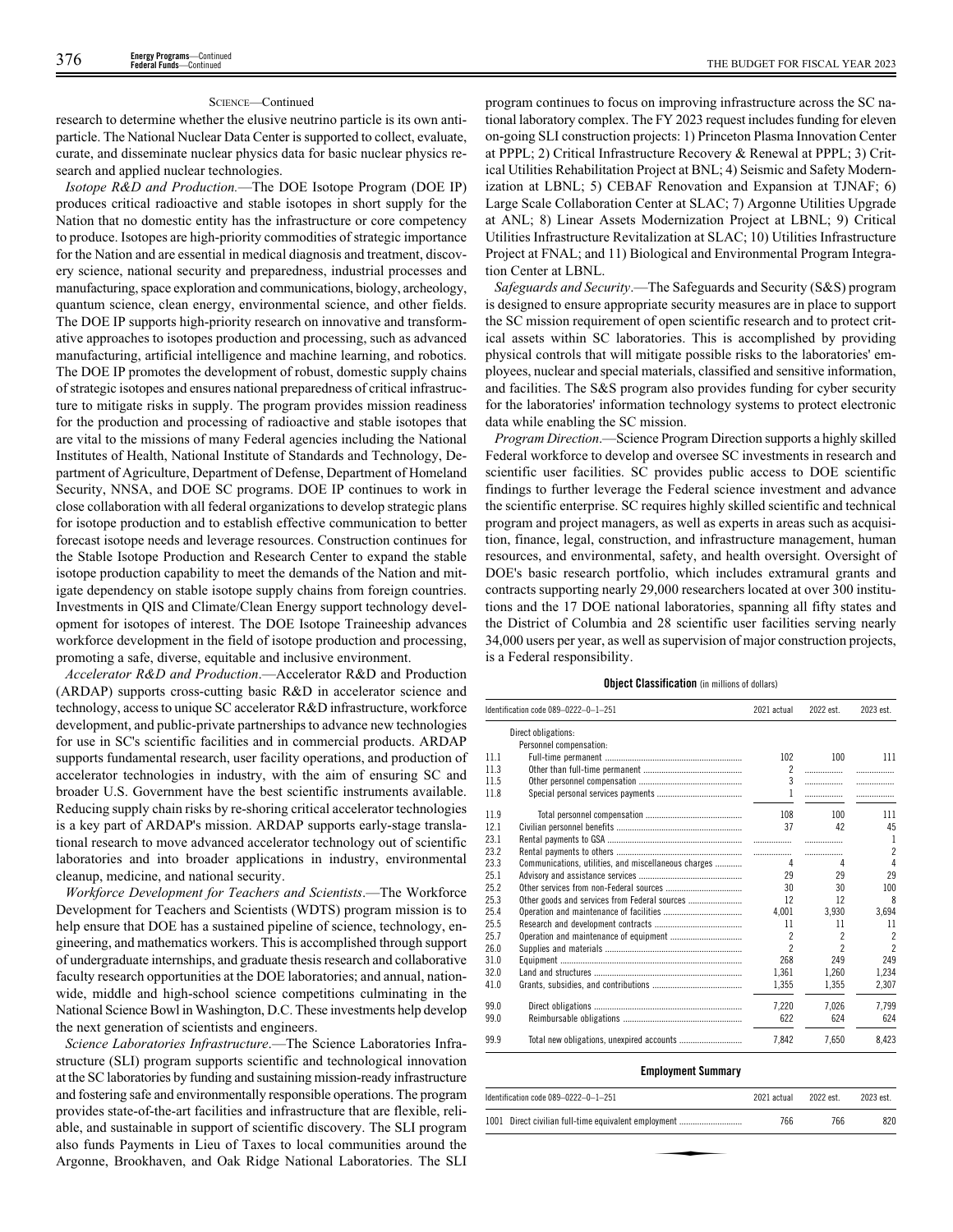### ADVANCED RESEARCH PROJECTS AGENCY—ENERGY

*For Department of Energy expenses necessary in carrying out the activities authorized by section 5012 of the America COMPETES Act (Public Law 110–69), \$700,150,000, to remain available until expended: Provided, That of such amount, \$57,150,000 shall be available until September 30, 2024, for program direction.*

Note.—A full-year 2022 appropriation for this account was not enacted at the time the Budget was prepared; therefore, the Budget assumes this account is operating under the Continuing Appropriations Act, 2022 (Division A of Public Law 117–43, as amended). The amounts included for 2022 reflect the annualized level provided by the continuing resolution.

### **Program and Financing** (in millions of dollars)

|      | Identification code 089-0337-0-1-270                           | 2021 actual | 2022 est.    | 2023 est.    |
|------|----------------------------------------------------------------|-------------|--------------|--------------|
|      | Obligations by program activity:                               |             |              |              |
| 0001 |                                                                | 289         | 392          | 523          |
| 0002 |                                                                | 35          | 35           | 55           |
|      |                                                                | 324         | 427          | 578          |
|      | 0900 Total new obligations, unexpired accounts                 | 324         | 427          | 578          |
|      |                                                                |             |              |              |
|      | <b>Budgetary resources:</b><br>Unobligated balance:            |             |              |              |
| 1000 |                                                                | 397         | 509          | 510          |
| 1021 |                                                                | 9           | .            | .            |
|      |                                                                |             |              |              |
| 1070 |                                                                | 406         | 509          | 510          |
|      | Budget authority:                                              |             |              |              |
|      | Appropriations, discretionary:                                 |             |              |              |
| 1100 |                                                                | 427         | 427          | 700          |
|      | Spending authority from offsetting collections, discretionary: |             |              |              |
| 1701 | Change in uncollected payments, Federal sources                | .           | 1            | 1            |
| 1900 |                                                                | 427         | 428          | 701          |
|      |                                                                | 833         | 937          | 1,211        |
|      | Memorandum (non-add) entries:                                  |             |              |              |
| 1941 |                                                                | 509         | 510          | 633          |
|      | <b>Change in obligated balance:</b>                            |             |              |              |
|      | Unpaid obligations:                                            |             |              |              |
| 3000 |                                                                | 736         | 743          | 803          |
| 3010 |                                                                | 324         | 427          | 578          |
| 3020 |                                                                | $-308$      | $-367$       | $-568$       |
| 3040 | Recoveries of prior year unpaid obligations, unexpired         | -9          | .            | .            |
| 3050 |                                                                | 743         | 803          | 813          |
|      | Uncollected payments:                                          |             |              |              |
| 3060 | Uncollected pymts, Fed sources, brought forward, Oct 1         |             | .            | $-1$         |
| 3070 | Change in uncollected pymts, Fed sources, unexpired            | .           | $-1$         | $-1$         |
| 3090 |                                                                | .           | $-1$         | $-2$         |
|      | Memorandum (non-add) entries:                                  |             |              |              |
| 3100 |                                                                | 736         | 743          | 802          |
| 3200 |                                                                | 743         | 802          | 811          |
|      | Budget authority and outlays, net:                             |             |              |              |
|      | Discretionary:                                                 |             |              |              |
| 4000 |                                                                | 427         | 428          | 701          |
|      | Outlays, gross:                                                |             |              |              |
| 4010 |                                                                | 23          | 44           | 71           |
| 4011 |                                                                | 285         | 323          | 497          |
| 4020 |                                                                | 308         | 367          | 568          |
|      |                                                                |             |              |              |
|      | Offsets against gross budget authority and outlays:            |             |              |              |
|      | Offsetting collections (collected) from:                       |             |              |              |
| 4030 |                                                                | .           | $-1$         | $-1$         |
|      | Additional offsets against gross budget authority only:        |             |              |              |
| 4050 | Change in uncollected pymts, Fed sources, unexpired            | .           | $^{-1}$      | $^{-1}$      |
| 4052 | Offsetting collections credited to expired accounts            | .           | $\mathbf{1}$ | $\mathbf{1}$ |
| 4070 |                                                                | 427         | 427          | 700          |
|      |                                                                |             | 366          |              |
| 4080 |                                                                | 308         |              | 567          |
| 4180 |                                                                | 427         | 427          | 700          |
| 4190 |                                                                | 308         | 366          | 567          |

The U.S. Department of Energy's Advanced Research Projects Agency-Energy (ARPA-E) was established by the America COMPETES Act of 2007 (Public Law 110–69), as amended. The mission of ARPA-E is to enhance the economic, climate, and energy security of the United States through the development of advanced technologies that reduce imports of energy from foreign sources; reduce energy-related emissions, including greenhouse gases; improve the energy efficiency of all economic sectors; provide transformative solutions to improve the management, clean-up,

and disposal of radioactive waste and spent nuclear fuel; improve the resilience, reliability, and security of infrastructure to produce, deliver, and store energy; mitigate the causes of, reverse the impact of, adapt to, or increase resilience against climate change; and monitor, analyze, and utilize climate emissions data. ARPA-E is expanding its scope to invest in climaterelated innovations necessary to achieve net zero climate-inducing emissions by 2050 and address adaptation and resilience due to a changing climate. ARPA-E will ensure that the United States maintains a technological lead in developing and deploying advanced energy technologies. ARPA-E will identify and promote revolutionary advances in energy and climate-related applied sciences, translating scientific discoveries and cutting-edge inventions into technological innovations. It will also accelerate transformational technological advances in areas where industry by itself is not likely to invest due to technical and financial uncertainty. The role of ARPA-E is not to duplicate DOE's basic research and applied programs but to focus on novel early-stage energy research and development with technology applications that can be meaningfully advanced with a small investment over a defined period of time.

### **Object Classification** (in millions of dollars)

|      | ldentification code 089–0337–0–1–270          | 2021 actual | 2022 est. | 2023 est.      |
|------|-----------------------------------------------|-------------|-----------|----------------|
|      | Direct obligations:                           |             |           |                |
|      | Personnel compensation:                       |             |           |                |
| 11.1 |                                               | 2           | 2         | 3              |
| 11.3 |                                               | 6           | 8         | 13             |
| 11.9 |                                               | 8           | 10        | 16             |
| 12.1 |                                               |             |           | 3              |
| 21.0 |                                               |             |           | $\mathfrak{p}$ |
| 25.1 |                                               | 16          | 16        | 26             |
| 25.2 |                                               | 19          | 15        | 19             |
| 25.3 | Other goods and services from Federal sources | 4           |           | 8              |
| 25.4 |                                               | 34          | 56        | 76             |
| 25.5 |                                               | 239         | 323       | 428            |
| 26.0 |                                               |             |           |                |
| 99.0 |                                               | 324         | 427       | 578            |
| 99.9 |                                               | 324         | 427       | 578            |
|      |                                               |             |           |                |

### **Employment Summary**

| Identification code 089-0337-0-1-270                 | 2021 actual | 2022 est. | 2023 est. |
|------------------------------------------------------|-------------|-----------|-----------|
| 1001 Direct civilian full-time equivalent employment | 52          | 64        | 101       |
|                                                      |             |           |           |
| <b>ENERGY SUPPLY AND CONSERVATION</b>                |             |           |           |

### **Program and Financing** (in millions of dollars)

|      | Identification code 089-0224-0-1-999                | 2021 actual                    | 2022 est. | 2023 est. |
|------|-----------------------------------------------------|--------------------------------|-----------|-----------|
|      | <b>Budgetary resources:</b>                         |                                |           |           |
| 1000 |                                                     |                                |           | 6         |
| 1930 | Memorandum (non-add) entries:                       | հ                              | ĥ         | հ         |
| 1941 |                                                     | 6                              | 6         | հ         |
|      |                                                     |                                |           |           |
|      | 4190   Outlays, net (total) …………………………………………………………… |                                |           |           |
|      |                                                     |                                |           |           |
|      |                                                     |                                |           |           |
|      |                                                     | Unobligated balance:<br>6<br>6 |           |           |
|      | $\mathbf{r}$ and $\mathbf{r}$                       |                                |           |           |

### NUCLEAR ENERGY

*For Department of Energy expenses including the purchase, construction, and acquisition of plant and capital equipment, and other expenses necessary for nuclear energy activities in carrying out the purposes of the Department of Energy Organization Act (42 U.S.C. 7101 et seq.), including the acquisition or condemnation of any real property or any facility or for plant or facility acquisition, construction, or expansion, \$1,675,060,000, to remain available until expended: Provided, That of such amount, \$85,457,000 shall be available until September 30, 2024, for program direction.*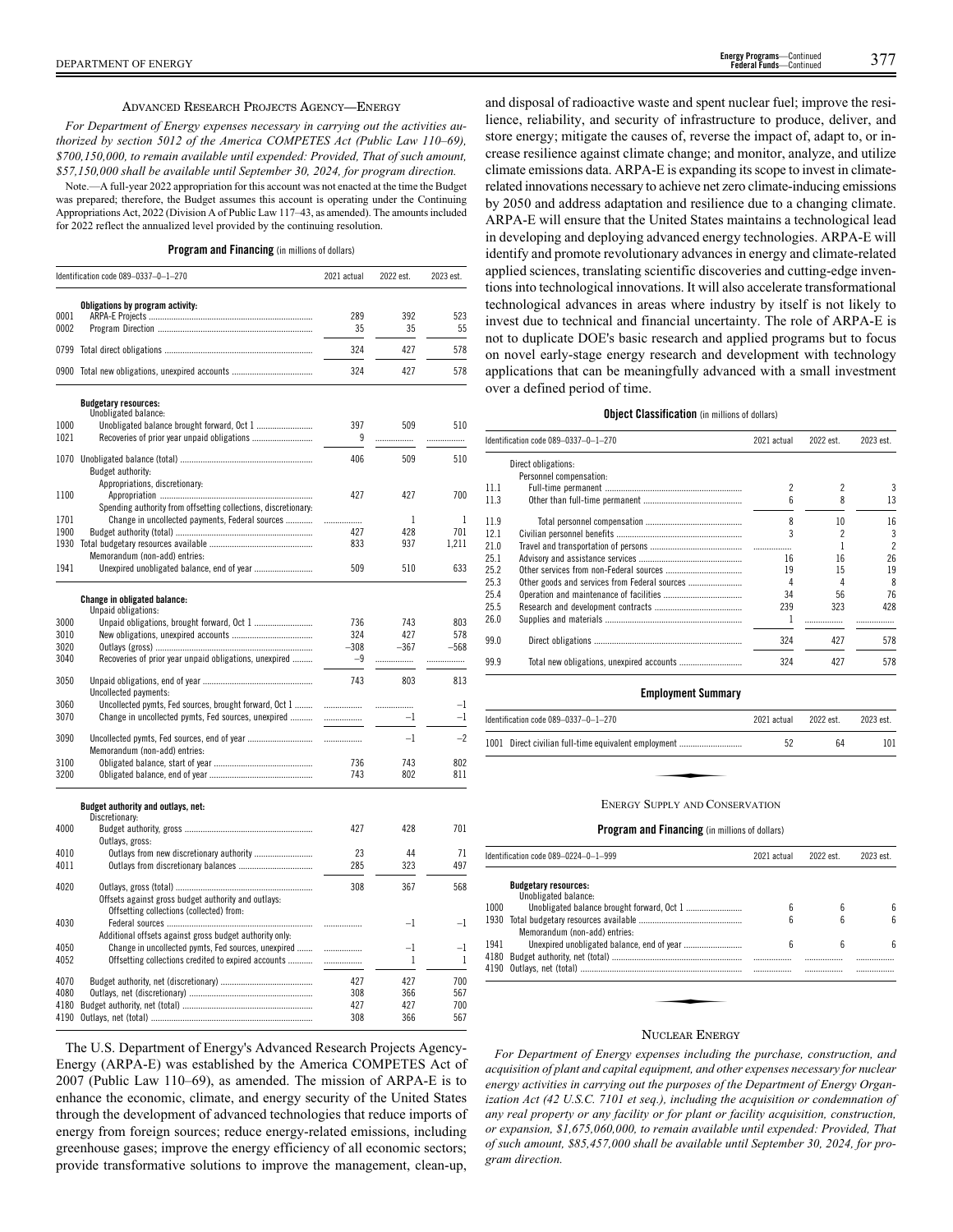### NUCLEAR ENERGY—Continued

Note.—A full-year 2022 appropriation for this account was not enacted at the time the Budget was prepared; therefore, the Budget assumes this account is operating under the Continuing Appropriations Act, 2022 (Division A of Public Law 117–43, as amended). The amounts included for 2022 reflect the annualized level provided by the continuing resolution.

### NUCLEAR ENERGY

**[**For an additional amount for "Nuclear Energy", \$6,000,000,000, to remain available until expended, to carry out activities under the Civil Nuclear Credit Program, as authorized in section 40323 of division D of this Act: *Provided*, That \$1,200,000,000, to remain available until expended, shall be made available for fiscal year 2022, \$1,200,000,000, to remain available until expended, shall be made available for fiscal year 2023, \$1,200,000,000, to remain available until expended, shall be made available for fiscal year 2024, \$1,200,000,000, to remain available until expended, shall be made available for fiscal year 2025, and \$1,200,000,000, to remain available until expended, shall be made available for fiscal year 2026: *Provided further*, That not later than 90 days after the date of enactment of this Act, the Secretary of Energy shall submit to the House and Senate Committees on Appropriations a detailed spend plan for fiscal year 2022: *Provided further*, That for each fiscal year through 2026, as part of the annual budget submission of the President under section 1105(a) of title 31, United States Code, the Secretary of Energy shall submit a detailed spend plan for that fiscal year: *Provided further*, That up to \$36,000,000 of the amount provided under this heading in this Act shall be made available in each of fiscal years 2022 through 2026 for program direction: *Provided further*, That such amount is designated by the Congress as being for an emergency requirement pursuant to section 4112(a) of H. Con. Res. 71 (115th Congress), the concurrent resolution on the budget for fiscal year 2018, and to section 251(b) of the Balanced Budget and Emergency Deficit Control Act of 1985. **]** *(Infrastructure Investments and Jobs Appropriations Act.)*

### **Program and Financing** (in millions of dollars)

|      | Identification code 089-0319-0-1-999                     | 2021 actual | 2022 est. | 2023 est. |
|------|----------------------------------------------------------|-------------|-----------|-----------|
|      | Obligations by program activity:                         |             |           |           |
| 0010 |                                                          | 91          | 91        | .         |
| 0032 |                                                          | 201         | 200       | 135       |
| 0034 |                                                          | 374         | 200       | 230       |
| 0041 |                                                          | 279         | 300       | 422       |
| 0042 |                                                          | 5           | 5         | 7         |
| 0043 |                                                          | 115         | 123       | 103       |
| 0044 |                                                          | .           |           | 137       |
| 0091 |                                                          | 1.065       | 919       | 1.034     |
| 0301 |                                                          | 32          | 20        | .         |
| 0350 |                                                          |             | 12        | 18        |
| 0391 |                                                          | 32          | 32        | 18        |
| 0401 |                                                          | 280         | 280       | 300       |
| 0402 |                                                          | 45          | 45        | 45        |
| 0403 |                                                          | 26          | 26        | 7         |
| 0450 | Idaho National Laboratory safeguards and security        | 151         | 150       | 157       |
| 0451 |                                                          | 6           | 5         | 5         |
| 0491 |                                                          | 508         | 506       | 514       |
| 0502 | Supercritical Transformational Electric Power Generation | 4           | 5         | .         |
| 0551 |                                                          | 69          | 75        | 85        |
| 0552 |                                                          | 1           | .         | 3         |
| 0591 | Credit program obligations:                              | 74          | 80        | 88        |
| 0739 |                                                          |             | 1,199     | 1,199     |
| 0791 |                                                          | .           | 1.199     | 1.199     |
| 0799 |                                                          | 1.679       | 2,736     | 2.853     |
| 0801 |                                                          | 232         | 240       | 250       |
| 0900 |                                                          | 1,911       | 2,976     | 3,103     |

|      | <b>Budgetary resources:</b><br>Unobligated balance:     |       |       |       |
|------|---------------------------------------------------------|-------|-------|-------|
| 1000 |                                                         | 309   | 222   | 324   |
| 1011 | Unobligated balance transfer from other acct [072-0306] | 6     |       |       |
| 1021 |                                                         | 28    |       |       |
| 1070 |                                                         | 343   | 222   | 324   |
|      | Budget authority:                                       |       |       |       |
|      | Appropriations, discretionary:                          |       |       |       |
| 1100 |                                                         | 1.508 | 2.707 | 1.675 |
| 1120 | Appropriations transferred to other accts [089-0222]    | $-19$ |       |       |
| 1121 | Appropriations transferred from other acct [089-0314]   | 91    | 91    |       |
| 1160 |                                                         | 1.580 | 2.798 | 1.675 |

| 1170 |                                                                                                                       | .        | .        | 1,199    |
|------|-----------------------------------------------------------------------------------------------------------------------|----------|----------|----------|
|      | Spending authority from offsetting collections, discretionary:                                                        |          |          |          |
| 1700 |                                                                                                                       | 165      | 280      | 281      |
| 1701 | Change in uncollected payments, Federal sources                                                                       | 47       |          | .        |
| 1750 | Spending auth from offsetting collections, disc (total)                                                               | 212      | 280      | 281      |
| 1900 |                                                                                                                       | 1,792    | 3,078    | 3,155    |
| 1930 | Memorandum (non-add) entries:                                                                                         | 2,135    | 3,300    | 3,479    |
| 1940 |                                                                                                                       | $-2$     |          | .        |
| 1941 |                                                                                                                       | 222      | 324      | 376      |
|      | <b>Change in obligated balance:</b><br>Unpaid obligations:                                                            |          |          |          |
| 3000 |                                                                                                                       | 1.192    | 1,539    | 3,013    |
| 3010 |                                                                                                                       | 1,911    | 2,976    | 3,103    |
| 3020 |                                                                                                                       | $-1,535$ | $-1,502$ | $-2,735$ |
| 3040 | Recoveries of prior year unpaid obligations, unexpired                                                                | $-28$    |          | .        |
| 3041 | Recoveries of prior year unpaid obligations, expired                                                                  | $-1$     | .        | .        |
|      |                                                                                                                       |          |          |          |
| 3050 | Uncollected payments:                                                                                                 | 1,539    | 3,013    | 3,381    |
| 3060 | Uncollected pymts, Fed sources, brought forward, Oct 1                                                                | $-127$   | $-174$   | $-174$   |
| 3070 | Change in uncollected pymts, Fed sources, unexpired                                                                   | $-47$    | .        | .        |
| 3090 |                                                                                                                       | $-174$   | $-174$   | $-174$   |
|      | Memorandum (non-add) entries:                                                                                         |          |          |          |
| 3100 |                                                                                                                       | 1,065    | 1,365    | 2,839    |
| 3200 |                                                                                                                       | 1,365    | 2,839    | 3,207    |
|      | Budget authority and outlays, net:                                                                                    |          |          |          |
|      | Discretionary:                                                                                                        |          |          |          |
| 4000 |                                                                                                                       | 1,792    | 3,078    | 3,155    |
|      | Outlays, gross:                                                                                                       |          |          |          |
| 4010 | Outlays from new discretionary authority                                                                              | 614      | 1.450    | 1,031    |
| 4011 |                                                                                                                       | 921      | 52       | 1,704    |
| 4020 |                                                                                                                       | 1,535    | 1,502    | 2,735    |
|      | Offsets against gross budget authority and outlays:                                                                   |          |          |          |
|      | Offsetting collections (collected) from:                                                                              |          |          |          |
| 4030 |                                                                                                                       | $-153$   | $-280$   | $-281$   |
| 4033 |                                                                                                                       | $-12$    |          | .        |
|      |                                                                                                                       |          |          |          |
| 4040 | Offsets against gross budget authority and outlays (total)<br>Additional offsets against gross budget authority only: | $-165$   | $-280$   | $-281$   |
| 4050 | Change in uncollected pymts, Fed sources, unexpired                                                                   | $-47$    | .        | .        |
| 4070 |                                                                                                                       | 1,580    | 2,798    | 2,874    |
| 4080 |                                                                                                                       | 1,370    | 1,222    | 2,454    |
| 4180 |                                                                                                                       | 1,580    | 2,798    | 2,874    |
| 4190 |                                                                                                                       | 1,370    | 1,222    | 2,454    |

Advance appropriations, discretionary:

The Office of Nuclear Energy (NE) funds a broad range of research and development (R&D) activities and supports Federal nuclear energy R&D infrastructure. The FY 2023 Budget continues programmatic support for advanced reactor R&D activities; fuel cycle R&D; and the safe, environmentally compliant, and cost-effective operation of the Department's facilities vital to nuclear energy R&D activities.

*Directed R&D and University Programs.*—This program focuses nuclear energy related research and development activities conducted by small businesses and supports university level engineering and science through competitively awarded university led research and development and infrastructure, universities research reactor fuel services, and scholarships and fellowships.

*Reactor Concepts Research, Development and Demonstration*.—This program conducts R&D on advanced reactor designs and advanced technologies for light water reactors (LWR).

*Fuel Cycle Research and Development*.—This program conducts R&D on advanced fuel cycle technologies that have the potential to improve resource utilization and energy generation, reduce waste generation, enhance safety, and mitigate risk of proliferation.

*Nuclear Energy Enabling Technologies*.—This program conducts R&D and strategic infrastructure investments to develop innovative and crosscutting nuclear energy technologies, including investments in modeling and simulation tools and providing access to unique nuclear energy research capabilities through the Nuclear Science User Facilities (NSUF).

*Advanced Reactors Demonstration Program.—*This program focuses Departmental and non-Federal resources on the development of commercial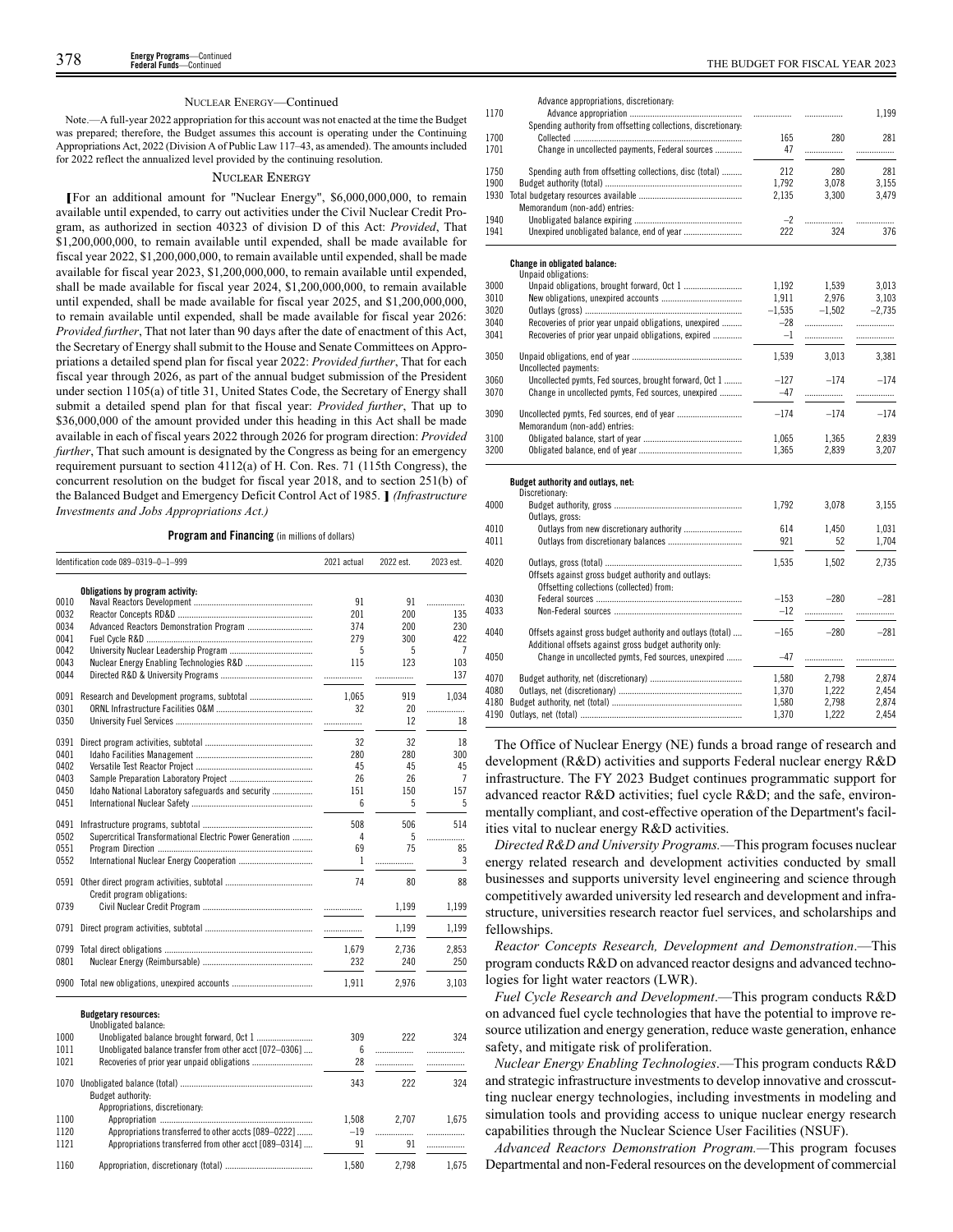reactor technologies that may be ready for demonstration and deployment in the mid-term.

*Versatile Test Reactor Project.—*This program will provide the United States with a fast neutron testing capability to support the development of advanced nuclear reactor technologies. The Versatile Test Reactor (VTR) project will provide a leading edge capability for accelerated testing of advanced nuclear fuels, materials, instrumentation, and sensors.

*Infrastructure*.—This program manages Department of Energy mission critical facilities at the Idaho National Laboratory (INL), creating a safe and compliant status to support the Department's nuclear energy research and development activities, and testing of naval reactor fuels and reactor core components.

*Idaho Sitewide Safeguards and Security*.—This program supports the INL complex nuclear facility infrastructure and enables R&D in support of multiple program missions.

*International Nuclear Energy Cooperation*.—This program leads the Department's international engagement for civil nuclear energy, including analysis, development, and coordination activities.

*Program Direction*.—This program provides the Federal staffing resources and associated costs required to support the overall direction and execution of NE programs.

In FY 2023, NE will continue to support the Civil Nuclear Credit Program, a \$6 billion strategic investment (\$1.2 billion for each of five years) through the Bipartisan Infrastructure Law (BIL), to help preserve the existing U.S. reactor fleet and save thousands of high-paying jobs across the country. Under the new program, owners or operators of commercial U.S. reactors can apply for certification to bid on credits to support their continued operations. An application must demonstrate the reactor is projected to close for economic reasons and that closure will lead to a rise in air pollutants and carbon emissions. The program is available for plants that are certified as safe to continue operations and prioritizes plants that use domestically produced fuel.

**Object Classification** (in millions of dollars)

|      | Identification code 089-0319-0-1-999                 | 2021 actual | 2022 est. | 2023 est. |
|------|------------------------------------------------------|-------------|-----------|-----------|
|      | Direct obligations:                                  |             |           |           |
|      | Personnel compensation:                              |             |           |           |
| 11.1 |                                                      | 33          | 33        | 43        |
| 11.3 |                                                      |             |           |           |
| 11.5 |                                                      |             | 1         |           |
| 11.9 |                                                      | 35          | 35        | 45        |
| 12.1 |                                                      | 12          | 12        | 15        |
| 23.3 | Communications, utilities, and miscellaneous charges |             | 1         |           |
| 25.1 |                                                      | 10          | 10        | 23        |
| 25.2 |                                                      | 553         | 590       | 719       |
| 25.3 | Other goods and services from Federal sources        | 12          | 10        | 15        |
| 25.4 |                                                      | 935         | 724       | 766       |
| 25.7 |                                                      |             |           |           |
| 31.0 |                                                      | 14          | 15        | 20        |
| 32.0 |                                                      | 48          | 75        | 85        |
| 41.0 |                                                      | 58          | 1,263     | 1,163     |
| 99.0 |                                                      | 1.679       | 2.736     | 2.853     |
| 99.0 |                                                      | 232         | 240       | 250       |
| 99.9 |                                                      | 1.911       | 2.976     | 3.103     |

### **Employment Summary**

| Identification code 089-0319-0-1-999                 | 2021 actual | 2022 est. | 2023 est. |
|------------------------------------------------------|-------------|-----------|-----------|
| 1001 Direct civilian full-time equivalent employment | 270         | 290       | 394       |
|                                                      |             |           |           |
| $\mathbf{D}$ - - ----------                          |             |           |           |

# **ELECTRICITY**

*For Department of Energy expenses including the purchase, construction, and acquisition of plant and capital equipment, and other expenses necessary for electricity activities in carrying out the purposes of the Department of Energy Organization Act (42 U.S.C. 7101 et seq.), including the acquisition or condemnation of any real property or any facility or for plant or facility acquisition, construction, or ex-* *pansion, \$297,386,000, to remain available until expended: Provided, That of such amount, \$17,586,000 shall be available until September 30, 2024, for program direction.*

Note.—A full-year 2022 appropriation for this account was not enacted at the time the Budget was prepared; therefore, the Budget assumes this account is operating under the Continuing Appropriations Act, 2022 (Division A of Public Law 117–43, as amended). The amounts included for 2022 reflect the annualized level provided by the continuing resolution.

### **ELECTRICITY**

**[**For an additional amount for "Electricity", \$8,100,000,000, to remain available until expended: *Provided*, That of the amount provided under this heading in this Act, \$5,000,000,000 shall be for grants under section 40101 of division D of this Act: *Provided further*, That of the funds in the preceding proviso, \$1,000,000,000, to remain available until expended, shall be made available for fiscal year 2022, \$1,000,000,000, to remain available until expended, shall be made available for fiscal year 2023, \$1,000,000,000, to remain available until expended, shall be made available for fiscal year 2024, \$1,000,000,000, to remain available until expended, shall be made available for fiscal year 2025, and \$1,000,000,000, to remain available until expended, shall be made available for fiscal year 2026: *Provided further*, That of the amount provided under this heading in this Act, \$50,000,000 shall be to carry out the Transmission Facilitation Program, including for any administrative expenses of carrying out the program, as authorized in section  $40106(d)(3)$  of division D of this Act: *Provided further*, That of the funds in the preceding proviso, \$10,000,000, to remain available until expended, shall be made available for fiscal year 2022, \$10,000,000, to remain available until expended, shall be made available for fiscal year 2023, \$10,000,000, to remain available until expended, shall be made available for fiscal year 2024, \$10,000,000, to remain available until expended, shall be made available for fiscal year 2025, and \$10,000,000, to remain available until expended, shall be made available for fiscal year 2026: *Provided further*, That of the amount provided under this heading in this Act and in addition to amounts otherwise made available for this purpose, \$3,000,000,000, to remain available until expended, shall be to carry out activities under the Smart Grid Investment Matching Grant Program, as authorized in section 1306 of the Energy Independence and Security Act of 2007 (42 U.S.C. 17386), as amended by section 40107 of division D of this Act: *Provided further*, That of the funds in the preceding proviso, \$600,000,000, to remain available until expended, shall be made available for fiscal year 2022, \$600,000,000, to remain available until expended, shall be made available for fiscal year 2023, \$600,000,000, to remain available until expended, shall be made available for fiscal year 2024, \$600,000,000, to remain available until expended, shall be made available for fiscal year 2025, and \$600,000,000, to remain available until expended, shall be made available for fiscal year 2026: *Provided further*, That of the amount provided under this heading in this Act, \$50,000,000 shall be to carry out an advanced energy security program to secure energy networks, as authorized under section 40125(d) of division D of this Act: *Provided further*, That not later than 90 days after the date of enactment of this Act, the Secretary of Energy shall submit to the House and Senate Committees on Appropriations and the Senate Committee on Energy and Natural Resources and the House Committee on Energy and Commerce a detailed spend plan for fiscal year 2022: *Provided further*, That for each fiscal year through 2026, as part of the annual budget submission of the President under section 1105(a) of title 31, United States Code, the Secretary of Energy shall submit a detailed spend plan for that fiscal year: *Provided further*, That up to three percent of the amounts made available under this heading in this Act in each of fiscal years 2022 through 2026 shall be for program direction: *Provided further*, That such amount is designated by the Congress as being for an emergency requirement pursuant to section 4112(a) of H. Con. Res. 71 (115th Congress), the concurrent resolution on the budget for fiscal year 2018, and to section 251(b) of the Balanced Budget and Emergency Deficit Control Act of 1985. **]** *(Infrastructure Investments and Jobs Appropriations Act.)*

| 2023 est. |
|-----------|
|           |
| 37        |
| 50        |
| 81        |
| 23        |
| 20        |
| 39        |
| 30        |
|           |
| 17        |
| 1.608     |
| 1.905     |
|           |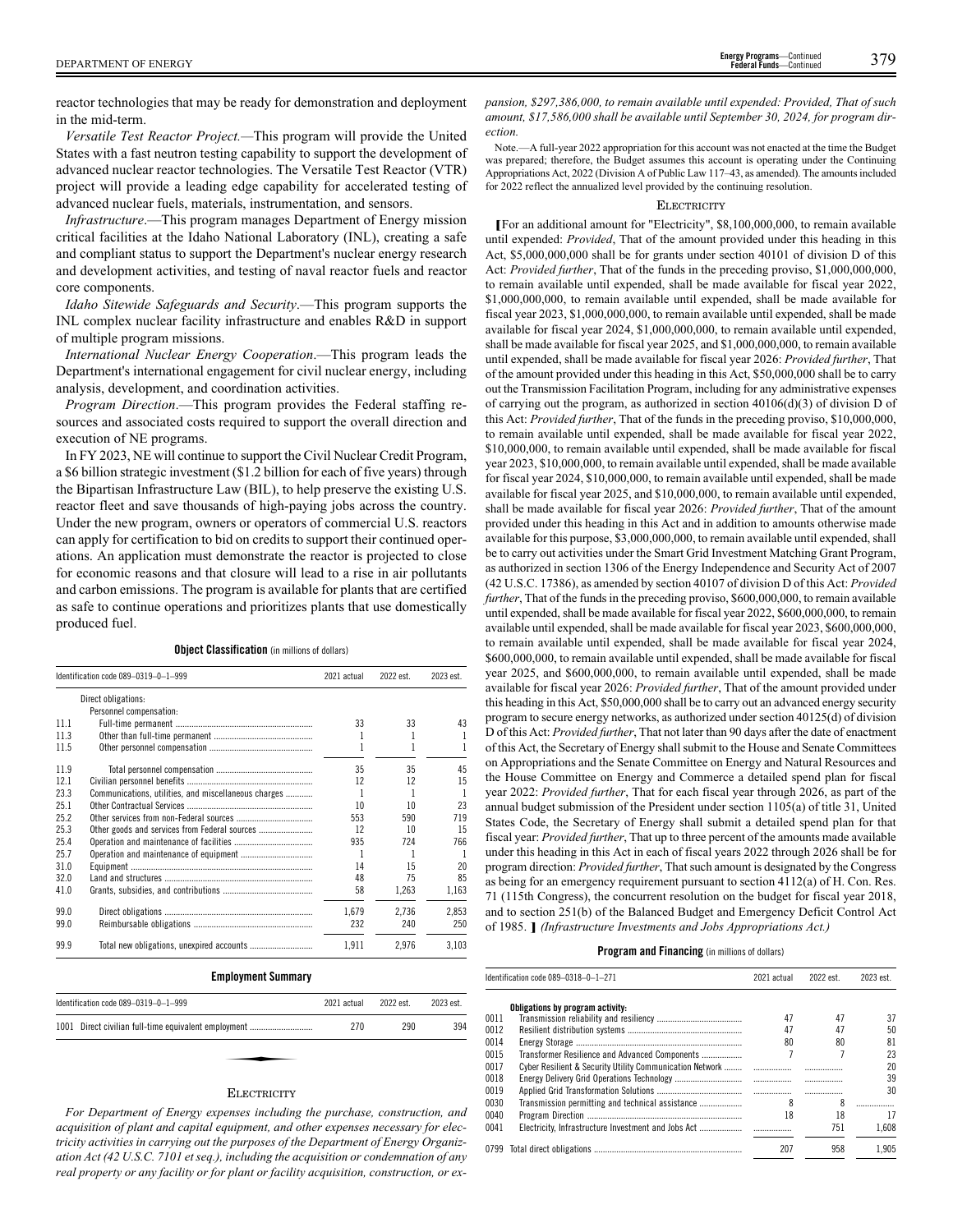### ELECTRICITY—Continued

### **Program and Financing**—Continued

|                                                                | 2021 actual                                                                                                                                                                                                                                                                                                                                       | 2022 est.                         | 2023 est.                                    |
|----------------------------------------------------------------|---------------------------------------------------------------------------------------------------------------------------------------------------------------------------------------------------------------------------------------------------------------------------------------------------------------------------------------------------|-----------------------------------|----------------------------------------------|
|                                                                | 207                                                                                                                                                                                                                                                                                                                                               | 958                               | 1,905                                        |
| <b>Budgetary resources:</b>                                    |                                                                                                                                                                                                                                                                                                                                                   |                                   |                                              |
|                                                                | 12<br>2                                                                                                                                                                                                                                                                                                                                           | 14<br>.                           | 926<br>.                                     |
|                                                                | 14                                                                                                                                                                                                                                                                                                                                                | 14                                | 926                                          |
| Appropriations, discretionary:                                 | 212                                                                                                                                                                                                                                                                                                                                               | 212                               | 297                                          |
| Appropriations transferred to other accts [089-0222]           | .<br>$-5$                                                                                                                                                                                                                                                                                                                                         | .                                 | .<br>.                                       |
| Advance appropriations, discretionary:                         | 207                                                                                                                                                                                                                                                                                                                                               | 1,870                             | 297                                          |
| Spending authority from offsetting collections, discretionary: | .                                                                                                                                                                                                                                                                                                                                                 | .                                 | 1,608                                        |
| Change in uncollected payments, Federal sources                | $-1$                                                                                                                                                                                                                                                                                                                                              | .                                 | .<br>.<br>1,905                              |
| Memorandum (non-add) entries:                                  | 221                                                                                                                                                                                                                                                                                                                                               | 1,884                             | 2,831                                        |
| Unexpired unobligated balance, end of year                     | 14                                                                                                                                                                                                                                                                                                                                                | 926                               | 926                                          |
| Change in obligated balance:<br>Unpaid obligations:            |                                                                                                                                                                                                                                                                                                                                                   |                                   |                                              |
|                                                                | 286<br>207                                                                                                                                                                                                                                                                                                                                        | 292<br>958                        | 814<br>1.905<br>$-2,072$                     |
| Recoveries of prior year unpaid obligations, unexpired         | $-2$                                                                                                                                                                                                                                                                                                                                              | .                                 | .                                            |
| Uncollected payments:                                          | 292                                                                                                                                                                                                                                                                                                                                               | 814                               | 647                                          |
| Change in uncollected pymts, Fed sources, unexpired            | 1                                                                                                                                                                                                                                                                                                                                                 | .                                 | -1<br>.                                      |
| Memorandum (non-add) entries:                                  | $-1$                                                                                                                                                                                                                                                                                                                                              | $-1$                              | $-1$                                         |
|                                                                | 284<br>291                                                                                                                                                                                                                                                                                                                                        | 291<br>813                        | 813<br>646                                   |
| Budget authority and outlays, net:                             |                                                                                                                                                                                                                                                                                                                                                   |                                   |                                              |
|                                                                | 207                                                                                                                                                                                                                                                                                                                                               | 1,870                             | 1,905                                        |
|                                                                | 20<br>179                                                                                                                                                                                                                                                                                                                                         | 266<br>170                        | 923<br>1,149                                 |
| Offsets against gross budget authority and outlays:            | 199                                                                                                                                                                                                                                                                                                                                               | 436                               | 2,072                                        |
|                                                                | $-1$                                                                                                                                                                                                                                                                                                                                              | .                                 | .                                            |
| Offsets against gross budget authority and outlays (total)     | $-1$                                                                                                                                                                                                                                                                                                                                              | .                                 |                                              |
| Change in uncollected pymts, Fed sources, unexpired            | 1                                                                                                                                                                                                                                                                                                                                                 | .                                 | .                                            |
|                                                                | 207<br>198<br>207                                                                                                                                                                                                                                                                                                                                 | 1,870<br>436<br>1,870             | 1,905<br>2,072<br>1,905<br>2,072             |
|                                                                | Identification code 089-0318-0-1-271<br>0900 Total new obligations, unexpired accounts<br>Unobligated balance:<br>1070<br>Budget authority:<br>Uncollected pymts, Fed sources, brought forward, Oct 1<br>Discretionary:<br>Outlays, gross:<br>Offsetting collections (collected) from:<br>Additional offsets against gross budget authority only: | 1<br>207<br>$-199$<br>$-2$<br>198 | 1,658<br>.<br>1,870<br>$-436$<br>$-1$<br>436 |

The mission of the Office of Electricity (OE) is to drive electric grid modernization and resilience in energy infrastructure. OE leads the Department of Energy's efforts to strengthen, transform, and improve electricity delivery infrastructure so that consumers have access to resilient, secure, and clean sources of energy. OE programs include:

*Transmission Reliability and Resilience (TRR)*.—The TRR program is focused on ensuring the reliability and resilience of the U.S. electric grid through R&D measurement and control of the electricity system, assessing evolving systems needs, identifying pathways to achieve an equitable transition to decarbonization and electrification, and risk assessment to address challenges across integrated energy systems.

*Energy Delivery Grid Operations Technology (EDGOT)*.—EDGOT supports a public private partnership to develop national-scale energy planning and real-time situation awareness capabilities by focusing on de-

veloping large, networked communication and data infrastructure across multiple utility boundaries. EDGOT's North America Energy Resilience Model (NAERM) will help transition the current reactive state-of-practice to a new energy planning, investment, and operation paradigm in which we proactively develop infrastructure investment strategies.

*Resilient Distribution Systems (RDS)*.—The RDS program develops transformative technologies, tools, and techniques to modernize the distribution portion of the electric delivery system. RDS activities will help harness emerging sources of energy for balance, reliability, and control: EVs, connected homes and buildings, increasing distributed solar, and energy storage.

*Cyber Resilient and Secure Utility Communications Networks (SecureNet)*.—SecureNet, called Cyber R&D in the FY 2022 request to Congress, addresses energy sector cybersecurity associated with electricity delivery systems. SecureNet will focus on data and physics to redesign grid architecture that exposes the electricity system to cyber threats and will pursue coordinated engagement with DOE's other cyber-related activities.

*Energy Storage*.—The Energy Storage program, which is included in the Department's Grand Challenge, helps ensure the stability, reliability, and resilience of electricity infrastructure. The request supports emerging technology efforts focused on ultra-low-cost chemistries; a new GSL fellowship program; and continued development of the Rapid Operational Validation Initiative.

*Transformer Resilience and Advanced Components (TRAC)*.—The TRAC program develops innovations for grid hardware that carries, controls, and converts electricity, helping to achieve decarbonization goals, ensure reliability and resilience of electric infrastructure, adapt the electricity delivery system to the evolution of the electric power grid, and provide the foundation to invigorate domestic transformer manufacturing. The request supports field validation of innovative, flexible, and adaptable prototypes for large power transformers (LPTs), which will promote greater standardization to increase grid resilience. TRAC will also address critical research needs for solid-state power substations (SSPS) with an emphasis on advanced materials, embedded intelligence for equipment monitoring, and validation of prototype converter building blocks.

*Advanced Grid Transformation Solutions (AGTS).*—AGTS is a new program in FY 2023 to address the pressing need for rapidly validating and deploying new systems by integrating technology suites in pilot environments to drive new technology adoption. AGTS will support integrated pilots to show how new technologies can help achieve stakeholder objectives. For each applied demonstration area, AGTS will consult stakeholders ensure that the project scope and outputs will be immediately useful to targeted decisionmakers.

*Defense Critical Energy Infrastructure (DCEI) Energy Mission Assurance*.—The DCEI Energy Mission Assurance program was funded in FY 2021 to identify, evaluate, prioritize, and assist in developing executable strategies to ensure that critical national defense and security missions have reliable access to power. In FY 2022, DOE proposed to integrate the functions of the DCEI Energy Mission Assurance program into the Office of Cybersecurity, Energy Security, and Emergency Response's suite of activities.

*Transmission Permitting & Technical Assistance (TPTA)*.—The TPTA program worked with electricity system partners and stakeholders to modernize the grid and ensure adequate transmission capacity across the United States. TPTA activities are transferred to the Grid Deployment Office in FY 2023.

*Program Direction*.—Program Direction provides for the costs associated with the Federal workforce and contractor services that support OE's mission. These costs include salaries, benefits, travel, training, building occupancy, IT systems, and other related expenses.

The Bipartisan Infrastructure Law (BIL) (Infrastructure Investment and Jobs Act, P.L. 117–58) provides additional resources for OE to advance work in: 1) electric grid resilience, 2) technology deployment for enhancing grid flexibility, and 3) modeling energy infrastructure risk. Budgetary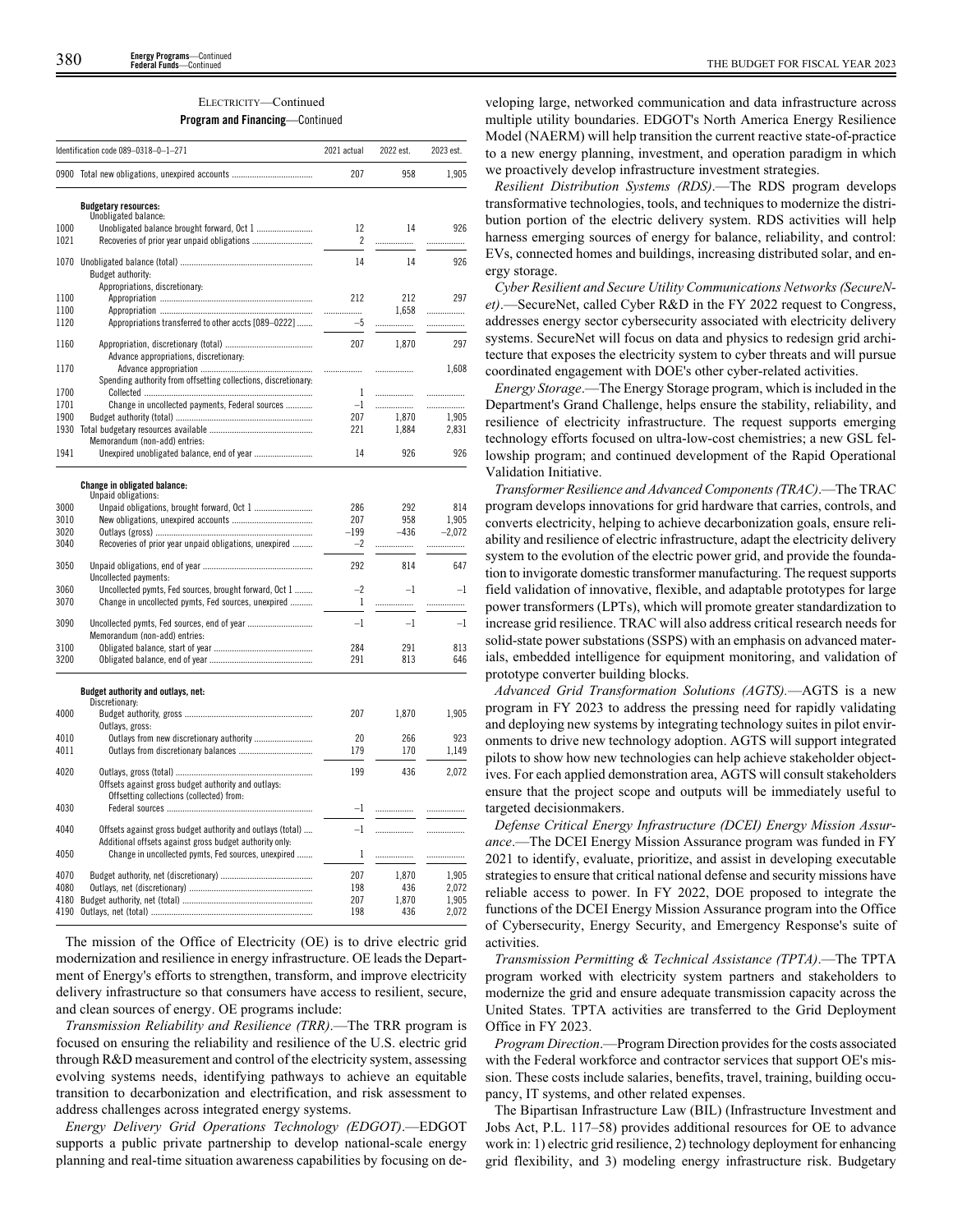projections, including program direction and FTE counts, in the OE account reflect execution of BIL programs appropriated to OE but will be executed through OE, the Office of Cybersecurity, Energy Security, and Emergency Response, and the newly established Grid Deployment Office.

### **Object Classification** (in millions of dollars)

|      | Identification code 089-0318-0-1-271                  | 2021 actual | 2022 est.                | 2023 est.                |
|------|-------------------------------------------------------|-------------|--------------------------|--------------------------|
|      | Direct obligations:                                   |             |                          |                          |
|      | Personnel compensation:                               |             |                          |                          |
| 11.1 |                                                       | 6           | 12                       | 18                       |
| 11.3 |                                                       | 1           | $\overline{\phantom{a}}$ | $\overline{\phantom{a}}$ |
| 11.9 |                                                       | 7           | 14                       | 20                       |
| 12.1 |                                                       | 3           | 10                       | 8                        |
| 25.1 |                                                       | q           | 69                       | 81                       |
| 25.2 |                                                       |             | 1                        | 9                        |
| 25.3 |                                                       | 3           | 6                        | 27                       |
| 25.4 |                                                       | .           | 48                       | .                        |
| 25.5 |                                                       | 161         | 161                      | 170                      |
| 32.0 |                                                       | 23          | 23                       | 208                      |
| 41.0 |                                                       |             | 626                      | 1,382                    |
| 99.0 |                                                       | 207         | 958                      | 1,905                    |
| 99.9 |                                                       | 207         | 958                      | 1.905                    |
|      | <b>Employment Summary</b>                             |             |                          |                          |
|      | Identification code 089-0318-0-1-271                  | 2021 actual | 2022 est.                | 2023 est.                |
| 1001 | Direct civilian full-time equivalent employment       | 58          | 83                       | 124                      |
| 2001 | Reimbursable civilian full-time equivalent employment | 4           | 4                        | 4                        |

### GRID DEPLOYMENT OFFICE

*For Department of Energy expenses including the purchase, construction, and acquisition of plant and capital equipment, and other expenses necessary for grid deployment in carrying out the purposes of the Department of Energy Organization Act (42 U.S.C. 7101 et seq.), including the acquisition or condemnation of any real property or any facility or for plant or facility acquisition, construction, or expansion, \$90,221,000, to remain available until expended: Provided, That of such amount, \$5,521,000 shall be available until September 30, 2024, for program direction.*

### **Program and Financing** (in millions of dollars)

|      | Identification code 089-2301-0-1-271 | 2021 actual                                                                                              | 2022 est. | 2023 est. |
|------|--------------------------------------|----------------------------------------------------------------------------------------------------------|-----------|-----------|
| 0001 | Obligations by program activity:     |                                                                                                          |           |           |
| 0002 |                                      |                                                                                                          |           | 20<br>16  |
| 0003 |                                      | $\ldots \ldots \ldots \ldots \ldots \ldots \ldots$<br>$\ldots \ldots \ldots \ldots \ldots \ldots \ldots$ |           | 30        |
| 0004 |                                      | $\ldots \ldots \ldots \ldots \ldots \ldots$                                                              |           | 19        |
| 0050 |                                      |                                                                                                          |           | 5         |
|      |                                      |                                                                                                          |           | 90        |
|      | <b>Budgetary resources:</b>          |                                                                                                          |           |           |
|      | Budget authority:                    |                                                                                                          |           |           |
| 1100 | Appropriations, discretionary:       |                                                                                                          |           | 90        |
| 1930 |                                      |                                                                                                          | .         | 90        |
|      |                                      |                                                                                                          |           |           |
|      | <b>Change in obligated balance:</b>  |                                                                                                          |           |           |
|      | Unpaid obligations:                  |                                                                                                          |           |           |
| 3010 |                                      |                                                                                                          |           | 90        |
| 3020 |                                      |                                                                                                          | .         | $-14$     |
| 3050 |                                      |                                                                                                          | .         | 76        |
|      | Memorandum (non-add) entries:        |                                                                                                          |           |           |
| 3200 |                                      |                                                                                                          |           | 76        |
|      | Budget authority and outlays, net:   |                                                                                                          |           |           |
|      | Discretionary:                       |                                                                                                          |           |           |
| 4000 |                                      |                                                                                                          |           | 90        |
|      | Outlays, gross:                      |                                                                                                          |           |           |
| 4010 |                                      | $\ldots \ldots \ldots \ldots \ldots \ldots \ldots$                                                       |           | 14        |
| 4180 |                                      | $\ldots \ldots \ldots \ldots \ldots \ldots \ldots$                                                       |           | 90        |
| 4190 |                                      |                                                                                                          | .         | 14        |

The newly created Grid Deployment Office (GDO) within the Office of the Under Secretary for Infrastructure serves as the catalyst for the development of new and upgraded high-capacity electric transmission lines nationwide. GDO works with electricity system partners and stakeholders by providing tools, conducting analyses, and improving decision-making processes to modernize and ensure a clean, reliable, resilient, and equitable grid that achieves 100% carbon-free electricity by 2035. Prior to FY 2023, these activities were funded within Electricity. New activities in FY 2023 include Wholesale Electricity Market Technical Assistance and Grants and Interregional and Offshore Transmission Planning.

Additional funding and FTEs for GDO programs provided in the Bipartisan Infrastructure Law are captured in the budgetary projections in, and will be executed through, the Department's Electricity account.

### **Object Classification** (in millions of dollars)

|      | Identification code 089-2301-0-1-271                                  | 2021 actual | 2022 est. | 2023 est. |
|------|-----------------------------------------------------------------------|-------------|-----------|-----------|
| 11.1 | obligations: Personnel<br>compensation:<br><b>Full-time</b><br>Direct |             | .         | 2         |
| 119  |                                                                       |             |           | 2         |
| 121  |                                                                       |             |           |           |
| 23.3 | Communications, utilities, and miscellaneous charges                  |             |           | 17        |
| 24.0 |                                                                       |             |           | 2         |
| 251  |                                                                       |             |           | 5         |
| 252  |                                                                       |             |           | 53        |
| 25.3 |                                                                       |             |           | 5         |
| 25.4 |                                                                       |             |           | 2         |
| 25.7 |                                                                       |             |           | 3         |
| 99.9 |                                                                       |             |           | 90        |

### **Employment Summary**

| <b>TRANSMISSION FACILITATION FUND</b> |  |
|---------------------------------------|--|

### **Program and Financing** (in millions of dollars)

|              | Identification code 089-4380-0-3-271                       | 2021 actual | 2022 est. | 2023 est.  |
|--------------|------------------------------------------------------------|-------------|-----------|------------|
|              | Obligations by program activity:                           |             |           |            |
| 0010<br>0020 |                                                            |             | .         | 200<br>200 |
| 0030         |                                                            |             | .         | 100        |
|              |                                                            |             | .         |            |
|              |                                                            |             | .         | 500        |
|              | <b>Budgetary resources:</b><br>Unobligated balance:        |             |           |            |
| 1000         |                                                            |             |           | 2,500      |
|              | Budget authority:                                          |             |           |            |
|              | Borrowing authority, mandatory:                            |             |           |            |
| 1400         |                                                            |             | 2,500     | .          |
| 1900         |                                                            |             | 2,500     | .          |
| 1930         |                                                            |             | 2.500     | 2.500      |
|              | Memorandum (non-add) entries:                              |             |           |            |
| 1941         |                                                            |             | 2.500     | 2.000      |
|              | <b>Change in obligated balance:</b><br>Unpaid obligations: |             |           |            |
| 3010         |                                                            |             |           | 500        |
| 3020         |                                                            |             |           | $-500$     |
|              | Budget authority and outlays, net:<br>Mandatory:           |             |           |            |
| 4090         | Outlays, gross:                                            |             |           | 2.500      |
| 4101         |                                                            |             | .         | 500        |
| 4180         |                                                            |             | 2.500     | .          |
| 4190         |                                                            |             | .         | 500        |
|              |                                                            |             |           |            |

The Transmission Facilitation Fund was created in section 40106 of the Infrastructure Investment and Jobs Act of 2021 to facilitate the construction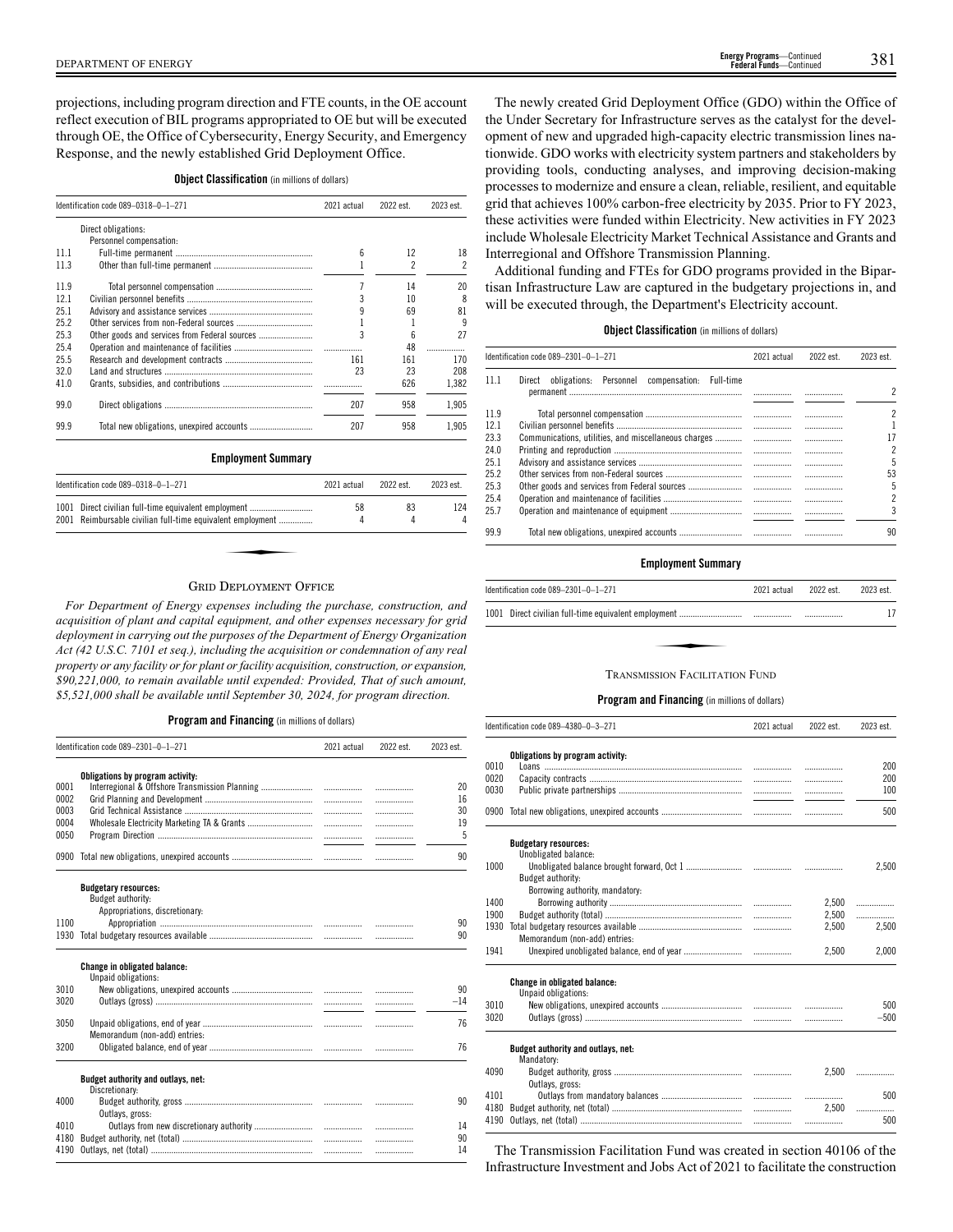### TRANSMISSION FACILITATION FUND—Continued

of electric power transmission lines and related facilities to eligible projects. A borrowing authority of \$2.5 billion has been established for the fund to carry out the program.

### **Object Classification** (in millions of dollars)

|      | Identification code 089-4380-0-3-271 |  | 2022 est. | 2023 est. |
|------|--------------------------------------|--|-----------|-----------|
|      | Direct obligations:                  |  |           |           |
| 33.0 |                                      |  | .         | 400       |
| 41.0 |                                      |  |           | 100       |
| 99.9 |                                      |  |           | 500       |
|      |                                      |  |           |           |
|      |                                      |  |           |           |
|      |                                      |  |           |           |

### CYBERSECURITY, ENERGY SECURITY, AND EMERGENCY RESPONSE

*For Department of Energy expenses including the purchase, construction, and acquisition of plant and capital equipment, and other expenses necessary for energy sector cybersecurity, energy security, and emergency response activities in carrying out the purposes of the Department of Energy Organization Act (42 U.S.C. 7101 et seq.), including the acquisition or condemnation of any real property or any facility or for plant or facility acquisition, construction, or expansion, \$202,143,000, to remain available until expended: Provided, That of such amount, \$25,123,000 shall be available until September 30, 2024, for program direction.*

Note.—A full-year 2022 appropriation for this account was not enacted at the time the Budget was prepared; therefore, the Budget assumes this account is operating under the Continuing Appropriations Act, 2022 (Division A of Public Law 117–43, as amended). The amounts included for 2022 reflect the annualized level provided by the continuing resolution.

### CYBERSECURITY, ENERGY SECURITY, AND EMERGENCY RESPONSE

**[**For an additional amount for "Cybersecurity, Energy Security, and Emergency Response", \$550,000,000, to remain available until expended: *Provided*, That of the amount provided under this heading in this Act, \$250,000,000 shall be to carry out activities under the Cybersecurity for the Energy Sector Research, Development, and Demonstration Program, as authorized in section 40125(b) of division D of this Act: *Provided further*, That of the funds in the preceding proviso, \$50,000,000, to remain available until expended, shall be made available for fiscal year 2022, \$50,000,000, to remain available until expended, shall be made available for fiscal year 2023, \$50,000,000, to remain available until expended, shall be made available for fiscal year 2024, \$50,000,000, to remain available until expended, shall be made available for fiscal year 2025, and \$50,000,000, to remain available until expended, shall be made available for fiscal year 2026: *Provided further*, That of the amount provided under this heading in this Act, \$50,000,000 shall be to carry out activities under the Energy Sector Operational Support for Cyberresilience Program, as authorized in section 40125(c) of division D of this Act: *Provided further*, That of the amount provided under this heading in this Act, \$250,000,000, to carry out activities under the Rural and Municipal Utility Advanced Cybersecurity Grant and Technical Assistance Program, as authorized in section 40124 of division D of this Act: *Provided further*, That \$50,000,000, to remain available until expended, shall be made available for fiscal year 2022, \$50,000,000, to remain available until expended, shall be made available for fiscal year 2023, \$50,000,000, to remain available until expended, shall be made available for fiscal year 2024, \$50,000,000, to remain available until expended, shall be made available for fiscal year 2025, and \$50,000,000, to remain available until expended, shall be made available for fiscal year 2026: *Provided further*, That not later than 90 days after the date of enactment of this Act, the Secretary of Energy shall submit to the House and Senate Committees on Appropriations and the Senate Committee on Energy and Natural Resources and the House Committee on Energy and Commerce a detailed spend plan for fiscal year 2022: *Provided further*, That for each fiscal year through 2026, as part of the annual budget submission of the President under section 1105(a) of title 31, United States Code, the Secretary of Energy shall submit a detailed spend plan for that fiscal year: *Provided further*, That up to three percent of the amounts made available under this heading in this Act in each of fiscal years 2022 through 2026 shall be for program direction: *Provided further*, That such amount is designated by the Congress as being for an emergency requirement pursuant to section 4112(a) of H. Con. Res. 71 (115th Congress), the concurrent resolution on the budget for fiscal year 2018, and to section 251(b) of the Balanced Budget and Emergency Deficit Control Act of 1985. **]** *(Infrastructure Investments and Jobs Appropriations Act.)*

### **Program and Financing** (in millions of dollars)

|              | Identification code 089-2250-0-1-271                                                            | 2021 actual | 2022 est.  | 2023 est.  |
|--------------|-------------------------------------------------------------------------------------------------|-------------|------------|------------|
|              |                                                                                                 |             |            |            |
| 0008         | Obligations by program activity:                                                                | 54          | 54         |            |
| 0010         | Risk Management Technology and Tools (CEDS)                                                     | .           | .          | .<br>125   |
| 0020         | Infrastructure security and energy restoration                                                  | 54          | 54         | .          |
| 0021         |                                                                                                 | .           |            | 24         |
| 0022         | Information Sharing, Partnerships and Exercises                                                 |             | .          | 28         |
| 0030         |                                                                                                 | 13          | 12         | 25         |
| 0035         |                                                                                                 | .           | 68         | 100        |
| 0799         |                                                                                                 | 121         | 188        | 302        |
| 0801         |                                                                                                 | 3           | 3          | 3          |
|              |                                                                                                 |             |            |            |
|              | 0900 Total new obligations, unexpired accounts                                                  | 124         | 191        | 305        |
|              | <b>Budgetary resources:</b><br>Unobligated balance:                                             |             |            |            |
| 1000         |                                                                                                 | 22          | 64         | 182        |
| 1021         |                                                                                                 | 8           | .          | .          |
|              |                                                                                                 |             |            |            |
| 1070         | Budget authority:                                                                               | 30          | 64         | 182        |
|              | Appropriations, discretionary:                                                                  |             |            |            |
| 1100         |                                                                                                 | 156         | 306        | 202        |
| 1120         | Appropriations transferred to other acct [089-0222]                                             | $-1$        | .          | .          |
|              |                                                                                                 |             |            |            |
| 1160         | Advance appropriations, discretionary:                                                          | 155         | 306        | 202        |
| 1170         |                                                                                                 |             | .          | 100        |
|              | Spending authority from offsetting collections, discretionary:                                  |             |            |            |
| 1700         |                                                                                                 | 2           | 3          | 3          |
| 1701         | Change in uncollected payments, Federal sources                                                 | 1           | .          | .          |
| 1750         | Spending auth from offsetting collections, disc (total)                                         | 3           | 3          | 3          |
| 1900         |                                                                                                 | 158         | 309        | 305        |
| 1930         |                                                                                                 | 188         | 373        | 487        |
|              | Memorandum (non-add) entries:                                                                   |             |            |            |
| 1941         |                                                                                                 | 64          | 182        | 182        |
|              |                                                                                                 |             |            |            |
|              | Change in obligated balance:                                                                    |             |            |            |
| 3000         | Unpaid obligations:                                                                             | 181         | 186        | 194        |
| 3010         |                                                                                                 | 124         | 191        | 305        |
| 3020         |                                                                                                 | –111        | $-183$     | $-340$     |
| 3040         | Recoveries of prior year unpaid obligations, unexpired                                          | $-8$        | .          | .          |
|              |                                                                                                 |             |            |            |
| 3050         |                                                                                                 | 186         | 194        | 159        |
| 3060         | Uncollected payments:<br>Uncollected pymts, Fed sources, brought forward, Oct 1                 | $-2$        | -3         | -3         |
| 3070         | Change in uncollected pymts, Fed sources, unexpired                                             | $-1$        | .          | .          |
|              |                                                                                                 |             |            |            |
| 3090         |                                                                                                 | $-3$        | $-3$       | -3         |
|              | Memorandum (non-add) entries:                                                                   |             |            |            |
| 3100<br>3200 |                                                                                                 | 179<br>183  | 183<br>191 | 191<br>156 |
|              |                                                                                                 |             |            |            |
|              | Budget authority and outlays, net:                                                              |             |            |            |
|              | Discretionary:                                                                                  |             |            |            |
| 4000         | Outlavs, gross:                                                                                 | 158         | 309        | 305        |
| 4010         |                                                                                                 | 17          | 81         | 134        |
| 4011         |                                                                                                 | 94          | 102        | 206        |
|              |                                                                                                 |             |            |            |
| 4020         |                                                                                                 | 111         | 183        | 340        |
|              | Offsets against gross budget authority and outlays:<br>Offsetting collections (collected) from: |             |            |            |
| 4030         |                                                                                                 | $-2$        | -3         | -3         |
|              |                                                                                                 |             |            |            |
| 4040         | Offsets against gross budget authority and outlays (total)                                      | $-2$        | $-3$       | $^{-3}$    |
|              | Additional offsets against gross budget authority only:                                         |             |            |            |
| 4050         | Change in uncollected pymts, Fed sources, unexpired                                             | $-1$        |            | .          |
| 4070         |                                                                                                 | 155         | 306        | 302        |
| 4080         |                                                                                                 | 109         | 180        | 337        |
| 4180         |                                                                                                 | 155         | 306        | 302        |
| 4190         |                                                                                                 | 109         | 180        | 337        |

The Office of Cybersecurity, Energy Security, and Emergency Response (CESER) leads the Department's efforts to secure U.S. energy infrastructure against all hazards, reduce the risks of and impacts from cyber events and other disruptive events, and assists with restoration activities. Programs include: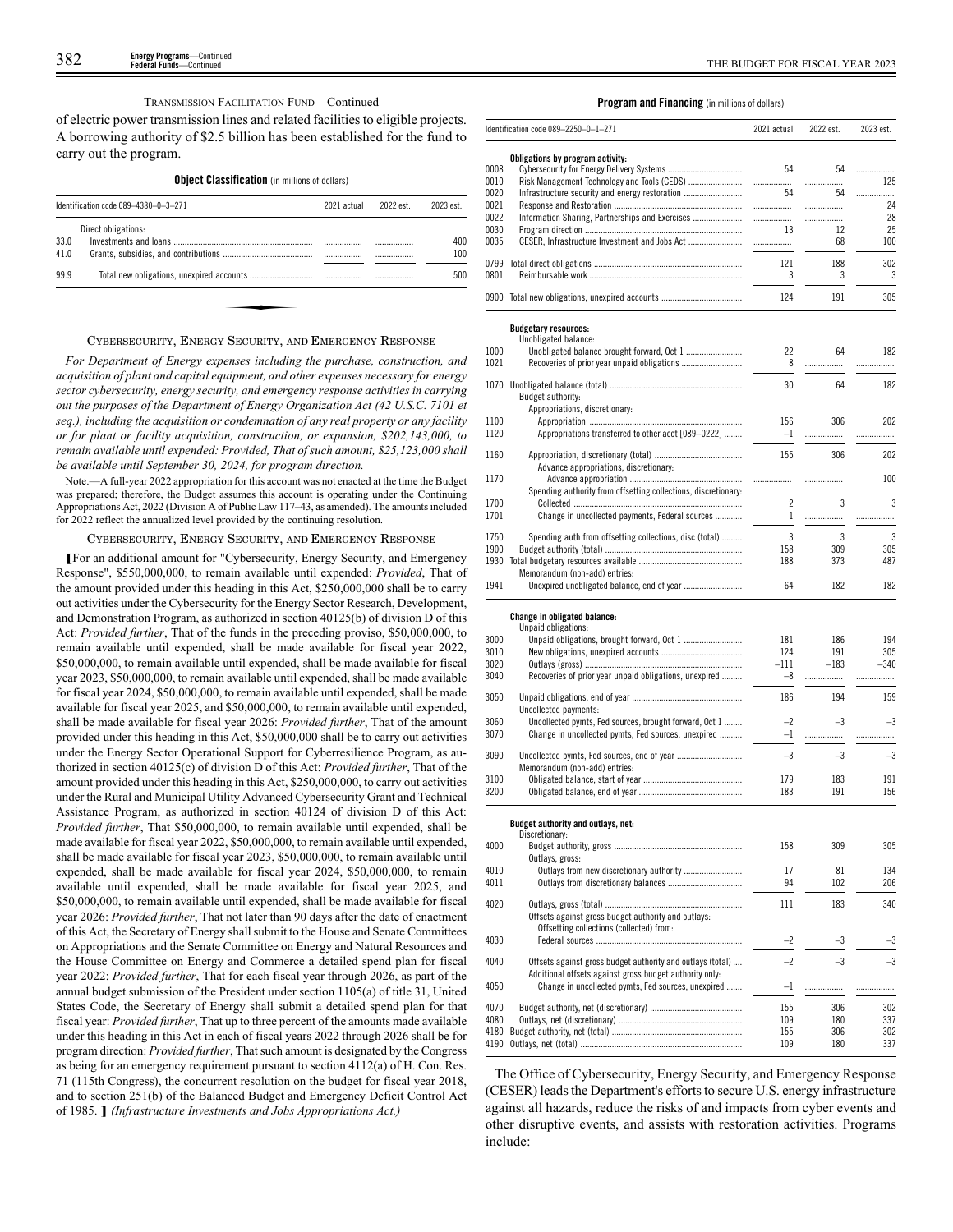*Risk Management Tools (RMT)*.—The RMT program seeks to enhance the reliability and resilience of the Nation's energy infrastructure through near- and long-term activities to strengthen energy sector cybersecurity across the Nation. Working closely with the energy sector and our government partners, RMT focuses on enhancing the speed and effectiveness of threat and vulnerability sharing and accelerating technology and tools to mitigate cyber incidents in today's systems and to develop next-generation resilient energy delivery systems while developing analyses to quantify the resulting relative risk reduction.

*Response and Restoration (R&R)*.—The R&R program coordinates a national effort to secure the U.S. energy infrastructure against all hazards, reduce impacts from disruptive events, and assist industry with restoration activities. R&R delivers a range of capabilities including energy sector emergency response and recovery (including emergency response of a cyber nature); near-real-time situational awareness and information sharing about the status of the energy systems to improve risk management; analysis of evolving threats and hazards to energy infrastructure.

*Information Sharing, Partnerships and Exercises (ISPE)*.—The ISPE program supports energy sector security and resilience in coordination with government and industry partners. By seeding public-private partnerships this program will advance the Department's efforts to support State, Local, Tribal, territory and industry in preparing for, mitigating, and recovering from all threats and hazards facing the U.S. energy sector through information sharing, risk assessments, capacity building in planning and resilience, and targeted training and exercises.

*Program Direction*.—Program Direction provides for the costs associated with the Federal workforce and contractor services that support CESER's mission. These costs include salaries, benefits, travel, training, building occupancy, IT systems, and other related expenses.

The Bipartisan Infrastructure Law (BIL) (Infrastructure Investment and Jobs Act, P.L. 117–58) provides additional resources for CESER to advance work in: 1) a rural and municipal utility advanced cybersecurity grant and technical assistance program, and 2) enhancing grid security.

**Object Classification** (in millions of dollars)

|      | Identification code 089-2250-0-1-271                              | 2021 actual | 2022 est. | 2023 est. |
|------|-------------------------------------------------------------------|-------------|-----------|-----------|
| 11.1 | obligations:<br>Personnel<br>compensation:<br>Direct<br>Full-time |             |           |           |
|      |                                                                   | 4           |           | 17        |
| 11.9 |                                                                   | 4           |           | 17        |
| 121  |                                                                   |             | 2         |           |
| 21.0 |                                                                   |             |           |           |
| 25.1 |                                                                   | 13          | 15        | 23        |
| 25.2 |                                                                   |             |           |           |
| 25.3 | Other goods and services from Federal sources                     |             |           | 2         |
| 25.5 |                                                                   | 99          | 104       | 167       |
| 41.0 |                                                                   |             | 56        | 84        |
| 99.0 |                                                                   | 121         | 188       | 302       |
| 99.0 |                                                                   | 3           | 3         | 3         |
| 99.9 |                                                                   | 124         | 191       | 305       |

**Employment Summary**

| ldentification code 089–2250–0–1–271                 | 2021 actual | 2022 est. | 2023 est. |
|------------------------------------------------------|-------------|-----------|-----------|
| 1001 Direct civilian full-time equivalent employment | 21          | 44        | 100       |
|                                                      |             |           |           |
| $1$ , , , $1$ , , , , , $1$ , , , , ,                |             |           |           |

### ENERGY EFFICIENCY AND RENEWABLE ENERGY

*For Department of Energy expenses including the purchase, construction, and acquisition of plant and capital equipment, and other expenses necessary for energy efficiency and renewable energy activities in carrying out the purposes of the Department of Energy Organization Act (42 U.S.C. 7101 et seq.), including the acquisition or condemnation of any real property or any facility or for plant or facility acquisition, construction, or expansion, \$4,018,885,000, to remain available until expended: Provided, That of such amount, \$224,474,000 shall be available until September 30, 2024, for program direction.*

Note.—A full-year 2022 appropriation for this account was not enacted at the time the Budget was prepared; therefore, the Budget assumes this account is operating under the Continuing Appropriations Act, 2022 (Division A of Public Law 117–43, as amended). The amounts included for 2022 reflect the annualized level provided by the continuing resolution.

# ENERGY EFFICIENCY AND RENEWABLE ENERGY

**[**For an additional amount for "Energy Efficiency and Renewable Energy", \$16,264,000,000 to remain available until expended: *Provided*, That of the amount provided under this heading in this Act, \$250,000,000 shall be for activities for the Energy Efficiency Revolving Loan Fund Capitalization Grant Program, as authorized under section 40502 of division D of this Act: *Provided further*, That of the amount provided under this heading in this Act, \$40,000,000 shall be for grants for the Energy Auditor Training Grant Program, as authorized under section 40503 of division D of this Act: *Provided further*, That of the amount provided under the heading in this Act, \$225,000,000 shall be for grants for implementing of updated building energy codes, as authorized under section 309 of the Energy Conservation and Production Act (42 U.S.C. 6831 et seq.), as amended by section 40511(a) of division D of this Act: *Provided further*, That of the funds in the preceding proviso, \$45,000,000, to remain available until expended, shall be made available for fiscal year 2022, \$45,000,000, to remain available until expended, shall be made available for fiscal year 2023, \$45,000,000, to remain available until expended, shall be made available for fiscal year 2024, \$45,000,000, to remain available until expended, shall be made available for fiscal year 2025, and \$45,000,000, to remain available until expended, shall be made available for fiscal year 2026: *Provided further*, That of the amount provided under this heading in this Act, \$10,000,000 shall be for Building, Training, and Assessment Centers, as authorized under section 40512 of division D of this Act: *Provided further*, That of the amount provided under this heading in this Act, \$10,000,000 shall be for grants for Career Skills Training, as authorized under section 40513 of division D of this Act: *Provided further*, That of the amount provided under this heading in this Act, \$150,000,000 shall be for activities for Industrial Research and Assessment Centers, as authorized under subsections (a) through (h) of section 457 of the Energy Independence and Security Act of 2007 (42 U.S.C. 17111 et seq.), as amended by section 40521(b) of division D of this Act: *Provided further*, That of the funds in the preceding proviso, \$30,000,000, to remain available until expended, shall be made available for fiscal year 2022, \$30,000,000, to remain available until expended, shall be made available for fiscal year 2023, \$30,000,000, to remain available until expended, shall be made available for fiscal year 2024, \$30,000,000, to remain available until expended, shall be made available for fiscal year 2025, and \$30,000,000, to remain available until expended, shall be made available for fiscal year 2026: *Provided further*, That of the amount provided under this heading in this Act, \$400,000,000 shall be for activities for Implementation Grants for Industrial Research and Assessment Centers, as authorized under section 457(i) of the Energy Independence and Security Act of 2007 (42 U.S.C. 17111 et seq.), as amended by section 40521(b) of division D of this Act: *Provided further*, That of the funds in the preceding two provisos, \$80,000,000, to remain available until expended, shall be made available for fiscal year 2022, \$80,000,000, to remain available until expended, shall be made available for fiscal year 2023, \$80,000,000, to remain available until expended, shall be made available for fiscal year 2024, \$80,000,000, to remain available until expended, shall be made available for fiscal year 2025, and \$80,000,000, to remain available until expended, shall be made available for fiscal year 2026: *Provided further*, That of the amount provided under this heading in this Act, \$50,000,000 shall be for carrying out activities for Manufacturing Leadership, as authorized under section 40534 of division D of this Act: *Provided further*, That of the amount provided under this heading in this Act, \$500,000,000 shall be for grants for Energy Efficiency Improvements and Renewable Energy Improvements at Public School Facilities, as authorized under section 40541 of division D of this Act: *Provided further*, That of the funds in the preceding proviso, \$100,000,000, to remain available until expended, shall be made available for fiscal year 2022, \$100,000,000, to remain available until expended, shall be made available for fiscal year 2023, \$100,000,000, to remain available until expended, shall be made available for fiscal year 2024, \$100,000,000, to remain available until expended, shall be made available for fiscal year 2025, and \$100,000,000, to remain available until expended, shall be made available for fiscal year 2026: *Provided further*, That of the amount provided under this heading in this Act, \$50,000,000 shall be for grants for the Energy Efficiency Materials Pilot Program, as authorized under section 40542 of division D of this Act: *Provided further*, That of the amount provided under this heading in this Act and in addition to amounts otherwise made available for this purpose, \$3,500,000,000 shall be for carrying out activities for the Weatherization Assistance Program, as authorized under part A of title IV of the Energy Conservation and Production Act (42 U.S.C. 6861 et seq.): *Provided further*, That of the amount provided under this heading in this Act and in addition to amounts otherwise made available for this purpose, \$550,000,000 shall be for carrying out activities for the Energy Efficiency and Conservation Block Grant Program, as authorized under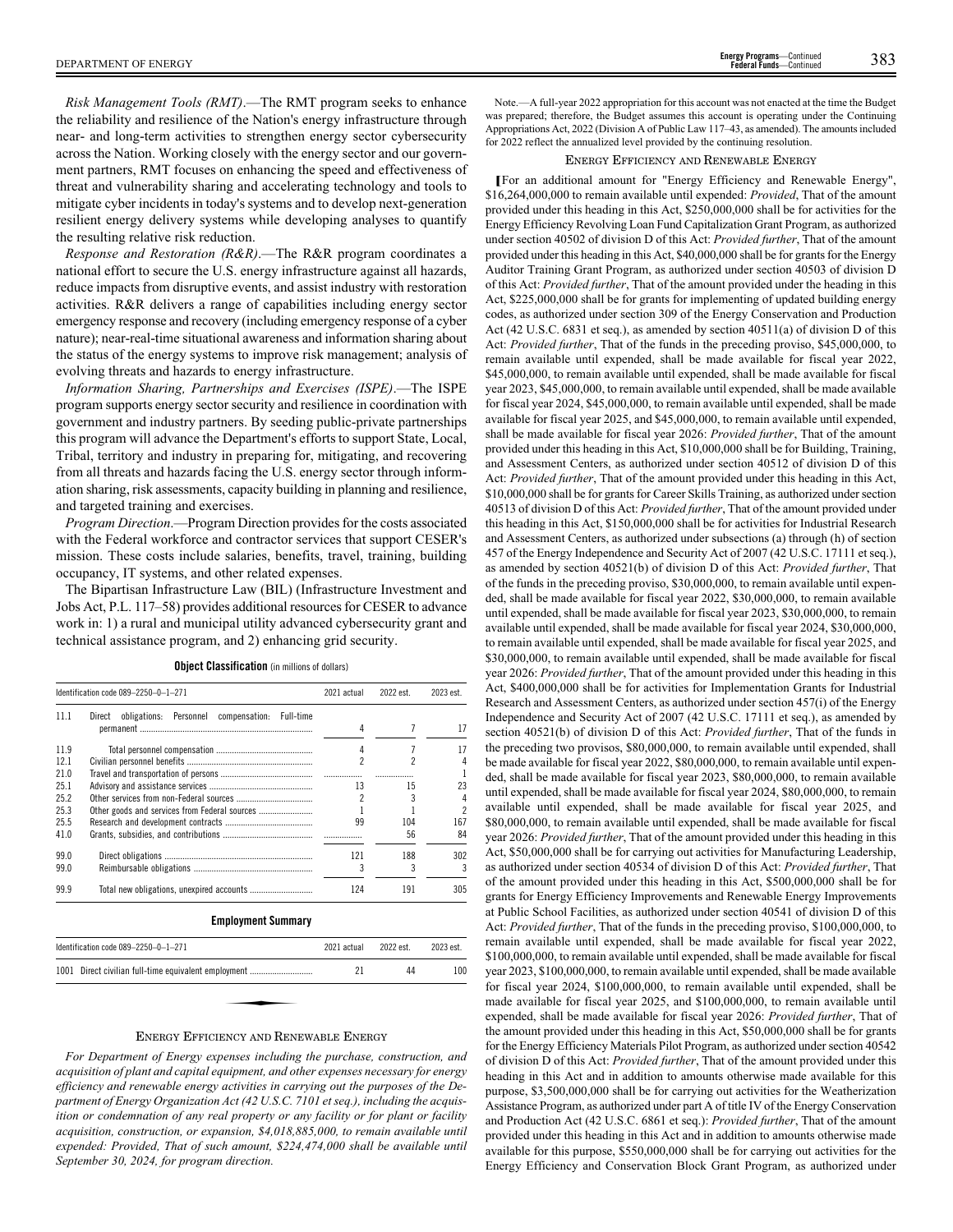section 542(a) of the Energy Independence and Security Act of 2007 (42 U.S.C. 17152(a)): *Provided further*, That of the amount provided under this heading in this Act, \$250,000,000 shall be for grants for the Assisting Federal Facilities with Energy Conservation Technologies Grant Program, as authorized under section 546(b) of the National Energy Conservation Policy Act (42 U.S.C. 8256(b)): *Provided further*, That of the amount provided under this heading in this Act, \$10,000,000 shall be for extended product system rebates, as authorized under section 1005 of the Energy Act of 2020 (42 U.S.C. 6311 note; Public Law 116–260): *Provided further*, That of the amount provided under this heading in this Act, \$10,000,000 shall be for energy efficient transformer rebates, as authorized under section 1006 of the Energy Act of 2020 (42 U.S.C. 6317 note; Public Law 116–260): *Provided further*, That of the amount provided under this heading in this Act, \$3,000,000,000, to remain available until expended, shall be for Battery Material Processing Grants, as authorized under section 40207(b) of division D of this Act: *Provided further*, That of the funds in the preceding proviso, \$600,000,000, to remain available until expended, shall be made available for fiscal year 2022, \$600,000,000, to remain available until expended, shall be made available for fiscal year 2023, \$600,000,000, to remain available until expended, shall be made available for fiscal year 2024, \$600,000,000, to remain available until expended, shall be made available for fiscal year 2025, and \$600,000,000, to remain available until expended, shall be made available for fiscal year 2026: *Provided further*, That of the amount provided under this heading in this Act, \$3,000,000,000 shall be for Battery Manufacturing and Recycling Grants, as authorized under section 40207(c) of division D of this Act: *Provided further*, That of the funds in the preceding proviso, \$600,000,000, to remain available until expended, shall be made available for fiscal year 2022, \$600,000,000, to remain available until expended, shall be made available for fiscal year 2023, \$600,000,000, to remain available until expended, shall be made available for fiscal year 2024, \$600,000,000, to remain available until expended, shall be made available for fiscal year 2025, and \$600,000,000, to remain available until expended, shall be made available for fiscal year 2026: *Provided further*, That of the amount provided under this heading in this Act, \$125,000,000 shall be to carry out activities, as authorized under section 40207(f) of division D of this Act: *Provided further*, That of the amount provided under this heading in this Act, \$10,000,000 shall be for a Lithium-Ion Battery Recycling Prize Competition, as authorized under section 40207(e) of division D of this Act: *Provided further*, That of the amount provided under this heading in this Act, \$200,000,000 shall be for grants for the Electric Drive Vehicle Battery Recycling and Second-Life Applications Program, as authorized under subsection (k) of section 641 of the Energy Independence and Security Act of 2007 (42 U.S.C. 17231), as amended by section 40208(1) of division D of this Act: *Provided further*, That of the funds in the preceding proviso, \$40,000,000, to remain available until expended, shall be made available for fiscal year 2022, \$40,000,000, to remain available until expended, shall be made available for fiscal year 2023, \$40,000,000, to remain available until expended, shall be made available for fiscal year 2024, \$40,000,000, to remain available until expended, shall be made available for fiscal year 2025, and \$40,000,000, to remain available until expended, shall be made available for fiscal year 2026: *Provided further*, That of the amount provided under this heading in this Act, \$750,000,000 shall be for grants for the Advanced Energy Manufacturing and Recycling Grant Program, as authorized under section 40209 of division D of this Act: *Provided further*, That of the funds in the preceding proviso, \$150,000,000, to remain available until expended, shall be made available for fiscal year 2022, \$150,000,000, to remain available until expended, shall be made available for fiscal year 2023, \$150,000,000, to remain available until expended, shall be made available for fiscal year 2024, \$150,000,000, to remain available until expended, shall be made available for fiscal year 2025, and \$150,000,000, to remain available until expended, shall be made available for fiscal year 2026: *Provided further*, That of the amount provided under this heading in this Act, \$500,000,000 shall be for activities for the Clean Hydrogen Manufacturing Recycling Research, Development, and Demonstration Program, as authorized under section 815 of the Energy Policy Act of 2005 (42 U.S.C. 16151 et seq.), as amended by section 40314 of division D of this Act: *Provided further*, That of the funds in the preceding proviso, \$100,000,000, to remain available until expended, shall be made available for fiscal year 2022, \$100,000,000, to remain available until expended, shall be made available for fiscal year 2023, \$100,000,000, to remain available until expended, shall be made available for fiscal year 2024, \$100,000,000, to remain available until expended, shall be made available for fiscal year 2025, and \$100,000,000, to remain available until expended, shall be made available for fiscal year 2026: *Provided further*, That of the amount provided under the heading in this Act, \$1,000,000,000 shall be for activities for the Clean Hydrogen Electrolysis Program, as authorized under section 816 of the Energy Policy Act of 2005 (42 U.S.C. 16151 et seq.), as amended by section 40314 of division D of this Act: *Provided further*, That of the funds in the preceding proviso, \$200,000,000, to remain available until expended,

shall be made available for fiscal year 2022, \$200,000,000, to remain available until expended, shall be made available for fiscal year 2023, \$200,000,000, to remain available until expended, shall be made available for fiscal year 2024, \$200,000,000, to remain available until expended, shall be made available for fiscal year 2025, and \$200,000,000, to remain available until expended, shall be made available for fiscal year 2026: *Provided further*, That of the amount provided under this heading in this Act, \$500,000,000 shall be for carrying out activities for the State Energy Program, as authorized under part D of title III of the Energy Policy and Conservation Act (42 U.S.C. 6321 et seq.), as amended by section 40109 of division D of this Act: *Provided further*, That of the amount provided under this heading in this Act, \$125,000,000 shall be for carrying out activities under section 242 of the Energy Policy Act of 2005 (42 U.S.C. 15881), as amended by section 40331 of division D of this Act: *Provided further*, That of the amount provided under this heading in this Act, \$75,000,000 shall be for carrying out activities under section 243 of the Energy Policy Act of 2005 (42 U.S.C. 15882), as amended by section 40332 of division D of this Act: *Provided further*, That of the amount provided under this heading in this Act, \$553,600,000 shall be for activities for Hydroelectric Incentives, as authorized under section 247 of the Energy Policy Act of 2005 (Public Law 109–58; 119 Stat. 674), as amended by section 40333(a) of division D of this Act: *Provided further*, That of the funds in the preceding proviso, \$276,800,000, to remain available until expended, shall be made available for fiscal year 2022, \$276,800,000, to remain available until expended, shall be made available for fiscal year 2023: *Provided further*, That of the amount provided under the heading in this Act, \$10,000,000 shall be for activities for the Pumped Storage Hydropower Wind and Solar Integration and System Reliability Initiative, as authorized under section 3201 of the Energy Policy Act of 2020 (42 U.S.C. 17232), as amended by section 40334 of division D of this Act: *Provided further*, That of the amount provided under this heading in this Act, \$36,000,000 shall be for carrying out activities, as authorized under section 634 of the Energy Independence and Security Act of 2007 (42 U.S.C. 17213): *Provided further*, That of the amount provided under this heading in this Act, \$70,400,000 shall be for carrying out activities, as authorized under section 635 of the Energy Independence and Security Act of 2007 (42 U.S.C.17214): *Provided further*, That of the amount provided under this heading in this Act, \$40,000,000 shall be for carrying out activities for the National Marine Energy Centers, as authorized under section 636 of the Energy Independence and Security Act of 2007 (42 U.S.C. 17215): *Provided further*, That of the amount provided under this heading in this Act, \$84,000,000 shall be for carrying out activities under section 615(d) of the Energy Independence and Security Act of 2007 (42 U.S.C. 17194(d)): *Provided further*, That of the amount provided under this heading in this Act, \$60,000,000 shall be for carrying out activities for the Wind Energy Technology Program, as authorized under section 3003(b)(2) of the Energy Act of 2020 (42 U.S.C. 16237(b)(2)): *Provided further*, That of the amount provided under this heading in this Act, \$40,000,000 shall be for carrying out activities for the Wind Energy Technology Recycling Research, Development, and Demonstration Program, as authorized under section 3003(b)(4) of the Energy Act of 2020 (42 U.S.C. 16237(b)(4)): *Provided further*, That of the amount provided under this heading in this Act, \$40,000,000 shall be for carrying out activities under section 3004(b)(2) of the Energy Act of 2020 (42 U.S.C. 16238(b)(2)): *Provided further*, That of the amount provided under this heading in this Act, \$20,000,000 shall be for carrying out activities under section 3004(b)(3) of the Energy Act of 2020 (42 U.S.C. 16238(b)(3)): *Provided further*, That of the amount provided under this heading in this Act, \$20,000,000 shall be for carrying out activities under section 3004(b)(4) of the Energy Act of 2020 (42 U.S.C. 16238(b)(4)): *Provided further*, That not later than 90 days after the date of enactment of this Act, the Secretary of Energy shall submit to the House and Senate Committees on Appropriations and the Senate Committee on Energy and Natural Resources and the House Committee on Energy and Commerce a detailed spend plan for fiscal year 2022: *Provided further*, That for each fiscal year through 2026, as part of the annual budget submission of the President under section 1105(a) of title 31, United States Code, the Secretary of Energy shall submit a detailed spend plan for that fiscal year: *Provided further*, That up to three percent of the amounts made available under this heading in this Act in each of fiscal years 2022 through 2026 shall be for program direction: *Provided further*, That such amount is designated by the Congress as being for an emergency requirement pursuant to section 4112(a) of H. Con. Res. 71 (115th Congress), the concurrent resolution on the budget for fiscal year 2018, and to section 251(b) of the Balanced Budget and Emergency Deficit Control Act of 1985. **]** *(Infrastructure Investments and Jobs Appropriations Act.)*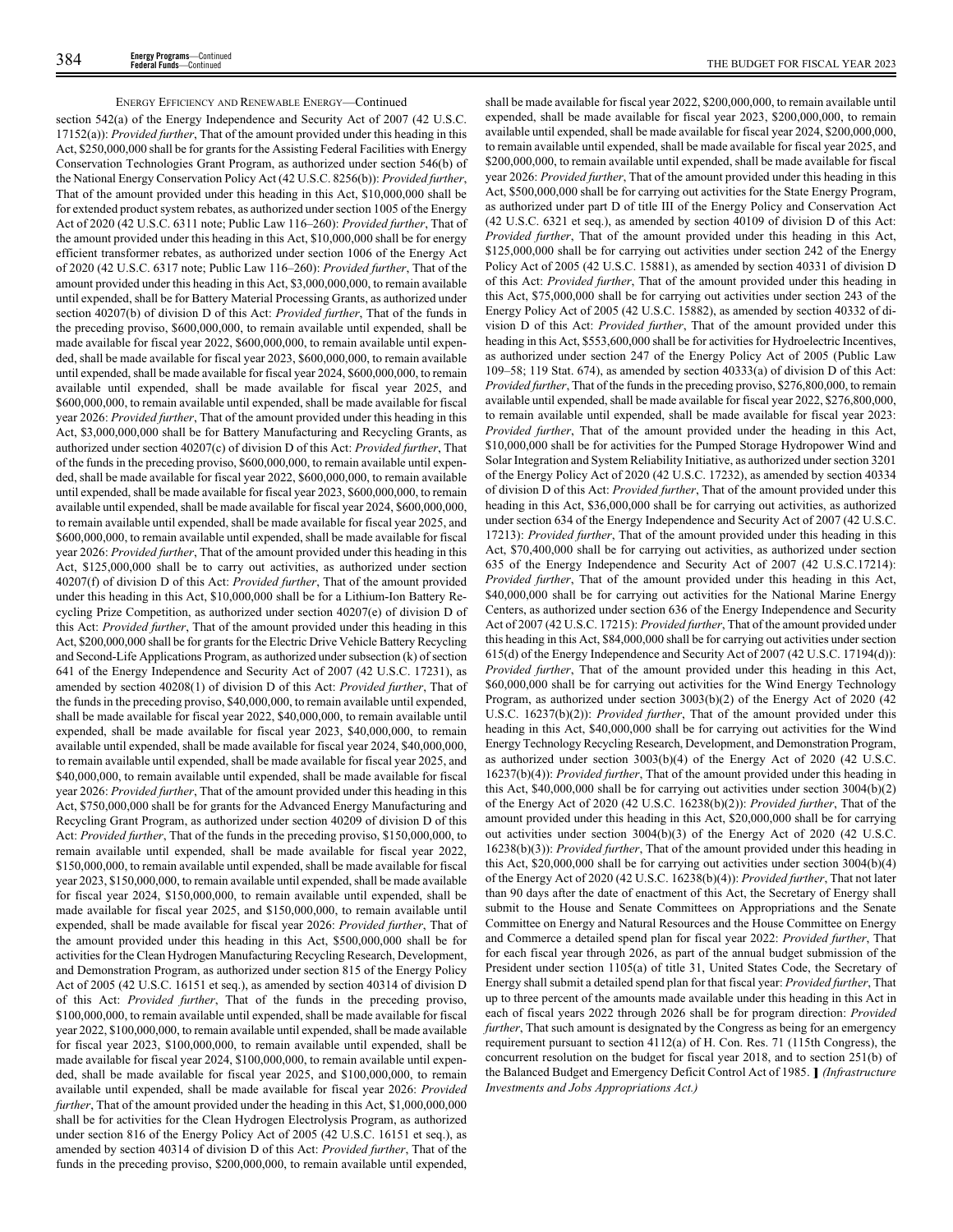### **Program and Financing** (in millions of dollars)

|              | Identification code 089-0321-0-1-270                                                                      | 2021 actual       | 2022 est.         | 2023 est.         |
|--------------|-----------------------------------------------------------------------------------------------------------|-------------------|-------------------|-------------------|
|              | Obligations by program activity:                                                                          |                   |                   |                   |
| 0001         |                                                                                                           | 313               | 313               | 477               |
| 0002         |                                                                                                           | 254               | 254               | 339               |
| 0003         |                                                                                                           | 110               | 110               | 136               |
| 0091         |                                                                                                           | 677               | 677               | 952               |
| 0101<br>0102 |                                                                                                           | 338<br>116        | 338<br>116        | 645<br>365        |
| 0103         |                                                                                                           | 137               | 137               | 172               |
| 0104         |                                                                                                           | 65                | 65                | 124               |
| 0105         |                                                                                                           |                   | .                 | 14                |
| 0191         |                                                                                                           | 656               | 656               | 1,320             |
| 0201<br>0202 |                                                                                                           | 413<br>303        | 413<br>303        | 608<br>410        |
| 0203         | Weatherization & Intergovernmental Activities                                                             | 353               | 353               | .                 |
| 0204         |                                                                                                           | 26                | 26                | .                 |
| 0291         |                                                                                                           | 1,095             | 1,095             | 1,018             |
| 0301         |                                                                                                           | 157               | 157               | 197               |
| 0302<br>0303 |                                                                                                           | 16<br>130         | 16<br>130         | 66<br>302         |
|              |                                                                                                           |                   |                   |                   |
| 0391<br>0401 |                                                                                                           | 303<br>.          | 303<br>1,033      | 565<br>2,000      |
| 0799         |                                                                                                           | 2,731             | 3,764             | 5,855             |
| 0810         | Energy Efficiency and Renewable Energy (Reimbursable)                                                     | 171               | 168               | 168               |
|              | 0900 Total new obligations, unexpired accounts                                                            | 2,902             | 3,932             | 6,023             |
|              |                                                                                                           |                   |                   |                   |
|              | <b>Budgetary resources:</b>                                                                               |                   |                   |                   |
| 1000         | Unobligated balance:                                                                                      | 720               | 809               | 8,209             |
| 1021         |                                                                                                           | 40                | 90                | 90                |
| 1033         |                                                                                                           | 1                 | .                 | .                 |
| 1070         |                                                                                                           | 761               | 899               | 8,299             |
|              | Budget authority:                                                                                         |                   |                   |                   |
| 1100         | Appropriations, discretionary:                                                                            | 2,864             | 2,864             | 4,019             |
| 1100         | Appropriation [Infrastructure Investment and Jobs Act of                                                  |                   |                   |                   |
|              |                                                                                                           | .                 | 8,199             | .                 |
| 1120<br>1131 | Appropriations transferred to other accts [089-0222]<br>Unobligated balance of appropriations permanently | $-80$             |                   | .                 |
|              |                                                                                                           | $-2$              | $-2$              | .                 |
| 1160         |                                                                                                           | 2,782             | 11,061            | 4,019             |
|              | Advance appropriations, discretionary:                                                                    |                   |                   |                   |
| 1170         | Advance appropriation [Infrastructure Investment and                                                      |                   |                   |                   |
|              | Spending authority from offsetting collections, discretionary:                                            | .                 | .                 | 2,220             |
| 1700         |                                                                                                           | 158               | 181               | 181               |
| 1701         | Change in uncollected payments, Federal sources                                                           | 10                | .                 | .                 |
| 1750         | Spending auth from offsetting collections, disc (total)                                                   | 168               | 181               | 181               |
| 1900         | Budget authority (total)                                                                                  | 2,950             | 11,242            | 6,420             |
|              | Memorandum (non-add) entries:                                                                             | 3,711             | 12,141            | 14,719            |
| 1941         |                                                                                                           | 809               | 8,209             | 8,696             |
|              |                                                                                                           |                   |                   |                   |
|              | Change in obligated balance:<br>Unpaid obligations:                                                       |                   |                   |                   |
| 3000         |                                                                                                           | 4,131             | 4,636             | 5,584             |
| 3010         |                                                                                                           | 2,902             | 3,932             | 6,023             |
| 3020<br>3040 | Recoveries of prior year unpaid obligations, unexpired                                                    | $-2,357$<br>$-40$ | $-2,894$<br>$-90$ | $-8,138$<br>$-90$ |
|              |                                                                                                           |                   |                   |                   |
| 3050         | Uncollected payments:                                                                                     | 4,636             | 5,584             | 3,379             |
| 3060         | Uncollected pymts, Fed sources, brought forward, Oct 1                                                    | $-77$             | -87               | $-87$             |
| 3070         | Change in uncollected pymts, Fed sources, unexpired                                                       | $-10$             |                   | .                 |
| 3090         |                                                                                                           | $-87$             | $-87$             | $-87$             |
| 3100         | Memorandum (non-add) entries:                                                                             | 4,054             | 4,549             | 5,497             |
| 3200         |                                                                                                           | 4,549             | 5,497             | 3,292             |
|              |                                                                                                           |                   |                   |                   |
|              | Budget authority and outlays, net:                                                                        |                   |                   |                   |
| 4000         | Discretionary:                                                                                            | 2,950             | 11,242            | 6,420             |
|              | Outlays, gross:                                                                                           |                   |                   |                   |
| 4010<br>4011 |                                                                                                           | 304<br>2,053      | 1,405<br>1,489    | 1,012             |
|              |                                                                                                           |                   |                   | 7,126             |
| 4020         |                                                                                                           | 2,357             | 2,894             | 8,138             |

Offsets against gross budget authority and outlays: Offsetting collections (collected) from: 4030 Federal sources ................................................................. –72 –81 –81 4033 Non-Federal sources ......................................................... –87 –100 –100 4040 Offsets against gross budget authority and outlays (total) .... –159 –181 –181 Additional offsets against gross budget authority only: 4050 Change in uncollected pymts, Fed sources, unexpired ....... - -10 1 ................. ................. Recoveries of prior year paid obligations, unexpired accounts 4053 4060 Additional offsets against budget authority only (total) ........ –9 ................. ................. 4070 Budget authority, net (discretionary) ......................................... 2,782 11,061 6,239 4080 Outlays, net (discretionary) ....................................................... 2,198 2,713 7,957 4180 Budget authority, net (total) 4190 Outlays, net (total) ........................................................................ 2,198 2,713 7,957

The Office of Energy Efficiency and Renewable Energy (EERE) accelerates the research, development, demonstration, and deployment (RDD&D) of technologies and solutions to equitably transition America to net-zero greenhouse gas (GHG) emissions economy-wide no later than 2050, creating good paying jobs, and ensuring the clean energy economy benefits all Americans.

To achieve this mission, EERE invests in clean energy technologies that are ready to be demonstrated and deployed, as well as research and development (R&D) activities that advance early stage technologies with a clear path to deployment. EERE's investments focus on five strategic priority areas: decarbonizing the electricity sector, decarbonizing transportation across all modes, decarbonizing energy-intensive industries, reducing the carbon footprint of buildings, and enabling net-zero agricultural production of biofuels.

EERE works in a unified and coordinated way with its state and local partners to accelerate a just, equitable transition to a clean energy economy and ensure that the office's investments benefit everyone, especially those in underserved or pollution over-burdened communities and workers and communities impacted by the energy transition. The office is organized into four pillars, with three technical pillars designed to advance crosstechnology solutions, and a Corporate Program pillar that serves as the central organization for all EERE products, services, processes, and systems.

*Sustainable Transportation Pillar*.—Supports RDD&D efforts to decarbonize transportation across all modes to enable the following: vehicle electrification; commercially viable hydrogen fuel cell trucks; sustainable aviation fuel from biomass; and waste carbon resources and low-GHG options for off-road vehicles, rail, and maritime transport. Many newlyproposed investments in this pillar are directly focused on deployment or demonstration of technology to show viable commercial paths, including a number of programmatic performance milestones by 2030 related to decarbonizing transportation across all modes. The Budget also supports hydrogen use for industrial decarbonization and energy storage, including sustainable biomass to achieve reduced GHG from the agricultural sector.

*Renewable Power Pillar.*—Supports RDD&D efforts to reduce the costs and accelerate the integration and utilization of renewable energy technologies as part of a reliable, secure, resilient, and fully decarbonized electric system by 2035 and a net zero economy by 2050. This request drives critical cost reductions and technical improvements in wind, solar, geothermal, and water power technologies to increase the penetration of cost-competitive, non-emitting energy generation resources across the country. Renewable Power also provides new research and technologies to facilitate the siting and integration of the high levels of renewable power generation needed to fully decarbonize the power system, and supports the development of diversified, resilient supply chains for all renewable energy technologies to help ensure the long-lasting security of the U.S. energy supply, which will alson provide thousands of good-paying jobs for American workers. The Budget also includes funding for a new Solar Manufacturing Accelerator, an initiative that partners the Advanced Manufacturing Office in the Energy Efficiency pillar with the Solar Energy Technology Office intended to diversify and strengthen the supply chain for solar energy technologies, as well as enhance the domestic capability to produce technologically ad-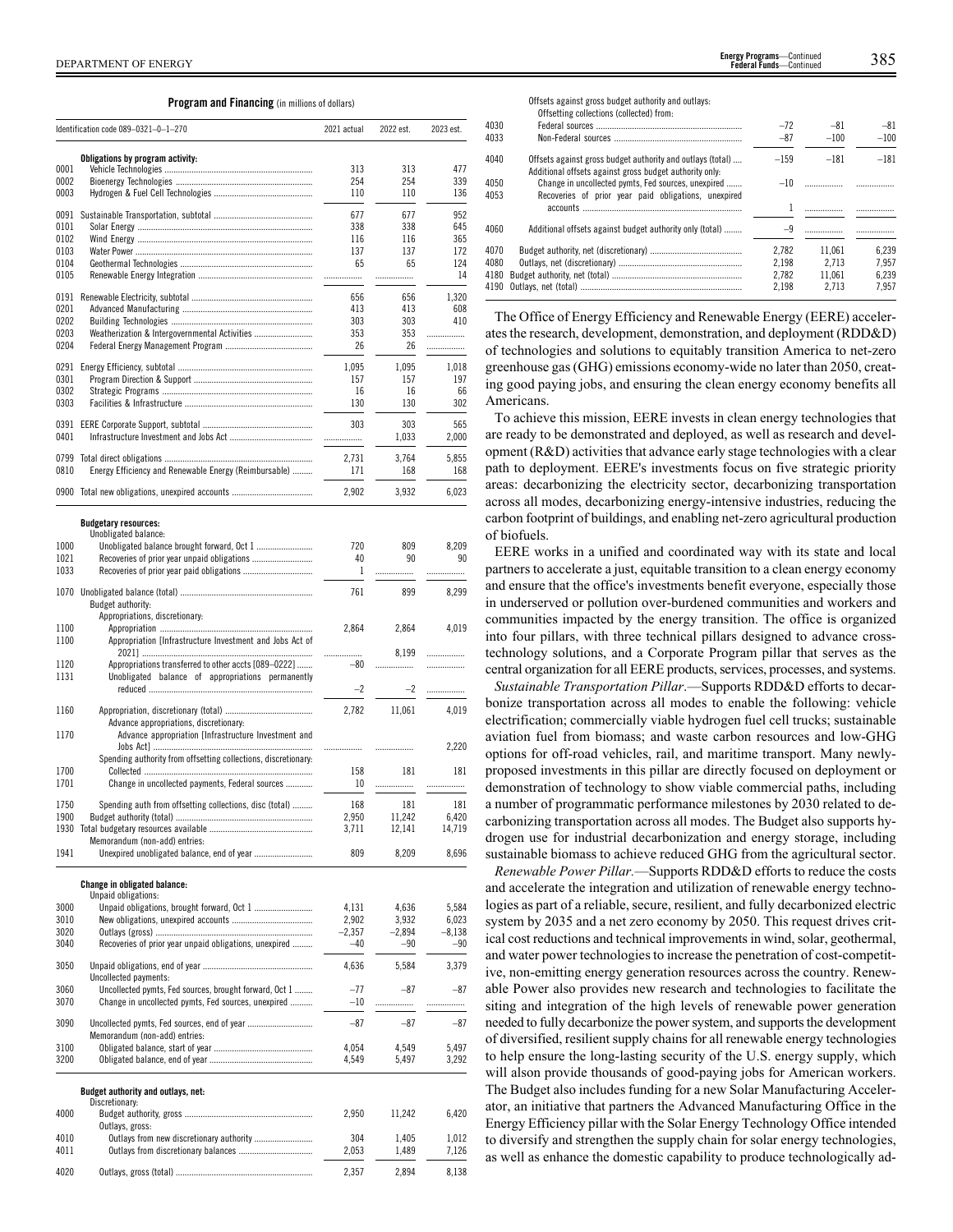### ENERGY EFFICIENCY AND RENEWABLE ENERGY—Continued

vanced solar energy components that avoid supply chains that may be reliant in part on unethically sourced materials or vulnerable foreign supply chains.

*Energy Efficiency Pillar.*— Supports RDD&D to decarbonize America's homes, buildings, and industrial facilities while also strengthening U.S. manufacturing competitiveness and producing thousands of good-paying jobs. The request includes increased support for demonstration and deployment, as well as high impact R&D of technologies to increase energy efficiency, improve demand flexibility, and reduce on-site emissions from our nation's 125 million homes and commercial buildings to reduce total emissions by 50 percent by 2030 and net-zero by 2050. It also increases investment in RDD&D across the multiple decarbonization technologies and approaches necessary to achieve net-zero emissions by 2050, including industry-specific decarbonization investments focused on the chemicals, iron and steel, cement, and food products industries. In addition, the request includes significant funding increases for public investment in federal, state, and community programs to accelerate investments in decarbonizing all sectors of the U.S. economy, and initiates funding for the Solar Manufacturing Accelerator initiative in partnership with the Solar Energy Technologies Office in the Renewable Power pillar.

*Corporate Programs Pillar.*—Supports activities to make EERE more efficient and effective. This pillar identifies ways to strengthen EERE's overall performance, organization, budget, laboratory management, operations, human capital, and project management while achieving significant cost savings. This includes support for program direction (e.g., salaries and benefits, support services, working capital fund, etc.) and facilities and infrastructure as part of EERE's stewardship of the National Renewable Energy Laboratory (e.g., general plant projects, general purpose equipment, safeguards and security, and capacity building for Administration priorities).

Budgetary projections, including program direction and FTE counts, in the EERE account reflect execution of Bipartisan Infrastructure Legislation (BIL) programs appropriated to EERE and executed through EERE and three newly established programs: State and Community Energy Programs; Manufacturing and Energy Supply Chains; and Federal Energy Management Program.

In FY 2023, through the EERE appropriation, \$2.2 Billion of BIL funding is provided to support the following activities: Electric Drive Vehicle Battery Recycling and Second-Life Applications Program; Clean Hydrogen Electrolysis Program; Clean Hydrogen Manufacturing Recycling Research, Development, and Demonstration Program; Maintaining and Enhancing Hydroelectricity Incentives - Section 247 of the Energy Policy Act of 2005; Implementation Grants for Industrial Research and Assessment Centers; Industrial Research and Assessment Centers; Grants for Energy Efficiency Improvement and Renewable Energy Improvements at Public School Facilities; Grants for Updating Building Energy Codes; Advanced Energy Manufacturing and Recycling GrantProgram; Battery Manufacturing and Recycling Grants; and Battery Material Processing Grants.

| <b>Object Classification</b> (in millions of dollars) |  |  |  |  |
|-------------------------------------------------------|--|--|--|--|
|-------------------------------------------------------|--|--|--|--|

|      | Identification code 089-0321-0-1-270                 | 2021 actual              | 2022 est.                | 2023 est. |
|------|------------------------------------------------------|--------------------------|--------------------------|-----------|
|      | Direct obligations:                                  |                          |                          |           |
|      | Personnel compensation:                              |                          |                          |           |
| 11.1 |                                                      | 77                       | 87                       | 110       |
| 11.3 |                                                      | 2                        | 2                        | 2         |
| 11.5 |                                                      | $\overline{\phantom{a}}$ | $\overline{\phantom{a}}$ |           |
| 11.9 |                                                      | 81                       | 91                       | 114       |
| 12.1 |                                                      | 28                       | 33                       | 41        |
| 23.3 | Communications, utilities, and miscellaneous charges | $\overline{\phantom{a}}$ | $\overline{\phantom{a}}$ | 4         |
| 25.1 |                                                      | 115                      | 115                      | 200       |
| 25.2 |                                                      | 12                       | 12                       | 12        |
| 25.3 | Other goods and services from Federal sources        | 28                       | 28                       | 30        |
| 25.4 |                                                      | 1.404                    | 2.339                    | 3,950     |
| 25.5 |                                                      | 122                      | 122                      | 200       |
| 25.7 |                                                      |                          |                          | 2         |
| 26.0 |                                                      |                          |                          | 2         |
| 31.0 |                                                      | 20                       | 20                       | 40        |
| 41.0 |                                                      | 917                      | 1.000                    | 1,260     |
| 99.0 |                                                      | 2.731                    | 3.764                    | 5.855     |

| THE BUDGET FOR FISCAL YEAR 2023 |  |  |
|---------------------------------|--|--|
|---------------------------------|--|--|

| 99.0         |                                                                                                          | 171         | 168       | 168       |
|--------------|----------------------------------------------------------------------------------------------------------|-------------|-----------|-----------|
| 99.9         |                                                                                                          | 2.902       | 3.932     | 6.023     |
|              | <b>Employment Summary</b>                                                                                |             |           |           |
|              | Identification code 089-0321-0-1-270                                                                     | 2021 actual | 2022 est. | 2023 est. |
| 1001<br>2001 | Direct civilian full-time equivalent employment<br>Reimbursable civilian full-time equivalent employment | 594         | 651       | 828       |

### OFFICE OF MANUFACTURING AND ENERGY SUPPLY CHAINS

*For Department of Energy expenses including the purchase, construction, and acquisition of plant and capital equipment, and other expenses necessary for manufacturing and energy supply chain activities in carrying out the purposes of the Department of Energy Organization Act (42 U.S.C. 7101 et seq.), including the acquisition or condemnation of any real property or any facility or for plant or facility acquisition, construction, or expansion, \$27,424,000, to remain available until expended: Provided, That of such amount, \$6,424,000 shall be available until September 30, 2024, for program direction.*

### **Program and Financing** (in millions of dollars)

|                      | Identification code 089-2291-0-1-270                                               | 2021 actual | 2022 est.   | 2023 est.      |
|----------------------|------------------------------------------------------------------------------------|-------------|-------------|----------------|
| 0001<br>0002<br>0010 | Obligations by program activity:                                                   |             | .<br>.<br>. | 18<br>3<br>6   |
|                      |                                                                                    |             |             | 27             |
| 1100<br>1930         | <b>Budgetary resources:</b><br>Budget authority:<br>Appropriations, discretionary: |             | .           | 27<br>27       |
|                      |                                                                                    |             |             |                |
|                      | Change in obligated balance:<br>Unpaid obligations:                                |             |             |                |
| 3010<br>3020         |                                                                                    |             | .           | 27<br>$-14$    |
| 3050                 | Memorandum (non-add) entries:                                                      |             | .           | 13             |
| 3200                 |                                                                                    |             | .           | 13             |
|                      | Budget authority and outlays, net:<br>Discretionary:                               |             |             |                |
| 4000                 | Outlavs, gross:                                                                    |             |             | 27             |
| 4010<br>4180<br>4190 |                                                                                    |             | .<br>.<br>. | 14<br>27<br>14 |

The newly created Office of Manufacturing and Energy Supply Chains (MESC), within the Office of the Under Secretary for Infrastructure, will train the next generation of energy engineers and conduct energy assessments to identify opportunities to improve productivity and competitiveness, reduce waste, and save energy for small- and medium-sized manufacturers. DOEs Industrial Assessment Centers provide a no-cost assessment, including in-depth evaluations of a facility conducted by engineering faculty with upper class and graduate students from a participating university. This detailed process analysis will generate specific recommendations with estimates of costs, performance, and payback schedules.

These activities were previously funded within Energy Efficiency and Renewable Energy. Additional Bipartisan Infrastructure Law funding and full-time equivalents (FTEs) for the MESC program are captured in the budgetary projections in, and will be executed through, the Department's EERE account.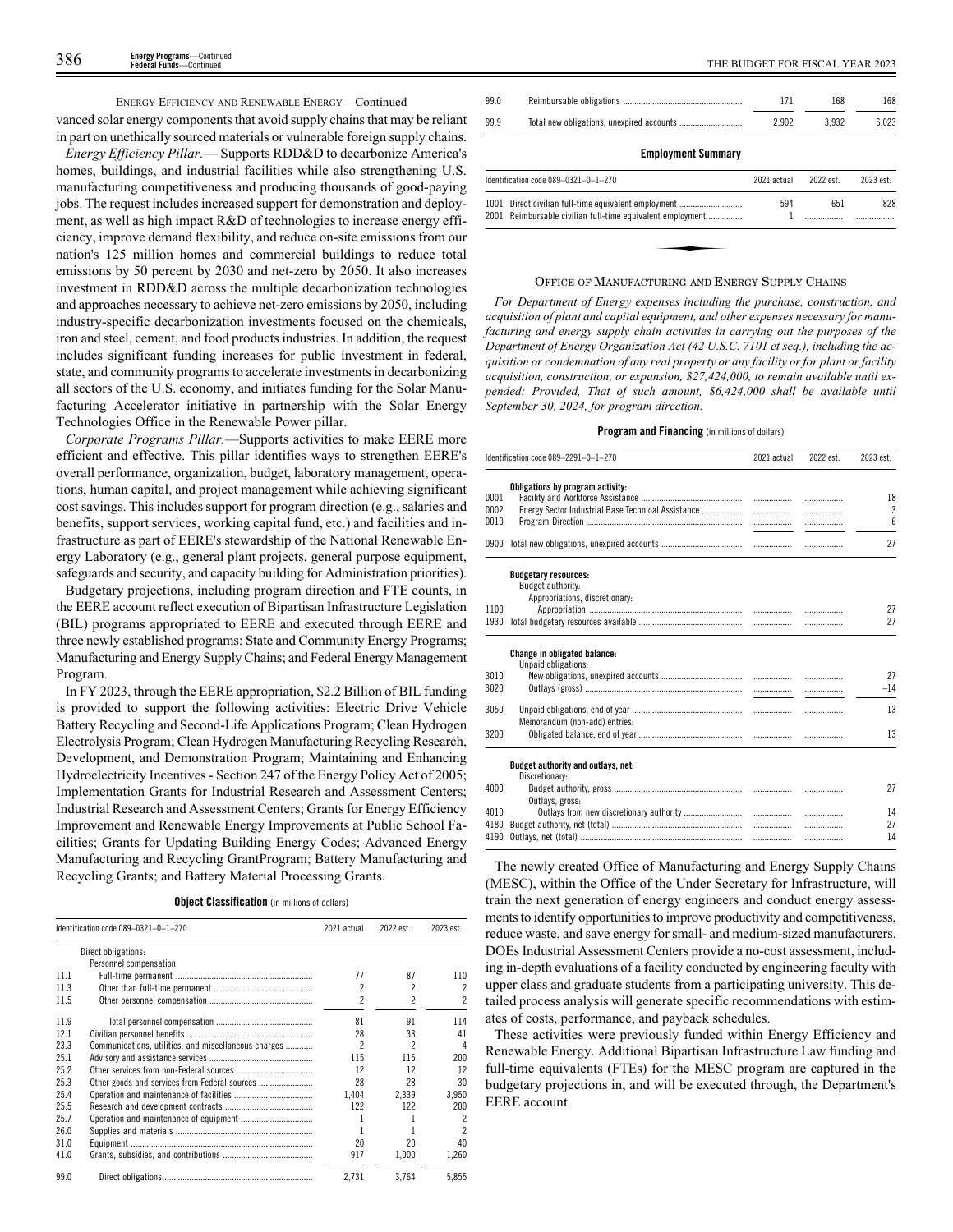### **Object Classification** (in millions of dollars)

|      | Identification code 089-2291-0-1-270                     | 2021 actual | 2022 est. | 2023 est. |
|------|----------------------------------------------------------|-------------|-----------|-----------|
| 111  | Direct obligations: Personnel compensation:<br>Full-time |             |           |           |
|      |                                                          |             |           |           |
| 11.9 |                                                          |             |           |           |
| 25.1 |                                                          |             |           |           |
| 25.2 |                                                          |             |           |           |
| 25.4 |                                                          |             |           | 18        |
| 94.0 |                                                          |             |           |           |
| 99.9 |                                                          |             |           |           |

### **Employment Summary**

| 2022 est. | 2023 est.   |
|-----------|-------------|
|           |             |
|           |             |
|           |             |
|           | 2021 actual |

### OFFICE OF STATE AND COMMUNITY ENERGY PROGRAMS

*For Department of Energy expenses including the purchase, construction, and acquisition of plant and capital equipment, and other expenses necessary for state and community energy activities in carrying out the purposes of the Department of Energy Organization Act (42 U.S.C. 7101 et seq.), including the acquisition or condemnation of any real property or any facility or for plant or facility acquisition, construction, or expansion, \$726,897,000, to remain available until expended: Provided, That of such amount, \$24,727,000 shall be available until September 30, 2024, for program direction.*

**Program and Financing** (in millions of dollars)

|      | Identification code 089-2292-0-1-270                | 2021 actual | 2022 est. | 2023 est. |
|------|-----------------------------------------------------|-------------|-----------|-----------|
|      | Obligations by program activity:                    |             |           |           |
| 0002 |                                                     |             | .         | 502       |
| 0003 |                                                     |             | .         | 25        |
| 0004 |                                                     |             | .         | 70        |
| 0005 |                                                     |             | .         | 105       |
| 0010 |                                                     |             | .         | 25        |
|      |                                                     |             | .         | 727       |
|      | <b>Budgetary resources:</b>                         |             |           |           |
|      | Budget authority:                                   |             |           |           |
|      | Appropriations, discretionary:                      |             |           |           |
| 1100 |                                                     |             |           | 727       |
| 1930 |                                                     |             | .         | 727       |
|      | Change in obligated balance:<br>Unpaid obligations: |             |           |           |
| 3010 |                                                     |             | .         | 727       |
| 3020 |                                                     |             | .         | $-239$    |
| 3050 | Memorandum (non-add) entries:                       |             | .         | 488       |
| 3200 |                                                     |             |           | 488       |
|      | Budget authority and outlays, net:                  |             |           |           |
|      | Discretionary:                                      |             |           |           |
| 4000 | Outlays, gross:                                     |             |           | 727       |
|      |                                                     |             | .         | 239       |
| 4010 |                                                     |             |           |           |
| 4180 |                                                     |             | .         | 727       |

The newly created Office of State and Community Energy Programs (SCEP), within the Office of the Under Secretary for Infrastructure, supports the transition to an equitable clean energy economy by working with community-level implementation partners and State Energy Offices. SCEP manages the Weatherization Assistance Program (WAP), State Energy Program, Local Government Program, and Build Back Better Challenge Grants. SECP was previously funded within the Office of Energy Efficiency and Renewable Energy (EERE). In FY 2023, WAP will launch a Low-Income Home Energy Assistance Program Advantage (LIHEAP Advantage) pilot to retrofit and decarbonize LIHEAP beneficiary homes with efficient electric appliances and systems.

These activities were previously funded within EERE. Additional Bipartisan Infrastructure Law funding and FTEs for SCEP are captured in the budgetary projections in, and will be executed through, the Department's EERE account.

### **Object Classification** (in millions of dollars)

|      | Identification code 089-2292-0-1-270                 | 2021 actual | 2022 est. | 2023 est.                |
|------|------------------------------------------------------|-------------|-----------|--------------------------|
|      | Direct obligations:                                  |             |           |                          |
|      | Personnel compensation:                              |             |           |                          |
| 111  |                                                      |             |           | 9                        |
| 11.3 |                                                      |             |           |                          |
| 11.5 |                                                      |             |           |                          |
| 11.9 |                                                      |             |           | 11                       |
| 12.1 |                                                      | .           |           | 3                        |
| 21.0 |                                                      |             | .         | 2                        |
| 23.1 |                                                      | .           | .         |                          |
| 23.3 | Communications, utilities, and miscellaneous charges | .           |           | 1                        |
| 25.1 |                                                      | .           | .         | 44                       |
| 25.2 |                                                      | .           | .         | $\overline{\phantom{a}}$ |
| 25.3 |                                                      | .           |           | 1                        |
| 41.0 |                                                      |             |           | 662                      |
| 99.9 |                                                      |             |           | 727                      |

### **Employment Summary**

| Identification code 089-2292-0-1-270                               | 2021 actual | 2022 est. | 2023 est. |
|--------------------------------------------------------------------|-------------|-----------|-----------|
|                                                                    |             |           | 75        |
|                                                                    |             |           |           |
| $\mathbf{D} =  \mathbf{D}$ , , $\mathbf{M}$ , , , , $\mathbf{D}$ , |             |           |           |

### FEDERAL ENERGY MANAGEMENT PROGRAM

*For Department of Energy expenses including the purchase, construction, and acquisition of plant and capital equipment, and other expenses necessary for federal energy management activities in carrying out the purposes of the Department of Energy Organization Act (42 U.S.C. 7101 et seq.), including the acquisition or condemnation of any real property or any facility or for plant or facility acquisition, construction, or expansion, \$169,661,000, to remain available until expended: Provided, That of such amount, \$14,511,000 shall be available until September 30, 2024, for program direction.*

|      | Identification code 089-2293-0-1-270                       | 2021 actual | 2022 est. | 2023 est. |
|------|------------------------------------------------------------|-------------|-----------|-----------|
|      | Obligations by program activity:                           |             |           |           |
| 0001 |                                                            |             | .         | 38        |
| 0002 |                                                            |             | .         | 60        |
| 0003 |                                                            |             | .         | 57        |
| 0010 |                                                            |             |           | 15        |
|      |                                                            |             | .         | 170       |
|      | <b>Budgetary resources:</b><br>Budget authority:           |             |           |           |
|      | Appropriations, discretionary:                             |             |           |           |
| 1100 |                                                            |             |           | 170       |
| 1930 |                                                            |             | .         | 170       |
|      | <b>Change in obligated balance:</b><br>Unpaid obligations: |             |           |           |
| 3010 |                                                            |             |           | 170       |
| 3020 |                                                            |             | .         | $-68$     |
|      |                                                            |             |           |           |
| 3050 |                                                            |             | .         | 102       |
|      | Memorandum (non-add) entries:                              |             |           |           |
| 3200 |                                                            |             | .         | 102       |
|      | Budget authority and outlays, net:                         |             |           |           |
| 4000 | Discretionary:                                             |             |           | 170       |
|      | Outlays, gross:                                            |             |           |           |
| 4010 |                                                            |             |           | 68        |
| 4180 |                                                            |             |           | 170       |
| 4190 |                                                            |             |           | 68        |
|      |                                                            |             |           |           |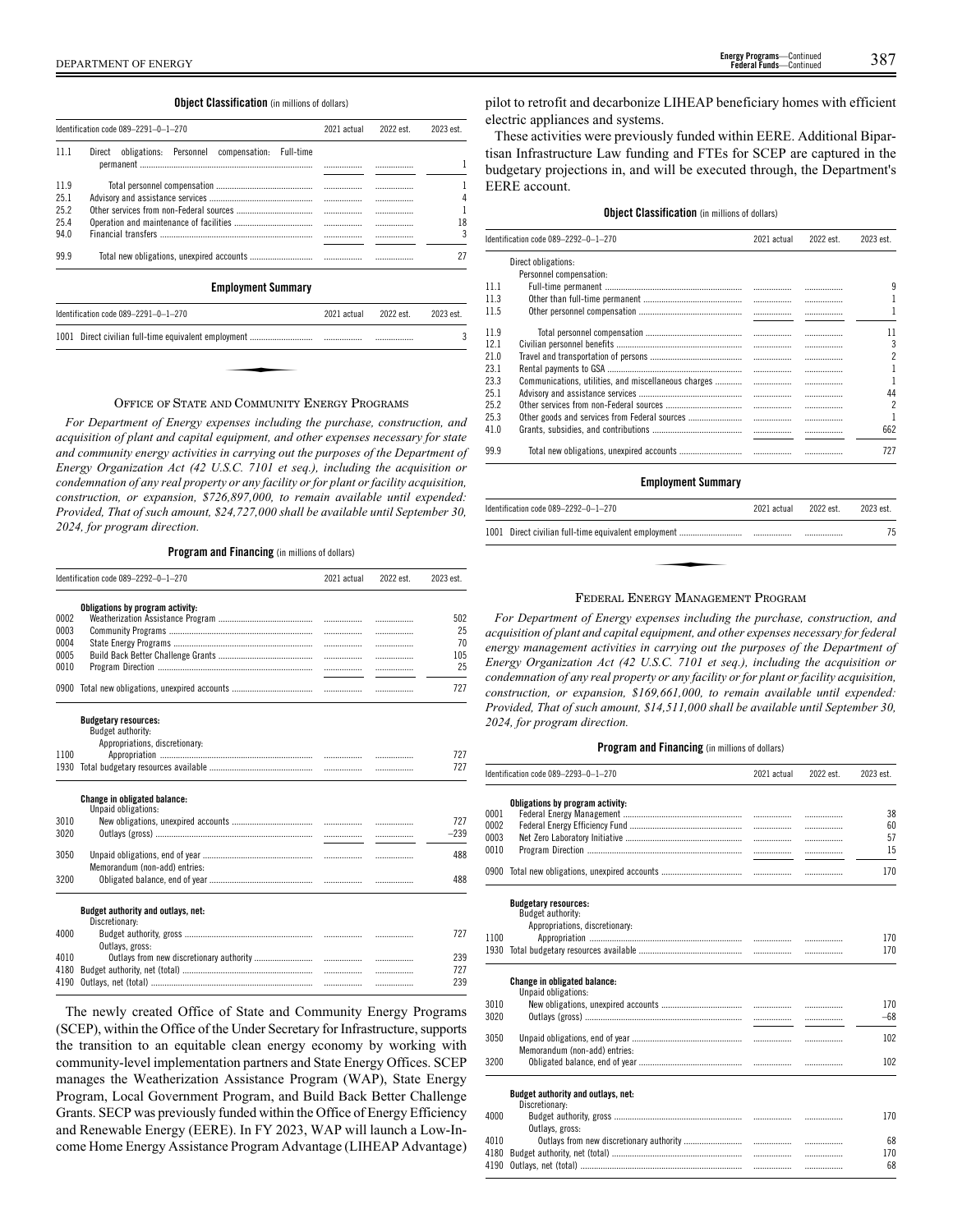### FEDERAL ENERGY MANAGEMENT PROGRAM—Continued

The newly created Office of Federal Energy Management Program (FEMP), within the Office of the Under Secretary for Infrastructure, helps Federal agencies meet sustainability goals by providing technical assistance, financial assistance, training, and other resources. FEMP works with stakeholders to enable Federal agencies to identify affordable solutions, facilitate public-private partnerships, and provide energy leadership to the country through government best practices. FEMP was previously funded within the Office of Energy Efficiency and Renewable Energy (EERE). In FY 2023, the program will launch the Net-Zero Labs Initiative to competitively select clean energy deployment and decarbonization projects across the National Laboratories. These investments will create good paying jobs while driving progress toward the Administrations climate goals, including the Presidents goal of 80 percent carbon pollution-free electricity by 2030.

Additional Bipartisan Infrastructure Law funding and FTEs for FEMP are captured in the budgetary projections in, and will be executed through the Department's EERE account.

**Object Classification** (in millions of dollars)

| Identification code 089-2293-0-1-270<br>2022 est.<br>2021 actual |                                                      |   |  | 2023 est. |
|------------------------------------------------------------------|------------------------------------------------------|---|--|-----------|
|                                                                  | Direct obligations:                                  |   |  |           |
|                                                                  | Personnel compensation:                              |   |  |           |
| 11 1                                                             |                                                      |   |  |           |
| 11.3                                                             |                                                      | . |  |           |
| 11.5                                                             |                                                      |   |  |           |
| 119                                                              |                                                      |   |  | 5         |
| 121                                                              |                                                      |   |  |           |
| 21.0                                                             |                                                      |   |  |           |
| 23.1                                                             |                                                      |   |  |           |
| 23.3                                                             | Communications, utilities, and miscellaneous charges |   |  |           |
| 25.1                                                             |                                                      |   |  | 5         |
| 25.4                                                             |                                                      |   |  | 96        |
| 41.0                                                             |                                                      |   |  | 60        |
| 99.9                                                             |                                                      |   |  | 170       |

**Employment Summary**

| Identification code 089-2293-0-1-270     | 2021 actual | 2022 est. | 2023 est. |
|------------------------------------------|-------------|-----------|-----------|
|                                          |             |           | 47        |
|                                          |             |           |           |
| <b>GLOBAL CLEAN ENERGY MANUFACTURING</b> |             |           |           |

# (Legislative proposal, subject to PAYGO)

**Program and Financing** (in millions of dollars)

|              | Identification code 089-2302-4-1-270                                           | 2021 actual | 2022 est. | 2023 est. |
|--------------|--------------------------------------------------------------------------------|-------------|-----------|-----------|
| 0010<br>0020 | Obligations by program activity:                                               |             |           | 196<br>4  |
|              |                                                                                |             |           | 200       |
|              | <b>Budgetary resources:</b><br>Budget authority:<br>Appropriations, mandatory: |             |           |           |
| 1200         |                                                                                |             |           | 200       |
| 1930         |                                                                                |             |           | 200       |
|              | <b>Change in obligated balance:</b><br>Unpaid obligations:                     |             |           |           |
| 3010         |                                                                                |             |           | 200       |
| 3020         |                                                                                |             |           | $-40$     |
| 3050         | Memorandum (non-add) entries:                                                  |             |           | 160       |
| 3200         |                                                                                |             |           | 160       |

| 4090 | Budget authority, |  | . | 00 |
|------|-------------------|--|---|----|
|------|-------------------|--|---|----|

|      | Outlays, gross: |       |     |
|------|-----------------|-------|-----|
| 4100 |                 | <br>. |     |
|      |                 | <br>  | 200 |
|      |                 | <br>. |     |

The Budget proposes a \$1 billion mandatory investment to launch a Global Clean Energy Manufacturing effort that would build resilient supply chains for climate and clean energy equipment through engagement with allies, enabling an effective global response to the climate crisis while creating economic opportunities for the U.S. to increase its share of the global clean technology market.

### **Object Classification** (in millions of dollars)

|      | Identification code 089-2302-4-1-270 | 2021 actual | 2022 est. | 2023 est. |
|------|--------------------------------------|-------------|-----------|-----------|
|      | Direct obligations:                  |             |           |           |
| 11.1 |                                      |             |           |           |
| 25.1 |                                      |             |           | 3         |
| 25.4 |                                      |             |           | 80        |
| 25.5 |                                      |             |           | 56        |
| 41.0 |                                      |             |           | 60        |
| 999  |                                      |             |           | 200       |

### **Employment Summary**

| Identification code 089-2302-4-1-270 | 2021 actual 2022 est. | 2023 est. |
|--------------------------------------|-----------------------|-----------|
|                                      |                       | 8         |
|                                      |                       |           |
|                                      |                       |           |

### OFFICE OF TECHNOLOGY TRANSITIONS

*For Department of Energy expenses in carrying out the activities of the Office of Technology Transitions, \$21,558,000, to remain available until September 30, 2028: Provided, That of such amount, \$13,183,000 shall be available until September 30, 2024, for program direction.*

Note.—A full-year 2022 appropriation for this account was not enacted at the time the Budget was prepared; therefore, the Budget assumes this account is operating under the Continuing Appropriations Act, 2022 (Division A of Public Law 117–43, as amended). The amounts included for 2022 reflect the annualized level provided by the continuing resolution.

### **Program and Financing** (in millions of dollars)

|              | Identification code 089-0346-0-1-276                                               | 2021 actual | 2022 est. | 2023 est. |
|--------------|------------------------------------------------------------------------------------|-------------|-----------|-----------|
| 0010<br>0040 | Obligations by program activity:                                                   |             | .         | 9<br>13   |
|              |                                                                                    |             | .         | 22        |
|              | <b>Budgetary resources:</b><br>Budget authority:<br>Appropriations, discretionary: |             |           |           |
| 1100         |                                                                                    |             | .         | 22        |
| 1930         |                                                                                    |             |           | 22        |
|              | <b>Change in obligated balance:</b><br>Unpaid obligations:                         |             |           |           |
| 3010         |                                                                                    |             |           | 22        |
| 3020         |                                                                                    |             | .         | $-11$     |
| 3050         | Memorandum (non-add) entries:                                                      |             | .         | 11        |
| 3200         |                                                                                    |             |           | 11        |
|              | Budget authority and outlays, net:<br>Discretionary:                               |             |           |           |
| 4000         | Outlays, gross:                                                                    |             |           | 22        |
| 4010         |                                                                                    |             | .         | 11        |
| 4180         |                                                                                    |             | .         | 22        |
| 4190         |                                                                                    |             | .         | 11        |

The mission of the Office of Technology Transitions (OTT) is to expand the commercial and public impact of the Department of Energy's investments. OTT serves a multi-disciplinary role across the Research, Development, Demonstration, and Deployment (RDD&D) continuum to support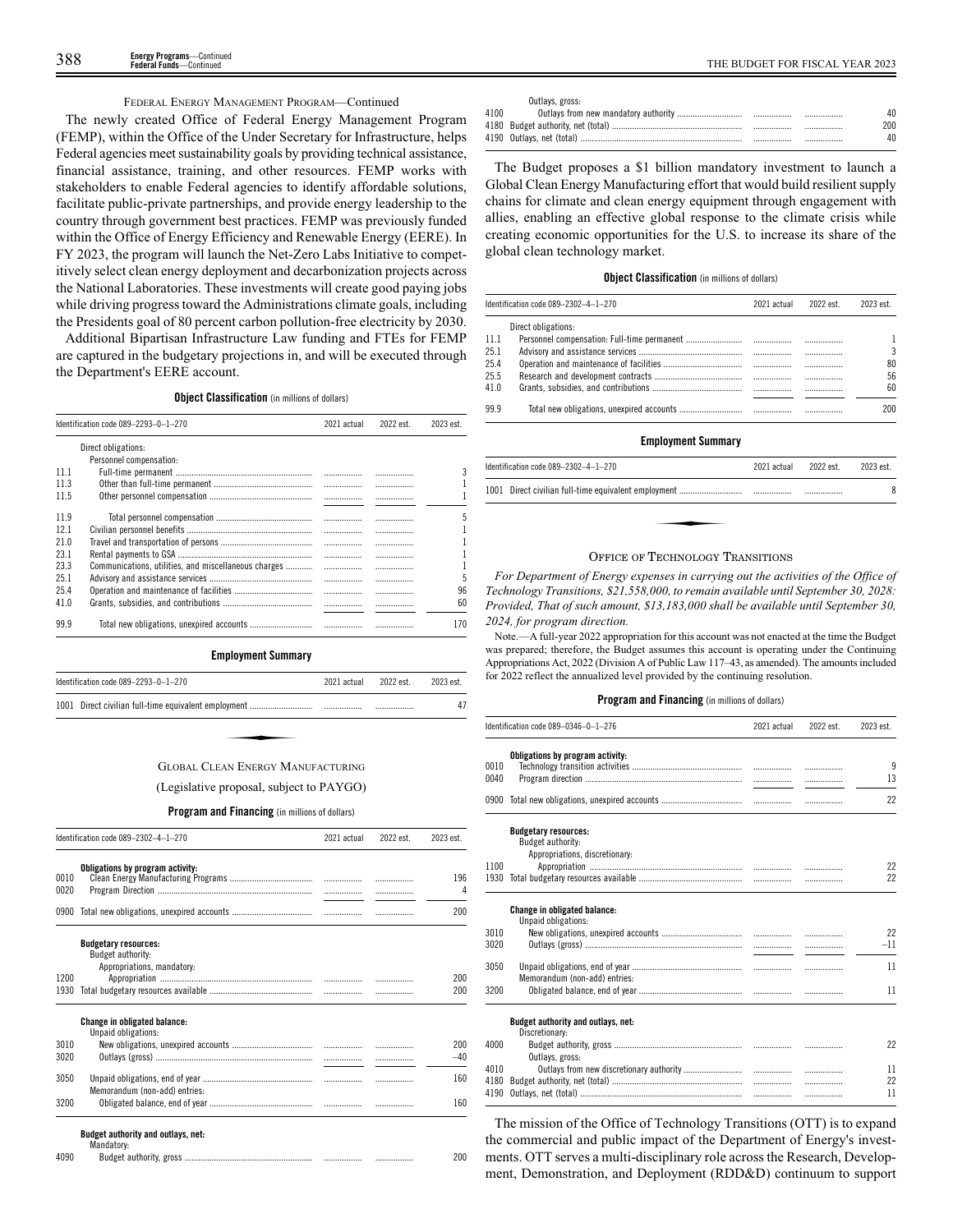DEPARTMENT OF ENERGY 389 **Energy Programs**—Continued **Finergy Programs**—Continued<br>**Federal Funds**—Continued

the transition of our technologies to the market. OTT does so by providing public-private partnering support, market-informed analytics, and commercial adoption risk assessments. OTT manages DOE's ongoing lab-to-market and other technology commercialization activities, including the statutory Technology Commercialization Fund, the Energy I-Corps, the Energy Program for Innovation Clusters (EPIC), and the Lab Partnering Service. OTT stewards DOE technology transition activities, including policy reform, data collection and analyses, industry stakeholder convenings, and amplification of DOE technology transfer success stories across the DOE—including programs, field offices, and the National Laboratories and Production Facilities—as well as engaging with other Federal agencies to improve awareness of the benefits of engaging the DOE research enterprise.

### **Object Classification** (in millions of dollars)

|      | Identification code 089-0346-0-1-276                        | 2021 actual | 2022 est. | 2023 est. |
|------|-------------------------------------------------------------|-------------|-----------|-----------|
| 11 1 | obligations: Personnel compensation:<br>Full-time<br>Direct |             |           |           |
|      |                                                             |             |           | 4         |
| 11.9 |                                                             |             |           |           |
| 12.1 |                                                             |             |           |           |
| 25.1 |                                                             |             |           | 4         |
| 25.2 |                                                             |             |           | 6         |
| 25.3 |                                                             |             |           |           |
| 25.4 |                                                             |             |           |           |
| 99.9 |                                                             |             |           | 22        |

### **Employment Summary**

| Identification code $089-0346-0-1-276$ | 2021 actual | 2022 est. | 2023 est. |
|----------------------------------------|-------------|-----------|-----------|
|                                        |             |           | 39        |
|                                        |             |           |           |
|                                        |             |           |           |

### OFFICE OF CLEAN ENERGY DEMONSTRATIONS

*For Department of Energy expenses, including the purchase, construction, and acquisition of plant and capital equipment and other expenses necessary for clean energy demonstrations in carrying out the purposes of the Department of Energy Organization Act (42 U.S.C. 7101 et seq.), including the acquisition or condemnation of any real property or any facility or for plant or facility acquisition, construction, or expansion, \$214,052,000, to remain available until expended: Provided, That of such amount, \$25,000,000 shall be available until September 30, 2024, for program direction.*

Note.—A full-year 2022 appropriation for this account was not enacted at the time the Budget was prepared; therefore, the Budget assumes this account is operating under the Continuing Appropriations Act, 2022 (Division A of Public Law 117–43, as amended). The amounts included for 2022 reflect the annualized level provided by the continuing resolution.

### OFFICE OF CLEAN ENERGY DEMONSTRATIONS

**[**For an additional amount for "Office of Clean Energy Demonstrations", \$21,456,000,000, to remain available until expended: *Provided*, That the Office of Clean Energy Demonstrations, as authorized by section 41201 of division D of this Act, shall conduct administrative and project management responsibilities for the demonstration projects provided for under this heading in this Act: *Provided further*, That the Office of Clean Energy Demonstrations shall consult and coordinate with technology-specific program offices to ensure alignment of technology goals and avoid unnecessary duplication: *Provided further*, That of the amount provided under this heading in this Act and in addition to amounts otherwise made available for this purpose, \$355,000,000 shall be to carry out the Energy Storage Demonstration Pilot Grant Program, as authorized under section 3201(c) of the Energy Act of 2020 (42 U.S.C. 17232(c)): *Provided further*, That of the funds in the preceding proviso, \$88,750,000, to remain available until expended, shall be made available for fiscal year 2022, \$88,750,000, to remain available until expended, shall be made available for fiscal year 2023, \$88,750,000, to remain available until expended, shall be made available for fiscal year 2024, \$88,750,000, to remain available until expended, shall be made available for fiscal year 2025: *Provided further*, That of the amount provided under this heading in this Act and in addition to amounts otherwise made available for this purpose, \$150,000,000 to carry out the Long-duration Demonstration Initiative and Joint Program, as authorized under section 3201(d) of the Energy Act of 2020 (42 U.S.C. 17232(d)): *Provided further*, That of the funds in the preceding proviso, \$37,500,000, to remain available until expended, shall be made available

for fiscal year 2022, \$37,500,000, to remain available until expended, shall be made available for fiscal year 2023, \$37,500,000, to remain available until expended, shall be made available for fiscal year 2024, \$37,500,000, to remain available until expended, shall be made available for fiscal year 2025: *Provided further*, That of the amount provided under this heading in this Act and in addition to amounts otherwise made available for this purpose, \$2,477,000,000 shall be to carry out the Advanced Reactor Demonstration Program, as authorized under section 959A of the Energy Policy Act of 2005 (42 U.S.C. 16279a): *Provided further*, That of the funds in the preceding proviso, \$677,000,000, to remain available until expended, shall be made available for fiscal year 2022, \$600,000,000, to remain available until expended, shall be made available for fiscal year 2023, \$600,000,000, to remain available until expended, shall be made available for fiscal year 2024, \$600,000,000, to remain available until expended, shall be made available for fiscal year 2025: *Provided further*, That funds in the preceding proviso shall be for projects selected prior to the date of enactment of this Act: *Provided further*, That of the amount provided under this heading in this Act and in addition to amounts otherwise made available for this purpose, \$937,000,000 shall be to carry out the Carbon Capture Large-scale Pilot Projects, as authorized under section 962(b)(2)(B) of the Energy Policy Act of 2005 (42 U.S.C. 16292(b)(2)(B)): *Provided further*, That of the funds in the preceding proviso, \$387,000,000, to remain available until expended, shall be made available for fiscal year 2022, \$200,000,000, to remain available until expended, shall be made available for fiscal year 2023, \$200,000,000, to remain available until expended, shall be made available for fiscal year 2024, \$150,000,000, to remain available until expended, shall be made available for fiscal year 2025: *Provided further*, That of the amount provided under this heading in this Act and in addition to amounts otherwise made available for this purpose, \$2,537,000,000 shall be for the Carbon Capture Demonstration Projects Program, as authorized under section 962(b)(2)(C) of the Energy Policy Act of 2005 (42 U.S.C. 16292(b)(2)(C)): *Provided further*, That of the funds in the preceding proviso, \$937,000,000, to remain available until expended, shall be made available for fiscal year 2022, \$500,000,000, to remain available until expended, shall be made available for fiscal year 2023, \$500,000,000, to remain available until expended, shall be made available for fiscal year 2024, \$600,000,000, to remain available until expended, shall be made available for fiscal year 2025: *Provided further*, That of the amount provided under this heading in this Act and in addition to amounts otherwise made available for this purpose, \$500,000,000 shall be to carry out Industrial Emission Demonstration Projects, as authorized under section 454(d)(3) of the Energy Independence and Security Act of 2007 (42 U.S.C. 17113(d)(3)): *Provided further*, That of the funds in the preceding proviso, \$100,000,000, to remain available until expended, shall be made available for fiscal year 2022, \$100,000,000, to remain available until expended, shall be made available for fiscal year 2023, \$150,000,000, to remain available until expended, shall be made available for fiscal year 2024, \$150,000,000, to remain available until expended, shall be made available for fiscal year 2025: *Provided further*, That of the amount provided under this heading in this Act and in addition to amounts otherwise made available for this purpose, \$500,000,000 shall be to carry out the Clean Energy Demonstration Program on Current and Former Mine Land, as authorized under section 40342 of division D of this Act: *Provided further*, That of the funds in the preceding proviso, \$100,000,000, to remain available until expended, shall be made available for fiscal year 2022, \$100,000,000, to remain available until expended, shall be made available for fiscal year 2023, \$100,000,000, to remain available until expended, shall be made available for fiscal year 2024, \$100,000,000, to remain available until expended, shall be made available for fiscal year 2025, and \$100,000,000, to remain available until expended, shall be made available for fiscal year 2026: *Provided further*, That of the amount provided under this heading in this Act, \$8,000,000,000 shall be made for Regional Clean Hydrogen Hubs, as authorized under section 813 of the Energy Policy Act of 2005 (42 U.S.C. 16151 et seq.), as amended by section 40314 of division D of this Act: *Provided further*, That of the funds in the preceding proviso, \$1,600,000,000, to remain available until expended, shall be made available for fiscal year 2022, \$1,600,000,000, to remain available until expended, shall be made available for fiscal year 2023, \$1,600,000,000, to remain available until expended, shall be made available for fiscal year 2024, \$1,600,000,000, to remain available until expended, shall be made available for fiscal year 2025, and \$1,600,000,000, to remain available until expended, shall be made available for fiscal year 2026: *Provided further*, That of the amount provided under this heading in this Act, \$5,000,000,000 shall be for grants for the Program Upgrading Our Electric Grid and Ensuring Reliability and Resiliency, as authorized under section 40103(b) of division D of this Act: *Provided further*, That of the funds in the preceding proviso, \$1,000,000,000, to remain available until expended, shall be made available for fiscal year 2022, \$1,000,000,000, to remain available until expended, shall be made available for fiscal year 2023, \$1,000,000,000, to remain available until expended, shall be made available for fiscal year 2024, \$1,000,000,000, to remain available until expended, shall be made available for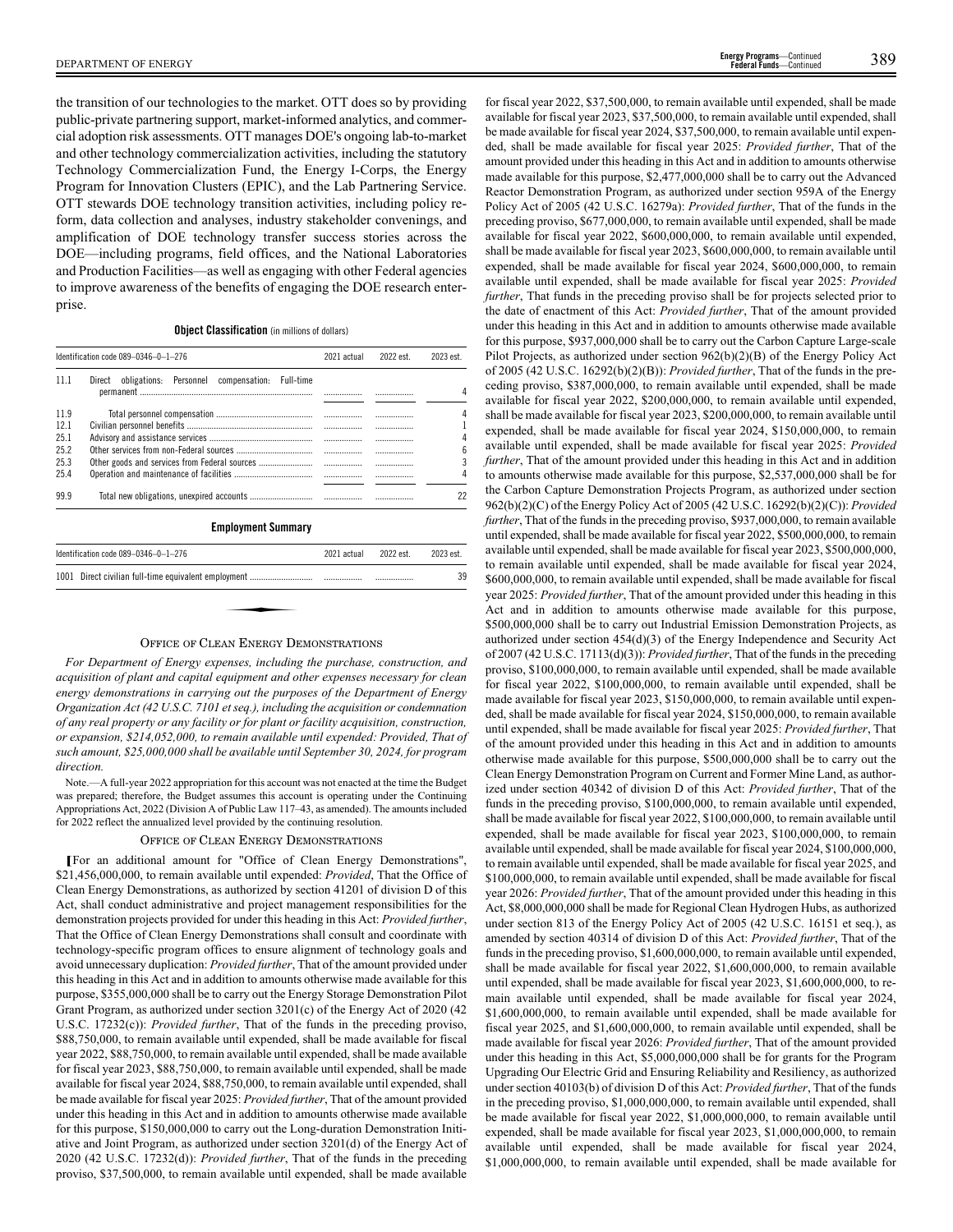### OFFICE OF CLEAN ENERGY DEMONSTRATIONS—Continued

fiscal year 2025, and \$1,000,000,000, to remain available until expended, shall be made available for fiscal year 2026: *Provided further*, That of the amount provided under this heading in this Act, \$1,000,000,000 shall be to carry out activities for energy improvement in rural and remote areas, as authorized under section 40103(c) of division D of this Act: *Provided further*, That of the funds in the preceding proviso, \$200,000,000, to remain available until expended, shall be made available for fiscal year 2022, \$200,000,000, to remain available until expended, shall be made available for fiscal year 2023, \$200,000,000, to remain available until expended, shall be made available for fiscal year 2024, \$200,000,000, to remain available until expended, shall be made available for fiscal year 2025, and \$200,000,000, to remain available until expended, shall be made available for fiscal year 2026: *Provided further*, That not later than 90 days after the date of enactment of this Act, the Secretary of Energy shall submit to the House and Senate Committees on Appropriations a detailed spend plan for fiscal year 2022: *Provided further*, That for each fiscal year through 2026, as part of the annual budget submission of the President under section 1105(a) of title 31, United States Code, the Secretary of Energy shall submit a detailed spend plan for that fiscal year: *Provided further*, That up to three percent of the amounts made available under this heading in this Act in each of fiscal years 2022 through 2026 shall be for program direction: *Provided further*, That such amount is designated by the Congress as being for an emergency requirement pursuant to section 4112(a) of H. Con. Res. 71 (115th Congress), the concurrent resolution on the budget for fiscal year 2018, and to section 251(b) of the Balanced Budget and Emergency Deficit Control Act of 1985. **]** *(Infrastructure Investments and Jobs Appropriations Act.)*

**Program and Financing** (in millions of dollars)

|      | Identification code 089-2297-0-1-270                     | 2021 actual | 2022 est. | 2023 est. |
|------|----------------------------------------------------------|-------------|-----------|-----------|
|      | Obligations by program activity:                         |             |           |           |
| 0010 |                                                          | .           | .         | 112       |
| 0011 |                                                          | .           |           | 20        |
| 0013 | Energy Improvement in Rural and Remote Areas             |             | 55        | 99        |
| 0015 |                                                          | .           | 19        | 114       |
| 0017 | Clean Energy Demonstration Program on Current and Former | .           | 4         | 57        |
| 0019 | Energy Storage Demonstration Pilot Grant Program         | .           | 3         | 21        |
| 0021 | Long-duration Demonstration Initiative and Joint Program | .           | 35        | 30        |
| 0023 |                                                          | .           | 303       | 456       |
| 0025 | Carbon Capture Demonstration Projects Program            | .           | 10        | 272       |
| 0027 |                                                          | .           | 24        | 277       |
| 0029 | Industrial Emission Demonstration Projects               | .           | 3         | 76        |
| 0031 | Upgrading Our Electric Grid and Ensuring Reliability and |             |           |           |
|      |                                                          |             | 154       | 713       |
| 0033 |                                                          | .           | 62        | 100       |
|      |                                                          | .           |           |           |
|      | 0900 Total new obligations, unexpired accounts           | .           | 672       | 2,347     |
|      | <b>Budgetary resources:</b>                              |             |           |           |
|      | Unobligated balance:                                     |             |           |           |
| 1000 |                                                          |             |           | 4,451     |
|      | Budget authority:                                        |             |           |           |
|      | Appropriations, discretionary:                           |             |           |           |
| 1100 |                                                          | .           | 5,123     | 214       |
|      | Advance appropriations, discretionary:                   |             |           |           |
| 1170 |                                                          | .           | .         | 4,423     |
| 1900 |                                                          |             | 5.123     | 4,637     |
|      |                                                          |             | 5,123     | 9,088     |
|      | Memorandum (non-add) entries:                            |             |           |           |
| 1941 |                                                          | .           | 4,451     | 6,741     |
|      |                                                          |             |           |           |
|      | Change in obligated balance:<br>Unpaid obligations:      |             |           |           |
| 3000 |                                                          | .           | .         | 268       |
| 3010 |                                                          | .           | 672       | 2,347     |
| 3020 |                                                          |             | $-404$    | $-1,104$  |
|      |                                                          |             |           |           |
| 3050 |                                                          |             | 268       | 1,511     |
|      | Memorandum (non-add) entries:                            |             |           |           |
| 3100 |                                                          |             | .         | 268       |
| 3200 |                                                          |             | 268       | 1,511     |
|      | Budget authority and outlays, net:                       |             |           |           |
|      | Discretionary:                                           |             |           |           |
| 4000 |                                                          |             | 5,123     | 4,637     |
|      | Outlays, gross:                                          |             |           |           |
| 4010 |                                                          | .           | 404       | 386       |
| 4011 |                                                          | .           |           | 718       |
|      |                                                          |             |           |           |
| 4020 |                                                          |             | 404       | 1,104     |

4180 Budget authority, net (total) .......................................................... ................. 5,123 4,637

|--|--|--|

The FY 2023 request includes funding for the Office of Clean Energy Demonstrations (OCED), which was authorized and established through the Bipartisan Infrastructure Law (BIL). OCED's mission is to deliver clean energy technology demonstration projects at scale in partnership with the private sector to accelerate deployment, market adoption, and the equitable transition to a decarbonized energy system by 2035.

OCED is a technology-neutral office with expertise in large-scale energy project management and finance that leverages the existing technical expertise throughout the Department of Energy (DOE). OCED investments are part of a clear progression and transition between the research, development, and demonstration projects within the DOE technology offices and initial deployments supported by the private sector or DOE Loan Programs Offices, ensuring continuity of DOE support for clean energy technologies and systems. Funding decisions are made to support scalable outcomes leading to commercialization and deployment for greenhouse gas reductions, job creation, and achieving environmental justice and Justice40 Initiative priorities.

In FY 2023, OCED will support new demonstrations related to the integration of renewable and distributed energy systems. The goal of this new investment area is to support demonstration programs to address integration issues of renewable energy onto the transmission and distribution grids. Additionally, OCED will provide additional support for the Advanced Reactor Demonstration Program, as part of DOE's consolidation of support for these demonstration projects into OCED from the Office of Nuclear Energy (NE). This investment will complement the \$2.48 billion provided in BIL to continue these important projects.

In addition to the activities supported through OCED's annual appropriations, the organization will continue to support clean energy demonstrations through its execution of funding provided to OCED in BIL.

### **Object Classification** (in millions of dollars)

| Direct obligations:<br>Personnel compensation:<br>11.1<br>15<br>11.3<br>11.5 | 2023 est.                |
|------------------------------------------------------------------------------|--------------------------|
|                                                                              |                          |
|                                                                              |                          |
|                                                                              | 28                       |
|                                                                              | 1                        |
|                                                                              | 1                        |
| 11.9<br>17                                                                   | 30                       |
| 12.1<br>5                                                                    | 8                        |
| $\overline{c}$<br>21.0                                                       | $\overline{3}$           |
| 2<br>23.3                                                                    | 4                        |
| 25.1<br>100                                                                  | 200                      |
| 25.2<br>10                                                                   | 20                       |
| 25.3<br>5                                                                    | 10                       |
| 25.4<br>195                                                                  | 600                      |
| 25.5<br>65                                                                   | 100                      |
| 26.0                                                                         | $\overline{\phantom{a}}$ |
| 41.0<br>270                                                                  | 1.370                    |
| 99.9<br>672                                                                  | 2.347                    |

### **Employment Summary**

| Identification code 089-2297-0-1-270 |  | 2021 actual | 2022 est. | 2023 est. |
|--------------------------------------|--|-------------|-----------|-----------|
|                                      |  |             | 121       | 224       |
|                                      |  |             |           |           |
|                                      |  |             |           |           |

### OFFICE OF INDIAN ENERGY POLICY AND PROGRAMS

*For necessary expenses for Indian Energy activities in carrying out the purposes of the Department of Energy Organization Act (42 U.S.C. 7101 et seq.), \$150,039,000 to remain available until expended: Provided, That, of the amount appropriated under this heading, \$20,303,000 shall be available until September 30, 2024, for program direction.*

Note.—A full-year 2022 appropriation for this account was not enacted at the time the Budget was prepared; therefore, the Budget assumes this account is operating under the Continuing Appropriations Act, 2022 (Division A of Public Law 117–43, as amended). The amounts included for 2022 reflect the annualized level provided by the continuing resolution.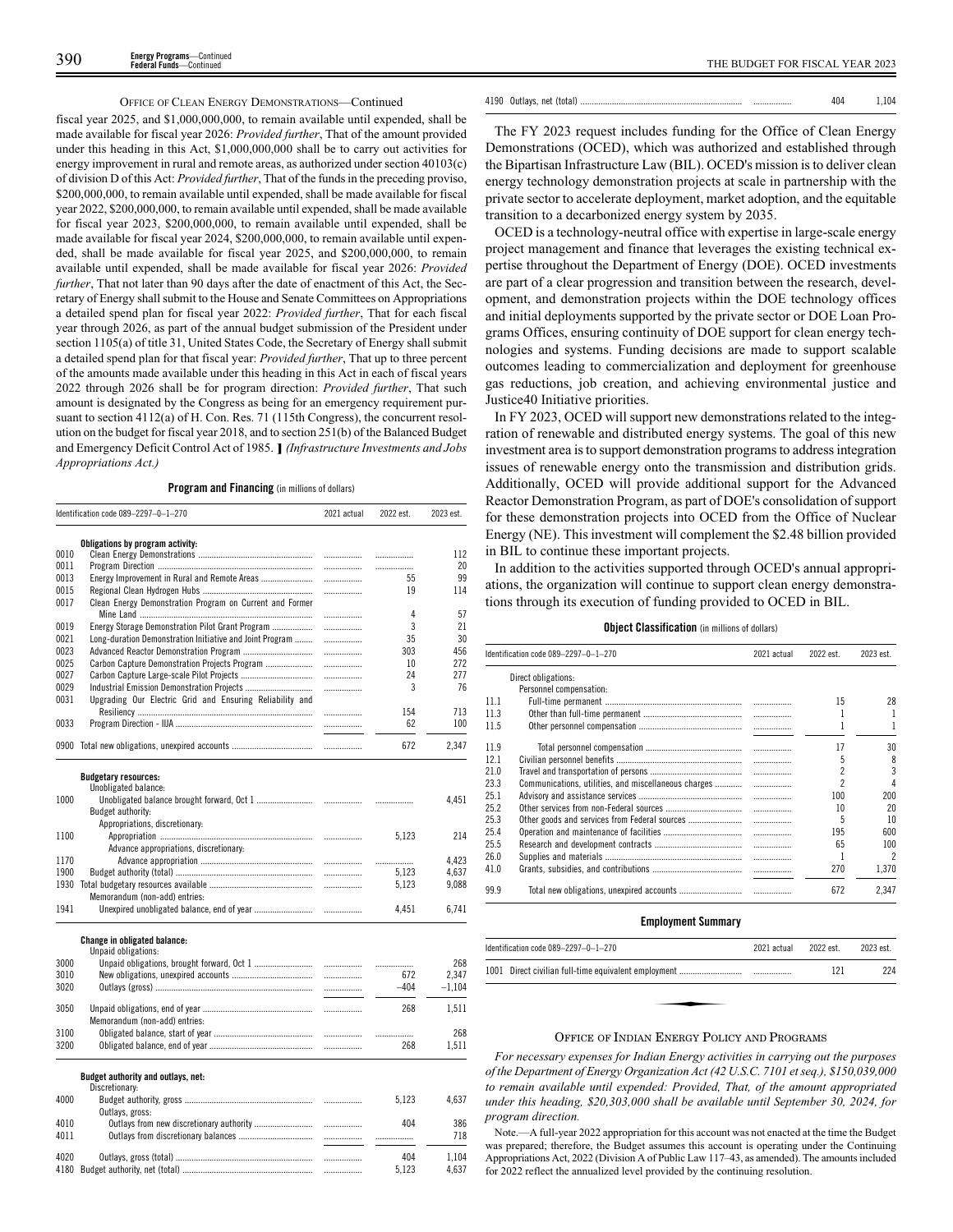**Program and Financing** (in millions of dollars)

|      | Identification code 089-0342-0-1-271                 | 2021 actual | 2022 est. | 2023 est. |
|------|------------------------------------------------------|-------------|-----------|-----------|
| 0010 | Obligations by program activity:                     | 33          | 32        | 122       |
|      | <b>Budgetary resources:</b>                          |             |           |           |
|      | Unobligated balance:                                 |             |           |           |
| 1000 |                                                      | 21          | 10        | .         |
|      | Budget authority:                                    |             |           |           |
|      | Appropriations, discretionary:                       |             |           |           |
| 1100 |                                                      | 22          | 22        | 150       |
| 1930 |                                                      | 43          | 32        | 150       |
|      | Memorandum (non-add) entries:                        |             |           |           |
| 1941 | Unexpired unobligated balance, end of year           | 10          | .         | 28        |
|      | <b>Change in obligated balance:</b>                  |             |           |           |
|      | Unpaid obligations:                                  |             |           |           |
| 3000 |                                                      | 11          | 33        | 46        |
| 3010 |                                                      | 33          | 32        | 122       |
| 3020 |                                                      | $-11$       | $-19$     | $-110$    |
| 3050 |                                                      | 33          | 46        | 58        |
|      | Memorandum (non-add) entries:                        |             |           |           |
| 3100 |                                                      | 11          | 33        | 46        |
| 3200 |                                                      | 33          | 46        | 58        |
|      | Budget authority and outlays, net:<br>Discretionary: |             |           |           |
| 4000 | Outlays, gross:                                      | 22          | 22        | 150       |
| 4010 |                                                      | 1           | 1         | 90        |
| 4011 |                                                      | 10          | 18        | 20        |
|      |                                                      |             |           |           |
| 4020 |                                                      | 11          | 19        | 110       |
| 4180 |                                                      | 22          | 22        | 150       |
| 4190 |                                                      | 11          | 19        | 110       |

*Office of Indian Energy Policy and Programs (IE)*.—Directs, fosters, coordinates, and implements energy planning, education, management, and financial assistance programs that assist Tribes with clean energy development and infrastructure, capacity building, energy costs, and electrification of Indian lands and homes. IE coordinates programmatic activity across the Department related to development of clean energy resources on Indian lands, and works with other Federal government agencies, Indian Tribes, and Tribal organizations to promote Indian energy policies and initiatives. Through financial and technical assistance IE will empower American Indian and Alaskan Native nations to lead the transition to 100% clean energy, seven generation planning, and addressing energy access and energy poverty in Indian Country. A key focus will be on assisting Tribal Colleges and Universities to power their instituitons with clean energy.

**Object Classification** (in millions of dollars)

|      | Identification code 089-0342-0-1-271                     | 2021 actual | 2022 est. | 2023 est. |
|------|----------------------------------------------------------|-------------|-----------|-----------|
| 11 1 | obligations: Personnel compensation: Full-time<br>Direct |             |           |           |
|      |                                                          |             |           |           |
| 11.9 |                                                          |             |           |           |
| 12.1 |                                                          |             |           |           |
| 25.1 |                                                          |             |           |           |
| 25.2 |                                                          |             |           |           |
| 25.4 |                                                          |             |           |           |
| 41.0 |                                                          | 26          | 26        |           |
| 99.9 |                                                          | 33          | 32        | 122       |
|      | <b>Employment Summary</b>                                |             |           |           |

| Identification code 089-0342-0-1-271                  | 2021 actual | 2022 est. | 2023 est. |
|-------------------------------------------------------|-------------|-----------|-----------|
| 1001 Direct civilian full-time equivalent employment  | 10          | 10        | 29        |
|                                                       |             |           |           |
| $\mathbf{r}$ , $\mathbf{r}$ , $\alpha$ , and $\alpha$ |             |           |           |

### NON-DEFENSE ENVIRONMENTAL CLEANUP

*For Department of Energy expenses, including the purchase, construction, and acquisition of plant and capital equipment and other expenses necessary for non-*

*defense environmental cleanup activities in carrying out the purposes of the Department of Energy Organization Act (42 U.S.C. 7101 et seq.), including the acquisition or condemnation of any real property or any facility or for plant or facility acquisition, construction, or expansion, and the purchase of one zero emission passenger motor vehicle, \$323,249,000, to remain available until expended: Provided, That, in addition, fees collected pursuant to subsection (b)(1) of section 6939f of title 42, United States Code, and deposited under this heading in fiscal year 2023 pursuant to section 309 of title III of division C of Public Law 116–94 are appropriated, to remain available until expended, for mercury storage costs: Provided further, That of the amount appropriated under this heading, \$123,438,000 shall be derived from the United States Enrichment Corporation Fund, to remain available until expended.*

Note.—A full-year 2022 appropriation for this account was not enacted at the time the Budget was prepared; therefore, the Budget assumes this account is operating under the Continuing Appropriations Act, 2022 (Division A of Public Law 117–43, as amended). The amounts included for 2022 reflect the annualized level provided by the continuing resolution.

|              | Identification code 089-0315-0-1-271                           | 2021 actual   | 2022 est.      | 2023 est.      |
|--------------|----------------------------------------------------------------|---------------|----------------|----------------|
|              | Obligations by program activity:                               |               |                |                |
| 0002         |                                                                | 3             | 3              | 3              |
| 0003         |                                                                | 117           | 115            | 123            |
| 0004         |                                                                | 118           | 111            | 105            |
| 0005         |                                                                | 88            | 88             | 90             |
| 0006         | Management and Storage of Elemental Mercury                    | 1             | $\overline{c}$ | $\overline{c}$ |
| 0799         |                                                                | 327           | 319            | 323            |
| 0801         | Non-defense Environmental Cleanup (Reimbursable)               | 41            | 35             | 35             |
|              |                                                                |               |                |                |
| 0900         |                                                                | 368           | 354            | 358            |
|              | <b>Budgetary resources:</b>                                    |               |                |                |
|              | Unobligated balance:                                           |               |                |                |
| 1000         | Unobligated balance brought forward, Oct 1                     | 8             | 4              | 4              |
| 1021         |                                                                | 4             | .              | .              |
| 1070         |                                                                | 12            | 4              | 4              |
|              | Budget authority:                                              |               |                |                |
|              | Appropriations, discretionary:                                 |               |                |                |
| 1100         |                                                                | 319           | 319            | 200            |
|              | Spending authority from offsetting collections, discretionary: |               |                |                |
| 1700         |                                                                | 41            | 35             | 35             |
| 1711         | Spending authority from offsetting collections transferred     |               |                |                |
|              |                                                                |               |                | 123            |
|              |                                                                |               |                |                |
| 1750         | Spending auth from offsetting collections, disc (total)        | 41            | 35             | 158            |
| 1900<br>1930 |                                                                | 360<br>372    | 354<br>358     | 358<br>362     |
|              | Memorandum (non-add) entries:                                  |               |                |                |
| 1941         |                                                                | 4             | 4              | 4              |
|              |                                                                |               |                |                |
|              | Change in obligated balance:                                   |               |                |                |
| 3000         | Unpaid obligations:                                            | 269           | 284            | 144            |
| 3010         |                                                                | 368           | 354            | 358            |
| 3020         |                                                                | 349           | $-494$         | $-430$         |
| 3040         | Recoveries of prior year unpaid obligations, unexpired         | $-4$          | .              |                |
|              |                                                                |               |                |                |
| 3050         |                                                                | 284           | 144            | 72             |
|              | Memorandum (non-add) entries:                                  |               |                |                |
| 3100         |                                                                | 269           | 284            | 144            |
| 3200         |                                                                | 284           | 144            | 72             |
|              |                                                                |               |                |                |
|              | Budget authority and outlays, net:<br>Discretionary:           |               |                |                |
| 4000         |                                                                | 360           | 354            | 358            |
|              | Outlays, gross:                                                |               |                |                |
| 4010         |                                                                | 193           | 258            | 298            |
| 4011         |                                                                | 156           | 236            | 132            |
|              |                                                                |               |                |                |
| 4020         |                                                                | 349           | 494            | 430            |
|              | Offsets against gross budget authority and outlays:            |               |                |                |
|              | Offsetting collections (collected) from:                       |               |                |                |
| 4030<br>4033 |                                                                | $-1$<br>$-40$ | .              | .              |
|              |                                                                |               | $-35$          | $-35$          |
| 4040         | Offsets against gross budget authority and outlays (total)     | $-41$         | $-35$          | $-35$          |
|              |                                                                |               |                |                |
| 4070         |                                                                | 319           | 319            | 323            |
| 4080         |                                                                | 308           | 459            | 395            |
| 4180         |                                                                | 319           | 319            | 323            |
| 4190         |                                                                | 308           | 459            | 395            |
|              |                                                                |               |                |                |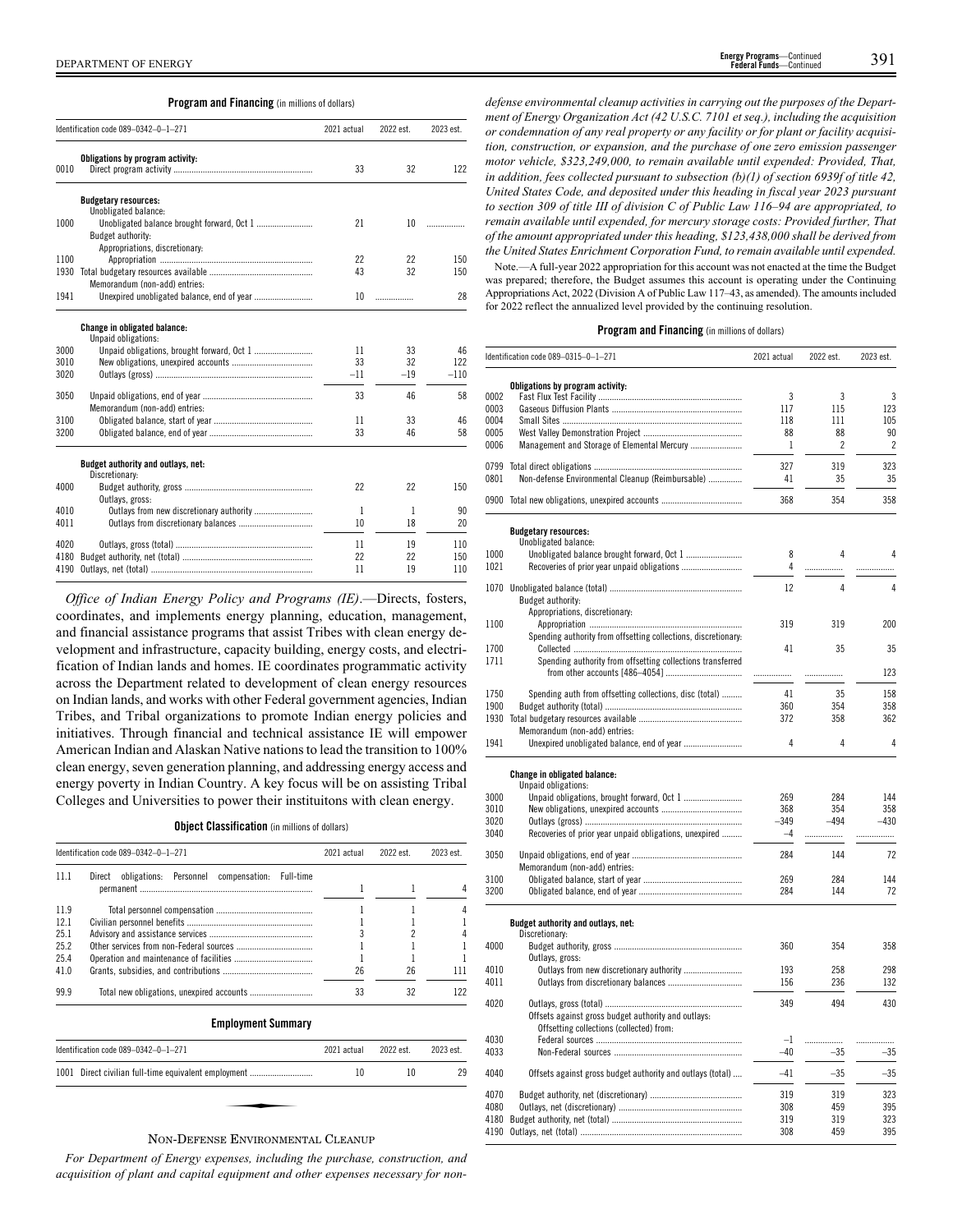### NON-DEFENSE ENVIRONMENTAL CLEANUP—Continued

The Non-Defense Environmental Cleanup program includes funds to manage and clean up sites used for civilian energy research and non-defense-related activities. These activities resulted in radioactive, hazardous, and mixed waste contamination that requires remediation, stabilization, or some other type of corrective action, as well as the decontamination and decommissioning of former research and production buildings and supporting infrastructure. The budget displays the cleanup program by site and activity.

*West Valley Demonstration Project*.—Funds waste disposition, building decontamination, and removal of non-essential facilities in the near-term.

*Gaseous Diffusion Plants*.—Funds surveillance and maintenance of the former Uranium Program facilities and manages legacy polychlorinated biphenyl contamination. The program also includes the operation of two depleted uranium hexafluoride conversion facilities at Paducah, Kentucky, and Portsmouth, Ohio, which are converting the depleted uranium hexafluoride into a more stable form for reuse or disposition.

*Fast Flux Test Facility*.—Funds the long-term surveillance and maintenance and eventual decontamination and decommissioning of the Fast Flux Test Facility, constructed and operated from the 1960s through 1980s.

*Small Sites*.—Funds cleanup, closure, and post-closure environmental activities at a number of geographic sites across the nation, including the Energy Technology Engineering Center and Moab, as well as non-defense activities at Idaho. Some sites are associated with other Department of Energy programs, particularly the Office of Science, and will have continuing missions after EM completes the cleanup. Others will transition to the Office of Legacy Management or private-sector entities for post-closure activities.

**Object Classification** (in millions of dollars)

|      | Identification code 089-0315-0-1-271                     | 2021 actual | 2022 est. | 2023 est. |
|------|----------------------------------------------------------|-------------|-----------|-----------|
|      | Direct obligations:                                      |             |           |           |
| 25.1 |                                                          | 4           | 4         |           |
| 25.2 |                                                          | 17          | 16        |           |
| 25.3 |                                                          |             |           |           |
| 25.4 |                                                          | 300         | 293       | 296       |
| 32.0 |                                                          | 4           | 4         |           |
| 41.0 |                                                          |             |           |           |
| 99.0 |                                                          | 327         | 319       | 323       |
| 99.0 |                                                          | 41          | 35        | 35        |
| 99.9 |                                                          | 368         | 354       | 358       |
|      |                                                          |             |           |           |
|      |                                                          |             |           |           |
|      |                                                          |             |           |           |
|      | $\mathbf{r}$ $\mathbf{r}$ $\alpha$ $\mathbf{r}$ $\alpha$ |             |           |           |

### FOSSIL ENERGY AND CARBON MANAGEMENT

*For Department of Energy expenses necessary in carrying out fossil energy and carbon management research and development activities, under the authority of the Department of Energy Organization Act (42 U.S.C. 7101 et seq.), including the acquisition of interest, including defeasible and equitable interests in any real property or any facility or for plant or facility acquisition or expansion, and for conducting inquiries, technological investigations and research concerning the extraction, processing, use, and disposal of mineral substances without objectionable social and environmental costs (30 U.S.C. 3, 1602, and 1603), \$893,160,000, to remain available until expended: Provided, That of such amount \$70,291,000 shall be available until September 30, 2024, for program direction.*

Note.—A full-year 2022 appropriation for this account was not enacted at the time the Budget was prepared; therefore, the Budget assumes this account is operating under the Continuing Appropriations Act, 2022 (Division A of Public Law 117–43, as amended). The amounts included for 2022 reflect the annualized level provided by the continuing resolution.

### FOSSIL ENERGY AND CARBON MANAGEMENT

**[**For an additional amount for "Fossil Energy and Carbon Management", \$7,497,140,781, to remain available until expended: *Provided*, That of the amount provided under this heading in this Act, \$310,140,781 shall be to carry out activities under the Carbon Utilization Program, as authorized in section 969A of the Energy Policy Act of 2005 (42 U.S.C. 16298a), as amended by section 40302 of division D of this Act: *Provided further*, That of the funds in the preceding proviso, \$41,000,000, to remain available until expended, shall be made available for fiscal

year 2022, \$65,250,000, to remain available until expended, shall be made available for fiscal year 2023, \$66,562,500, to remain available until expended, shall be made available for fiscal year 2024, \$67,940,625, to remain available until expended, shall be made available for fiscal year 2025, and \$69,387,656, to remain available until expended, shall be made available for fiscal year 2026: *Provided further*, That of the amount provided under this heading in this Act, \$100,000,000 shall be used to carry out the front-end engineering and design program out activities under the Carbon Capture Technology Program, as authorized in section 962 of the Energy Policy Act of 2005 (42 U.S.C. 16292), as amended by section 40303 of division D of this Act: *Provided further*, That of the funds in the preceding proviso, \$20,000,000, to remain available until expended, shall be made available for fiscal year 2022, \$20,000,000, to remain available until expended, shall be made available for fiscal year 2023, \$20,000,000, to remain available until expended, shall be made available for fiscal year 2024, \$20,000,000, to remain available until expended, shall be made available for fiscal year 2025, and \$20,000,000, to remain available until expended, shall be made available for fiscal year 2026: *Provided further*, That of the amount provided under this heading in this Act, \$2,500,000,000 shall be to carry out activities for the Carbon Storage Validation and Testing, as authorized section 963 of the Energy Policy Act of 2005 (42 U.S.C. 16293), as amended by section 40305 of division D of this Act: *Provided further*, That of the funds in the preceding proviso, \$500,000,000, to remain available until expended, shall be made available for fiscal year 2022, \$500,000,000, to remain available until expended, shall be made available for fiscal year 2023, \$500,000,000, to remain available until expended, shall be made available for fiscal year 2024, \$500,000,000, to remain available until expended, shall be made available for fiscal year 2025, and \$500,000,000, to remain available until expended, shall be made available for fiscal year 2026: *Provided further*, That of the amount provided under this heading in this Act, \$3,500,000,000 shall be to carry out a program to develop four regional clean direct air capture hubs, as authorized under section 969D of the Energy Policy Act of 2005 (42 U.S.C. 16298d), as amended by section 40308 of division D of this Act: *Provided further*, That of the funds in the preceding proviso, \$700,000,000, to remain available until expended, shall be made available for fiscal year 2022, \$700,000,000, to remain available until expended, shall be made available for fiscal year 2023, \$700,000,000, to remain available until expended, shall be made available for fiscal year 2024, \$700,000,000, to remain available until expended, shall be made available for fiscal year 2025, and \$700,000,000, to remain available until expended, shall be made available for fiscal year 2026: *Provided further*, That of the amount provided under this heading in this Act and in addition to amounts otherwise made available for this purpose, \$15,000,000 shall be for precommercial direct air capture technology prize competitions, as authorized under section 969D(e)(2)(A) of the Energy Policy Act of 2005 (42 U.S.C. 16298d(e)(2)(A)): *Provided further*, That of the amount provided under this heading in this Act and in addition to amounts otherwise made available for this purpose, \$100,000,000 shall be for commercial direct air capture technology prize competitions, as authorized under section 969D(e)(2)(B) of the Energy Policy Act of 2005 (42 U.S.C. 16298d(e)(2)(B)): *Provided further*, That for amounts identified in the preceding proviso, the Secretary shall enter pre-construction commitments with selected projects for future awards for qualified carbon dioxide capture: *Provided further*, That of the amount provided under this heading in this Act, \$140,000,000 shall be for a Rare Earth Elements Demonstration Facility, as authorized under section 7001 of the Energy Act of 2020 (42 U.S.C. 13344), as amended by section 40205 of division D of this Act: *Provided further*, That of the amount provided under this heading in this Act and in addition to amounts otherwise made available for this purpose, \$127,000,000 shall be to carry out rare earth mineral security activities, as authorized under section 7001(a) of the Energy Act of 2020 (42 U.S.C. 13344(a)): *Provided further*, That of the funds in the preceding proviso, \$23,000,000, to remain available until expended, shall be made available for fiscal year 2022, \$24,200,000, to remain available until expended, shall be made available for fiscal year 2023, \$25,400,000, to remain available until expended, shall be made available for fiscal year 2024, \$26,600,000, to remain available until expended, shall be made available for fiscal year 2025, and \$27,800,000, to remain available until expended, shall be made available for fiscal year 2026: *Provided further*, That of the amount provided under this heading in this Act and in addition to amounts otherwise made available for this purpose, \$600,000,000 shall be to carry out critical material innovation, efficiency, and alternatives activities under section 7002(g) of the Energy Act of 2020 (30 U.S.C. 1606(g)): *Provided further*, That of the funds in the preceding proviso, \$230,000,000, to remain available until expended, shall be made available for fiscal year 2022, \$100,000,000, to remain available until expended, shall be made available for fiscal year 2023, \$135,000,000, to remain available until expended, shall be made available for fiscal year 2024, \$135,000,000, to remain available until expended, shall be made available for fiscal year 2025: *Provided further*, That of the amount provided under this heading in this Act and in addition to amounts otherwise made available for this purpose, \$75,000,000 shall be for the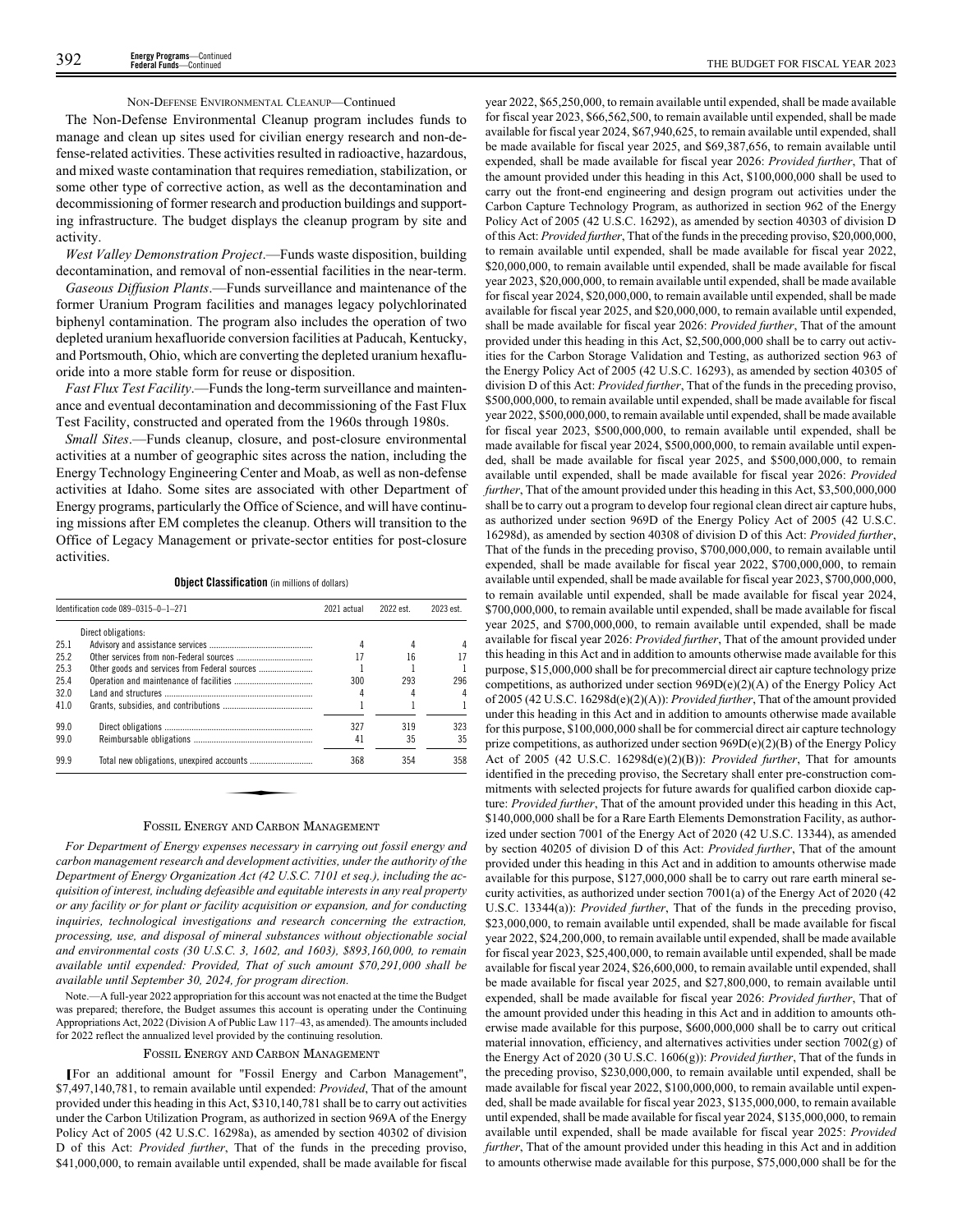Critical Material Supply Chain Research Facility, as authorized under section 7002(h) of the Energy Act of 2020 (30 U.S.C. 1606(h)): *Provided further*, That of the funds in the preceding proviso, \$40,000,000, to remain available until expended, shall be made available for fiscal year 2022, and \$35,000,000, to remain available until expended, shall be made available for fiscal year 2023: *Provided further*, That of the amount provided under this heading in this Act, \$30,000,000 shall be to carry out activities authorized in section 349(b)(2) of the Energy Policy Act of 2005 (42 U.S.C.15907(b)(2)), as amended by section 40601 of division D of this Act: *Provided further*, That not later than 90 days after the date of enactment of this Act, the Secretary of Energy shall submit to the House and Senate Committees on Appropriations a detailed spend plan for fiscal year 2022: *Provided further*, That for each fiscal year through 2026, as part of the annual budget submission of the President under section 1105(a) of title 31, United States Code, the Secretary of Energy shall submit a detailed spend plan for that fiscal year: *Provided further*, That up to three percent of the amounts made available under this heading in this Act in each of fiscal years 2022 through 2026 shall be for program direction: *Provided further*, That such amount is designated by the Congress as being for an emergency requirement pursuant to section 4112(a) of H. Con. Res. 71 (115th Congress), the concurrent resolution on the budget for fiscal year 2018, and to section 251(b) of the Balanced Budget and Emergency Deficit Control Act of 1985. **]** *(Infrastructure Investments and Jobs Appropriations Act.)*

### **Program and Financing** (in millions of dollars)

|      | Identification code 089-0213-0-1-271             | 2021 actual                                        | 2022 est.      | 2023 est. |
|------|--------------------------------------------------|----------------------------------------------------|----------------|-----------|
|      | Obligations by program activity:                 |                                                    |                |           |
| 0002 |                                                  | 80                                                 | 126            | 163       |
| 0003 |                                                  | 74                                                 | 79             | 122       |
| 0004 |                                                  | 248                                                | 122            | 67        |
| 0005 |                                                  | 68                                                 | 72             | 31        |
| 0006 |                                                  |                                                    | 23             | 50        |
| 0007 |                                                  |                                                    | .              | 65        |
| 0008 |                                                  | 15                                                 | .              |           |
| 0009 |                                                  |                                                    | .              | 40        |
| 0010 |                                                  |                                                    | .              | 4         |
| 0012 |                                                  | 66                                                 | 62             | 70        |
| 0013 |                                                  | 177                                                |                | .         |
| 0017 |                                                  | $\mathbf{1}$                                       | $\overline{1}$ | 1         |
| 0018 |                                                  |                                                    | .              | 54        |
| 0019 |                                                  |                                                    |                | 46        |
| 0020 |                                                  | 71                                                 | 57             | .         |
| 0021 |                                                  | 44                                                 | 46             | .         |
| 0022 |                                                  | 29                                                 | 14             | .         |
| 0024 |                                                  |                                                    | 83             | 83        |
| 0025 |                                                  | .                                                  | 55             | 55        |
| 0026 | NETL IWG Coal and Power Communities and Economic |                                                    |                |           |
|      |                                                  |                                                    | .              | 3         |
| 0030 |                                                  |                                                    | 10             | .         |
| 0031 |                                                  |                                                    | .              | 13        |
| 0032 |                                                  | $\ldots \ldots \ldots \ldots \ldots \ldots \ldots$ |                | 26        |
| 0799 |                                                  | 873                                                | 750            | 893       |
| 0801 |                                                  | $\overline{2}$                                     | .              |           |
|      | 0900 Total new obligations, unexpired accounts   | 875                                                | 750            | 893       |

| Budgetary resources: |                      |
|----------------------|----------------------|
|                      | Unobligated balance: |

|      | unopligated palance:                                           |        |          |          |
|------|----------------------------------------------------------------|--------|----------|----------|
| 1000 |                                                                | 353    | 226      | 2,063    |
| 1021 |                                                                | 13     |          |          |
|      |                                                                |        |          |          |
| 1070 |                                                                | 366    | 226      | 2,063    |
|      | Budget authority:                                              |        |          |          |
|      | Appropriations, discretionary:                                 |        |          |          |
| 1100 |                                                                | 750    | 750      | 893      |
| 1100 |                                                                |        | 1,837    | .        |
| 1120 | Appropriations transferred to other accts [089-0222]           |        | $-18$    |          |
|      |                                                                |        |          |          |
| 1160 |                                                                | 732    | 2.587    | 893      |
|      | Advance appropriations, discretionary:                         |        |          |          |
| 1170 |                                                                |        |          | 1,442    |
|      | Spending authority from offsetting collections, discretionary: |        |          |          |
| 1700 |                                                                | 3      |          | .        |
| 1900 |                                                                | 735    | 2.587    | 2.335    |
| 1930 |                                                                | 1,101  | 2,813    | 4,398    |
|      | Memorandum (non-add) entries:                                  |        |          |          |
| 1941 |                                                                | 226    | 2,063    | 3,505    |
|      | <b>Change in obligated balance:</b>                            |        |          |          |
|      | Unpaid obligations:                                            |        |          |          |
| 3000 |                                                                | 958    | 1.121    | 266      |
| 3010 |                                                                | 875    | 750      | 893      |
| 3020 |                                                                | $-699$ | $-1.605$ | $-1.067$ |

| 3040 | Recoveries of prior year unpaid obligations, unexpired                                                                | $-13$ | .                        |                |
|------|-----------------------------------------------------------------------------------------------------------------------|-------|--------------------------|----------------|
| 3050 | Memorandum (non-add) entries:                                                                                         | 1,121 | 266                      | 92             |
| 3100 |                                                                                                                       | 958   | 1,121                    | 266            |
| 3200 |                                                                                                                       | 1,121 | 266                      | 92             |
|      | Budget authority and outlays, net:<br>Discretionary:                                                                  |       |                          |                |
| 4000 | Outlavs, gross:                                                                                                       | 735   | 2.587                    | 2,335          |
| 4010 |                                                                                                                       | 143   | 484                      | 400            |
| 4011 |                                                                                                                       | 556   | 1,121                    | 667            |
| 4020 | Offsets against gross budget authority and outlays:<br>Offsetting collections (collected) from:                       | 699   | 1.605                    | 1.067          |
| 4033 |                                                                                                                       | $-3$  | $-2$                     | $-2$           |
| 4040 | Offsets against gross budget authority and outlays (total)<br>Additional offsets against gross budget authority only. | $-3$  | $-2$                     | $-2$           |
| 4052 | Offsetting collections credited to expired accounts                                                                   |       | $\overline{c}$           | $\overline{2}$ |
| 4060 | Additional offsets against budget authority only (total)                                                              |       | $\overline{\phantom{a}}$ | $\overline{2}$ |
| 4070 |                                                                                                                       | 732   | 2.587                    | 2,335          |
| 4080 |                                                                                                                       | 696   | 1,603                    | 1,065          |
| 4180 |                                                                                                                       | 732   | 2,587                    | 2,335          |
| 4190 |                                                                                                                       | 696   | 1.603                    | 1.065          |

The Fossil Energy and Carbon Management (FECM) office conducts research, development, demonstration and deployment (RDD&D) that focuses on technologies to reduce carbon emissions and other environmental impacts of fossil fuel production and use, particularly the hardest-to-decarbonize applications in the electricity and industrial sectors. Additionally, the program advances technologies on carbon dioxide (CO2) removal (CDR) to reduce atmospheric and legacy emissions of CO2, and technologies that convert and durably store CO2 into value-added products. FECM recognizes that decarbonization is essential to meeting climate goals—100% carbon pollution free electricity by 2035 and net-zero greenhouse gas emissions economy-wide by 2050. FECM is also committed to improving the conditions of communities impacted by the legacy of fossil fuel use and to supporting a healthy economic transition that accelerates the growth of good-paying jobs.

Program activities funded through this account focus on: 1) demonstrating and deploying point source carbon capture; 2) Reducing methane emissions; 3) advancing carbon dioxide removal, conversion, transport, and storage; 4) advancing critical minerals, rare earth elements, and mine remediation; 5) supporting low-carbon industrial supply chains; 6) increasing efficient use of big data and artificial intelligence; 7) accelerating carbon-neutral hydrogen; 8) addressing the Energy Water Nexus; 9) investing in thoughtful transition strategies. Many of these activities are pursued in partnership with the National Energy Technology Laboratory (NETL), which also receives funding from this account.

### **Object Classification** (in millions of dollars)

|      | Identification code 089-0213-0-1-271                    | 2021 actual      | 2022 est. | 2023 est.       |
|------|---------------------------------------------------------|------------------|-----------|-----------------|
|      | Direct obligations:                                     |                  |           |                 |
|      | Personnel compensation:                                 |                  |           |                 |
| 11.1 |                                                         | 66               | 62        | 70              |
| 11.3 |                                                         | 1                | .         | 1               |
| 11.5 |                                                         | 2                | .         | $\overline{2}$  |
| 11.9 |                                                         | 69               | 62        | 73              |
| 12.1 |                                                         | 25               | .         | 29              |
| 21.0 |                                                         | -1               | .         | -1              |
| 23.3 | Communications, utilities, and miscellaneous charges    | 10 <sup>10</sup> | .         | 10              |
| 25.1 |                                                         | 142              | .         | 153             |
| 25.3 | Purchase of Goods and Services from Government Accounts |                  | .         | 10              |
| 25.3 |                                                         |                  | .         | 3               |
| 25.4 |                                                         | 74               | 29        | 75              |
| 25.5 |                                                         | 494              | 630       | 522             |
| 25.7 |                                                         | 5                | .         | $6\overline{6}$ |
| 26.0 |                                                         |                  | .         | $\overline{c}$  |
| 26.0 | Pamphlets, Documents, Subscriptions and Publications    | $\mathfrak{p}$   | .         | 3               |
| 31.0 |                                                         | 5                | 29        | ĥ               |
| 31.0 |                                                         | 4                | .         |                 |
| 32.0 |                                                         | 30               | .         | .               |
| 41.0 |                                                         | 1                | .         | .               |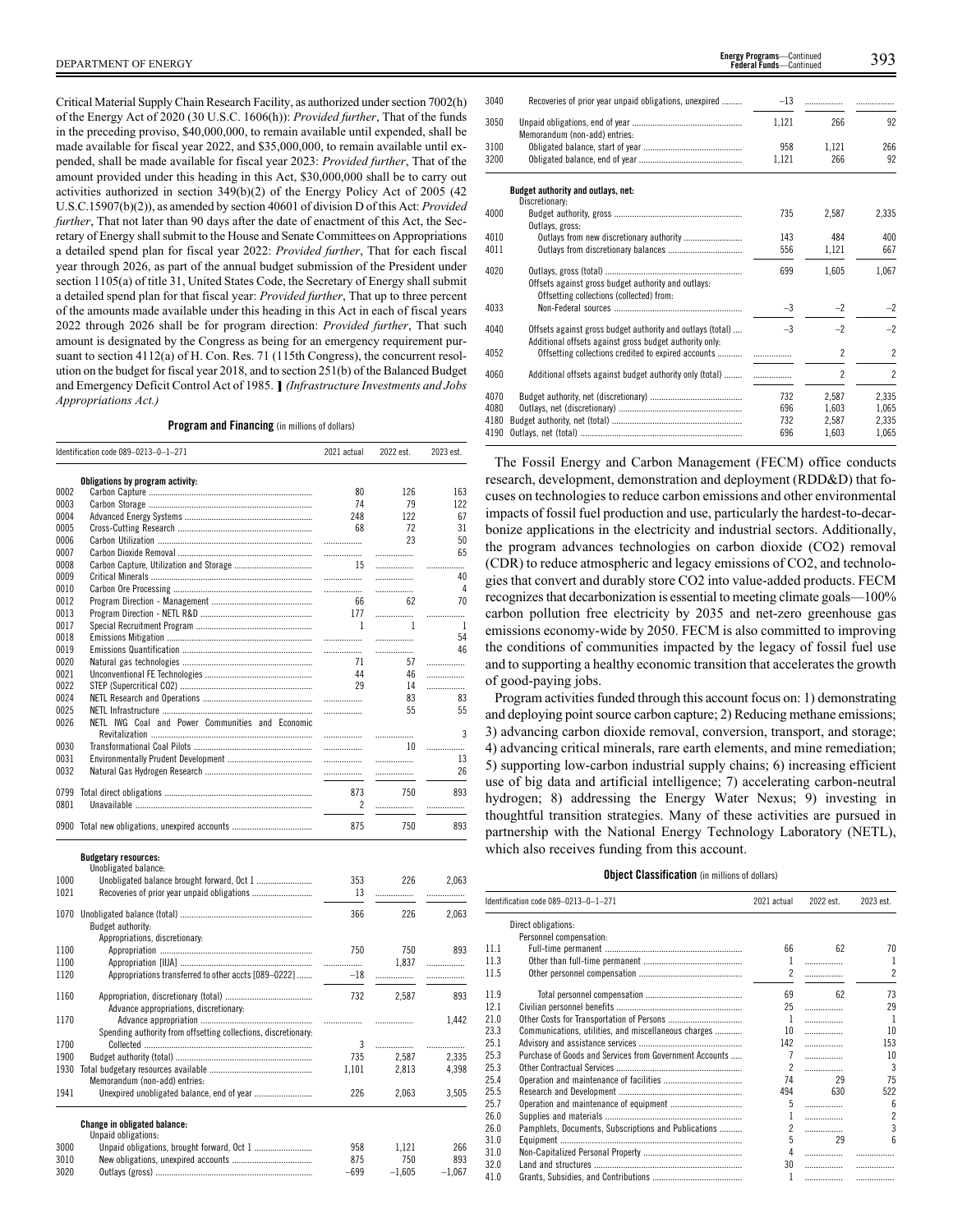|  | FOSSIL ENERGY AND CARBON MANAGEMENT—Continued |  |
|--|-----------------------------------------------|--|
|  |                                               |  |

**Object Classification**—Continued

|              | Identification code 089-0213-0-1-271 | 2021 actual | 2022 est. | 2023 est. |
|--------------|--------------------------------------|-------------|-----------|-----------|
| 41.0         |                                      |             |           |           |
| 99.0<br>99.0 |                                      | 873         | 750       | 893       |
| 99.9         |                                      | 875         | 750       | 893       |
|              | <b>Employment Summary</b>            |             |           |           |
|              | Identification code 089-0213-0-1-271 | 2021 actual | 2022 est. | 2023 est. |
|              |                                      |             |           |           |

NATIONAL ENERGY TECHNOLOGY LABORATORY RESEARCH AND DEVELOPMENT

**Program and Financing** (in millions of dollars)

|      | Identification code 089-2298-0-1-271                                                            | 2021 actual  | 2022 est. | 2023 est. |
|------|-------------------------------------------------------------------------------------------------|--------------|-----------|-----------|
|      | <b>Budgetary resources:</b><br>Unobligated balance:                                             |              |           |           |
| 1000 | Budget authority:<br>Spending authority from offsetting collections, mandatory.                 |              | 3         | 3         |
| 1800 |                                                                                                 | 3            |           |           |
| 1930 | Memorandum (non-add) entries:                                                                   |              | 3         | 3         |
| 1941 |                                                                                                 | 3            | 3         | 3         |
|      | Budget authority and outlays, net:<br>Mandatory:                                                |              |           |           |
| 4090 | Offsets against gross budget authority and outlays:<br>Offsetting collections (collected) from: | $\mathbf{3}$ |           |           |
| 4120 |                                                                                                 |              |           |           |
| 4180 |                                                                                                 |              | .         |           |
| 4190 |                                                                                                 | $-3$         | .         | .         |

### NAVAL PETROLEUM AND OIL SHALE RESERVES

*For Department of Energy expenses necessary to carry out naval petroleum and oil shale reserve activities, \$13,004,000, to remain available until expended: Provided, That notwithstanding any other provision of law, unobligated funds remaining from prior years shall be available for all naval petroleum and oil shale reserve activities.*

Note.—A full-year 2022 appropriation for this account was not enacted at the time the Budget was prepared; therefore, the Budget assumes this account is operating under the Continuing Appropriations Act, 2022 (Division A of Public Law 117–43, as amended). The amounts included for 2022 reflect the annualized level provided by the continuing resolution.

### **Program and Financing** (in millions of dollars)

|      | Identification code 089-0219-0-1-271                               | 2021 actual | 2022 est. | 2023 est. |
|------|--------------------------------------------------------------------|-------------|-----------|-----------|
| 0001 | Obligations by program activity:                                   | 13          | 14        | 13        |
|      |                                                                    | 13          | 14        | 13        |
|      | 0900 Total new obligations, unexpired accounts (object class 25.4) | 13          | 14        | 13        |
|      | <b>Budgetary resources:</b><br>Unobligated balance:                |             |           |           |
| 1000 |                                                                    | 4           | 4         | 4         |
|      | Budget authority:<br>Appropriations, discretionary:                |             |           |           |
| 1100 |                                                                    | 13          | 14        | 13        |
| 1900 |                                                                    | 13          | 14        | 13        |
| 1930 | Memorandum (non-add) entries:                                      | 17          | 18        | 17        |
| 1941 |                                                                    | 4           | 4         | 4         |

**Change in obligated balance:**

|      | Unpaid obligations:                |       |       |       |
|------|------------------------------------|-------|-------|-------|
| 3000 |                                    | 13    | 10    | 5     |
| 3010 |                                    | 13    | 14    | 13    |
| 3020 |                                    | $-16$ | $-19$ | $-15$ |
| 3050 |                                    | 10    | 5     | 3     |
|      | Memorandum (non-add) entries:      |       |       |       |
| 3100 |                                    | 13    | 10    | 5     |
| 3200 |                                    | 10    | 5     | 3     |
|      | Budget authority and outlays, net: |       |       |       |
|      | Discretionary:                     |       |       |       |
| 4000 |                                    | 13    | 14    | 13    |
|      | Outlays, gross:                    |       |       |       |
| 4010 |                                    | 2     | 9     | 8     |
| 4011 |                                    | 14    | 10    | 7     |
|      |                                    |       |       |       |
| 4020 |                                    | 16    | 19    | 15    |
| 4180 |                                    | 13    | 14    | 13    |
| 4190 |                                    | 16    | 19    | 15    |

This account funds environmental activities at Naval Petroleum Reserve 1 (NPR-1) in California (Elk Hills) and Naval Petroleum Reserve 3 (NPR-3) in Wyoming (Teapot Dome). Following the sale of the Government's interests in NPR-1 in California (Elk Hills), post-sale environmental assessment/remediation activities continue to be required by the legally binding agreements under the Corrective Action Consent Agreement with the State of California Department of Toxic Substances Control (DTSC). Program activities encompass execution of a technical baseline, interim measures, environmental sampling and analysis, corrective measures, waste removal and disposal, and confirmatory sampling. In FY 2023, funding will continue ongoing activities to attain release from the remaining environmental findings related to the sale of NPR-1. On January 30, 2015, the Department finalized the sale of the Teapot Dome Oilfield. The Department continues to oversee post-sale remediation activities and ground water sampling for the closure of the landfill in compliance with National Environmental Policy Act and Wyoming Department of Environmental Quality requirements.

### **Employment Summary**

| Identification code 089-0219-0-1-271                 | 2021 actual | 2022 est. | 2023 est. |
|------------------------------------------------------|-------------|-----------|-----------|
| 1001 Direct civilian full-time equivalent employment |             |           |           |
|                                                      |             |           |           |
|                                                      |             |           |           |

### STRATEGIC PETROLEUM RESERVE

*For Department of Energy expenses necessary for Strategic Petroleum Reserve facility development and operations and program management activities pursuant to the Energy Policy and Conservation Act (42 U.S.C. 6201 et seq.), \$214,175,000, to remain available until expended.*

Note.—A full-year 2022 appropriation for this account was not enacted at the time the Budget was prepared; therefore, the Budget assumes this account is operating under the Continuing Appropriations Act, 2022 (Division A of Public Law 117–43, as amended). The amounts included for 2022 reflect the annualized level provided by the continuing resolution.

### STRATEGIC PETROLEUM RESERVE

**[**For an additional amount for "Strategic Petroleum Reserve", \$43,300,000, to remain available until expended, for necessary expenses related to damages caused by natural disasters.**]** *(Disaster Relief Supplemental Appropriations Act, 2022.)*

|      | Identification code 089-0218-0-1-274           | 2021 actual | 2022 est. | 2023 est. |
|------|------------------------------------------------|-------------|-----------|-----------|
|      | Obligations by program activity:               |             |           |           |
| 0001 |                                                | 22          | 20        | 28        |
| 0002 |                                                | 182         | 168       | 164       |
| 0003 |                                                |             | 43        |           |
| 0004 |                                                |             |           | 22        |
|      | 0900 Total new obligations, unexpired accounts | 204         | 231       | 214       |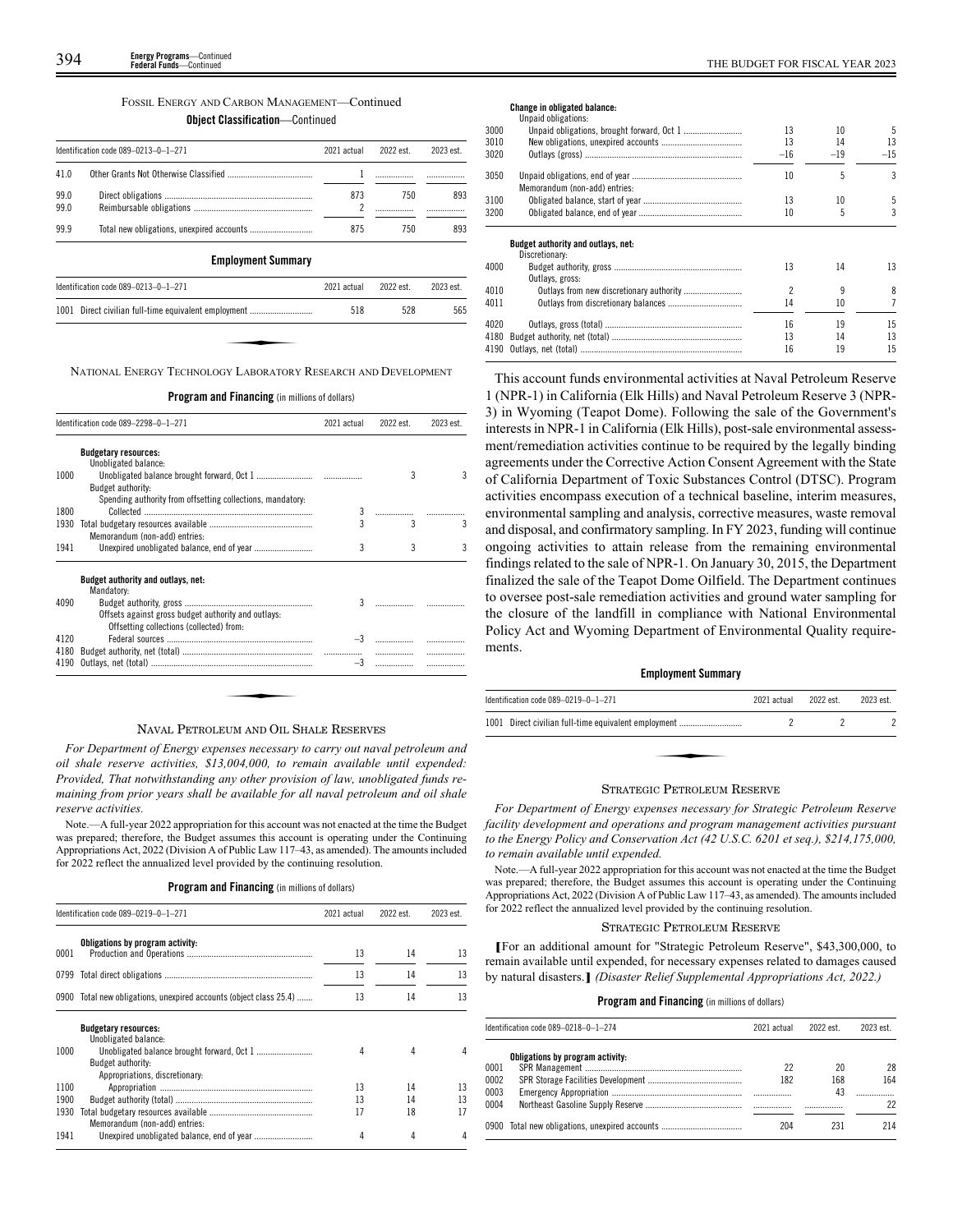| DEPARTMENT<br><b>OF ENERGY</b> | <b>Energy Programs-</b><br>Continued<br><b>Federal Funds-</b><br>Continuer | 395 |
|--------------------------------|----------------------------------------------------------------------------|-----|
|--------------------------------|----------------------------------------------------------------------------|-----|

|              | <b>Budgetary resources:</b><br>Unobligated balance:        |        |           |          |
|--------------|------------------------------------------------------------|--------|-----------|----------|
| 1000         |                                                            | 34     | 19        | 19       |
| 1021         |                                                            | 1      | .         |          |
| 1070         | Budget authority:                                          | 35     | 19        | 19       |
| 1100<br>1100 | Appropriations, discretionary:                             | 188    | 188<br>43 | 214<br>. |
| 1160         |                                                            | 188    | 231       | 214      |
| 1930         | Memorandum (non-add) entries:                              | 223    | 250       | 233      |
| 1941         |                                                            | 19     | 19        | 19       |
|              | <b>Change in obligated balance:</b><br>Unpaid obligations: |        |           |          |
| 3000         |                                                            | 172    | 152       | 118      |
| 3010         |                                                            | 204    | 231       | 214      |
| 3020         |                                                            | $-223$ | $-265$    | $-236$   |
| 3040         | Recoveries of prior year unpaid obligations, unexpired     | $-1$   |           | .        |
| 3050         | Memorandum (non-add) entries:                              | 152    | 118       | 96       |
| 3100         |                                                            | 172    | 152       | 118      |
| 3200         |                                                            | 152    | 118       | 96       |
|              | Budget authority and outlays, net:<br>Discretionary:       |        |           |          |
| 4000         |                                                            | 188    | 231       | 214      |
|              | Outlays, gross:                                            |        |           |          |
| 4010         |                                                            | 65     | 125       | 118      |
| 4011         |                                                            | 158    | 140       | 118      |
| 4020         |                                                            | 223    | 265       | 236      |
| 4180         |                                                            | 188    | 231       | 214      |
| 4190         |                                                            | 223    | 265       | 236      |

The Strategic Petroleum Reserve (SPR) provides strategic and economic security against foreign and domestic disruptions in oil supplies via an emergency stockpile of crude oil. The program fulfills United States obligations under the International Energy Program, which commits the United States to support the International Energy Agency through its coordinated energy emergency response plans and provides a deterrent against energy supply disruptions. The FY 2023 Budget will support the SPR's operational readiness and drawdown capabilities of 4.4 MB/d. The program will perform cavern wellbore testing and maintenance activities to ensure the availability of the SPR's crude oil inventory. The FY 2023 Budget will continue to fund the Northeast Gasoline Supply Reserve which currently holds one million barrels of refined product in reserve.

**Object Classification** (in millions of dollars)

|      | Identification code 089-0218-0-1-274                 |     | 2022 est. | 2023 est. |
|------|------------------------------------------------------|-----|-----------|-----------|
|      | Direct obligations:                                  |     |           |           |
| 11.1 |                                                      | 12  | 12        |           |
| 12.1 |                                                      | 4   |           |           |
| 23.1 |                                                      |     |           |           |
| 23.3 | Communications, utilities, and miscellaneous charges |     |           |           |
| 25.1 |                                                      |     |           |           |
| 25.2 |                                                      | 33  | 33        | 33        |
| 25.4 |                                                      | 150 | 134       | 162       |
| 32.0 |                                                      |     | 43        |           |
| 99.0 |                                                      | 204 | 231       | 214       |
| 99.9 |                                                      | 204 | 231       | 214       |

### **Employment Summary**

| Identification code 089-0218-0-1-274                       | 2021 actual | 2022 est. | 2023 est. |
|------------------------------------------------------------|-------------|-----------|-----------|
| 1001 Direct civilian full-time equivalent employment       | 110         | 110       | 110       |
| 2001 Reimbursable civilian full-time equivalent employment | 18          | 18        | 18        |
|                                                            |             |           |           |

### SPR PETROLEUM ACCOUNT

*For the acquisition, transportation, and injection of petroleum products, and for other necessary expenses pursuant to the Energy Policy and Conservation Act of 1975, as amended (42 U.S.C. 6201 et seq.), sections 403 and 404 of the Bipartisan Budget Act of 2015 (42 U.S.C. 6241, 6239 note), section 32204 of the Fixing America's Surface Transportation Act (42 U.S.C. 6241 note), and section 30204 of the Bipartisan Budget Act of 2018 (42 U.S.C. 6241 note), \$8,000,000, to remain available until expended.*

Note.—A full-year 2022 appropriation for this account was not enacted at the time the Budget was prepared; therefore, the Budget assumes this account is operating under the Continuing Appropriations Act, 2022 (Division A of Public Law 117–43, as amended). The amounts included for 2022 reflect the annualized level provided by the continuing resolution.

### **Program and Financing** (in millions of dollars)

|      | Identification code 089-0233-0-1-274                           | 2021 actual | 2022 est.      | 2023 est.      |
|------|----------------------------------------------------------------|-------------|----------------|----------------|
| 0001 | Obligations by program activity:                               | 3           | 6              | 8              |
|      | <b>Budgetary resources:</b>                                    |             |                |                |
|      | Unobligated balance:                                           |             |                |                |
| 1000 | Unobligated balance brought forward, Oct 1                     | 9           | 9              |                |
| 1001 | Discretionary unobligated balance brought fwd, Oct 1           | 4           | 6              | .              |
|      | <b>Budget authority:</b>                                       |             |                |                |
|      | Appropriations, discretionary:                                 |             |                |                |
| 1100 |                                                                | 1           | 1              | 8              |
|      | Spending authority from offsetting collections, discretionary: |             |                |                |
| 1700 |                                                                | 2           | .              |                |
| 1900 |                                                                | 3           | 1              | 8              |
| 1930 |                                                                | 12          | 10             | 12             |
|      | Memorandum (non-add) entries:                                  |             |                |                |
| 1941 |                                                                | 9           | 4              | 4              |
|      | Change in obligated balance:                                   |             |                |                |
|      | Unpaid obligations:                                            |             |                |                |
| 3000 |                                                                | 25          | 22             | $\overline{1}$ |
| 3010 |                                                                | 3           | 6              | 8              |
| 3020 |                                                                | $-6$        | $-21$          | $-5$           |
| 3050 |                                                                | 22          | $\overline{7}$ | 10             |
|      | Memorandum (non-add) entries:                                  |             |                |                |
| 3100 |                                                                | 25          | 22             | 7              |
| 3200 |                                                                | 22          | 7              | 10             |
|      | Budget authority and outlays, net:                             |             |                |                |
|      | Discretionary:                                                 |             |                |                |
| 4000 |                                                                | 3           | 1              | 8              |
|      | Outlays, gross:                                                |             |                |                |
| 4010 | Outlays from new discretionary authority                       | .           | .              | 5              |
| 4011 |                                                                | 6           | 21             | .              |
| 4020 |                                                                | 6           | 21             | 5              |
|      | Offsets against gross budget authority and outlays:            |             |                |                |
|      | Offsetting collections (collected) from:                       |             |                |                |
| 4033 |                                                                | $-2$        |                |                |
| 4040 | Offsets against gross budget authority and outlays (total)     | $-2$        |                | .              |
| 4180 |                                                                | 1           | $\mathbf{1}$   | 8              |
| 4190 |                                                                | 4           | 21             | 5              |
|      |                                                                |             |                |                |

The SPR Petroleum Account funds activities related to the acquisition, transportation, and injection of petroleum products into the Strategic Petroleum Reserve (SPR), as well as costs related to the drawdown, sale, and delivery of petroleum products from the Reserve.

### **Object Classification** (in millions of dollars)

|      | Identification code 089-0233-0-1-274                 | 2021 actual | 2022 est. | 2023 est. |
|------|------------------------------------------------------|-------------|-----------|-----------|
|      | Direct obligations:                                  |             |           |           |
| 23.3 | Communications, utilities, and miscellaneous charges |             |           |           |
| 25.2 |                                                      |             | 6         |           |
| 99.9 |                                                      |             | 6         | 8         |
|      |                                                      |             |           |           |
|      |                                                      |             |           |           |
|      |                                                      |             |           |           |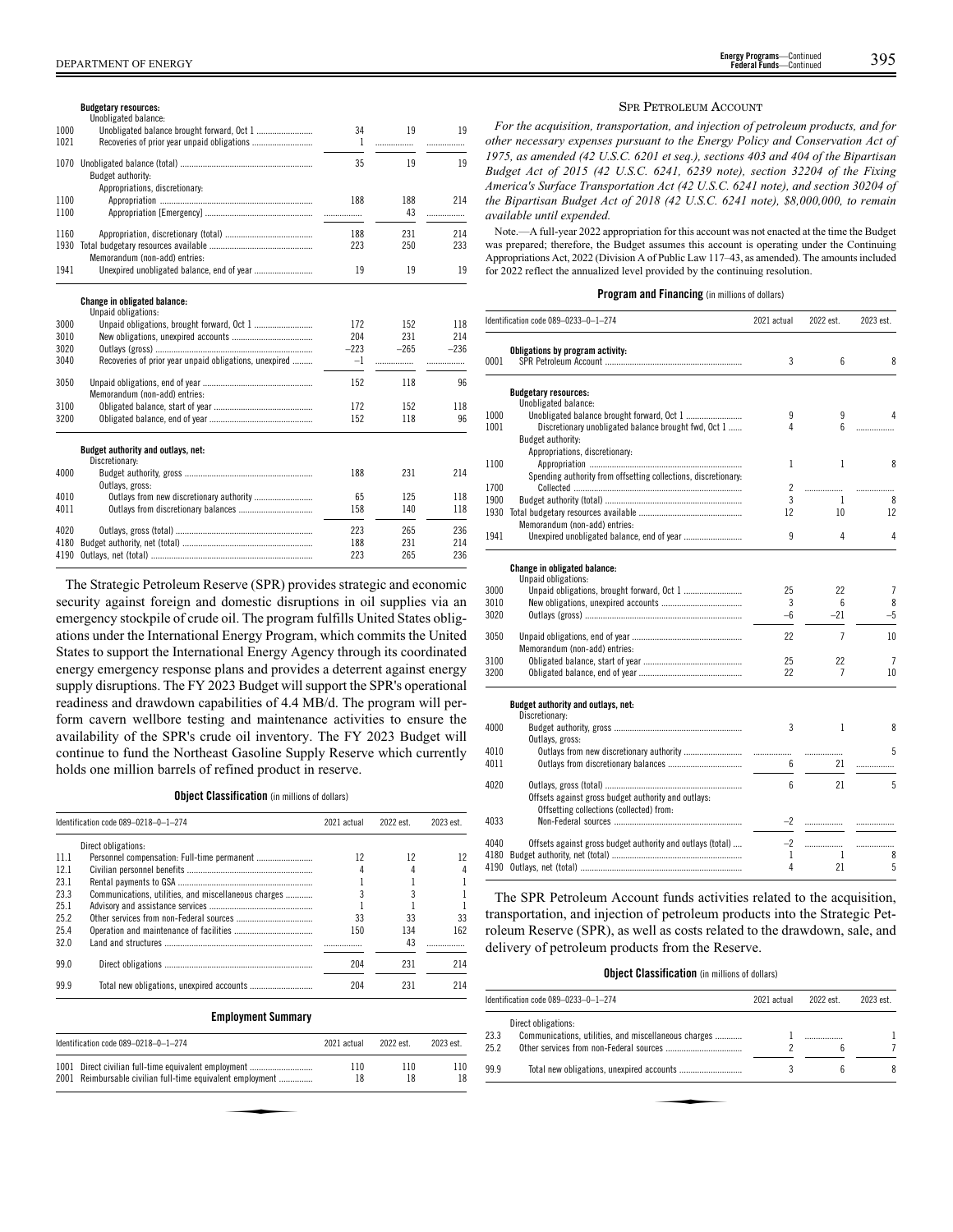ENERGY SECURITY AND INFRASTRUCTURE MODERNIZATION FUND

| <b>Special and Trust Fund Receipts</b> (in millions of dollars) |  |
|-----------------------------------------------------------------|--|
|-----------------------------------------------------------------|--|

|      | Identification code 089-5615-0-2-274                                  |        | 2022 est. | 2023 est. |
|------|-----------------------------------------------------------------------|--------|-----------|-----------|
| 0100 |                                                                       | 567    |           | .         |
| 0198 |                                                                       | $-567$ |           |           |
| 0199 | Receipts:                                                             |        |           | .         |
|      | Current law:                                                          |        |           |           |
| 1130 | Proceeds from Sale of Oil, Energy Security and Infrastructure         | 450    |           |           |
| 2000 | Appropriations:                                                       | 450    |           |           |
| 2101 | Current law:<br>Energy Security and Infrastructure Modernization Fund | $-450$ |           |           |
| 5099 |                                                                       |        |           |           |

**Program and Financing** (in millions of dollars)

|      | Identification code 089-5615-0-2-274                          | 2021 actual | 2022 est. | 2023 est. |
|------|---------------------------------------------------------------|-------------|-----------|-----------|
|      | Obligations by program activity:                              |             |           |           |
| 0010 |                                                               | 354         | 109       | .         |
| 0900 | Total new obligations, unexpired accounts (object class 25.4) | 354         | 109       | .         |
|      | <b>Budgetary resources:</b>                                   |             |           |           |
|      | Unobligated balance:                                          |             |           |           |
| 1000 | Budget authority:                                             | 13          | 109       | .         |
|      | Appropriations, discretionary:                                |             |           |           |
| 1101 |                                                               | 450         | .         | .         |
| 1900 |                                                               | 450         | .         | .         |
| 1930 |                                                               | 463         | 109       | .         |
|      | Memorandum (non-add) entries:                                 |             |           |           |
| 1941 | Unexpired unobligated balance, end of year                    | 109         | .         |           |
|      | <b>Change in obligated balance:</b><br>Unpaid obligations:    |             |           |           |
| 3000 |                                                               | 731         | 975       | 666       |
| 3010 |                                                               | 354         | 109       | .         |
| 3020 |                                                               | $-110$      | -418      | $-400$    |
| 3050 | Memorandum (non-add) entries:                                 | 975         | 666       | 266       |
| 3100 |                                                               | 731         | 975       | 666       |
| 3200 |                                                               | 975         | 666       | 266       |
|      | Budget authority and outlays, net:<br>Discretionary:          |             |           |           |
| 4000 | Outlays, gross:                                               | 450         | .         | .         |
| 4011 |                                                               | 110         | 418       | 400       |
| 4180 |                                                               | 450         | .         | .         |
| 4190 |                                                               | 110         | 418       | 400       |

The Energy Security and Infrastructure Modernization Fund was established in Section 404 of the Bipartisan Budget Act of 2015 to finance modernization of the Strategic Petroleum Reserve (SPR). Revenue raised through sales of SPR crude oil will support Life Extension Phase 2 project investments needed to ensure the SPR can maintain its operational readiness capability, meet its mission requirements, and operate in an environmentally responsible manner. The CARES Act extended the Department's authority to sell oil in support of modernization from FY 2020 to FY 2022, and DOE conducted its final sale in FY 2021, thus no further appropriations are re-<br>quested in FY 2023. Funds in the ESIM account will be used for the Life<br>Extension Phase II (LE2) SPR infrastructure modernization project. quested in FY 2023. Funds in the ESIM account will be used for the Life Extension Phase II (LE2) SPR infrastructure modernization project.

### ENERGY INFORMATION ADMINISTRATION

*For Department of Energy expenses necessary in carrying out the activities of the Energy Information Administration, \$144,480,000, to remain available until expended.*

Appropriations Act, 2022 (Division A of Public Law 117–43, as amended). The amounts included for 2022 reflect the annualized level provided by the continuing resolution.

### **Program and Financing** (in millions of dollars)

|      | Identification code 089-0216-0-1-276     | 2021 actual | 2022 est. | 2023 est. |
|------|------------------------------------------|-------------|-----------|-----------|
| 0001 | Obligations by program activity:         | 127         | 127       | 144       |
|      | <b>Budgetary resources:</b>              |             |           |           |
|      | Unobligated balance:                     |             |           |           |
| 1000 |                                          | 3           | 3         | 3         |
|      | Budget authority:                        |             |           |           |
|      | Appropriations, discretionary:           |             |           |           |
| 1100 |                                          | 127         | 127       | 144       |
| 1930 |                                          | 130         | 130       | 147       |
|      | Memorandum (non-add) entries:            |             |           |           |
| 1941 |                                          | 3           | 3         | 3         |
|      | <b>Change in obligated balance:</b>      |             |           |           |
|      | Unpaid obligations:                      |             |           |           |
| 3000 |                                          | 42          | 44        | 48        |
| 3010 |                                          | 127         | 127       | 144       |
| 3020 |                                          | $-125$      | $-123$    | $-139$    |
| 3050 |                                          | 44          | 48        | 53        |
|      | Memorandum (non-add) entries:            |             |           |           |
| 3100 |                                          | 42          | 44        | 48        |
| 3200 |                                          | 44          | 48        | 53        |
|      | Budget authority and outlays, net:       |             |           |           |
|      | Discretionary:                           |             |           |           |
| 4000 |                                          | 127         | 127       | 144       |
|      | Outlays, gross:                          |             |           |           |
| 4010 | Outlays from new discretionary authority | 87          | 89        | 101       |
| 4011 |                                          | 38          | 34        | 38        |
| 4020 |                                          | 125         | 123       | 139       |
| 4180 |                                          | 127         | 127       | 144       |
| 4190 |                                          | 125         | 123       | 139       |

The U.S. Energy Information Administration (EIA) is the statistical and analytical agency within the U.S. Department of Energy. EIA collects, analyzes, and disseminates independent and impartial energy information to promote sound policymaking, efficient markets, and public understanding of energy and its interaction with the economy and the environment. As the nation's premier source of energy information, EIA conducts a data collection program covering the full spectrum of energy sources, end uses, and energy flows; generates short- and long-term domestic and international energy forecasts and projections; and performs timely, informative energy analyses. The FY 2023 request enables EIA to continue statistical and analysis activities that produce reports critical to the nation, address emerging information needs such as those identified in the Bipartisan Infrastructure Law (Infrastructure Investment and Jobs Act, P.L. 117–58), and expand EIA's energy consumption survey program to collect new data for the populated U.S. territories.

### **Object Classification** (in millions of dollars)

|      | Identification code 089-0216-0-1-276                    |     | 2022 est. | 2023 est. |
|------|---------------------------------------------------------|-----|-----------|-----------|
|      | Direct obligations:                                     |     |           |           |
|      | Personnel compensation:                                 |     |           |           |
| 11.1 |                                                         | 42  | 42        | 43        |
| 11.3 |                                                         |     |           |           |
| 11.5 |                                                         |     |           |           |
| 11.9 |                                                         | 44  | 44        | 45        |
| 12.1 |                                                         | 15  | 15        | 16        |
| 23.3 | Communications, utilities, and miscellaneous charges    |     |           | 4         |
| 25.1 |                                                         | 50  | 50        | 59        |
| 25.3 | Purchase of goods and services from Government Accounts |     |           | 9         |
| 25.3 |                                                         |     |           | 2         |
| 26.0 | Pamphlets, Documents, Subscriptions and Publications    |     |           |           |
| 31.0 |                                                         |     |           | 3         |
| 41.0 |                                                         |     |           | 2         |
| 99.9 |                                                         | 127 | 127       | 144       |

Note.—A full-year 2022 appropriation for this account was not enacted at the time the Budget was prepared; therefore, the Budget assumes this account is operating under the Continuing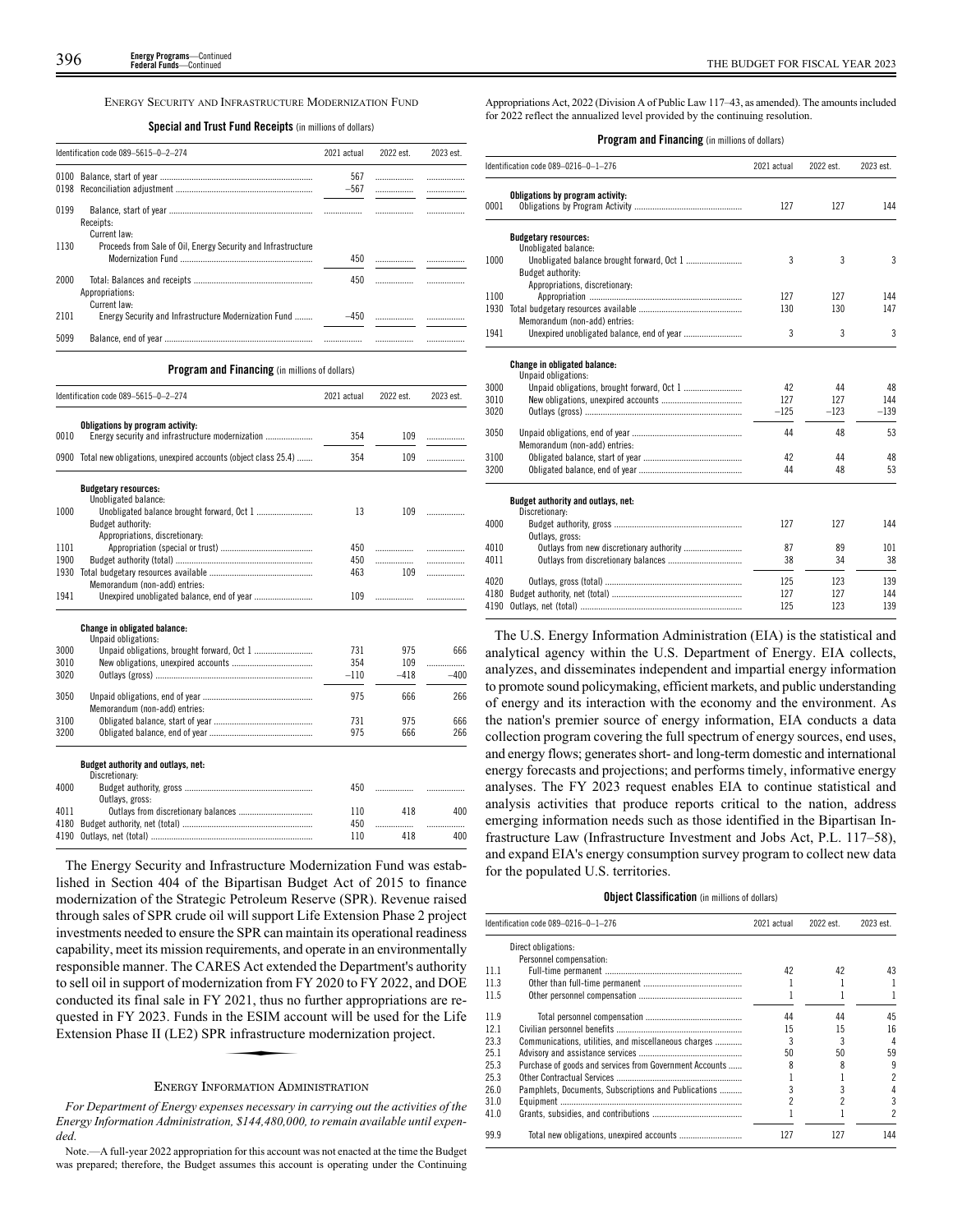

### FEDERAL ENERGY REGULATORY COMMISSION

### SALARIES AND EXPENSES

*For expenses necessary for the Federal Energy Regulatory Commission to carry out the provisions of the Department of Energy Organization Act (42 U.S.C. 7101 et seq.), including services as authorized by 5 U.S.C. 3109, official reception and representation expenses not to exceed \$3,000, and the hire of passenger motor vehicles,\$508,400,000, to remain available until expended: Provided, That notwithstanding any other provision of law, not to exceed \$508,400,000 of revenues from fees and annual charges, and other services and collections in fiscal year 2023 shall be retained and used for expenses necessary in this account, and shall remain available until expended: Provided further, That the sum herein appropriated from the general fund shall be reduced as revenues are received during fiscal year 2023 so as to result in a final fiscal year 2023 appropriation from the general fund estimated at not more than \$0.*

Note.—A full-year 2022 appropriation for this account was not enacted at the time the Budget was prepared; therefore, the Budget assumes this account is operating under the Continuing Appropriations Act, 2022 (Division A of Public Law 117–43, as amended). The amounts included for 2022 reflect the annualized level provided by the continuing resolution.

**Program and Financing** (in millions of dollars)

|      | Identification code 089-0212-0-1-276                           | 2021 actual | 2022 est. | 2023 est. |
|------|----------------------------------------------------------------|-------------|-----------|-----------|
|      | Obligations by program activity:                               |             |           |           |
| 0801 | Ensure Just and Reasonable Rates, Terms & Conditions           | 200         | 195       | 227       |
| 0802 | Promote Safe, Reliable, Secure & Efficient Infrastructure      | 149         | 144       | 173       |
| 0803 | Mission Support through Organizational Excellence              | 90          | 88        | 108       |
|      | 0900 Total new obligations, unexpired accounts                 | 439         | 427       | 508       |
|      | <b>Budgetary resources:</b>                                    |             |           |           |
| 1000 | Unobligated balance:                                           | 52          | 23        |           |
| 1021 |                                                                | 6           |           |           |
|      |                                                                |             | .         |           |
| 1070 |                                                                | 58          | 23        | .         |
|      | Budget authority:                                              |             |           |           |
|      | Spending authority from offsetting collections, discretionary: |             |           |           |
| 1700 |                                                                | 404         | 404       | 508       |
|      |                                                                | 462         | 427       | 508       |
|      | Memorandum (non-add) entries:                                  |             |           |           |
| 1941 |                                                                | 23          |           |           |
|      | <b>Change in obligated balance:</b>                            |             |           |           |
|      | Unpaid obligations:                                            |             |           |           |
| 3000 |                                                                | 91          | 115       | 93        |
| 3010 |                                                                | 439         | 427       | 508       |
| 3020 |                                                                | $-409$      | $-449$    | $-527$    |
| 3040 | Recoveries of prior year unpaid obligations, unexpired         | $-6$        |           |           |
| 3050 |                                                                | 115         | 93        | 74        |
|      | Memorandum (non-add) entries:                                  |             |           |           |
| 3100 |                                                                | 91          | 115       | 93        |
| 3200 |                                                                | 115         | 93        | 74        |
|      | Budget authority and outlays, net:                             |             |           |           |
|      | Discretionary:                                                 |             |           |           |
| 4000 |                                                                | 404         | 404       | 508       |
| 4010 | Outlays, gross:                                                | 294         | 364       | 457       |
| 4011 |                                                                | 115         | 85        | 70        |
|      |                                                                |             |           |           |
| 4020 |                                                                | 409         | 449       | 527       |
|      | Offsets against gross budget authority and outlays:            |             |           |           |
|      | Offsetting collections (collected) from:                       |             |           |           |
| 4034 |                                                                | $-404$      | $-404$    | $-508$    |
| 4180 |                                                                | .           | .         | .         |
| 4190 |                                                                | 5           | 45        | 19        |
|      | Memorandum (non-add) entries:                                  |             |           |           |
| 5090 | Unexpired unavailable balance, SOY: Offsetting collections     | 15          | 15        | 15        |
| 5092 | Unexpired unavailable balance, EOY: Offsetting collections     | 15          | 15        | 15        |

DEPARTMENT OF ENERGY 397 **Energy Programs**—Continued **Federal Funds**—Continued

The Federal Energy Regulatory Commission (FERC or the Commission) is an independent agency that regulates the transmission and wholesale sale of electricity and natural gas in interstate commerce, as well as the transportation of oil by pipelines in interstate commerce. FERC also reviews proposals to build interstate natural gas pipelines, natural gas storage projects, and liquefied natural gas (LNG) terminals, and FERC licenses nonfederal hydropower projects. The Commission assists consumers in obtaining reliable, safe, secure, and economically efficient energy services at a reasonable cost through appropriate regulatory and market means, and collaborative efforts. Regulated entities pay fees and charges sufficient to recover the Commission's full cost of operations.

*Ensure Just and Reasonable Rates, Terms, and Conditions*.— In carrying out its regulatory role, FERC uses a range of ratemaking activities, leveraging both regulatory and market means. FERC establishes and applies rules and policies that will result in just, reasonable, and not unduly discriminatory or preferential rates, terms, and conditions of jurisdictional service. The Commission fulfills this responsibility by determining whether FERC rules and policies need to be added or changed, and by analyzing and acting on filings in a fair, clear, and timely manner.

Oversight, surveillance and enforcement are essential complements to the Commission's approach to ensure that rates, terms and conditions of service are just and reasonable and not unduly discriminatory or preferential. The Federal Power Act and the Natural Gas Act, along with other statutory authorities, gives FERC oversight and enforcement responsibilities that focus on promoting compliance of regulated entities and detecting and deterring market manipulation and other market violations. The Commission assesses compliance and financial filings of regulated entities and monitors market activity and explores potential violations.

*Ensure Safe, Reliable, and Secure Infrastructure Consistent with the Public Interest*.—The Commission plays an important role to promote infrastructure that is safe and reliable, both physically and cyber-secure, and consistent with the public interest. Infrastructure for which FERC approval is required includes interstate natural gas pipelines and storage projects, LNG facilities, and non-federal hydropower. In addition, the Commission has authority to site electric transmission facilities in certain circumstances. The Commission reviews natural gas and hydropower infrastructure proposals to facilitate benefits to the nation. FERC conducts thorough and timely technical review of applications to construct, operate, or modify natural gas and hydropower infrastructure. The Commission also assesses compliance with environmental mitigation conditions in FERC orders during construction and operation of natural gas and hydropower infrastructure.

The Commission also has an important role in minimizing risks to the public associated with FERC-jurisdictional energy infrastructure. FERC conducts comprehensive and timely inspections of hydropower and LNG facilities to ensure compliance. The Commission protects and improves the reliable and secure operation of the Bulk-Power System through mandatory and enforceable reliability standards. The Commission also protects FERC-jurisdictional energy infrastructure through collaboration and sharing of best practices.

*Provide Mission Support through Organizational Excellence*.—The public interest is best served when the Commission operates in an efficient, responsive and transparent manner. FERC pursues this by maintaining processes and providing services that enable FERC offices to manage resources effectively and efficiently. The Commission also provides tools and services that equip employees to drive success and accomplish the agency's mission. FERC will continue to make investments in its people, information technology (IT) resources, and facilities.

The Commission promotes transparency and equity, open communication, and a high standard of ethics to facilitate trust and understanding of FERC's activities. FERC supports this by maintaining legal and other processes in accordance with the principles of due process, fairness, and integrity. FERC considers matters involving environmental justice and equity consistent with its statutory authority. In particular, the Commission has a strong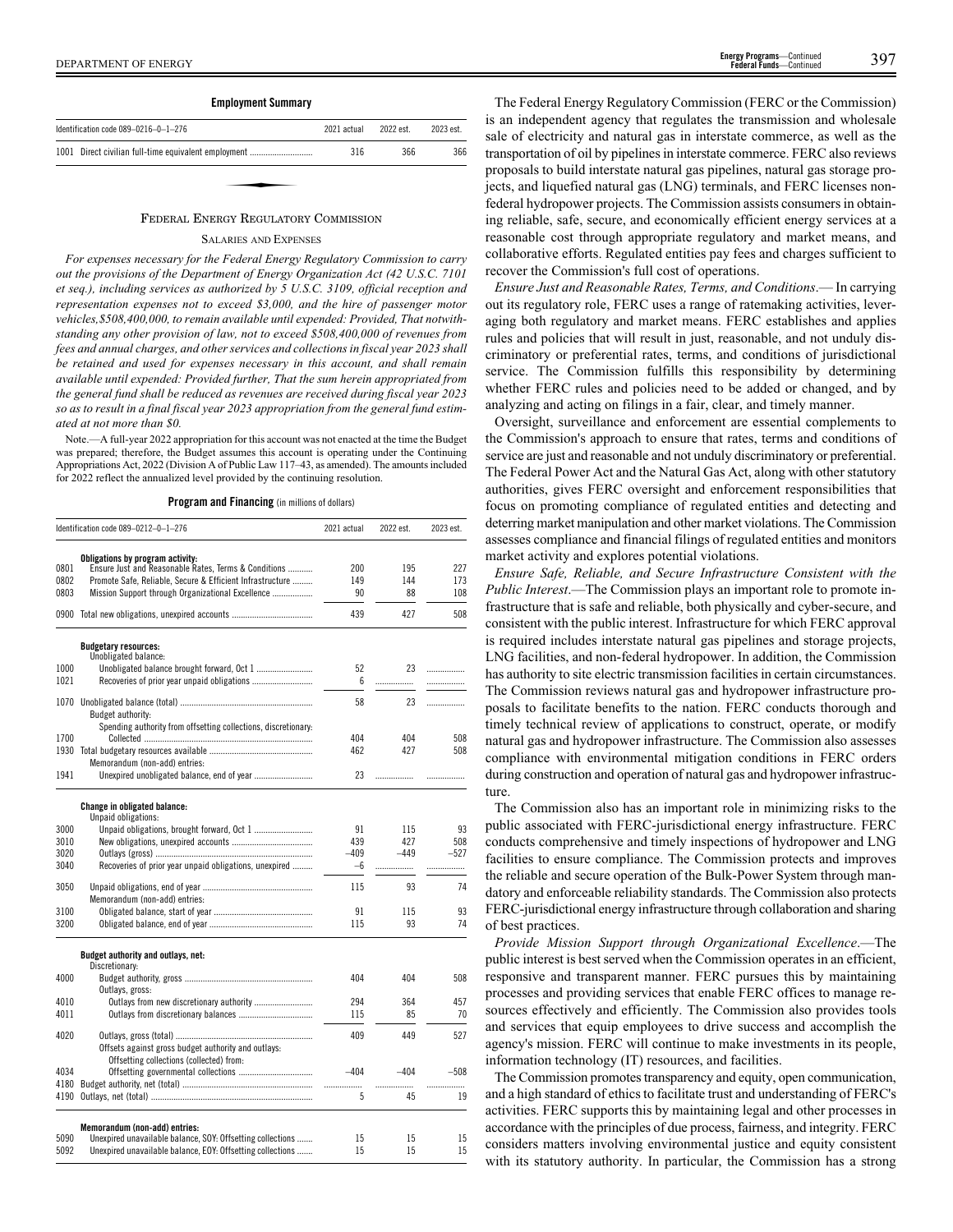### FEDERAL ENERGY REGULATORY COMMISSION—Continued

commitment to working with affected communities, including environmental justice communities and landowners who may be directly impacted by Commission decisions on jurisdictional infrastructure proposals. The Commission also promotes understanding, participation, and engagement with the public, stakeholders, Tribes, and jurisdictional entities. The Commission will increase its engagement with the public through its newly established Office of Public Participation.

### **Object Classification** (in millions of dollars)

|      | Identification code 089-0212-0-1-276                 | 2021 actual              | 2022 est.                | 2023 est.                |
|------|------------------------------------------------------|--------------------------|--------------------------|--------------------------|
|      | Reimbursable obligations:                            |                          |                          |                          |
|      | Personnel compensation:                              |                          |                          |                          |
| 11.1 |                                                      | 194                      | 201                      | 218                      |
| 11.3 |                                                      | 4                        | 4                        | 4                        |
| 11.5 |                                                      | 6                        | 6                        | 6                        |
| 11.9 |                                                      | 204                      | 211                      | 228                      |
| 12.1 |                                                      | 71                       | 76                       | 82                       |
| 21.0 |                                                      | 1                        | $\mathfrak{p}$           | 4                        |
| 23.1 |                                                      | 32                       | 34                       | 33                       |
| 23.2 |                                                      | 1                        | 1                        |                          |
| 23.3 | Communications, utilities, and miscellaneous charges | $\overline{\phantom{a}}$ | 3                        | 5                        |
| 24.0 |                                                      |                          |                          | $\overline{\phantom{a}}$ |
| 25.1 |                                                      | 15                       | 17                       | 25                       |
| 25.2 |                                                      | 15                       | 17                       | 19                       |
| 25.3 | Other goods and services from Federal sources        | $\overline{\phantom{a}}$ | $\overline{\phantom{a}}$ | $\overline{\phantom{a}}$ |
| 25.4 |                                                      | $\boldsymbol{\eta}$      | 2                        | $\overline{\phantom{a}}$ |
| 25.7 |                                                      | 51                       | 50                       | 58                       |
| 26.0 |                                                      | 5                        | 5                        | 5                        |
| 31.0 |                                                      | 10                       | 5                        | 34                       |
| 32.0 |                                                      | 27                       |                          |                          |
| 99.0 |                                                      | 439                      | 426                      | 507                      |
| 99.5 |                                                      |                          |                          |                          |
| 99.9 |                                                      | 439                      | 427                      | 508                      |

### **Employment Summary**

| Identification code 089-0212-0-1-276                       | 2021 actual | 2022 est. | 2023 est. |
|------------------------------------------------------------|-------------|-----------|-----------|
| 2001 Reimbursable civilian full-time equivalent employment | 1.455       | 1.465     | 1.508     |
|                                                            |             |           |           |
| CLEAN COAL TECHNOLOGY                                      |             |           |           |

### **Program and Financing** (in millions of dollars)

|      | Identification code 089-0235-0-1-271                | 2021 actual | 2022 est | 2023 est |
|------|-----------------------------------------------------|-------------|----------|----------|
|      | <b>Budgetary resources:</b><br>Unobligated balance: |             |          |          |
| 1000 |                                                     |             |          |          |
| 1930 | Memorandum (non-add) entries:                       |             |          |          |
| 1941 |                                                     |             |          |          |
| 4180 |                                                     |             |          | <br>     |

The Clean Coal Technology Program was established in the 1980s to perform commercial-scale demonstrations of advanced coal-based technologies. All projects have concluded and only closeout activities remain. **y** Program wa<br>monstrations of<br>luded and only<br>ENTIONAL NATU

ULTRA-DEEPWATER AND UNCONVENTIONAL NATURAL GAS AND OTHER PETROLEUM RESEARCH FUND

### **Program and Financing** (in millions of dollars)

|      | Identification code 089-5523-0-2-271<br>2021 actual |  | 2022 est | 2023 est. |
|------|-----------------------------------------------------|--|----------|-----------|
|      | <b>Budgetary resources:</b><br>Unobligated balance: |  |          |           |
| 1000 |                                                     |  |          |           |
| 1930 | Memorandum (non-add) entries:                       |  |          |           |
| 1941 |                                                     |  |          |           |

| 4180 | Budget authority, net (total) |   |  |
|------|-------------------------------|---|--|
| 4190 | Outlays, net (total)          | . |  |

The Energy Policy Act of 2005 (Public Law 109–58) created a mandatory Ultra-Deepwater and Unconventional Natural Gas and Other Petroleum Research program beginning in 2007. Subtitle J of Title IX of the Energy Policy Act of 2005 (42 U.S.C. 16371 et seq.) was repealed and all unobligated balances in this account were rescinded by the Bipartisan Budget Control Act of FY 2013. ated balances in this account were rescinded by the Bipartisan Budget Control Act of FY 2013.

### PAYMENTS TO STATES UNDER FEDERAL POWER ACT

### **Special and Trust Fund Receipts** (in millions of dollars)

|      | Identification code 089-5105-0-2-806                                                                    | 2021 actual | 2022 est. | 2023 est. |
|------|---------------------------------------------------------------------------------------------------------|-------------|-----------|-----------|
|      | Receipts:<br>Current law:                                                                               |             |           |           |
| 1110 | Licenses under Federal Power Act from Public Lands and<br>National Forests, Payment to States (37 1/2%) | 6           | 5         | ĥ         |
| 2000 | Appropriations:<br>Current law:                                                                         | 6           | 5         | ĥ         |
| 2101 |                                                                                                         |             | -5        |           |
| 5099 |                                                                                                         |             |           |           |

### **Program and Financing** (in millions of dollars)

|      | Identification code 089-5105-0-2-806                                                    | 2021 actual | 2022 est. | 2023 est. |
|------|-----------------------------------------------------------------------------------------|-------------|-----------|-----------|
| 0001 | Obligations by program activity:<br>Payments to States under Federal Power Act (Direct) | 6           | 5         | ĥ         |
|      |                                                                                         |             |           |           |
|      | 0900 Total new obligations, unexpired accounts (object class 41.0)                      | 6           | 5         | 6         |
|      | <b>Budgetary resources:</b><br>Budget authority:                                        |             |           |           |
|      | Appropriations, mandatory:                                                              |             |           |           |
| 1201 |                                                                                         | 6           | 5         |           |
| 1930 |                                                                                         | 6           | 5         |           |
|      | <b>Change in obligated balance:</b><br>Unpaid obligations:                              |             |           |           |
| 3000 |                                                                                         | 3           |           |           |
| 3010 |                                                                                         | 6           | 5         |           |
| 3020 |                                                                                         | $-9$        | $-5$      |           |
|      | Memorandum (non-add) entries:                                                           |             |           |           |
| 3100 |                                                                                         | 3           |           |           |
|      | Budget authority and outlays, net:<br>Mandatory:                                        |             |           |           |
| 4090 | Outlays, gross:                                                                         | 6           | 5         |           |
| 4100 | Outlays from new mandatory authority                                                    | 6           | 5         | ĥ         |
| 4101 |                                                                                         | 3           |           |           |
| 4110 |                                                                                         | 9           | 5         | 6         |
| 4180 |                                                                                         | 6           | 5         | 6         |
| 4190 |                                                                                         | 9           | 5         | 6         |

The States are paid 37.5 percent of the receipts from licenses for occupancy and use of national forests and public lands within their boundaries issued by the Federal Energy Regulatory Commission (16 U.S.C. 810). reent of the recests and public<br>Regulatory Contractory<br>Leonard Leonard

### NORTHEAST HOME HEATING OIL RESERVE

*For Department of Energy expenses necessary for Northeast Home Heating Oil Reserve storage, operation, and management activities pursuant to the Energy Policy and Conservation Act (42 U.S.C. 6201 et seq.), \$7,000,000, to remain available until expended.*

Note.—A full-year 2022 appropriation for this account was not enacted at the time the Budget was prepared; therefore, the Budget assumes this account is operating under the Continuing Appropriations Act, 2022 (Division A of Public Law 117–43, as amended). The amounts included for 2022 reflect the annualized level provided by the continuing resolution.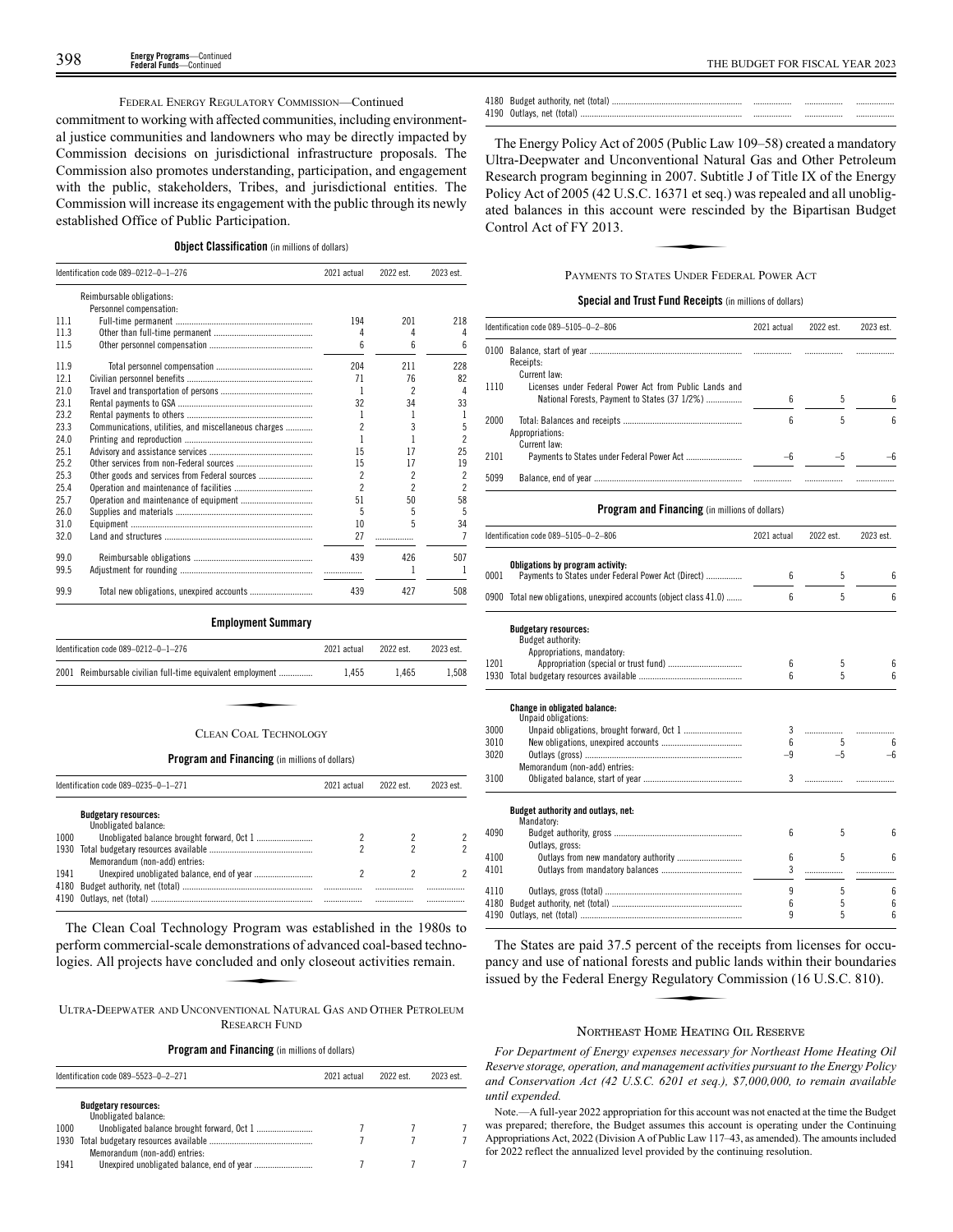# **Special and Trust Fund Receipts** (in millions of dollars)

|      | Identification code 089-5369-0-2-274 | 2021 actual | 2022 est | 2023 est. |
|------|--------------------------------------|-------------|----------|-----------|
|      |                                      |             |          |           |
| 2000 |                                      |             |          |           |
| 5099 |                                      |             |          |           |

### **Program and Financing** (in millions of dollars)

|      | <b>TUEFAMI AND I MANGHIE</b> (III IIIIIIIONS OF GONALS)            |                |                |                |
|------|--------------------------------------------------------------------|----------------|----------------|----------------|
|      | Identification code 089-5369-0-2-274                               | 2021 actual    | 2022 est.      | 2023 est.      |
| 0001 | Obligations by program activity:                                   | 6              | 7              | 7              |
|      | 0900 Total new obligations, unexpired accounts (object class 25.2) | 6              | $\overline{7}$ | $\overline{7}$ |
|      | <b>Budgetary resources:</b><br>Unobligated balance:                |                |                |                |
| 1000 | Budget authority:                                                  | 5              | 6              | 6              |
|      | Appropriations, discretionary:                                     |                |                |                |
| 1100 |                                                                    | 7              | 7              | 7              |
| 1930 | Memorandum (non-add) entries:                                      | 12             | 13             | 13             |
| 1941 |                                                                    | 6              | 6              | 6              |
|      | Change in obligated balance:<br>Unpaid obligations:                |                |                |                |
| 3000 |                                                                    | 4              | 3              | 1              |
| 3010 |                                                                    | 6              | 7              | 7              |
| 3020 |                                                                    | $-7$           | -9             | -7             |
| 3050 | Memorandum (non-add) entries:                                      | 3              | 1              | 1              |
| 3100 |                                                                    | 4              | 3              | 1              |
| 3200 |                                                                    | 3              | 1              | 1              |
|      | Budget authority and outlays, net:<br>Discretionary:               |                |                |                |
| 4000 | Outlays, gross:                                                    | 7              | 7              | 7              |
| 4010 |                                                                    | 1              | 6              | 6              |
| 4011 |                                                                    | 6              | 3              | 1              |
| 4020 |                                                                    | 7              | 9              | 7              |
| 4180 |                                                                    | 7              | 7              | 7              |
| 4190 |                                                                    | $\overline{7}$ | q              | 7              |

The Northeast Home Heating Oil Reserve (NEHHOR) was established to provide an emergency supply of home heating oil for the Northeast States during times of inventory shortages and significant threats to immediate supply. NEHHOR currently holds one million barrels of ultra-low sulfur diesel oil in reserve. diate supply. NEHHOR currently holds one million barrels of ultra-low sulfur diesel oil in reserve.

### NUCLEAR WASTE DISPOSAL

*For Department of Energy expenses necessary for activities to carry out the purposes of the Nuclear Waste Policy Act of 1982, Public Law 97–425, as amended, \$10,205,000, to remain available until expended, to be derived from the Nuclear Waste Fund.*

Note.—A full-year 2022 appropriation for this account was not enacted at the time the Budget was prepared; therefore, the Budget assumes this account is operating under the Continuing Appropriations Act, 2022 (Division A of Public Law 117–43, as amended). The amounts included for 2022 reflect the annualized level provided by the continuing resolution.

|  |  | Special and Trust Fund Receipts (in millions of dollars) |
|--|--|----------------------------------------------------------|
|--|--|----------------------------------------------------------|

|              | Identification code 089-5227-0-2-271                 | 2021 actual | 2022 est.    | 2023 est.    |
|--------------|------------------------------------------------------|-------------|--------------|--------------|
| 0100         | Receipts:<br>Current law:                            | 42.172      | 43.847       | 45.901       |
| 1130<br>1140 | Earnings on Investments, Nuclear Waste Disposal Fund | 1.687       | 371<br>1.695 | 371<br>1.773 |
| 1199         |                                                      | 1.687       | 2.066        | 2.144        |
| 1999         |                                                      | 1.687       | 2.066        | 2.144        |
| 2000         |                                                      | 43.859      | 45.913       | 48.045       |

|      | Appropriations: |        |        |           |
|------|-----------------|--------|--------|-----------|
|      | Current law:    |        |        |           |
| 2101 |                 |        |        | $-10$     |
| 2101 |                 |        | -4     | $-\Delta$ |
| 2199 |                 | $-12$  | $-12$  | $-14$     |
| 2999 |                 | $-12$  | $-12$  | $-14$     |
| 5099 |                 | 43.847 | 45.901 | 48.031    |

### **Program and Financing** (in millions of dollars)

|      | Identification code 089-5227-0-2-271                                                   | 2021 actual | 2022 est. | 2023 est. |
|------|----------------------------------------------------------------------------------------|-------------|-----------|-----------|
| 0001 | Obligations by program activity:<br>Interim Storage and Nuclear Waste Fund Oversight   | 21          | 28        | 10        |
|      | <b>Budgetary resources:</b>                                                            |             |           |           |
| 1000 | Unobligated balance:<br>Budget authority:                                              | 3           | 10        | 10        |
|      | Appropriations, discretionary:                                                         |             |           |           |
| 1100 |                                                                                        | 20          | 20        | .         |
| 1101 |                                                                                        | 8           | 8         | 10        |
| 1160 |                                                                                        | 28          | 28        | 10        |
| 1930 |                                                                                        | 31          | 38        | 20        |
|      | Memorandum (non-add) entries:                                                          |             |           |           |
| 1941 |                                                                                        | 10          | 10        | 10        |
|      | Change in obligated balance:                                                           |             |           |           |
|      | Unpaid obligations:                                                                    |             |           |           |
| 3000 |                                                                                        | 4           | 16        | 20        |
| 3010 |                                                                                        | 21          | 28        | 10        |
| 3020 |                                                                                        | -9          | $-24$     | $-17$     |
| 3050 |                                                                                        | 16          | 20        | 13        |
|      | Memorandum (non-add) entries:                                                          |             |           |           |
| 3100 |                                                                                        | 4           | 16        | 20        |
| 3200 |                                                                                        | 16          | 20        | 13        |
|      | Budget authority and outlays, net:                                                     |             |           |           |
|      | Discretionary:                                                                         |             |           |           |
| 4000 | Outlays, gross:                                                                        | 28          | 28        | 10        |
| 4010 |                                                                                        | 8           | 11        | 4         |
| 4011 |                                                                                        | 1           | 13        | 13        |
| 4020 |                                                                                        | 9           | 24        | 17        |
| 4180 |                                                                                        | 28          | 28        | 10        |
| 4190 |                                                                                        | 9           | 24        | 17        |
|      |                                                                                        |             |           |           |
| 5000 | Memorandum (non-add) entries:<br>Total investments, SOY: Federal securities: Par value | 54,666      | 55,319    | 57,357    |
| 5001 | Total investments, EOY: Federal securities: Par value                                  | 55,319      | 57,357    | 59,480    |

The mission of the Nuclear Waste Fund Oversight program is to ensure the continued safety of the Yucca Mountain site through activities such as security, maintenance, and environmental requirements, and continued oversight for the Nuclear Waste Fund including the fiduciary responsibility under the Nuclear Waste Policy Act of 1982.

### **Object Classification** (in millions of dollars)

|                      | Identification code 089-5227-0-2-271                     | 2021 actual | 2022 est. | 2023 est.      |
|----------------------|----------------------------------------------------------|-------------|-----------|----------------|
| 11 1                 | obligations: Personnel compensation: Full-time<br>Direct |             |           |                |
| 11.9<br>12.1<br>25.1 |                                                          | 21          | 23        | $\mathfrak{p}$ |
| 999                  |                                                          |             | 28        | 10             |

# **Employment Summary**

| Identification code 089-5227-0-2-271 | 2021 actual | 2022 est. | 2023 est. |
|--------------------------------------|-------------|-----------|-----------|
|                                      |             | 24        |           |
|                                      |             |           |           |
|                                      |             |           |           |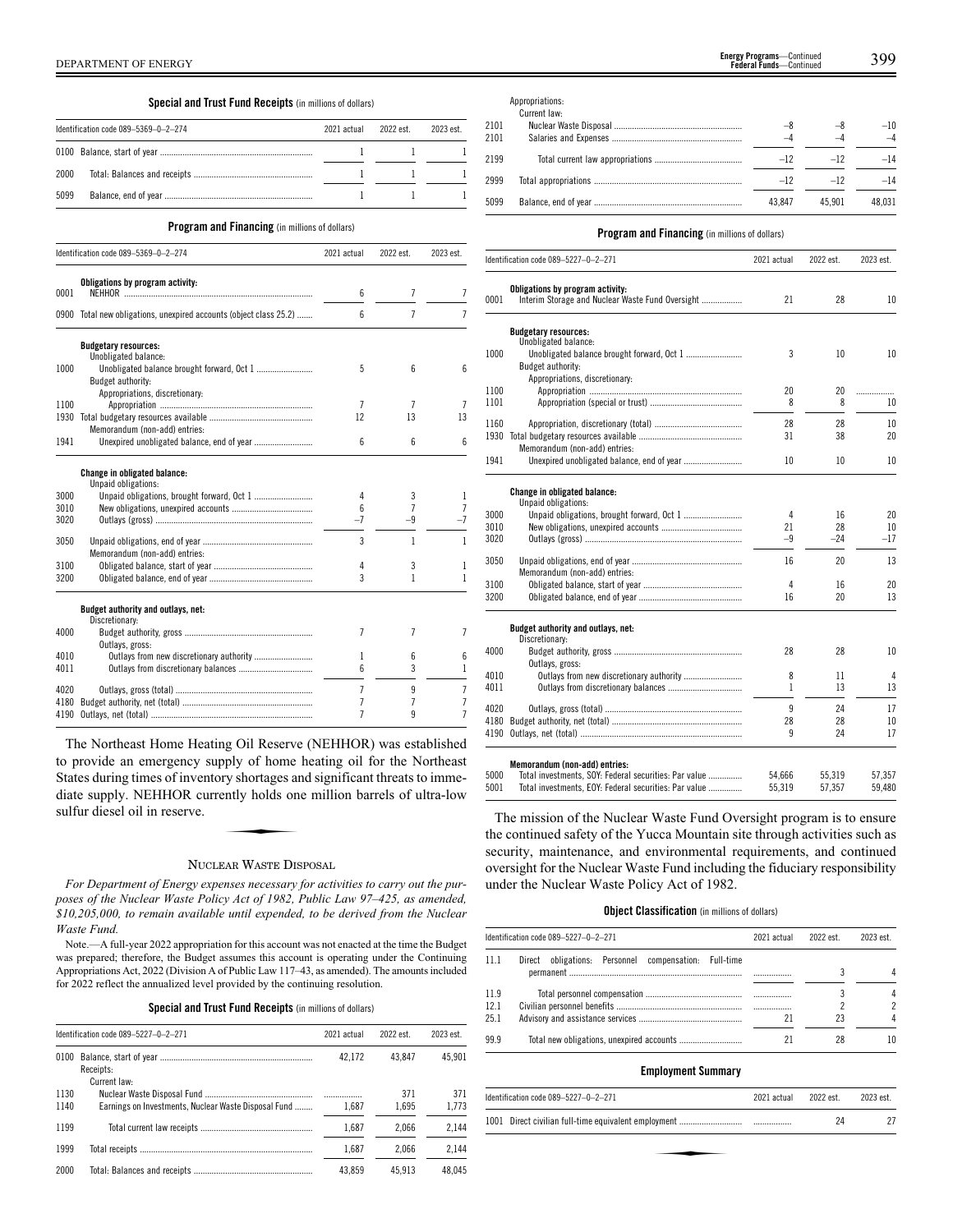### URANIUM ENRICHMENT DECONTAMINATION AND DECOMMISSIONING FUND

*For Department of Energy expenses necessary in carrying out uranium enrichment facility decontamination and decommissioning, remedial actions, and other activities of title II of the Atomic Energy Act of 1954, and title X, subtitle A, of the Energy Policy Act of 1992, \$822,421,000, to be derived from the Uranium Enrichment Decontamination and Decommissioning Fund, to remain available until expended, of which \$24,400,000 shall be available in accordance with title X, subtitle A, of the Energy Policy Act of 1992.*

Note.—A full-year 2022 appropriation for this account was not enacted at the time the Budget was prepared; therefore, the Budget assumes this account is operating under the Continuing Appropriations Act, 2022 (Division A of Public Law 117–43, as amended). The amounts included for 2022 reflect the annualized level provided by the continuing resolution.

### **Special and Trust Fund Receipts** (in millions of dollars)

|              | Identification code 089-5231-0-2-271                                        | 2021 actual     | 2022 est.      | 2023 est.   |
|--------------|-----------------------------------------------------------------------------|-----------------|----------------|-------------|
|              | Receipts:                                                                   | 565             | 29             | 31          |
|              | Current law:                                                                |                 |                |             |
| 1140         | Earnings<br>Investments,<br>Decontamination<br><sub>on</sub><br>and         | 14              | 2              | 2           |
| 1140         | General Fund Payment - Defense, Decontamination and                         | .               |                | 417         |
| 1199         |                                                                             | 14              | 2              | 419         |
| 1999         |                                                                             | 14              | $\overline{c}$ | 419         |
| 2000         | Appropriations:                                                             | 579             | 31             | 450         |
| 2101         | Current law:<br>Uranium Enrichment Decontamination and Decommissioning      | $-550$          |                | $-417$      |
| 5099         |                                                                             | 29              | 31             | 33          |
|              | Program and Financing (in millions of dollars)                              |                 |                |             |
|              | Identification code 089-5231-0-2-271                                        | 2021 actual     | 2022 est.      | 2023 est.   |
|              | Obligations by program activity:                                            |                 |                |             |
| 0001         |                                                                             | 135             | 135            | 93          |
| 0002         |                                                                             | 257             | 240            | 199         |
| 0003         |                                                                             | 415             | 430            | 480         |
| 0004         | Pension and Community and Regulatory Support                                | 31              | 31             | 25          |
| 0005         | Title X Uranium/Thorium Reimbursement Program                               | 5               | 5              | 25          |
|              | 0900 Total new obligations, unexpired accounts                              | 843             | 841            | 822         |
|              | <b>Budgetary resources:</b>                                                 |                 |                |             |
|              | Unobligated balance:                                                        |                 |                |             |
| 1000         |                                                                             | 10              | 10             | 10          |
| 1021         |                                                                             | 1               |                | .           |
| 1033         |                                                                             | 1               | .              | .           |
|              | Budget authority:                                                           | 12              | 10             | 10          |
|              | Appropriations, discretionary:                                              |                 |                |             |
| 1101         |                                                                             | 550             |                | 417         |
|              | Spending authority from offsetting collections, discretionary:              |                 |                |             |
| 1711         | Spending authority from offsetting collections transferred                  |                 |                |             |
|              |                                                                             | 291             | 841            | 405         |
| 1900         |                                                                             | 841             | 841            | 822         |
|              |                                                                             | 853             | 851            | 832         |
| 1941         | Memorandum (non-add) entries:<br>Unexpired unobligated balance, end of year | 10              | 10             | 10          |
|              | <b>Change in obligated balance:</b>                                         |                 |                |             |
|              | Unpaid obligations:                                                         |                 |                |             |
| 3000         | Unpaid obligations, brought forward, Oct 1                                  | 306             | 335            | 242         |
| 3010         |                                                                             | 843             | 841            | 822         |
| 3020<br>3040 | Recoveries of prior year unpaid obligations, unexpired                      | –813<br>$^{-1}$ | $-934$<br>.    | $-828$<br>. |
|              |                                                                             |                 |                |             |
| 3050         | Memorandum (non-add) entries:                                               | 335             | 242            | 236         |
| 3100         |                                                                             | 306             | 335            | 242         |
| 3200         |                                                                             | 335             | 242            | 236         |
|              | Budget authority and outlays, net:                                          |                 |                |             |
| 4000         | Discretionary:                                                              | 841             | 841            | 822         |
|              | Outlays, gross:                                                             |                 |                |             |
| 4010         | Outlays from new discretionary authority                                    | 560             | 589            | 576         |

| 4011 |                                                                                                 | 253 | 345                                                                                                                                                                                                                                                                                                                                                           | 252 |
|------|-------------------------------------------------------------------------------------------------|-----|---------------------------------------------------------------------------------------------------------------------------------------------------------------------------------------------------------------------------------------------------------------------------------------------------------------------------------------------------------------|-----|
| 4020 |                                                                                                 | 813 | 934                                                                                                                                                                                                                                                                                                                                                           | 828 |
|      | Offsets against gross budget authority and outlays:<br>Offsetting collections (collected) from: |     |                                                                                                                                                                                                                                                                                                                                                               |     |
|      |                                                                                                 |     |                                                                                                                                                                                                                                                                                                                                                               |     |
| 4033 |                                                                                                 |     | $\mathcal{L} = \{1, 2, \ldots, 2, \ldots, 2, \ldots, 2, \ldots, 2, \ldots, 2, \ldots, 2, \ldots, 2, \ldots, 2, \ldots, 2, \ldots, 2, \ldots, 2, \ldots, 2, \ldots, 2, \ldots, 2, \ldots, 2, \ldots, 2, \ldots, 2, \ldots, 2, \ldots, 2, \ldots, 2, \ldots, 2, \ldots, 2, \ldots, 2, \ldots, 2, \ldots, 2, \ldots, 2, \ldots, 2, \ldots, 2, \ldots, 2, \ldots$ | .   |
|      | Additional offsets against gross budget authority only.                                         |     |                                                                                                                                                                                                                                                                                                                                                               |     |
| 4053 | Recoveries of prior year paid obligations, unexpired                                            |     |                                                                                                                                                                                                                                                                                                                                                               |     |
|      |                                                                                                 |     |                                                                                                                                                                                                                                                                                                                                                               |     |
| 4070 |                                                                                                 | 841 | 841                                                                                                                                                                                                                                                                                                                                                           | 822 |
| 4080 |                                                                                                 | 812 | 934                                                                                                                                                                                                                                                                                                                                                           | 828 |
| 4180 |                                                                                                 | 841 | 841                                                                                                                                                                                                                                                                                                                                                           | 822 |
| 4190 |                                                                                                 | 812 | 934                                                                                                                                                                                                                                                                                                                                                           | 828 |
|      | Memorandum (non-add) entries:                                                                   |     |                                                                                                                                                                                                                                                                                                                                                               |     |
| 5000 | Total investments, SOY: Federal securities: Par value                                           | 851 | 344                                                                                                                                                                                                                                                                                                                                                           | 356 |
| 5001 | Total investments, EOY: Federal securities: Par value                                           | 344 | 356                                                                                                                                                                                                                                                                                                                                                           | 356 |

*Decontamination and Decommissioning Activities*.—Funds: 1) projects to decontaminate, decommission, and remediate the sites and facilities of the gaseous diffusion plants at Portsmouth, Ohio; Paducah, Kentucky; and East Tennessee Technology Park, Oak Ridge, Tennessee and; 2) pensions and post-retirement medical benefits for active and inactive gaseous diffusion plant workers.

*Uranium and Thorium Reimbursement Program*.—Provides reimbursement to uranium and thorium licensees for the Government's share of cleanup costs pursuant to Title X of the Energy Policy Act of 1992.

### **Object Classification** (in millions of dollars)

|      | Identification code 089-5231-0-2-271             | 2021 actual | 2022 est. | 2023 est. |
|------|--------------------------------------------------|-------------|-----------|-----------|
|      | Direct obligations:                              |             |           |           |
| 25.1 |                                                  |             |           |           |
| 25.2 |                                                  | 11          |           | 11        |
| 25.4 |                                                  | 765         | 763       | 746       |
| 32.0 |                                                  | 63          | 63        | 61        |
| 41.0 |                                                  |             |           | 3         |
| 99.9 |                                                  | 843         | 841       | 822       |
|      |                                                  |             |           |           |
|      |                                                  |             |           |           |
|      | ISOTOPE PRODUCTION AND DISTRIBUTION PROGRAM FUND |             |           |           |

|      | ldentification code 089–4180–0–3–271                                                         | 2021 actual | 2022 est. | 2023 est. |
|------|----------------------------------------------------------------------------------------------|-------------|-----------|-----------|
| 0801 | Obligations by program activity:<br>Isotope Production and Distribution Reimbursable program | 133         | 126       | 126       |
|      |                                                                                              |             |           |           |
|      | <b>Budgetary resources:</b>                                                                  |             |           |           |
|      | Unobligated balance:                                                                         |             |           |           |
| 1000 |                                                                                              | 21          | 5         | 5         |
|      | Budget authority:                                                                            |             |           |           |
|      | Spending authority from offsetting collections, discretionary:                               |             |           |           |
| 1700 |                                                                                              | 117         | 126       | 126       |
| 1930 |                                                                                              | 138         | 131       | 131       |
|      | Memorandum (non-add) entries:                                                                |             |           |           |
| 1941 | Unexpired unobligated balance, end of year                                                   | 5           | 5         | 5         |
|      |                                                                                              |             |           |           |
|      | <b>Change in obligated balance:</b><br>Unpaid obligations:                                   |             |           |           |
| 3000 | Unpaid obligations, brought forward, Oct 1                                                   | 112         | 132       | 136       |
| 3010 |                                                                                              | 133         | 126       | 126       |
| 3020 |                                                                                              | $-113$      | $-122$    | $-144$    |
|      |                                                                                              |             |           |           |
| 3050 |                                                                                              | 132         | 136       | 118       |
|      | Memorandum (non-add) entries:                                                                |             |           |           |
| 3100 |                                                                                              | 112         | 132       | 136       |
| 3200 |                                                                                              | 132         | 136       | 118       |
|      |                                                                                              |             |           |           |
|      | Budget authority and outlays, net:<br>Discretionary:                                         |             |           |           |
| 4000 |                                                                                              | 117         | 126       | 126       |
|      | Outlays, gross:                                                                              |             |           |           |
| 4010 |                                                                                              | 33          | 38        | 38        |
| 4011 |                                                                                              | 80          | 84        | 106       |
|      |                                                                                              |             |           |           |
| 4020 |                                                                                              | 113         | 122       | 144       |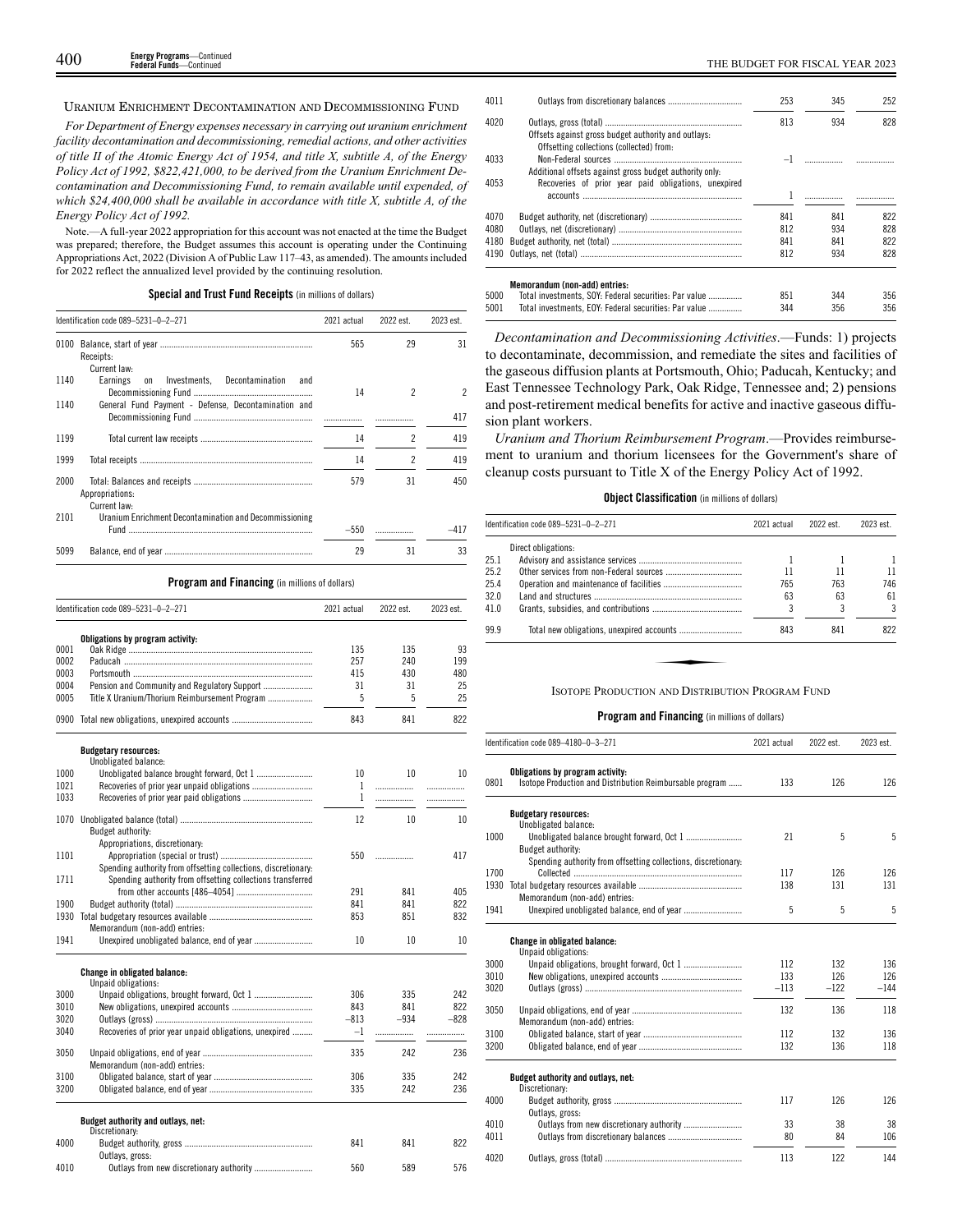|      | Offsetting collections (collected) from:                   |        |           |        |
|------|------------------------------------------------------------|--------|-----------|--------|
| 4030 |                                                            | $-78$  | $-56$     | $-56$  |
| 4033 |                                                            | $-39$  | $-70$     | $-70$  |
| 4040 | Offsets against gross budget authority and outlays (total) | $-117$ | $-126$    | $-126$ |
| 4080 |                                                            |        | $-\Delta$ | 18     |
|      |                                                            |        |           |        |
|      |                                                            |        |           | 18     |

**Object Classification** (in millions of dollars)

|      | Identification code 089-4180-0-3-271 | 2021 actual | 2022 est. | 2023 est. |
|------|--------------------------------------|-------------|-----------|-----------|
|      | Reimbursable obligations:            |             |           |           |
| 25.4 |                                      | 117         | 110       | 110       |
| 31.0 |                                      |             |           |           |
| 41.0 |                                      | q           | q         |           |
| 99.0 |                                      | 133         | 126       | 126       |
| 99.9 |                                      | 133         | 126       | 126       |

### ADVANCED TECHNOLOGY VEHICLES MANUFACTURING LOAN PROGRAM

*For Department of Energy administrative expenses necessary in carrying out the Advanced Technology Vehicles Manufacturing Loan Program, \$9,800,000, to remain available until September 30, 2024.*

Note.—A full-year 2022 appropriation for this account was not enacted at the time the Budget was prepared; therefore, the Budget assumes this account is operating under the Continuing Appropriations Act, 2022 (Division A of Public Law 117–43, as amended). The amounts included for 2022 reflect the annualized level provided by the continuing resolution.

**Program and Financing** (in millions of dollars)

|      | Identification code 089-0322-0-1-272                 | 2021 actual | 2022 est. | 2023 est. |
|------|------------------------------------------------------|-------------|-----------|-----------|
|      | Obligations by program activity:                     |             |           |           |
|      | Credit program obligations:                          |             |           |           |
| 0701 |                                                      | .           | 236       | 1.951     |
| 0705 |                                                      | 9           | .         | .         |
| 0706 |                                                      | 6           | .         | .         |
| 0709 |                                                      | 5           | 10        | 10        |
|      | 0900 Total new obligations, unexpired accounts       | 20          | 246       | 1,961     |
|      | <b>Budgetary resources:</b>                          |             |           |           |
|      | Unobligated balance:                                 |             |           |           |
| 1000 | Unobligated balance brought forward, Oct 1           | 4,338       | 2,429     | 2,188     |
|      | Budget authority:                                    |             |           |           |
|      | Appropriations, discretionary:                       |             |           |           |
| 1100 |                                                      | 5           | 5         | 10        |
| 1131 | Unobligated balance of appropriations permanently    |             |           |           |
|      |                                                      | $-1,908$    | .         |           |
| 1160 |                                                      | $-1.903$    | 5         | 10        |
|      | Appropriations, mandatory:                           |             |           |           |
| 1200 |                                                      | 14          | .         |           |
| 1900 |                                                      | $-1,889$    | 5         | 10        |
| 1930 |                                                      | 2.449       | 2.434     | 2.198     |
|      | Memorandum (non-add) entries:                        |             |           |           |
| 1941 |                                                      | 2,429       | 2,188     | 237       |
|      | Change in obligated balance:                         |             |           |           |
|      | Unpaid obligations:                                  |             |           |           |
| 3000 |                                                      | 4           | 3         | 197       |
| 3010 |                                                      | 20          | 246       | 1.961     |
| 3020 |                                                      | $-19$       | $-52$     | $-211$    |
| 3041 | Recoveries of prior year unpaid obligations, expired | $-2$        | .         | .         |
|      |                                                      |             |           |           |
| 3050 |                                                      | 3           | 197       | 1,947     |
|      | Memorandum (non-add) entries:                        |             |           |           |
| 3100 |                                                      | 4           | 3         | 197       |
| 3200 |                                                      | 3           | 197       | 1,947     |
|      | Budget authority and outlays, net:                   |             |           |           |
|      | Discretionary:                                       |             |           |           |
| 4000 |                                                      | $-1,903$    | 5         | 10        |
|      | Outlays, gross:                                      |             |           |           |
| 4011 |                                                      | 5           | 52        | 211       |
|      | Mandatory:                                           |             |           |           |
| 4090 |                                                      | 14          | .         | .         |
|      | Outlays, gross:                                      |             |           |           |
| 4100 |                                                      | 14          |           |           |

| <b>Energy Programs</b> —Continued<br><b>Federal Funds</b> —Continued<br>DEPARTMENT OF ENERGY    |  |          | 401       |  |
|-------------------------------------------------------------------------------------------------|--|----------|-----------|--|
| Offsets against gross budget authority and outlays:<br>Offsetting collections (collected) from: |  | $-1,889$ | 10<br>211 |  |

**Summary ofLoan Levels, Subsidy Budget Authority and Outlays by Program** (inmillionsof dollars)

| Identification code 089-0322-0-1-272                        | 2021 actual | 2022 est. | 2023 est. |
|-------------------------------------------------------------|-------------|-----------|-----------|
| Direct loan levels supportable by subsidy budget authority. |             |           |           |
|                                                             |             | 4.890     | 12.829    |
| Direct loan subsidy (in percent):                           |             |           |           |
|                                                             |             | 4.83      | 15.21     |
| Direct loan subsidy budget authority:                       | 0.00        | 4.83      | 15.21     |
| Direct loan subsidy outlays:                                |             | 236       | 1.951     |
| Direct loan reestimates:                                    |             | 47        | 204       |
|                                                             | 14          | $-11$     |           |
| Administrative expense data:                                |             |           |           |
| 3580                                                        |             | 5         |           |

Section 136 of the Energy Independence and Security Act of 2007 (EISA) established a direct loan program to support the development of advanced technology vehicles and associated components in the United States, known as the Advanced Technology Vehicles Manufacturing (ATVM) Loan Program. The ATVM Loan Program provides loans to advanced technology vehicle and part manufacturers for the cost of reequipping, expanding, or establishing manufacturing facilities in the United States to produce advanced technology vehicles or qualified components and for associated engineering integration costs.

The Consolidated Security, Disaster, Assistance, and Continuing Appropriation Act of 2009 appropriated \$7.5 billion for credit subsidy costs to support a maximum of \$25 billion in loans under the ATVM Loan Program. Per EISA subsection (d)(1), the full credit subsidy cost must be paid using appropriated funds. Currently, the program has \$17.7 billion in uncommitted loan authority and \$2.4 billion in unobligated credit subsidy available to support new projects.

The Bipartisan Infrastructure Law authorized an expanded scope of advanced technology vehicle modes eligible for ATVM loans, including advanced medium- and heavy-duty vehicles, locomotives, maritime vessels, aircraft, and hyperloop technology. The FY 2023 Budget proposes to enable the use of existing appropriated authority to support projects eligible under the expanded scope.

In FY 2023, LPO requests \$9.8 million to originate ATVM direct loans and monitor the program's growing portfolio. While the FY 2023 Budget Request does not request new loan authority, LPO anticipates utilizing all remaining ATVM loan authority by the end of FY 2023—closing approximately \$5 billion in loans in FY 2022 and \$13 billion in FY 2023.

### **Object Classification** (in millions of dollars)

|      | Identification code 089-0322-0-1-272          | 2021 actual | 2022 est. | 2023 est. |  |
|------|-----------------------------------------------|-------------|-----------|-----------|--|
|      | Direct obligations:                           |             |           |           |  |
| 11.1 |                                               |             |           | 4         |  |
| 121  |                                               |             |           | 2         |  |
| 25.1 |                                               |             |           | 3         |  |
| 25.3 | Other goods and services from Federal sources |             |           |           |  |
| 41.0 |                                               | 14          | 236       | 1.951     |  |
| 99.0 |                                               | 20          | 246       | 1.961     |  |
| 99.9 |                                               | 20          | 246       | 1.961     |  |

### **Employment Summary**

| Identification code 089-0322-0-1-272                 | 2021 actual | 2022 est. | 2023 est. |
|------------------------------------------------------|-------------|-----------|-----------|
| 1001 Direct civilian full-time equivalent employment | 13          | 20        | 28        |
|                                                      |             |           |           |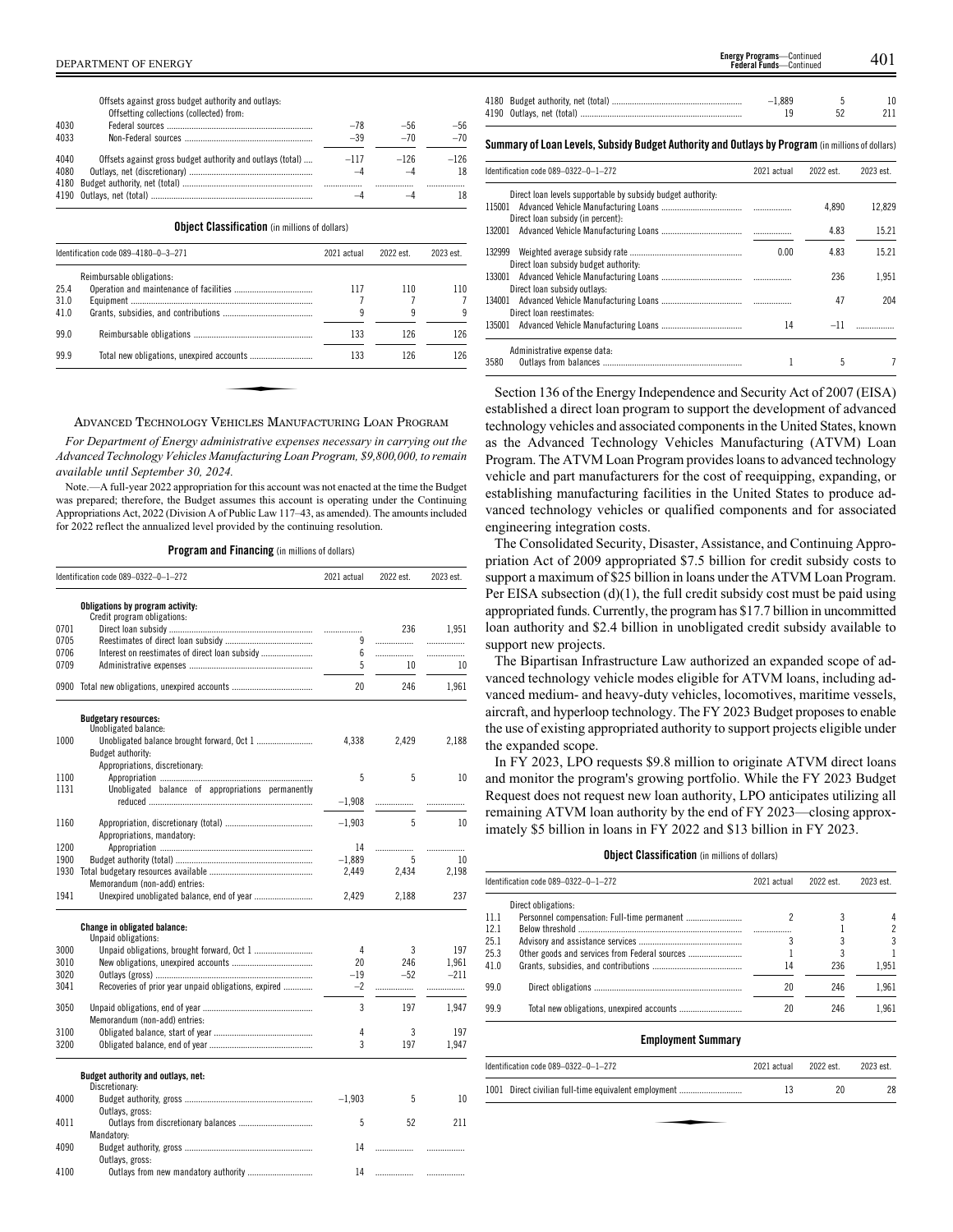ADVANCED TECHNOLOGY VEHICLES MANUFACTURING DIRECT LOAN FINANCING **ACCOUNT** 

### **Program and Financing** (in millions of dollars)

|      | Identification code 089-4579-0-3-272                            | 2021 actual    | 2022 est. | 2023 est. |
|------|-----------------------------------------------------------------|----------------|-----------|-----------|
|      | Obligations by program activity:<br>Credit program obligations: |                |           |           |
| 0710 |                                                                 |                | 4.890     | 12.829    |
| 0713 |                                                                 | 14             | 17        | 27        |
| 0715 |                                                                 | 18             | 13        | 11        |
| 0742 | Downward reestimates paid to receipt accounts                   | .              | 8         | .         |
| 0743 |                                                                 |                | 3         | .         |
| 0900 |                                                                 | 32             | 4,931     | 12,867    |
|      | <b>Budgetary resources:</b>                                     |                |           |           |
|      | Unobligated balance:                                            |                |           |           |
| 1000 |                                                                 | 20             | .         | 194       |
| 1023 |                                                                 | $-20$          | .         |           |
| 1070 |                                                                 |                | .         | 194       |
|      | Financing authority:                                            |                |           |           |
|      | Borrowing authority, mandatory:                                 |                |           |           |
| 1400 |                                                                 | 436            | 4.945     | 13,009    |
| 1422 |                                                                 | $-429$         | .         |           |
| 1440 |                                                                 | $\overline{7}$ | 4.945     | 13.009    |
|      | Spending authority from offsetting collections, mandatory:      |                |           |           |
| 1800 |                                                                 | 201            | 1,025     | 264       |
| 1801 | Change in uncollected payments, Federal sources                 | .              | 189       | 432       |
| 1825 | Spending authority from offsetting collections applied to       |                |           |           |
|      |                                                                 | $-176$         | $-1,034$  |           |
| 1850 | Spending auth from offsetting collections, mand (total)         | 25             | 180       | 696       |
| 1900 |                                                                 | 32             | 5,125     | 13,705    |
| 1930 |                                                                 | 32             | 5,125     | 13,899    |
|      | Memorandum (non-add) entries:                                   |                |           |           |
| 1941 |                                                                 |                | 194       | 1,032     |

### **Change in obligated balance:**

|      | Unpaid obligations:                                    |       |          |          |
|------|--------------------------------------------------------|-------|----------|----------|
| 3000 |                                                        |       |          | 3.896    |
| 3010 |                                                        | 32    | 4.931    | 12.867   |
| 3020 |                                                        | $-32$ | $-1.035$ | $-4.230$ |
| 3050 | Uncollected payments:                                  |       | 3.896    | 12.533   |
| 3060 | Uncollected pymts, Fed sources, brought forward, Oct 1 |       |          | $-189$   |
| 3070 | Change in uncollected pymts, Fed sources, unexpired    | .     | $-189$   | $-432$   |
| 3090 | Memorandum (non-add) entries:                          |       | $-189$   | $-621$   |
| 3100 |                                                        |       |          | 3.707    |
| 3200 |                                                        |       | 3.707    | 11.912   |
|      |                                                        |       |          |          |

### **Financing authority and disbursements, net:**

|      | Mandatory:                                                   |        |          |        |
|------|--------------------------------------------------------------|--------|----------|--------|
| 4090 |                                                              | 32     | 5.125    | 13.705 |
|      | Financing disbursements:                                     |        |          |        |
| 4110 |                                                              | 32     | 1.035    | 4.230  |
|      | Offsets against gross financing authority and disbursements: |        |          |        |
|      | Offsetting collections (collected) from:                     |        |          |        |
| 4120 |                                                              | $-14$  | $-47$    | $-204$ |
| 4122 |                                                              | $-7$   | .        | $-13$  |
| 4123 |                                                              | $-180$ | $-26$    | $-18$  |
| 4123 |                                                              |        | $-947$   | $-3$   |
| 4123 |                                                              | .      | $-5$     | $-26$  |
|      |                                                              |        |          |        |
| 4130 | Offsets against gross budget authority and outlays (total)   | $-201$ | $-1.025$ | $-264$ |
|      | Additional offsets against financing authority only (total): |        |          |        |
| 4140 | Change in uncollected pymts, Fed sources, unexpired          |        | $-189$   | $-432$ |
|      |                                                              |        |          |        |
| 4160 |                                                              | $-169$ | 3.911    | 13.009 |
| 4170 |                                                              | $-169$ | 10       | 3.966  |
| 4180 |                                                              | $-169$ | 3.911    | 13.009 |
| 4190 |                                                              | $-169$ | 10       | 3.966  |

| <b>Status of Direct Loans</b> (in millions of dollars) |  |  |  |  |
|--------------------------------------------------------|--|--|--|--|
|--------------------------------------------------------|--|--|--|--|

| Identification code 089-4579-0-3-272 |                                                                        | 2021 actual | 2022 est. | 2023 est. |
|--------------------------------------|------------------------------------------------------------------------|-------------|-----------|-----------|
|                                      | Position with respect to appropriations act limitation on obligations: |             |           |           |
| 1121                                 |                                                                        | 17.719      | 17.719    | 12.829    |
| 1143                                 | Unobligated limitation carried forward (P.L. 110–329) (-)              | $-17.719$   | $-12.829$ |           |

| 1150                 |                                                 |                 | 4.890                  | 12.829                 |
|----------------------|-------------------------------------------------|-----------------|------------------------|------------------------|
| 1210<br>1231<br>1251 | Cumulative balance of direct loans outstanding: | 1.249<br>$-148$ | 1.101<br>995<br>$-947$ | 1.149<br>4.192<br>$-3$ |
| 1290                 |                                                 | 1.101           | 1.149                  | 5.338                  |

### **Balance Sheet** (in millions of dollars)

| Identification code 089-4579-0-3-272 |                                                                   | 2020 actual | 2021 actual    |
|--------------------------------------|-------------------------------------------------------------------|-------------|----------------|
|                                      | ASSETS:                                                           |             |                |
|                                      | Federal assets:                                                   |             |                |
| 1101                                 | Investments in U.S. securities:                                   | 20          |                |
| 1106                                 |                                                                   | 34          |                |
|                                      | Net value of assets related to post-1991 direct loans receivable: |             |                |
| 1401                                 |                                                                   | 1,249       | 1,101          |
| 1402                                 |                                                                   | 1           | $\overline{2}$ |
| 1405                                 |                                                                   | $-76$       | $-74$          |
| 1499                                 | Net present value of assets related to direct loans               | 1.174       | 1,029          |
| 1999                                 |                                                                   | 1,228       | 1,029          |
|                                      | LIABILITIES:                                                      |             |                |
|                                      | Federal liabilities:                                              |             |                |
| 2101                                 |                                                                   |             |                |
| 2103                                 |                                                                   | 1.208       | 1.018          |
| 2105                                 |                                                                   | 20          | 11             |
| 2999                                 |                                                                   | 1.228       | 1.029          |
|                                      | <b>NET POSITION:</b>                                              |             |                |
| 3300                                 |                                                                   |             |                |
| 4999                                 |                                                                   | 1.228       | 1.029          |

# TITLE 17 INNOVATIVE TECHNOLOGY LOAN GUARANTEE PROGRAM

*For the cost of guaranteed loans, \$150,000,000, to remain available until expended, for innovative technology projects as authorized under Title XVII of the Energy Policy Act of 2005: Provided, That such costs, including the cost of modifying such loans, shall be as defined in section 502 of the Congressional Budget Act of 1974: Provided further, That these funds are available in addition to the authority provided in any other Act for the costs to guarantee loans under the heading "Department of Energy—Energy Programs—Title 17 Innovative Technology Loan Guarantee Program": Provided further, That these funds are available to subsidize total loan principal, any part of which is to be guaranteed, not to exceed \$5,000,000,000: Provided further, That such sums as are derived from amounts received from borrowers pursuant to section 1702(b) of the Energy Policy Act of 2005 under this heading in prior Acts, shall be collected in accordance with section 502(7) of the Congressional Budget Act of 1974: Provided further, That for necessary administrative expenses of the Title 17 Innovative Technology Loan Guarantee Program, as authorized, \$66,206,000 is appropriated, to remain available until September 30, 2024: Provided further, That up to \$66,206,000 of fees collected in fiscal year 2023 pursuant to section 1702(h) of the Energy Policy Act of 2005 shall be credited as offsetting collections under this heading and used for necessary administrative expenses in this appropriation and shall remain available until September 30, 2024: Provided further, That to the extent that fees collected in fiscal year 2023 exceed \$66,206,000, those excess amounts shall be credited as offsetting collections under this heading and available in future fiscal years only to the extent provided in advance in appropriations Acts: Provided further, That the sum herein appropriated from the general fund shall be reduced (1) as such fees are received during fiscal year 2023 (estimated at \$48,000,000) and (2) to the extent that any remaining general fund appropriations can be derived from fees collected in previous fiscal years that are not otherwise appropriated, so as to result in a final fiscal year 2023 appropriation from the general fund estimated at \$0: Provided further, That the Department of Energy shall not subordinate any loan obligation to other financing in violation of section 1702 of the Energy Policy Act of 2005 or subordinate any Guaranteed Obligation to any loan or other debt obligations in violation of section 609.10 of title 10, Code of Federal Regulations.*

Note.—A full-year 2022 appropriation for this account was not enacted at the time the Budget was prepared; therefore, the Budget assumes this account is operating under the Continuing Appropriations Act, 2022 (Division A of Public Law 117–43, as amended). The amounts included for 2022 reflect the annualized level provided by the continuing resolution.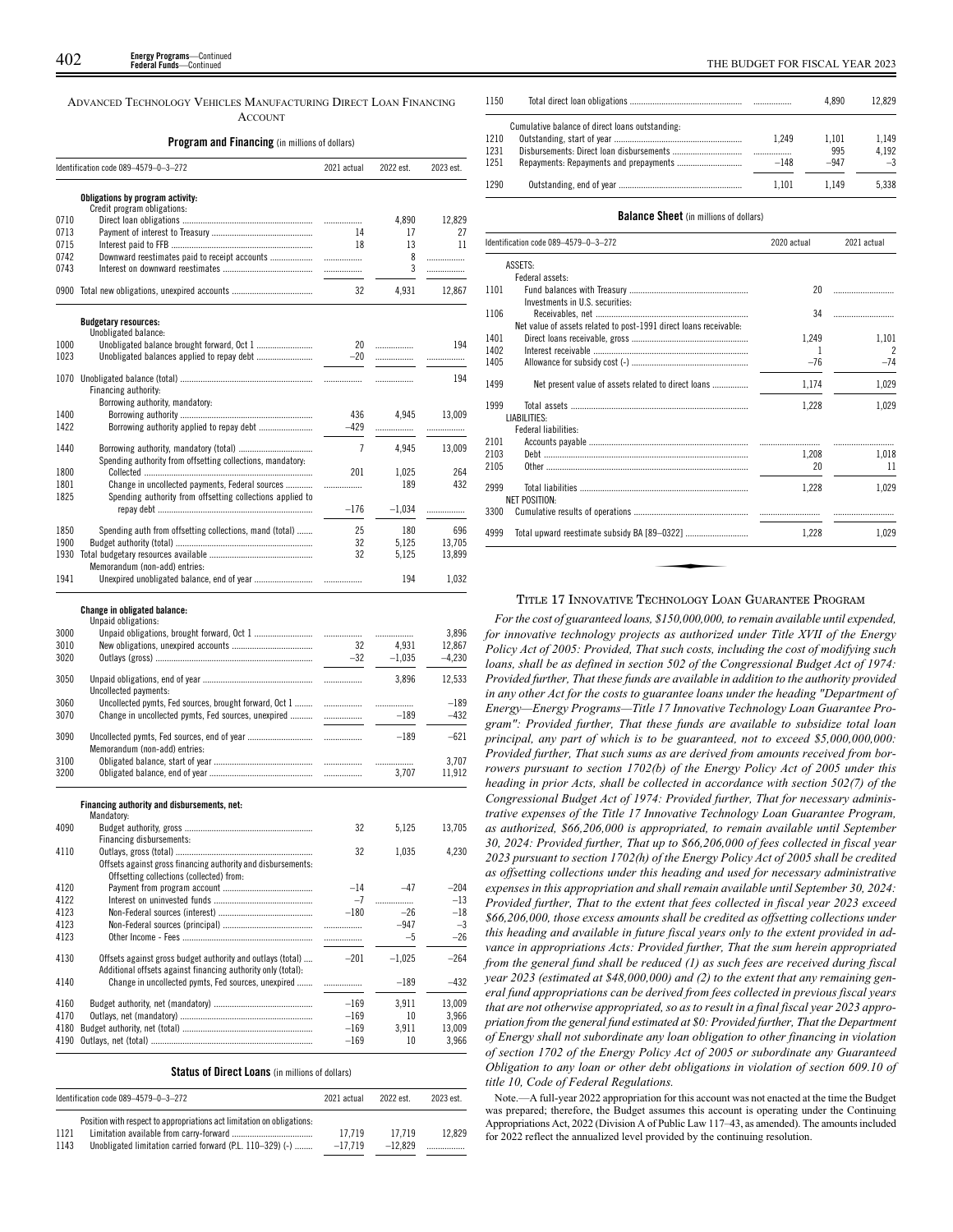Direct loan subsidy (in percent):

Direct loan subsidy budget authority:

**Program and Financing** (in millions of dollars)

|              | Identification code 089-0208-0-1-271                                                                    | 2021 actual  | 2022 est. | 2023 est. |
|--------------|---------------------------------------------------------------------------------------------------------|--------------|-----------|-----------|
|              |                                                                                                         |              |           |           |
|              | Obligations by program activity:<br>Credit program obligations:                                         |              |           |           |
| 0701         |                                                                                                         | .            | 161       | 30        |
| 0705         |                                                                                                         | 262          |           | .         |
| 0706         | Interest on reestimates of direct loan subsidy                                                          | 34           | 22        |           |
| 0709         |                                                                                                         | 37           | 59        | 66        |
|              | 0900 Total new obligations, unexpired accounts                                                          | 333          | 242       | 96        |
|              | <b>Budgetary resources:</b>                                                                             |              |           |           |
|              | Unobligated balance:                                                                                    |              |           |           |
| 1000         | Unobligated balance brought forward, Oct 1<br>Budget authority:                                         | 682          | 285       | 97        |
|              | Appropriations, discretionary:                                                                          |              |           |           |
| 1100         |                                                                                                         | 29           |           | 150       |
| 1131         | Unobligated balance of appropriations permanently                                                       | $-392$       | .         |           |
|              |                                                                                                         |              |           |           |
| 1160         |                                                                                                         | $-363$       |           | 150       |
| 1200         | Appropriations, mandatory:                                                                              | 296          | 22        | .         |
|              | Spending authority from offsetting collections, discretionary:                                          |              |           |           |
| 1700         |                                                                                                         | 3            | 53        | 48        |
| 1702         | Offsetting collections (previously unavailable)                                                         |              |           | 21        |
| 1724         | Spending authority from offsetting collections precluded<br>from obligation (limitation on obligations) |              | $-21$     | $-3$      |
|              |                                                                                                         | .            |           |           |
| 1750         | Spending auth from offsetting collections, disc (total)                                                 | 3            | 32        | 66        |
| 1900         |                                                                                                         | -64          | 54        | 216       |
| 1930         | Memorandum (non-add) entries:                                                                           | 618          | 339       | 313       |
| 1941         |                                                                                                         | 285          | 97        | 217       |
|              | Change in obligated balance:<br>Unpaid obligations:                                                     |              |           |           |
| 3000         |                                                                                                         | 21           | 25        | 168       |
| 3010         |                                                                                                         | 333          | 242       | 96        |
| 3020         |                                                                                                         | $-328$       | $-99$     | $-239$    |
| 3041         | Recoveries of prior year unpaid obligations, expired                                                    | $-1$         | .         | .         |
| 3050         |                                                                                                         | 25           | 168       | 25        |
|              | Memorandum (non-add) entries:                                                                           |              |           |           |
| 3100<br>3200 |                                                                                                         | 21<br>25     | 25<br>168 | 168<br>25 |
|              |                                                                                                         |              |           |           |
|              | Budget authority and outlays, net:<br>Discretionary:                                                    |              |           |           |
| 4000         |                                                                                                         | $-360$       | 32        | 216       |
| 4010         | Outlays, gross:<br>Outlays from new discretionary authority                                             |              | 32        | 96        |
| 4011         |                                                                                                         | <br>32       | 45        | 143       |
|              |                                                                                                         |              |           |           |
| 4020         | Offsets against gross budget authority and outlays:                                                     | 32           | 77        | 239       |
|              | Offsetting collections (collected) from:                                                                |              |           |           |
| 4033         |                                                                                                         | -3           | $-53$     | -48       |
| 4040         | Offsets against gross budget authority and outlays (total)                                              | $-3$         | $-53$     | $-48$     |
|              | Mandatory:                                                                                              |              |           |           |
| 4090         |                                                                                                         | 296          | 22        |           |
| 4100         | Outlays, gross:                                                                                         |              | 22        |           |
| 4180         | Outlays from new mandatory authority                                                                    | 296<br>$-67$ | 1         | .<br>168  |
|              |                                                                                                         | 325          | 46        | 191       |
|              |                                                                                                         |              |           |           |
|              | Memorandum (non-add) entries:                                                                           |              |           |           |
| 5090         | Unexpired unavailable balance, SOY: Offsetting collections                                              |              | .         | 21        |
| 5092         | Unexpired unavailable balance, EOY: Offsetting collections                                              | .            | 21        | 3         |
|              | Summary of Loan Levels, Subsidy Budget Authority and Outlays by Program (in millions of dollars)        |              |           |           |
|              | Identification code 089-0208-0-1-271                                                                    | 2021 actual  | 2022 est. | 2023 est. |
|              | Direct loan levels supportable by subsidy budget authority:                                             |              |           |           |
| 115001       |                                                                                                         | .            | 6,025     | 4,510     |
| 115999       | Total direct loan levels                                                                                |              | 6.025     | 4.510     |

132001 Section 1703 FFB Loans ............................................................ ................. 2.67 0.66 132999 Weighted average subsidy rate .................................................. ................. 2.67 0.66

133001 Section 1703 FFB Loans ............................................................ ................. 161 30

|        |                              |       | 161    | 30                            |
|--------|------------------------------|-------|--------|-------------------------------|
|        | Direct loan subsidy outlays: |       |        |                               |
|        |                              | $-45$ | 15     | 134                           |
|        | Direct loan reestimates:     | $-45$ | 15     | 134                           |
|        |                              | 190   | $-146$ | .                             |
|        |                              | 14    | $-182$ | .                             |
|        | Guaranteed loan reestimates: | 204   | $-328$ |                               |
|        |                              | $-68$ | $-23$  | $\ldots \ldots \ldots \ldots$ |
| 235999 |                              | $-68$ | $-23$  |                               |

The Title 17 Innovative Technology Loan Guarantee Program (Title 17), authorized by the Energy Policy Act of 2005 (EPAct of 2005), as amended, allows the Department of Energy (DOE) to provide loan guarantees for innovative energy projects that avoid, reduce, or sequester air pollutants or anthropogenic emissions of greenhouse gases. Eligible technologies include energy efficient and renewable energy systems; advanced fossil and carbon capture, sequestration, utilization and storage systems; energy storage; virtual power plants; and various other clean energy projects.

Through the Title 17 loan guarantee program, the Loan Programs Office (LPO) provides access to debt capital for high-impact, large-scale infrastructure projects and initial commercializations in the United States. Eligible projects must meet air pollutant or greenhouse gases emissions requirements; employ new or significantly improved technologies compared to commercial technologies in service in the United States at the time the guarantee is issued; and offer a reasonable prospect of repayment of the principal and interest on the guaranteed obligation.

As of January 2022, \$22.4 billion in loan guarantee authority is available to support projects eligible under Section 1703. In addition, \$161 million in appropriated credit subsidy is remaining (from the FY 2011 full-year continuing resolution) that can be used for renewable energy and efficient end-use technology projects.

The Bipartisan Infrastructure Law authorized an expanded scope of projects eligible under Title 17, including domestic critical minerals supply chain and State energy financing institution-backed projects. The FY 2023 Budget proposes to enable the use of existing appropriated authority to support projects eligible under this new authority.

The FY 2023 Budget requests \$150,000,000 for credit subsidy and \$5 billion in loan guarantee authority to support the full range of projects eligible under Title 17. Available loan authority will increase by \$5 billion from \$22.4 billion to \$27.4 billion. The Department expects to obligate approximately \$6 billion of loan authority in FY 2022 and \$4.5 billion of loan authority in FY 2023.

The Budget requests \$66,206,000 for administrative expenses to operate the Title 17 program. The Department estimates that \$48,000,000 will be received from fees pursuant to Section 1702(h) of the Energy Policy Act of 2005 and credited as offsetting collection.

### **Object Classification** (in millions of dollars)

|      | Identification code 089-0208-0-1-271                        | 2021 actual | 2022 est. | 2023 est. |
|------|-------------------------------------------------------------|-------------|-----------|-----------|
| 111  | obligations: Personnel<br>compensation: Full-time<br>Direct |             |           |           |
|      |                                                             | 12          | 13        | 15        |
| 119  |                                                             | 12          | 13        | 15        |
| 121  |                                                             |             | 5         | 5         |
| 21.0 |                                                             |             |           |           |
| 23.3 |                                                             |             |           |           |
| 251  |                                                             | 17          | 34        | 36        |
| 25.2 |                                                             |             |           |           |
| 253  |                                                             |             |           |           |
| 26.0 |                                                             |             |           |           |
| 41.0 |                                                             | 296         | 183       | 30        |
| 99.0 |                                                             | 333         | 242       | 96        |
| 99.9 |                                                             | 333         | 242       | 96        |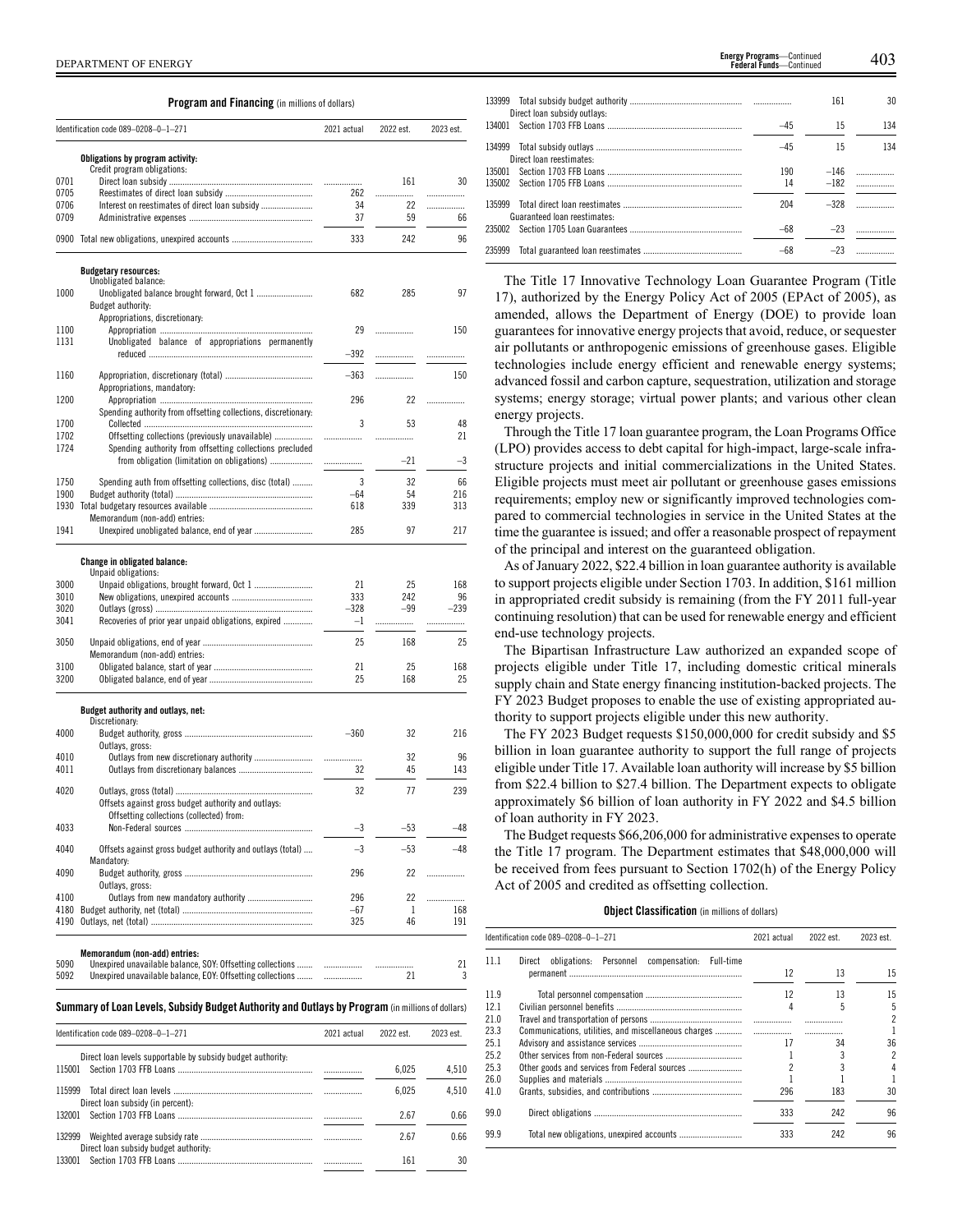404 THE BUDGET FOR FISCAL YEAR 2023 **Energy Programs**—Continued **Federal Funds**—Continued

TITLE 17 INNOVATIVE TECHNOLOGY LOAN GUARANTEE PROGRAM—Continued

**Employment Summary**

| Identification code 089-0208-0-1-271                         | 2021 actual | 2022 est. | 2023 est. |
|--------------------------------------------------------------|-------------|-----------|-----------|
| 1001 Direct civilian full-time equivalent employment         | 75          | 93        | 97        |
|                                                              |             |           |           |
| TITLE 17 INNOVATIVE TECHNOLOGY DIRECT LOAN FINANCING ACCOUNT |             |           |           |

### TITLE 17 INNOVATIVE TECHNOLOGY DIRECT LOAN FINANCING ACCOUNT

### **Program and Financing** (in millions of dollars)

|              | Identification code 089-4455-0-3-271                         | 2021 actual   | 2022 est.      | 2023 est.      |
|--------------|--------------------------------------------------------------|---------------|----------------|----------------|
|              | Obligations by program activity:                             |               |                |                |
|              | Credit program obligations:                                  |               |                |                |
| 0710         |                                                              | .             | 6,025          | 4,510          |
| 0713         |                                                              | 25            | 18             | 13             |
| 0715         |                                                              | 428           | 223            | 229            |
| 0742         | Downward reestimates paid to receipt accounts                | 92            | 294            | .              |
| 0743         |                                                              | .             | 55             | .              |
| 0900         |                                                              | 545           | 6,615          | 4,752          |
|              | <b>Budgetary resources:</b>                                  |               |                |                |
|              | Unobligated balance:                                         |               |                |                |
| 1000         |                                                              | 860           | 846            | 916            |
| 1023         |                                                              | 384           | -140           | .              |
| 1070         |                                                              | 476           | 706            | 916            |
|              | Financing authority:                                         |               |                |                |
|              | Borrowing authority, mandatory:                              |               |                |                |
| 1400         |                                                              | 268           | 6,025          | 4,638          |
| 1422         |                                                              | $-162$        | .              | .              |
| 1440         | Borrowing authority, mandatory (total)                       | 106           | 6,025          | 4,638          |
|              | Spending authority from offsetting collections, mandatory:   |               |                |                |
| 1800         |                                                              | 1,415         | 852            | 963            |
| 1801         | Change in uncollected payments, Federal sources              | .             | 136            | $-111$         |
| 1825         | Spending authority from offsetting collections applied to    |               |                |                |
|              |                                                              | $-606$        | $-188$         | $-16$          |
| 1850         | Spending auth from offsetting collections, mand (total)      | 809           | 800            | 836            |
| 1900         |                                                              | 915           | 6,825          | 5,474          |
| 1930         |                                                              | 1,391         | 7,531          | 6,390          |
|              | Memorandum (non-add) entries:                                |               |                |                |
| 1941         |                                                              | 846           | 916            | 1,638          |
|              | <b>Change in obligated balance:</b>                          |               |                |                |
|              | Unpaid obligations:                                          |               |                |                |
| 3000         | Unpaid obligations, brought forward, Oct 1                   | 2,430         | 838            | 5,465          |
| 3010         |                                                              | 545           | 6,615          | 4,752          |
| 3020         |                                                              | $-2,137$      | $-1,988$       | $-5,289$       |
| 3050         |                                                              | 838           | 5,465          | 4,928          |
|              | Uncollected payments:                                        |               |                |                |
| 3060         | Uncollected pymts, Fed sources, brought forward, Oct 1       | .             | .              | $-136$         |
| 3070         | Change in uncollected pymts, Fed sources, unexpired          | .             | $-136$         | 111            |
|              |                                                              |               |                |                |
| 3090         |                                                              |               | $-136$         | $-25$          |
| 3100         | Memorandum (non-add) entries:                                | 2,430         | 838            | 5,329          |
| 3200         |                                                              | 838           | 5,329          | 4,903          |
|              |                                                              |               |                |                |
|              | Financing authority and disbursements, net:                  |               |                |                |
| 4090         | Mandatory:                                                   | 915           | 6.825          | 5,474          |
|              | Financing disbursements:                                     |               |                |                |
| 4110         |                                                              | 2,137         | 1,988          | 5,289          |
|              | Offsets against gross financing authority and disbursements: |               |                |                |
|              | Offsetting collections (collected) from:                     |               |                |                |
| 4120         |                                                              | $-296$        | $-25$          | $-141$         |
| 4120         |                                                              |               | $-22$          |                |
| 4122         |                                                              | $-56$         | $-23$          | -6             |
| 4123         |                                                              | $-1,063$      | $-328$         | $-362$         |
| 4123         |                                                              |               | $-454$         | $-454$         |
| 4130         | Offsets against gross budget authority and outlays (total)   | $-1,415$      | -852           | $-963$         |
|              | Additional offsets against financing authority only (total): |               |                |                |
| 4140         | Change in uncollected pymts, Fed sources, unexpired          | .             | $-136$         | 111            |
|              |                                                              |               |                |                |
| 4160         |                                                              | $-500$        | 5,837          | 4,622          |
| 4170         |                                                              | 722           | 1,136          | 4,326<br>4,622 |
| 4180<br>4190 |                                                              | $-500$<br>722 | 5,837<br>1,136 | 4,326          |
|              |                                                              |               |                |                |

### **Status of Direct Loans** (in millions of dollars)

|      | Identification code 089-4455-0-3-271                                   | 2021 actual | 2022 est. | 2023 est. |
|------|------------------------------------------------------------------------|-------------|-----------|-----------|
|      | Position with respect to appropriations act limitation on obligations: |             |           |           |
| 1121 |                                                                        | 22.422      | 22,422    | 21.397    |
| 1143 | Unobligated limitation carried forward (P.L. xx) (-)                   | $-22.422$   | $-16.397$ | $-16.887$ |
| 1150 |                                                                        |             | 6.025     | 4.510     |
|      | Cumulative balance of direct loans outstanding:                        |             |           |           |
| 1210 |                                                                        | 14.782      | 15.699    | 16.716    |
| 1231 |                                                                        | 1.553       | 1.389     | 4.799     |
| 1251 |                                                                        | $-569$      | $-328$    | $-362$    |
| 1261 |                                                                        |             | .         | 17        |
| 1264 | Other adjustments, net $(+)$ or $-$ ) [Payment of capitalized          |             |           |           |
|      |                                                                        | $-67$       | $-44$     |           |
| 1290 |                                                                        | 15.699      | 16.716    | 21.170    |

### **Balance Sheet** (in millions of dollars)

|      | Identification code 089-4455-0-3-271                              | 2020 actual | 2021 actual |
|------|-------------------------------------------------------------------|-------------|-------------|
|      | ASSETS:                                                           |             |             |
|      | Federal assets:                                                   |             |             |
| 1101 |                                                                   | 860         | 847         |
|      | Investments in U.S. securities:                                   |             |             |
| 1106 |                                                                   | 510         | 142         |
| 1206 |                                                                   | 12          | 12          |
|      | Net value of assets related to post-1991 direct loans receivable: |             |             |
| 1401 |                                                                   | 14.782      | 15.699      |
| 1402 |                                                                   | 78          | 72          |
| 1405 |                                                                   | $-872$      | $-462$      |
| 1499 | Net present value of assets related to direct loans               | 13,988      | 15,309      |
| 1999 | LIABILITIES:                                                      | 15,370      | 16,310      |
|      | Federal liabilities:                                              |             |             |
| 2103 |                                                                   | 15.148      | 15.856      |
| 2105 |                                                                   | 222         | 454         |
| 2999 | <b>NET POSITION:</b>                                              | 15.370      | 16.310      |
| 3300 |                                                                   |             |             |
| 4999 |                                                                   | 15.370      | 16.310      |

# CARBON DIOXIDE TRANSPORTATION INFRASTRUCTURE FINANCE AND INNOVATION PROGRAM ACCOUNT

**[**For an additional amount for "Carbon Dioxide Transportation Infrastructure Finance and Innovation Program Account", \$2,100,000,000, to remain available until expended, to carry out activities for the Carbon Dioxide Transportation Infrastructure Finance and Innovation Program, as authorized by subtitle J of title IX of the Energy Policy Act of 2005 (42 U.S.C. 16181 et seq.), as amended by section 40304(a) of division D of this Act: *Provided*, That such costs, including the cost of modifying such loans, shall be as defined in section 502 of the Congressional Budget Act of 1974: *Provided further*, That \$3,000,000, to remain available until expended, shall be made available for fiscal year 2022 and \$2,097,000,000, to remain available until expended, shall be made available for fiscal year 2023: *Provided further*, That the amount made available under this heading in this Act for fiscal year 2022 shall be for administrative expenses to carry out the loan program: *Provided further*, That the Office of Fossil Energy and Carbon Management shall oversee the Carbon Dioxide Transportation Infrastructure Finance and Innovation program, in consultation and coordination with the Department of Energy's Loan Program Office: *Provided further*, That not later than 270 days after the date of enactment of this Act, the Secretary of Energy shall submit to the House and Senate Committees on Appropriations an analysis of how subsidy rates will be determined for loans financed by appropriations provided under this heading in this Act and an analysis of the process for developing draft regulations for the program, including a crosswalk from the statutory requirements for such program, and a timetable for publishing such regulations: *Provided further*, That for each fiscal year through 2027, the annual budget submission of the President under section 1105(a) of title 31, United States Code, shall include a detailed request for the amount recommended for allocation for the Carbon Dioxide Transportation Finance and Innovation program from amounts provided under this heading in this Act and such detailed request shall include any information required pursuant to the Federal Credit Reform Act of 1990, such as credit subsidy rates, a loan limitation, and necessary administrative expenses to carry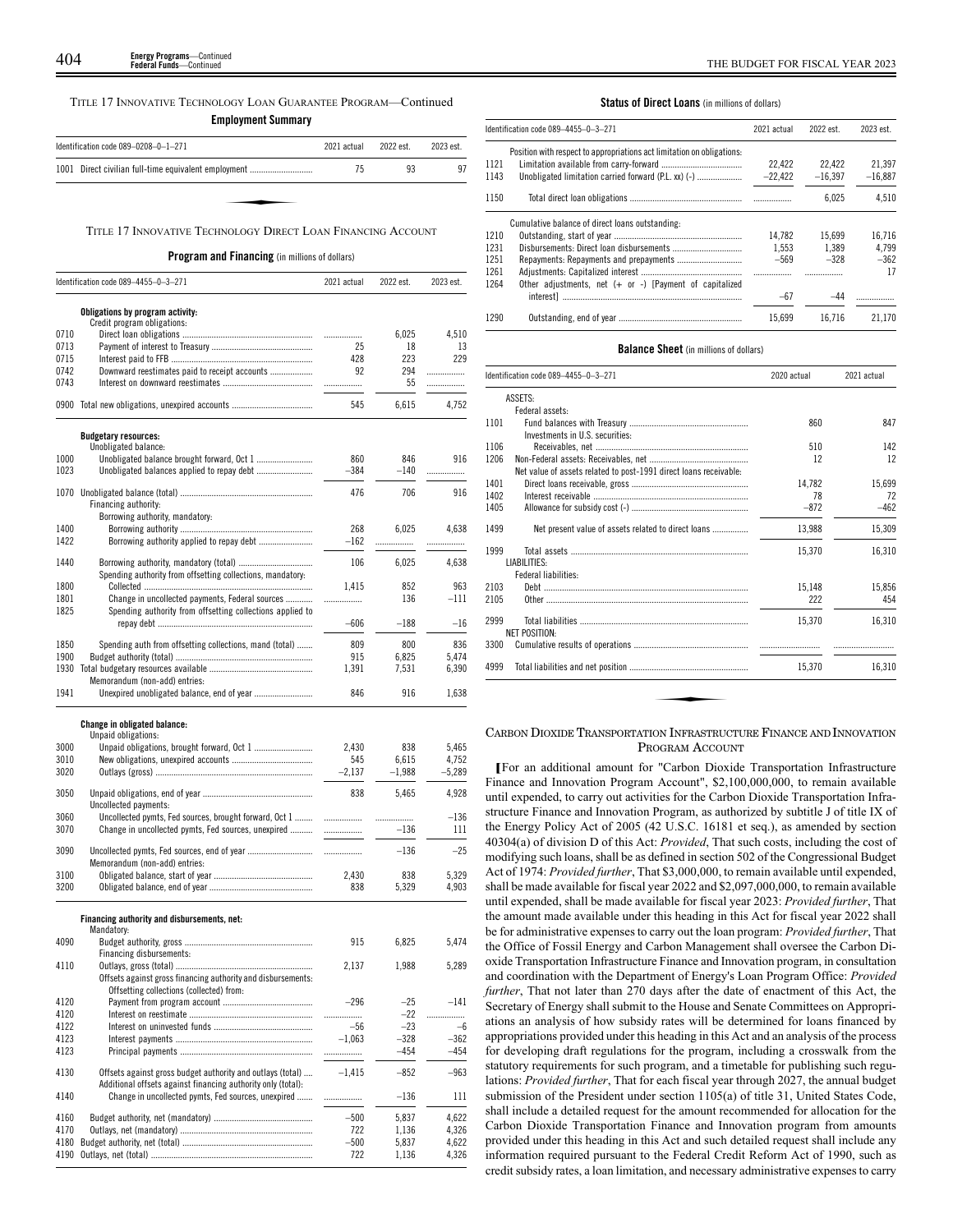out the loan program: *Provided further*, That such amount is designated by the Congress as being for an emergency requirement pursuant to section 4112(a) of H. Con. Res. 71 (115th Congress), the concurrent resolution on the budget for fiscal year 2018, and to section 251(b) of the Balanced Budget and Emergency Deficit Control Act of 1985. **]** *(Infrastructure Investments and Jobs Appropriations Act.)*

### **Program and Financing** (in millions of dollars)

|      | Identification code 089-2300-0-1-271   | 2021 actual | 2022 est.                | 2023 est.    |
|------|----------------------------------------|-------------|--------------------------|--------------|
|      | Obligations by program activity:       |             |                          |              |
|      | Credit program obligations:            |             |                          |              |
| 0709 |                                        |             | $\overline{\phantom{a}}$ | 10           |
|      | <b>Budgetary resources:</b>            |             |                          |              |
|      | Unobligated balance:                   |             |                          |              |
| 1000 |                                        |             |                          | $\mathbf{1}$ |
|      | Budget authority:                      |             |                          |              |
|      | Appropriations, discretionary:         |             |                          |              |
| 1100 |                                        |             | 3                        |              |
|      | Advance appropriations, discretionary: |             |                          |              |
| 1170 |                                        |             | .                        | 2,095        |
| 1900 |                                        |             | 3                        | 2,095        |
| 1930 |                                        |             | 3                        | 2.096        |
|      | Memorandum (non-add) entries:          |             |                          |              |
| 1941 |                                        |             | 1                        | 2,086        |
|      | <b>Change in obligated balance:</b>    |             |                          |              |
|      | Unpaid obligations:                    |             |                          |              |
| 3010 |                                        |             | 2                        | 10           |
| 3020 |                                        |             | $-2$                     | $-10$        |
|      | Budget authority and outlays, net:     |             |                          |              |
|      | Discretionary:                         |             |                          |              |
| 4000 |                                        |             | 3                        | 2,095        |
|      | Outlays, gross:                        |             |                          |              |
| 4010 |                                        |             | $\overline{\phantom{a}}$ | 9            |
| 4011 |                                        |             |                          | 1            |
| 4020 |                                        |             | 2                        | 10           |
| 4180 |                                        |             | 3                        | 2.095        |
| 4190 |                                        |             | $\overline{\phantom{a}}$ | 10           |
|      |                                        |             |                          |              |

### **Summary ofLoan Levels, Subsidy Budget Authority and Outlays by Program** (inmillionsof dollars)

| Identification code 089-2300-0-1-271                 | 2021 actual | 2022 est. | 2023 est |
|------------------------------------------------------|-------------|-----------|----------|
| Administrative expense data:<br>3510<br>3580<br>3590 |             |           |          |

The Carbon Dioxide Transportation Infrastructure Finance and Innovation (CIFIA) Program, established in the Bipartisan Infrastructure Law (Infrastructure Investment and Jobs Act, P.L. 117–58), is authorized to provide loans, loan guarantees, and grants for carbon dioxide transport infrastructure projects. CIFIA supports the manufacturing and expansion of common carrier carbon dioxide transportation infrastructure and associated components, including pipeline, shipping, rail, and other transportation infrastructure. The Office of Fossil Energy and Carbon Management oversees the CIFIA program, in consultation and coordination with DOE's Loan Programs Office.

# **Object Classification** (in millions of dollars)

|              | Identification code 089-2300-0-1-271                  | 2021 actual | 2022 est. | 2023 est. |
|--------------|-------------------------------------------------------|-------------|-----------|-----------|
| 11.1         | Direct obligations: Personnel compensation: Full-time |             |           |           |
| 11.9<br>25.1 |                                                       |             |           | 8         |
| 99.9         |                                                       |             |           | 10        |

### **Employment Summary**

| Identification code 089-2300-0-1-271 | 2021 actual | 2022 est. | 2023 est. |
|--------------------------------------|-------------|-----------|-----------|
|                                      |             |           |           |
|                                      |             |           |           |
|                                      |             |           |           |
|                                      |             |           |           |

### TRIBAL ENERGY LOAN GUARANTEE PROGRAM

*For Department of Energy administrative expenses necessary in carrying out the Tribal Energy Loan Guarantee Program, \$1,860,000, to remain available until September 30, 2024.*

Note.—A full-year 2022 appropriation for this account was not enacted at the time the Budget was prepared; therefore, the Budget assumes this account is operating under the Continuing Appropriations Act, 2022 (Division A of Public Law 117–43, as amended). The amounts included for 2022 reflect the annualized level provided by the continuing resolution.

### **Program and Financing** (in millions of dollars)

| Obligations by program activity:<br>Credit program obligations:<br>0702<br>4<br>1<br>$\overline{2}$<br>0709<br>$\overline{c}$<br>$\overline{c}$<br>$\overline{\phantom{a}}$<br>6<br>0900<br><b>Budgetary resources:</b><br>Unobligated balance:<br>Unobligated balance brought forward, Oct 1<br>7<br>1000<br>11<br>11<br>Budget authority:<br>Appropriations, discretionary:<br>$\overline{2}$<br>1100<br>$\overline{c}$<br>$\overline{c}$<br>9<br>1930<br>13<br>13<br>Memorandum (non-add) entries:<br>$\overline{7}$<br>1941<br>11<br>6<br>Change in obligated balance:<br>Unpaid obligations:<br>5<br>3000<br>$\overline{2}$<br>1<br>3<br>$\mathfrak{p}$<br>6<br>3010<br>$-5$<br>$-1$<br>$-3$<br>3020<br>$\overline{\phantom{a}}$<br>5<br>3<br>3050<br>Memorandum (non-add) entries:<br>5<br>3100<br>$\overline{c}$<br>1<br>$\overline{\phantom{a}}$<br>5<br>3200<br>Budget authority and outlays, net:<br>Discretionary:<br>$\mathfrak{p}$<br>$\overline{2}$<br>2<br>4000<br>Outlays, gross:<br>$\overline{c}$<br>$\overline{c}$<br>4010<br>.<br>3<br>4011<br>1<br>1<br>5<br>3<br>4020<br>1<br>$\overline{c}$<br>$\overline{c}$<br>$\overline{c}$<br>4180<br>5<br>3<br>1<br>4190 | Identification code 089-0350-0-1-271 | 2021 actual | 2022 est. | 2023 est. |
|---------------------------------------------------------------------------------------------------------------------------------------------------------------------------------------------------------------------------------------------------------------------------------------------------------------------------------------------------------------------------------------------------------------------------------------------------------------------------------------------------------------------------------------------------------------------------------------------------------------------------------------------------------------------------------------------------------------------------------------------------------------------------------------------------------------------------------------------------------------------------------------------------------------------------------------------------------------------------------------------------------------------------------------------------------------------------------------------------------------------------------------------------------------------------------------|--------------------------------------|-------------|-----------|-----------|
|                                                                                                                                                                                                                                                                                                                                                                                                                                                                                                                                                                                                                                                                                                                                                                                                                                                                                                                                                                                                                                                                                                                                                                                       |                                      |             |           |           |
|                                                                                                                                                                                                                                                                                                                                                                                                                                                                                                                                                                                                                                                                                                                                                                                                                                                                                                                                                                                                                                                                                                                                                                                       |                                      |             |           |           |
|                                                                                                                                                                                                                                                                                                                                                                                                                                                                                                                                                                                                                                                                                                                                                                                                                                                                                                                                                                                                                                                                                                                                                                                       |                                      |             |           |           |
|                                                                                                                                                                                                                                                                                                                                                                                                                                                                                                                                                                                                                                                                                                                                                                                                                                                                                                                                                                                                                                                                                                                                                                                       |                                      |             |           |           |
|                                                                                                                                                                                                                                                                                                                                                                                                                                                                                                                                                                                                                                                                                                                                                                                                                                                                                                                                                                                                                                                                                                                                                                                       |                                      |             |           | 3         |
|                                                                                                                                                                                                                                                                                                                                                                                                                                                                                                                                                                                                                                                                                                                                                                                                                                                                                                                                                                                                                                                                                                                                                                                       |                                      |             |           |           |
|                                                                                                                                                                                                                                                                                                                                                                                                                                                                                                                                                                                                                                                                                                                                                                                                                                                                                                                                                                                                                                                                                                                                                                                       |                                      |             |           |           |
|                                                                                                                                                                                                                                                                                                                                                                                                                                                                                                                                                                                                                                                                                                                                                                                                                                                                                                                                                                                                                                                                                                                                                                                       |                                      |             |           |           |
|                                                                                                                                                                                                                                                                                                                                                                                                                                                                                                                                                                                                                                                                                                                                                                                                                                                                                                                                                                                                                                                                                                                                                                                       |                                      |             |           |           |
|                                                                                                                                                                                                                                                                                                                                                                                                                                                                                                                                                                                                                                                                                                                                                                                                                                                                                                                                                                                                                                                                                                                                                                                       |                                      |             |           |           |
|                                                                                                                                                                                                                                                                                                                                                                                                                                                                                                                                                                                                                                                                                                                                                                                                                                                                                                                                                                                                                                                                                                                                                                                       |                                      |             |           |           |
|                                                                                                                                                                                                                                                                                                                                                                                                                                                                                                                                                                                                                                                                                                                                                                                                                                                                                                                                                                                                                                                                                                                                                                                       |                                      |             |           |           |
|                                                                                                                                                                                                                                                                                                                                                                                                                                                                                                                                                                                                                                                                                                                                                                                                                                                                                                                                                                                                                                                                                                                                                                                       |                                      |             |           |           |
|                                                                                                                                                                                                                                                                                                                                                                                                                                                                                                                                                                                                                                                                                                                                                                                                                                                                                                                                                                                                                                                                                                                                                                                       |                                      |             |           |           |
|                                                                                                                                                                                                                                                                                                                                                                                                                                                                                                                                                                                                                                                                                                                                                                                                                                                                                                                                                                                                                                                                                                                                                                                       |                                      |             |           |           |
|                                                                                                                                                                                                                                                                                                                                                                                                                                                                                                                                                                                                                                                                                                                                                                                                                                                                                                                                                                                                                                                                                                                                                                                       |                                      |             |           |           |
|                                                                                                                                                                                                                                                                                                                                                                                                                                                                                                                                                                                                                                                                                                                                                                                                                                                                                                                                                                                                                                                                                                                                                                                       |                                      |             |           |           |
|                                                                                                                                                                                                                                                                                                                                                                                                                                                                                                                                                                                                                                                                                                                                                                                                                                                                                                                                                                                                                                                                                                                                                                                       |                                      |             |           |           |
|                                                                                                                                                                                                                                                                                                                                                                                                                                                                                                                                                                                                                                                                                                                                                                                                                                                                                                                                                                                                                                                                                                                                                                                       |                                      |             |           |           |
|                                                                                                                                                                                                                                                                                                                                                                                                                                                                                                                                                                                                                                                                                                                                                                                                                                                                                                                                                                                                                                                                                                                                                                                       |                                      |             |           |           |
|                                                                                                                                                                                                                                                                                                                                                                                                                                                                                                                                                                                                                                                                                                                                                                                                                                                                                                                                                                                                                                                                                                                                                                                       |                                      |             |           |           |
|                                                                                                                                                                                                                                                                                                                                                                                                                                                                                                                                                                                                                                                                                                                                                                                                                                                                                                                                                                                                                                                                                                                                                                                       |                                      |             |           |           |
|                                                                                                                                                                                                                                                                                                                                                                                                                                                                                                                                                                                                                                                                                                                                                                                                                                                                                                                                                                                                                                                                                                                                                                                       |                                      |             |           | 3         |
|                                                                                                                                                                                                                                                                                                                                                                                                                                                                                                                                                                                                                                                                                                                                                                                                                                                                                                                                                                                                                                                                                                                                                                                       |                                      |             |           |           |
|                                                                                                                                                                                                                                                                                                                                                                                                                                                                                                                                                                                                                                                                                                                                                                                                                                                                                                                                                                                                                                                                                                                                                                                       |                                      |             |           |           |
|                                                                                                                                                                                                                                                                                                                                                                                                                                                                                                                                                                                                                                                                                                                                                                                                                                                                                                                                                                                                                                                                                                                                                                                       |                                      |             |           |           |
|                                                                                                                                                                                                                                                                                                                                                                                                                                                                                                                                                                                                                                                                                                                                                                                                                                                                                                                                                                                                                                                                                                                                                                                       |                                      |             |           |           |
|                                                                                                                                                                                                                                                                                                                                                                                                                                                                                                                                                                                                                                                                                                                                                                                                                                                                                                                                                                                                                                                                                                                                                                                       |                                      |             |           |           |
|                                                                                                                                                                                                                                                                                                                                                                                                                                                                                                                                                                                                                                                                                                                                                                                                                                                                                                                                                                                                                                                                                                                                                                                       |                                      |             |           |           |
|                                                                                                                                                                                                                                                                                                                                                                                                                                                                                                                                                                                                                                                                                                                                                                                                                                                                                                                                                                                                                                                                                                                                                                                       |                                      |             |           |           |
|                                                                                                                                                                                                                                                                                                                                                                                                                                                                                                                                                                                                                                                                                                                                                                                                                                                                                                                                                                                                                                                                                                                                                                                       |                                      |             |           |           |
|                                                                                                                                                                                                                                                                                                                                                                                                                                                                                                                                                                                                                                                                                                                                                                                                                                                                                                                                                                                                                                                                                                                                                                                       |                                      |             |           |           |

### **Summary ofLoan Levels, Subsidy Budget Authority and Outlays by Program** (inmillionsof dollars)

| Identification code 089-0350-0-1-271                            | 2021 actual | 2022 est | 2023 est |
|-----------------------------------------------------------------|-------------|----------|----------|
| Guaranteed loan levels supportable by subsidy budget authority. |             |          |          |
|                                                                 |             | 735      | 465      |
| Guaranteed loan subsidy (in percent):                           |             |          |          |
|                                                                 |             | 0.56     | 0.31     |
|                                                                 |             |          |          |
|                                                                 | 0.00        | 0.56     | 0.31     |
| Guaranteed loan subsidy budget authority:                       |             |          |          |
|                                                                 |             | 4        |          |
| Guaranteed loan subsidy outlays:                                |             |          |          |
|                                                                 |             |          |          |
|                                                                 |             |          |          |

The Tribal Energy Loan Guarantee Program (TELGP) provides access to debt capital for tribal ownership of energy projects and activities that support economic development and tribal sovereignty. TELGP is authorized pursuant to section 2602 of the Energy Policy Act of 1992, as amended by the Energy Policy Act of 2005, to make available up to \$2 billion in partial loan guarantees. The Consolidated Appropriations Act, 2017, (H.R. 244,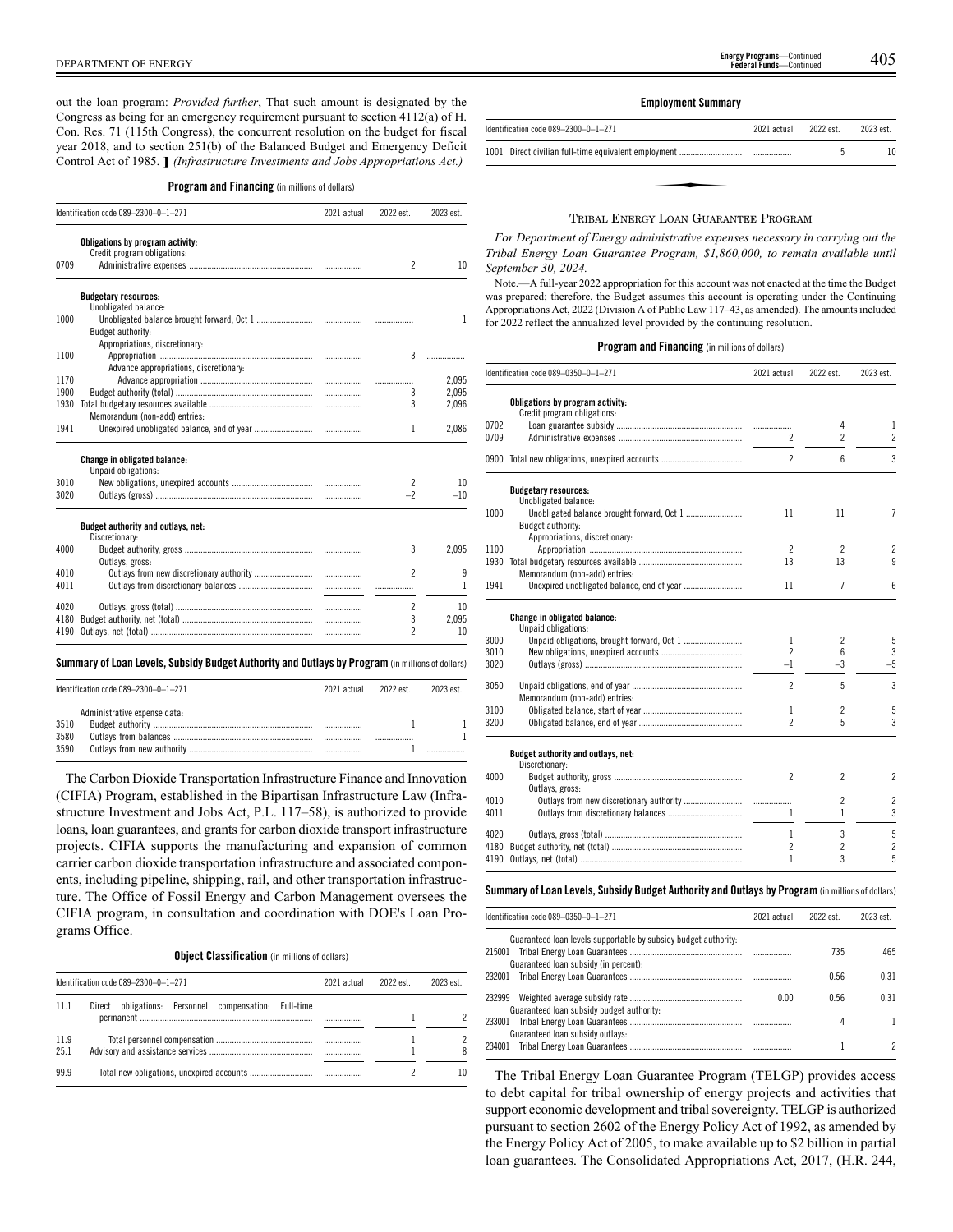TRIBAL ENERGY LOAN GUARANTEE PROGRAM—Continued

Public Law 115–31) appropriated \$8.5 million to cover the credit subsidy costs associated with the \$2 billion in available loan authority.

The FY 2023 Budget proposes \$1,860,000 in Administrative Expenses to continue outreach and originating activities and to monitor the expected portfolio of TELGP projects. This funding level allows the Loan Programs Office to help achieve the Administration's objectives of a carbon-pollution free electric sector by 2035 and net-zero emissions, economy-wide, by 2050, supporting placed-based initiatives including energy community and Justice40 investments.

# **Object Classification** (in millions of dollars)

|              | Identification code 089-0350-0-1-271 | 2021 actual | 2022 est. | 2023 est. |
|--------------|--------------------------------------|-------------|-----------|-----------|
| 25.1<br>41.0 | Direct obligations:                  |             |           |           |
| 99.0<br>99.5 |                                      |             |           |           |
| 999          |                                      |             |           |           |

### **Employment Summary**

| Identification code 089-0350-0-1-271                               | 2021 actual | 2022 est | 2023 est |
|--------------------------------------------------------------------|-------------|----------|----------|
|                                                                    |             |          |          |
|                                                                    |             |          |          |
|                                                                    |             |          |          |
| TRIBAL INDIAN ENERGY RESOURCE DEVELOPMENT LOAN GUARANTEE FINANCING |             |          |          |

ACCOUNT

**Program and Financing** (in millions of dollars)

|      | Identification code 089-4370-0-3-271                                            | 2021 actual | 2022 est.    | 2023 est.                |
|------|---------------------------------------------------------------------------------|-------------|--------------|--------------------------|
|      | Obligations by program activity:<br>Credit program obligations:                 |             |              |                          |
| 0711 |                                                                                 |             | 1            | 4                        |
|      |                                                                                 |             | $\mathbf{1}$ | 4                        |
|      | <b>Budgetary resources:</b>                                                     |             |              |                          |
| 1000 | Unobligated balance:<br>Financing authority:                                    |             |              | 3                        |
|      | Spending authority from offsetting collections, mandatory:                      |             |              |                          |
| 1800 |                                                                                 | .           | 1            | 2                        |
| 1801 | Change in uncollected payments, Federal sources                                 | .           | 3            | $\mathbf{1}$             |
| 1850 | Spending auth from offsetting collections, mand (total)                         | .           | 4            | 3                        |
| 1930 |                                                                                 | .           | 4            | 6                        |
|      | Memorandum (non-add) entries:                                                   |             |              |                          |
| 1941 |                                                                                 |             | 3            | $\overline{\phantom{a}}$ |
|      | <b>Change in obligated balance:</b>                                             |             |              |                          |
|      | Unpaid obligations:                                                             |             |              |                          |
| 3010 |                                                                                 |             | $\mathbf{1}$ | 4                        |
| 3020 |                                                                                 |             | $-1$         | $-4$                     |
| 3060 | Uncollected payments:<br>Uncollected pymts, Fed sources, brought forward, Oct 1 |             |              | $-3$                     |
| 3070 | Change in uncollected pymts, Fed sources, unexpired                             |             | $-3$         | $-1$                     |
|      |                                                                                 |             |              |                          |
| 3090 |                                                                                 |             | $-3$         | $-4$                     |
|      | Memorandum (non-add) entries:                                                   |             |              |                          |
| 3100 |                                                                                 |             |              | $-3$                     |
| 3200 |                                                                                 |             | $-3$         | $-4$                     |
|      | Financing authority and disbursements, net:                                     |             |              |                          |
|      | Mandatory:                                                                      |             |              |                          |
| 4090 |                                                                                 |             | 4            | 3                        |
|      | Financing disbursements:                                                        |             |              |                          |
| 4110 |                                                                                 | .           | 1            | 4                        |
|      | Offsets against gross financing authority and disbursements:                    |             |              |                          |
|      | Offsetting collections (collected) from:                                        |             |              |                          |
| 4120 |                                                                                 | .           | $-1$         | $-2$                     |
|      | Additional offsets against financing authority only (total):                    |             |              |                          |
| 4140 | Change in uncollected pymts, Fed sources, unexpired                             |             | $-3$         | $-1$                     |
| 4170 |                                                                                 |             |              | $\overline{\phantom{a}}$ |
| 4180 |                                                                                 |             | .            | .                        |

4190 Outlays, net (total) ........................................................................ ................. ................. 2

### **Status of Guaranteed Loans** (in millions of dollars)

|              | Identification code 089-4370-0-3-271                                                 | 2021 actual                   | 2022 est.  | 2023 est.  |
|--------------|--------------------------------------------------------------------------------------|-------------------------------|------------|------------|
|              | Position with respect to appropriations act limitation on<br>commitments:            |                               |            |            |
| 2121<br>2142 |                                                                                      | 2.000                         | 2.000<br>. | 1.265<br>. |
| 2143         |                                                                                      | $-2.000$                      | $-1.265$   | $-800$     |
| 2150<br>2199 | Guaranteed amount of guaranteed loan commitments                                     |                               | 735<br>662 | 465<br>419 |
|              | Cumulative balance of guaranteed loans outstanding:                                  |                               |            |            |
| 2210         |                                                                                      |                               | .          | 112        |
| 2231         |                                                                                      | $\ldots \ldots \ldots \ldots$ | 113        | 369        |
| 2251         | Adjustments:                                                                         |                               |            | .          |
| 2261         | Terminations for default that result in loans receivable                             |                               |            |            |
| 2263         |                                                                                      |                               |            |            |
| 2290         |                                                                                      |                               | 112        | 481        |
|              | Memorandum:                                                                          |                               |            |            |
| 2299         | Guaranteed amount of guaranteed loans outstanding, end of                            |                               |            |            |
|              |                                                                                      |                               | 102        | 434        |
|              | Addendum:                                                                            |                               |            |            |
|              | Cumulative balance of defaulted guaranteed loans that result<br>in loans receivable: |                               |            |            |
| 2310         |                                                                                      |                               |            | 1          |
| 2331         |                                                                                      |                               | 1          | 4          |
| 2351         |                                                                                      |                               | .          | $-1$       |
|              |                                                                                      |                               |            |            |
| 2390         |                                                                                      |                               | 1          | 4          |

|      | Identification code 089–4577–0–3–271                       | 2021 actual | 2022 est. | 2023 est. |
|------|------------------------------------------------------------|-------------|-----------|-----------|
|      | Obligations by program activity:                           |             |           |           |
|      | Credit program obligations:                                |             |           |           |
| 0711 |                                                            |             | 24        | 4         |
| 0712 |                                                            | .           | 5         | 5         |
| 0742 | Downward reestimates paid to receipt accounts              | 49          | 16        | .         |
| 0743 |                                                            | 19          | 6         | .         |
|      | 0900 Total new obligations, unexpired accounts             | 68          | 51        | 9         |
|      | <b>Budgetary resources:</b>                                |             |           |           |
|      | Unobligated balance:                                       |             |           |           |
| 1000 |                                                            | 193         | 129       | 81        |
|      | Financing authority:                                       |             |           |           |
|      | Spending authority from offsetting collections, mandatory: |             |           |           |
| 1800 |                                                            | 4           | 3         | 18        |
| 1900 |                                                            | 4           | 3         | 18        |
| 1930 |                                                            | 197         | 132       | 99        |
|      | Memorandum (non-add) entries:                              |             |           |           |
| 1941 |                                                            | 129         | 81        | 90        |
|      | Change in obligated balance:                               |             |           |           |
|      | Unpaid obligations:                                        |             |           |           |
| 3000 |                                                            |             | 1         | 1         |
| 3010 |                                                            | 68          | 51        | 9         |
| 3020 |                                                            | $-67$       | $-51$     | $-9$      |
| 3050 |                                                            | 1           | 1         | 1         |
|      | Uncollected payments:                                      |             |           |           |
| 3060 | Uncollected pymts, Fed sources, brought forward, Oct 1     | -9          | $-9$      | $-9$      |
| 3090 |                                                            | $-9$        | $-9$      | $-9$      |
|      | Memorandum (non-add) entries:                              |             |           |           |
| 3100 |                                                            | -9          | -8        | $-8$      |
| 3200 |                                                            | $-8$        | $-8$      | $-8$      |
|      | Financing authority and disbursements, net:                |             |           |           |
|      | Mandatory:                                                 |             |           |           |
| 4090 |                                                            | 4           | 3         | 18        |
|      | Financing disbursements:                                   |             |           |           |
| 4110 |                                                            | 67          | 51        | 9         |
|      |                                                            |             |           |           |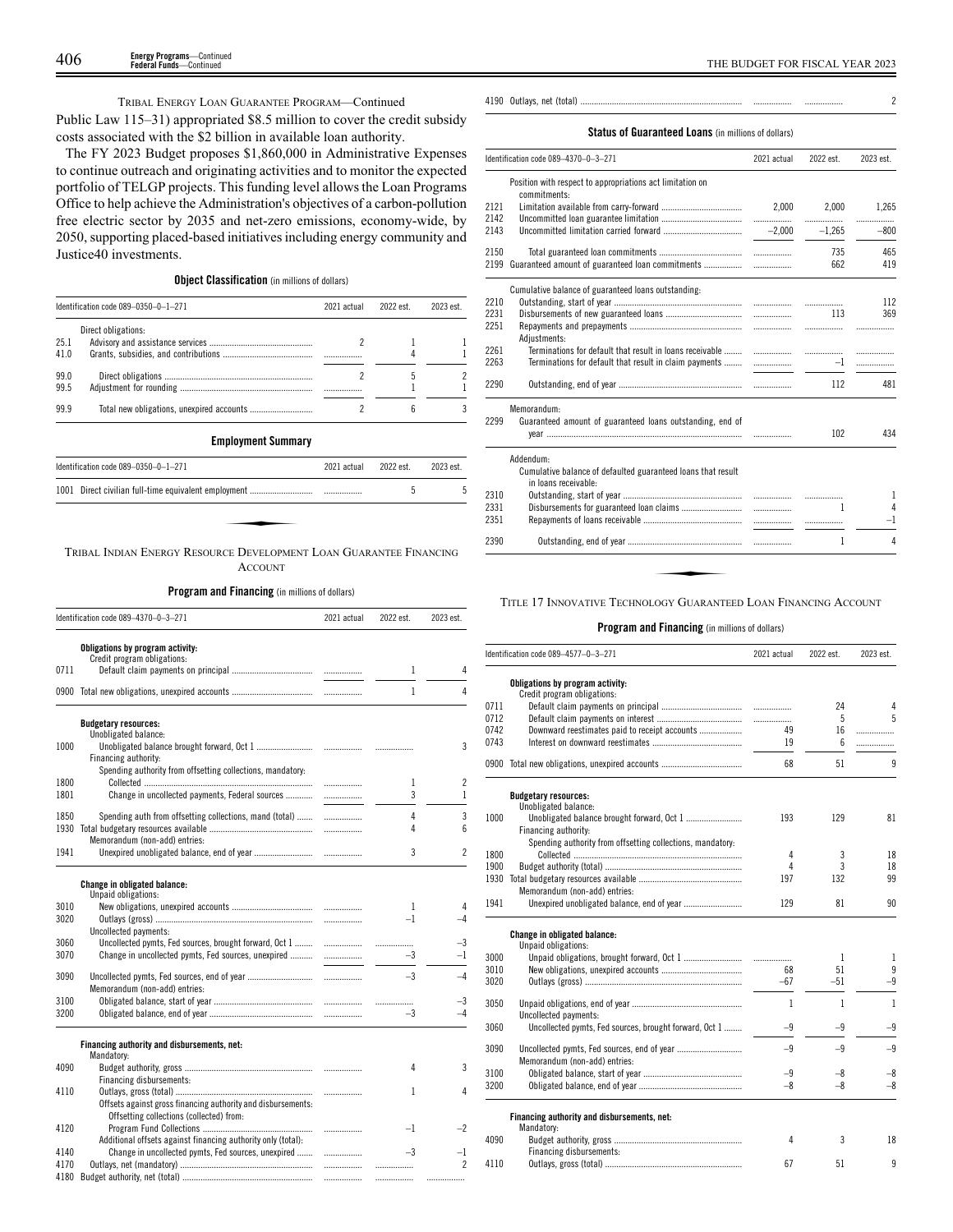Offsets against grossfinancing authority and disbursements:

|      | Offsetting collections (collected) from:                   |           |    |       |
|------|------------------------------------------------------------|-----------|----|-------|
| 4122 |                                                            |           |    | $-3$  |
| 4123 |                                                            |           |    | $-12$ |
| 4123 |                                                            |           |    | $-3$  |
|      |                                                            |           |    |       |
| 4130 | Offsets against gross budget authority and outlays (total) | $-\Delta$ | -3 | $-18$ |
| 4170 |                                                            | 63        | 48 |       |
|      |                                                            |           |    |       |
|      |                                                            | b.i       |    |       |

### **Status of Guaranteed Loans** (in millions of dollars)

|      | Identification code 089-4577-0-3-271                                                 | 2021 actual | 2022 est. | 2023 est. |
|------|--------------------------------------------------------------------------------------|-------------|-----------|-----------|
|      | Position with respect to appropriations act limitation on<br>commitments:            |             |           |           |
| 2121 |                                                                                      |             |           | .         |
| 2143 |                                                                                      |             |           |           |
| 2150 |                                                                                      |             |           |           |
|      | Cumulative balance of guaranteed loans outstanding.                                  |             |           |           |
| 2210 |                                                                                      | 2,000       | 1,888     | 1,782     |
| 2231 |                                                                                      |             |           |           |
| 2251 |                                                                                      | $-112$      | $-82$     | $-103$    |
| 2261 | Adjustments: Terminations for default that result in loans                           |             | $-24$     | -4        |
| 2290 |                                                                                      | 1.888       | 1,782     | 1,675     |
|      | Memorandum:                                                                          |             |           |           |
| 2299 | Guaranteed amount of guaranteed loans outstanding, end of                            | 1,522       | 1,438     | 1,352     |
|      | Addendum:                                                                            |             |           |           |
|      | Cumulative balance of defaulted guaranteed loans that result<br>in loans receivable: |             |           |           |
| 2310 |                                                                                      |             |           | 29        |
| 2331 |                                                                                      | .           | 24        | 4         |
| 2351 |                                                                                      | .           | .         | $-14$     |
| 2364 |                                                                                      | .           | 5         | 5         |
| 2390 |                                                                                      |             | 29        | 24        |
|      |                                                                                      |             |           |           |

### **Balance Sheet** (in millions of dollars)

|      | Identification code 089-4577-0-3-271                                                                                   | 2020 actual | 2021 actual |  |
|------|------------------------------------------------------------------------------------------------------------------------|-------------|-------------|--|
|      | ASSETS:                                                                                                                |             |             |  |
|      | Federal assets:                                                                                                        |             |             |  |
| 1101 | Investments in U.S. securities:                                                                                        | 184         | 121         |  |
| 1106 |                                                                                                                        |             |             |  |
| 1501 | Net value of assets related to post-1991 acquired defaulted<br>guaranteed loans receivable: Defaulted guaranteed loans |             |             |  |
| 1999 |                                                                                                                        | 184         | 121         |  |
|      | LIABILITIES:                                                                                                           |             |             |  |
|      | Federal liabilities:                                                                                                   |             |             |  |
| 2101 |                                                                                                                        |             |             |  |
| 2105 |                                                                                                                        | 67          | 23          |  |
| 2204 | Non-Federal liabilities: Liabilities for loan guarantees                                                               | 117         | 98          |  |
| 2999 |                                                                                                                        | 184         | 121         |  |
|      | NFT POSITION-                                                                                                          |             |             |  |
| 3300 |                                                                                                                        |             |             |  |
| 4999 |                                                                                                                        | 184         | 121         |  |

### *Federal Funds*

OPERATION AND MAINTENANCE, SOUTHEASTERN POWER ADMINISTRATION

*For expenses necessary for operation and maintenance of power transmission facilities and for marketing electric power and energy, including transmission wheeling and ancillary services, pursuant to section 5 of the Flood Control Act of 1944 (16 U.S.C. 825s), as applied to the southeastern power area, \$8,173,000, including official reception and representation expenses in an amount not to exceed \$1,500, to remain available until expended: Provided, That notwithstanding 31 U.S.C. 3302 and section 5 of the Flood Control Act of 1944, up to \$8,173,000 collected by the Southeastern Power Administration from the sale of power and related* *services shall be credited to this account as discretionary offsetting collections, to remain available until expended for the sole purpose of funding the annual expenses of the Southeastern Power Administration: Provided further, That the sum herein appropriated for annual expenses shall be reduced as collections are received during the fiscal year so as to result in a final fiscal year 2023 appropriation estimated at not more than \$0: Provided further, That notwithstanding 31 U.S.C. 3302, up to \$78,696,000 collected by the Southeastern Power Administration pursuant to the Flood Control Act of 1944 to recover purchase power and wheeling expenses shall be credited to this account as offsetting collections, to remain available until expended for the sole purpose of making purchase power and wheeling expenditures: Provided further, That for purposes of this appropriation, annual expenses means expenditures that are generally recovered in the same year that they are incurred (excluding purchase power and wheeling expenses).*

Note.—A full-year 2022 appropriation for this account was not enacted at the time the Budget was prepared; therefore, the Budget assumes this account is operating under the Continuing Appropriations Act, 2022 (Division A of Public Law 117–43, as amended). The amounts included for 2022 reflect the annualized level provided by the continuing resolution.

### **Program and Financing** (in millions of dollars)

|              | Identification code 089-0302-0-1-271                           | 2021 actual | 2022 est. | 2023 est.      |
|--------------|----------------------------------------------------------------|-------------|-----------|----------------|
|              | Obligations by program activity:                               |             |           |                |
| 0001         |                                                                | 43          | 53        | 79             |
| 0002         |                                                                | 8           | 7         | 7              |
|              |                                                                | 51          | 60        | 86             |
|              | 0900 Total new obligations, unexpired accounts                 | 51          | 60        | 86             |
|              | <b>Budgetary resources:</b><br>Unobligated balance:            |             |           |                |
| 1000         |                                                                | 19          | 30        | 30             |
|              | <b>Budget authority:</b>                                       |             |           |                |
|              | Spending authority from offsetting collections, discretionary: |             |           |                |
| 1700         |                                                                | 62          | 60        | 84             |
| 1900         |                                                                | 62          | 60        | 84             |
| 1930         |                                                                | 81          | 90        | 114            |
|              | Memorandum (non-add) entries:                                  |             |           |                |
| 1941         |                                                                | 30          | 30        | 28             |
|              | Change in obligated balance:                                   |             |           |                |
|              | Unpaid obligations:                                            |             |           |                |
| 3000         |                                                                | 4           | 5         | 5              |
| 3010         |                                                                | 51          | 60        | 86             |
| 3020         |                                                                | $-50$       | $-60$     | -86            |
| 3050         |                                                                | 5           | 5         | 5              |
|              | Memorandum (non-add) entries:                                  |             |           |                |
| 3100         |                                                                | 4           | 5         | 5              |
| 3200         |                                                                | 5           | 5         | 5              |
|              | Budget authority and outlays, net:                             |             |           |                |
|              | Discretionary:                                                 |             |           |                |
| 4000         |                                                                | 62          | 60        | 84             |
|              | Outlays, gross:                                                |             |           |                |
| 4010<br>4011 |                                                                | 26<br>24    | 58<br>2   | 81<br>5        |
|              |                                                                |             |           |                |
| 4020         | Offsets against gross budget authority and outlays:            | 50          | 60        | 86             |
| 4033         | Offsetting collections (collected) from:                       | $-62$       | $-60$     | -84            |
|              |                                                                |             |           |                |
| 4040         | Offsets against gross budget authority and outlays (total)     | $-62$       | $-60$     | $-84$          |
| 4180         |                                                                | .           | .         | .              |
| 4190         |                                                                | $-12$       | .         | $\overline{c}$ |

The Southeastern Power Administration (Southeastern) markets power generated at 22 U.S. Army Corps of Engineers' hydroelectric generating plants in an eleven State area of the Southeast. Power deliveries are made by means of contracting for use of transmission facilities owned by others.

Southeastern sells wholesale power primarily to publicly and cooperatively owned electric distribution utilities. Southeastern does not own or operate any transmission facilities. Its long-term contracts provide for periodic electric rate adjustments to ensure that the Federal Government recovers the costs of operations and the capital invested in power facilities, with interest, in keeping with statutory requirements. As in past years, the budget continues to provide funding for annual expenses and purchase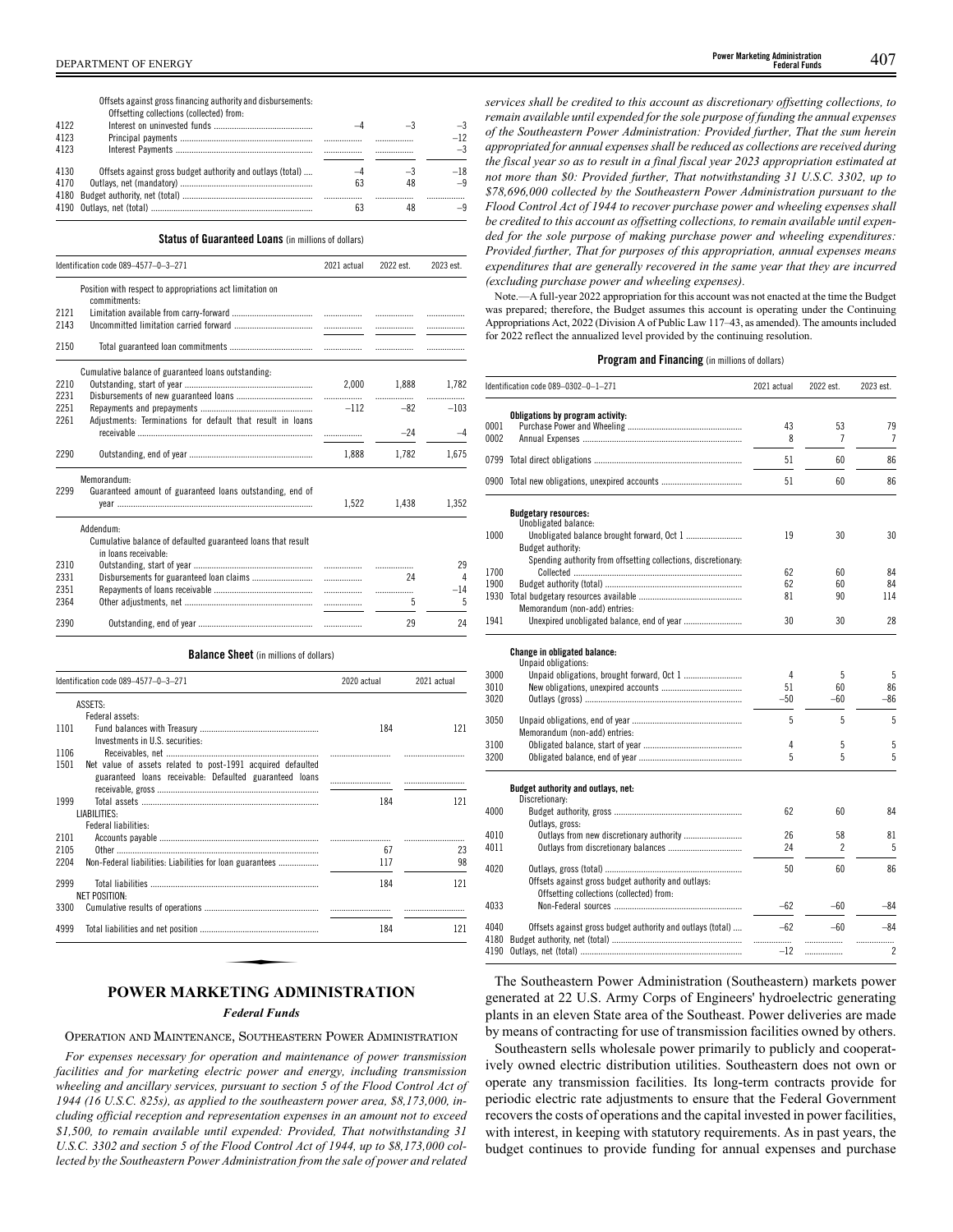OPERATION AND MAINTENANCE, SOUTHEASTERN POWER ADMINISTRATION—Continued power and wheeling expenses through discretionary offsetting collections derived from power receipts collected to recover those expenses.

*Program Direction*.—Provision is made for negotiation and administration of transmission and power contracts, collection of revenues, accounting and budget activities, development of wholesale power rates, amortization of the Federal power investment, energy efficiency and competitiveness program, investigation and planning of proposed water resources projects, scheduling and dispatch of power generation, scheduling storage and release of water, administration of contractual operation requirements, and determination of methods of operating generating plants individually and in coordination with others to obtain maximum utilization of resources.

*Purchase Power and Wheeling*.—Provision is made for the payment of wheeling fees and for the purchase of electricity in connection with the disposal of power under contracts with utility companies. Customers are encouraged to use alternative funding mechanisms, including customer advances and net billing to finance these activities. Offsetting collections to fund these ongoing operating services are also available up to 53 million in 2022. As of the end of FY 2021, Southeastern's PPW reserve balance was \$27 million.

### **DISCRETIONARY PURCHASE POWER AND WHEELING, SOUTHEASTERN POWER ADMINISTRATION**

|                                            | (in millions of dollars) |             |             |                         |                  |
|--------------------------------------------|--------------------------|-------------|-------------|-------------------------|------------------|
|                                            | 2019 Actual              | 2020 Actual | 2021 Actual | 2022<br><b>Fstimate</b> | 2023<br>Estimate |
| Limitation to collect, ('up to' ceiling in |                          |             |             |                         |                  |
| appropriations language)                   | 55                       | 56          | 52          | 53                      | 79               |
|                                            | 42                       | 46          | 52          | 53                      | 79               |
| PPW Unobligated balance brought forward,   |                          |             |             |                         |                  |
|                                            | 12                       | 14          | 18          | 27                      | 27               |
| Spending authority from<br>offsetting      |                          |             |             |                         |                  |
|                                            | 42                       | 46          | 52          | 53                      | 79               |
|                                            | $-40$                    | $-42$       | $-43$       | $-53$                   | $-79$            |
| PPW Unobligated balance, end of year       | 14                       | 18          | 27          | 27                      | 27               |

*Reimbursable Program*.—The Consolidated Appropriations Act, 2008 (P.L. 110–161) provided Southeastern with authority to accept advance payment from customers for reimbursable work associated with operations and maintenance activities, consistent with those authorized in section 5 of the Flood Control Act of 1944. Funds received from any State, municipality, corporation, association, firm, district, or individual as an advance payment for reimbursable work will be credited to Southeastern's account and remain available until expended.

**Object Classification** (in millions of dollars)

|      | Identification code 089-0302-0-1-271<br>2021 actual |    | 2022 est | 2023 est. |
|------|-----------------------------------------------------|----|----------|-----------|
|      | Direct obligations:                                 |    |          |           |
| 11.1 |                                                     |    |          |           |
| 12.1 |                                                     |    |          |           |
| 25.2 |                                                     | 43 | 53       |           |
| 25.2 |                                                     |    |          |           |
| 99.0 |                                                     | 51 | 60       | 86        |
| 99.9 |                                                     | 51 | 60       | 86        |

### **Employment Summary**

| Identification code 089-0302-0-1-271                 | 2021 actual | 2022 est. | 2023 est. |
|------------------------------------------------------|-------------|-----------|-----------|
| 1001 Direct civilian full-time equivalent employment | 39          | 44        | 44        |
|                                                      |             |           |           |
| CONTINUING FUND SOUTHEASTERN POWER ADMINISTRATION    |             |           |           |

### CONTINUING FUND, SOUTHEASTERN POWER ADMINISTRATION

A continuing fund maintained from receipts from the sale and transmission of electric power in the Southeastern service area is available to defray emergency expenses necessary to ensure continuity of service (16 U.S.C. 825s–2). The fund was last activated in 2018 to finance power purchases associated with heightened demand and cost spikes due to severe cold weather. Consistent with sound business practices, the Southeastern Power

Administration has implemented a policy to recover all emergency costs associated with purchased power and wheeling within one year from the time funds are expended. ted a policy to<br>wer and whee

### OPERATION AND MAINTENANCE, SOUTHWESTERN POWER ADMINISTRATION

*For expenses necessary for operation and maintenance of power transmission facilities and for marketing electric power and energy, for construction and acquisition of transmission lines, substations and appurtenant facilities, and for administrative expenses, including official reception and representation expenses in an amount not to exceed \$1,500 in carrying out section 5 of the Flood Control Act of 1944 (16 U.S.C. 825s), as applied to the Southwestern Power Administration, \$53,488,000, to remain available until expended: Provided, That notwithstanding 31 U.S.C. 3302 and section 5 of the Flood Control Act of 1944 (16 U.S.C. 825s), up to \$42,880,000 collected by the Southwestern Power Administration from the sale of power and related services shall be credited to this account as discretionary offsetting collections, to remain available until expended, for the sole purpose of funding the annual expenses of the Southwestern Power Administration: Provided further, That the sum herein appropriated for annual expenses shall be reduced as collections are received during the fiscal year so as to result in a final fiscal year 2023 appropriation estimated at not more than \$10,608,000: Provided further, That notwithstanding 31 U.S.C. 3302, up to \$70,000,000 collected by the Southwestern Power Administration pursuant to the Flood Control Act of 1944 to recover purchase power and wheeling expenses shall be credited to this account as offsetting collections, to remain available until expended for the sole purpose of making purchase power and wheeling expenditures: Provided further, That for purposes of this appropriation, annual expenses means expenditures that are generally recovered in the same year that they are incurred (excluding purchase power and wheeling expenses).*

Note.—A full-year 2022 appropriation for this account was not enacted at the time the Budget was prepared; therefore, the Budget assumes this account is operating under the Continuing Appropriations Act, 2022 (Division A of Public Law 117–43, as amended). The amounts included for 2022 reflect the annualized level provided by the continuing resolution.

| Identification code 089-0303-0-1-271 |                                                                | 2021 actual | 2022 est. | 2023 est.      |  |
|--------------------------------------|----------------------------------------------------------------|-------------|-----------|----------------|--|
|                                      | Obligations by program activity:                               |             |           |                |  |
| 0001                                 |                                                                | 1           | 3         | $\overline{2}$ |  |
| 0003                                 |                                                                |             | 10        | 5              |  |
| 0004                                 |                                                                | 3           | 4         | $\Delta$       |  |
| 0005                                 |                                                                | .           | 6         | .              |  |
| 0010                                 |                                                                | 34          | 38        | 43             |  |
| 0020                                 |                                                                | 35          | 52        | 70             |  |
| 0200                                 |                                                                | 73          | 113       | 124            |  |
| 0799                                 |                                                                | 73          | 113       | 124            |  |
| 0810                                 |                                                                | .           | 52        | 52             |  |
| 0899                                 |                                                                |             | 52        | 52             |  |
|                                      | 0900 Total new obligations, unexpired accounts                 | 73          | 165       | 176            |  |
|                                      | <b>Budgetary resources:</b><br>Unobligated balance:            |             |           |                |  |
| 1000                                 | Budget authority:                                              | 109         | 128       | 132            |  |
|                                      | Appropriations, discretionary:                                 |             |           |                |  |
| 1100                                 |                                                                | 10          | 10        | 11             |  |
|                                      | Spending authority from offsetting collections, discretionary: |             |           |                |  |
| 1700                                 |                                                                | 82          | 159       | 165            |  |
| 1900                                 |                                                                | 92          | 169       | 176            |  |
| 1930                                 | Memorandum (non-add) entries:                                  | 201         | 297       | 308            |  |
| 1941                                 |                                                                | 128         | 132       | 132            |  |
|                                      | Change in obligated balance:<br>Unpaid obligations:            |             |           |                |  |
| 3000                                 |                                                                | 151         | 150       | 152            |  |
| 3010                                 |                                                                | 73          | 165       | 176            |  |
| 3020                                 |                                                                | $-74$       | $-163$    | $-223$         |  |
| 3050                                 | Memorandum (non-add) entries:                                  | 150         | 152       | 105            |  |
| 3100                                 |                                                                | 151         | 150       | 152            |  |
| 3200                                 |                                                                | 150         | 152       | 105            |  |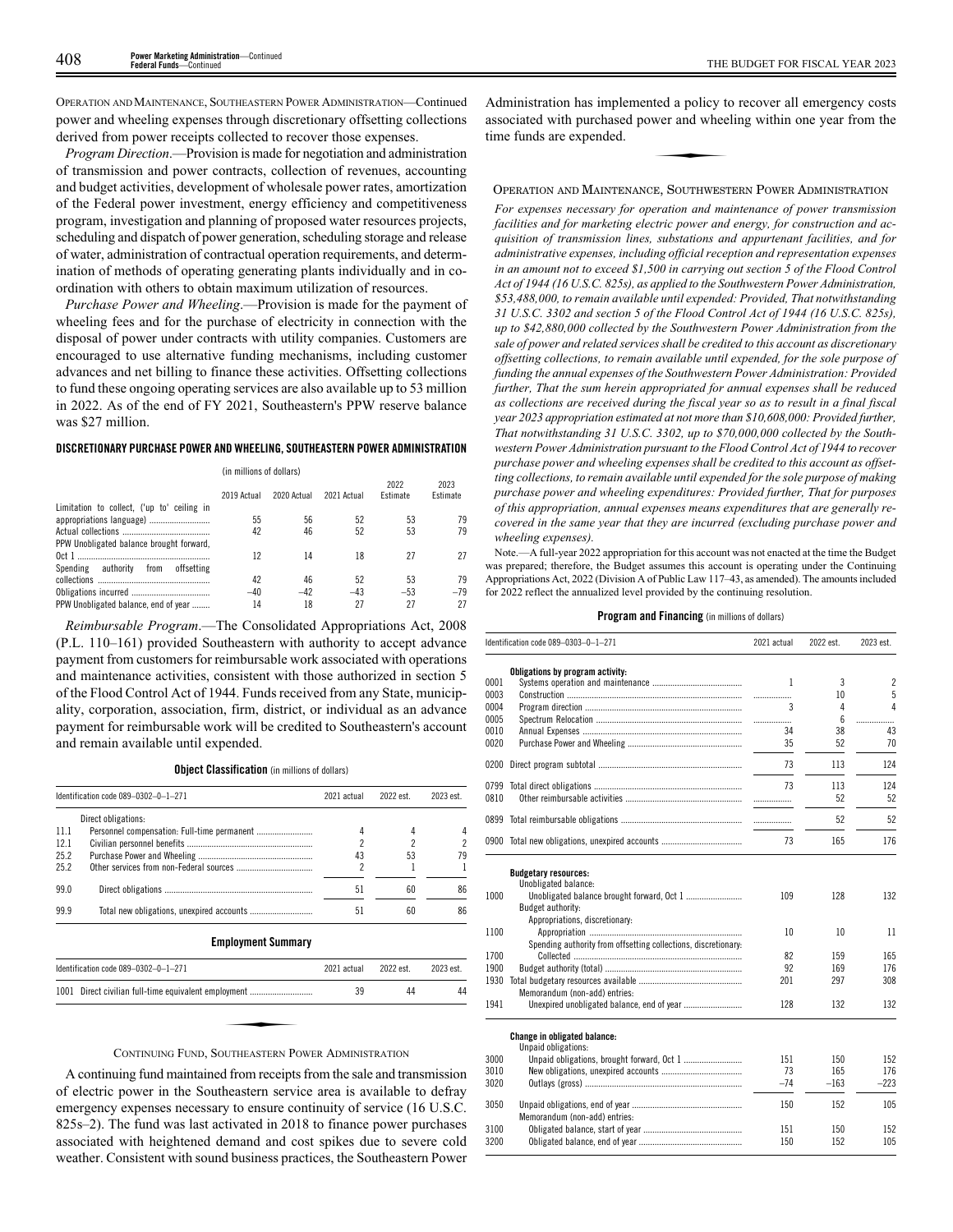### **Budget authority and outlays, net:**

|      | Discretionary:                                                                                  |       |        |        |
|------|-------------------------------------------------------------------------------------------------|-------|--------|--------|
| 4000 |                                                                                                 | 92    | 169    | 176    |
|      | Outlays, gross:                                                                                 |       |        |        |
| 4010 |                                                                                                 | 25    | 28     | 29     |
| 4011 |                                                                                                 | 49    | 135    | 194    |
| 4020 | Offsets against gross budget authority and outlays:<br>Offsetting collections (collected) from: | 74    | 163    | 223    |
| 4030 |                                                                                                 |       | $-6$   | $-6$   |
| 4033 |                                                                                                 | $-82$ | $-153$ | $-159$ |
| 4040 | Offsets against gross budget authority and outlays (total)                                      | $-82$ | $-159$ | $-165$ |
| 4070 |                                                                                                 | 10    | 10     | 11     |
| 4080 |                                                                                                 | -8    |        | 58     |
| 4180 |                                                                                                 | 10    | 10     | 11     |
| 4190 |                                                                                                 | $-8$  |        | 58     |

Southwestern Power Administration (Southwestern) operates in a sixstate area marketing and delivering renewable hydroelectric power produced at the U.S. Army Corps of Engineers' dams. Southwestern operates and maintains 1,381 miles of high voltage transmission lines, 26 substations/switching stations, associated power system controls, and communication sites. Southwestern also makes modifications and constructs additions to existing facilities.

Southwestern markets and delivers its power at wholesale rates to 78 municipal utilities, 21 rural electric cooperatives, and 3 military installations. In compliance with statutory requirements, Southwestern's power sales contracts provide for periodic rate adjustments to ensure that the Federal Government recovers all costs of operations, other costs allocated to power, and the capital investments in power facilities, with interest. Southwestern is also responsible for scheduling and dispatching power and negotiating power sales contracts to meet changing customer load requirements. As in past years, the budget continues to provide funding for annual expenses and purchase power and wheeling expenses through discretionary offsetting collections derived from power receipts collected to recover those expenses.

*Program Direction*.—Provides compensation and all related expenses for personnel who market, deliver, operate, and maintain Southwestern's high-voltage interconnected power system and associated facilities, those that perform cyber and physical security roles, and those that administratively support these functions.

*Operations and Maintenance*.—Provides essential electrical and communications equipment replacements and upgrades, capitalized moveable equipment, technical services, and supplies and materials necessary for the safe, reliable, and cost effective operation and maintenance of the power system.

*Purchase Power and Wheeling*.—Provides for the purchase and delivery of energy to meet limited peaking power contractual obligations. Federal power receipts and alternative financing methods, including net billing, and customer advances are used to fund system-purchased power support and other contractual services. Southwestern has implemented a Purchase Power and Wheeling (PPW) risk mitigation strategy to ensure continuous operations during periods of significant drought. The strategy was developed consistent with existing authorities, and with the participation and support of Southwestern's power customers. Under this approach, Southwestern retains receipts from the recovery of purchase power and wheeling expenses within the 'up to' amount specified by Congress. The receipts retained are available until expended and are available only for PPW expenses. As of the end of FY 2021, Southwestern's PPW reserve balance was \$86 million. Customers will provide other power resources and/or purchases for the remainder of their firm loads.

### **DISCRETIONARY PURCHASE POWER ANDWHEELING, SOUTHWESTERN POWER ADMINISTRATION**

|                                            | (in millions of dollars) |             |             |                               |                               |
|--------------------------------------------|--------------------------|-------------|-------------|-------------------------------|-------------------------------|
| Limitation to collect, ('up to' ceiling in | 2019 Actual              | 2020 Actual | 2021 Actual | 2022<br>Fstimate <sup>+</sup> | 2023<br>Fstimate <sup>+</sup> |
|                                            | 50                       | 43          | 34          | 70                            |                               |

|                                          | 36    | 26    | 34    | 70    | 70    |
|------------------------------------------|-------|-------|-------|-------|-------|
| PPW Unobligated balance brought forward, |       |       |       |       |       |
|                                          | 69    | 86    | 88    | 86    | 104   |
| Spending authority from offsetting       |       |       |       |       |       |
|                                          | 36    | 26    | 34    | 70    | 70    |
|                                          | $-19$ | $-24$ | $-36$ | $-52$ | $-70$ |
| PPW Unobligated balance, end of year     | 86    | 88    | 86    | 104   | 104   |

**Fower Marketing Administration—Continued Federal Funds—Continued** 

 $^{\rm 1}$ The FY 2022 and FY 2023 Estimates assume spending authority from offsetting collections equals the 'up to' ceiling and that obligations incurred are the same amount as the spending authority for FY 2023. Actual spending authority from offsetting collections and actual obligations will be dependent upon variability in market prices for PPW and hydrological conditions in Southwestern's region, which vary significantly, are largely unpredictable, and can change quickly.

*Construction*.—Provides for replacement, addition or upgrade of existing infrastructure to sustain reliable delivery of power to its customers, contain annual maintenance costs, and improve overall efficiency.

*Reimbursable Program*.—This activity involves services provided by Southwestern to others under various types of reimbursable arrangements.

### **Object Classification** (in millions of dollars)

|      | Identification code 089-0303-0-1-271                 | 2021 actual | 2022 est. | 2023 est.                |
|------|------------------------------------------------------|-------------|-----------|--------------------------|
|      | Direct obligations:                                  |             |           |                          |
|      | Personnel compensation:                              |             |           |                          |
| 11.1 |                                                      | 18          | 18        | 19                       |
| 11.5 |                                                      |             | .         |                          |
|      |                                                      |             |           |                          |
| 11.9 |                                                      | 19          | 18        | 19                       |
| 12.1 |                                                      | 6           | 6         | 6                        |
| 21.0 |                                                      |             |           | $\overline{2}$           |
| 23.1 |                                                      |             |           |                          |
| 23.3 | Communications, utilities, and miscellaneous charges |             |           | 1                        |
| 25.1 |                                                      | 3           |           |                          |
| 25.2 |                                                      |             | 69        | 79                       |
| 25.3 | Other goods and services from Federal sources        |             |           |                          |
| 25.4 |                                                      | 35          |           | 4                        |
|      |                                                      |             |           |                          |
| 26.0 |                                                      |             |           | $\overline{\mathcal{C}}$ |
| 31.0 |                                                      |             | 9         | 9                        |
| 99.0 |                                                      | 73          | 113       | 124                      |
| 99.0 |                                                      |             | 52        | 52                       |
|      |                                                      |             |           |                          |
| 99.9 |                                                      | 73          | 165       | 176                      |
|      |                                                      |             |           |                          |

### **Employment Summary**

|      | Identification code $089-0303-0-1-271$                                                                        | 2021 actual | 2022 est. | 2023 est. |  |  |
|------|---------------------------------------------------------------------------------------------------------------|-------------|-----------|-----------|--|--|
| 1001 | Direct civilian full-time equivalent employment<br>2001 Reimbursable civilian full-time equivalent employment | 11<br>155   | 11<br>183 | 11<br>183 |  |  |
|      |                                                                                                               |             |           |           |  |  |
|      | CONTINUING FUND, SOUTHWESTERN POWER ADMINISTRATION                                                            |             |           |           |  |  |

### **Program and Financing** (in millions of dollars)

|              | Identification code 089-5649-0-2-271 | 2021 actual    | 2022 est       | 2023 est.    |
|--------------|--------------------------------------|----------------|----------------|--------------|
|              |                                      |                | .              |              |
| 5080<br>5081 | Memorandum (non-add) entries:        | $-68$<br>$-68$ | $-68$<br>$-68$ | -68<br>$-68$ |

A continuing fund, maintained from receipts from the sale and transmission of electric power in the Southwestern Power Administration service area, is available permanently for emergency expenses necessary to ensure continuity of electric service and continuous operation of the facilities. The fund is also available on an ongoing basis to pay for purchase power and wheeling expenses when the Administrator determines that such expenses are necessary to meet contractual obligations for the sale and delivery of power during periods of below-average generation (16 U.S.C. 825s–1 as amended further by Public Law 101–101). The fund was last activated in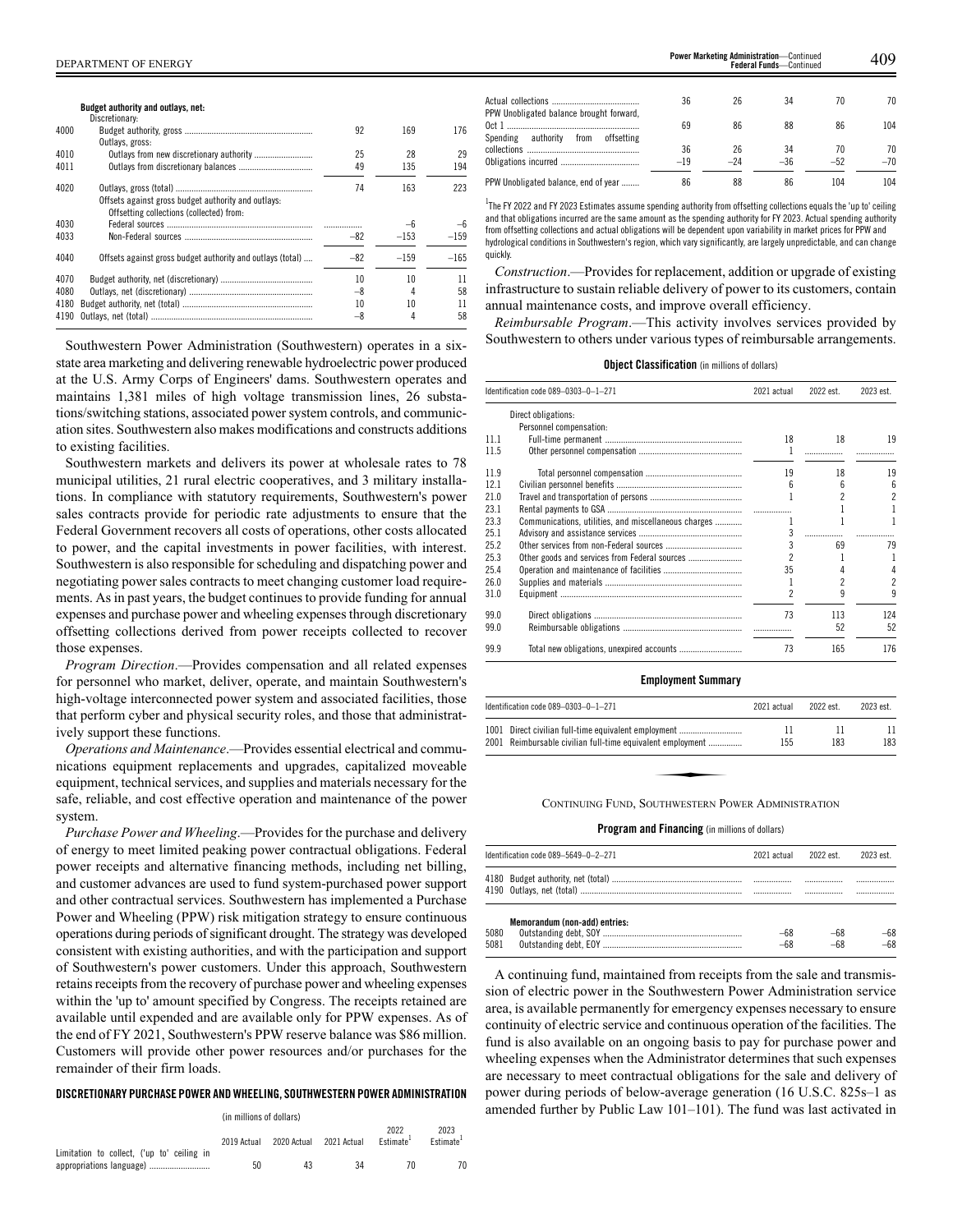CONTINUING FUND, SOUTHWESTERN POWER ADMINISTRATION—Continued FY 2009 to repair and replace damaged transmission lines due to an ice storm. ESTERN POWER A<br>
e damaged tra<br>
A<br>
e Comparence

### CONSTRUCTION, REHABILITATION, OPERATION AND MAINTENANCE, WESTERN AREA POWER ADMINISTRATION

*For carrying out the functions authorized by title III, section 302(a)(1)(E) of the Act of August 4, 1977 (42 U.S.C. 7152), and other related activities including conservation and renewable resources programs as authorized, \$299,573,000, including official reception and representation expenses in an amount not to exceed \$1,500, to remain available until expended, of which \$299,573,000 shall be derived from the Department of the Interior Reclamation Fund: Provided, That notwithstanding 31 U.S.C. 3302, section 5 of the Flood Control Act of 1944 (16 U.S.C. 825s), and section 1 of the Interior Department Appropriation Act, 1939 (43 U.S.C. 392a), up to \$200,841,000 collected by the Western Area Power Administration from the sale of power and related services shall be credited to this account as discretionary offsetting collections, to remain available until expended, for the sole purpose of funding the annual expenses of the Western Area Power Administration: Provided further, That the sum herein appropriated for annual expenses shall be reduced as collections are received during the fiscal year so as to result in a final fiscal year 2023 appropriation estimated at not more than \$98,732,000, of which \$98,732,000 is derived from the Reclamation Fund: Provided further, That notwithstanding 31 U.S.C. 3302, up to \$350,083,000 collected by the Western Area Power Administration pursuant to the Flood Control Act of 1944 and the Reclamation Project Act of 1939 to recover purchase power and wheeling expenses shall be credited to this account as offsetting collections, to remain available until expended for the sole purpose of making purchase power and wheeling expenditures: Provided further, That for purposes of this appropriation, annual expenses means expenditures that are generally recovered in the same year that they are incurred (excluding purchase power and wheeling expenses).*

Note.—A full-year 2022 appropriation for this account was not enacted at the time the Budget was prepared; therefore, the Budget assumes this account is operating under the Continuing Appropriations Act, 2022 (Division A of Public Law 117–43, as amended). The amounts included for 2022 reflect the annualized level provided by the continuing resolution.

### CONSTRUCTION, REHABILITATION, OPERATION AND MAINTENANCE, WESTERN AREA POWER ADMINISTRATION

### (INCLUDING TRANSFER OF FUNDS)

**[**For an additional amount for "Construction, Rehabilitation, Operation and Maintenance, Western Area Power Administration", \$500,000,000, to remain available until expended, for the purchase of power and transmission services: *Provided*, That the amount made available under this heading in this Act shall be derived from the general fund of the Treasury and shall be reimbursable from amounts collected by the Western Area Power Administration pursuant to the Flood Control Act of 1944 and the Reclamation Project Act of 1939 to recover purchase power and wheeling expenses: *Provided further*, That such amounts as the Administrator, Western Area Power Administration, deems necessary for the same purposes as outlined above may be transferred to Western Area Power Administration's Colorado River Basins Power Marketing Fund account: *Provided further*, That such amount is designated by the Congress as being for an emergency requirement pursuant to section 4112(a) of H. Con. Res. 71 (115th Congress), the concurrent resolution on the budget for fiscal year 2018, and to section 251(b) of the Balanced Budget and Emergency Deficit Control Act of 1985. **]** *(Infrastructure Investments and Jobs Appropriations Act.)*

### **Program and Financing** (in millions of dollars)

|      | Identification code 089-5068-0-2-271              | 2021 actual | 2022 est. | 2023 est. |
|------|---------------------------------------------------|-------------|-----------|-----------|
|      | Obligations by program activity:                  |             |           |           |
| 0001 |                                                   | 46          | 45        | 47        |
| 0004 |                                                   | 40          | 41        | 43        |
| 0010 |                                                   | 191         | 194       | 201       |
| 0011 |                                                   | 361         | 339       | 350       |
| 0091 | Direct Program by Activities - Subtotal (1 level) | 638         | 619       | 641       |
| 0100 |                                                   | 638         | 619       | 641       |
| 0101 |                                                   |             |           |           |
| 0799 |                                                   | 645         | 622       | 650       |
| 0804 |                                                   | 356         | 655       | 406       |
| 0809 |                                                   | 356         | 655       | 406       |

|              |                                                                                 | 356        | 655            | 406          |
|--------------|---------------------------------------------------------------------------------|------------|----------------|--------------|
|              | 0900 Total new obligations, unexpired accounts                                  | 1,001      | 1,277          | 1,056        |
|              | <b>Budgetary resources:</b>                                                     |            |                |              |
|              | Unobligated balance:                                                            |            |                |              |
| 1000         |                                                                                 | 704        | 564            | 892          |
| 1021         | Recoveries of prior year unpaid obligations                                     | 4          | .              | .            |
|              |                                                                                 |            |                |              |
| 1070         | Budget authority:                                                               | 708        | 564            | 892          |
|              | Appropriations, discretionary:                                                  |            |                |              |
| 1100         |                                                                                 |            | 499            | .            |
| 1101         |                                                                                 | 89         | 89             | 99           |
| 1160         |                                                                                 | 89         | 588            | 99           |
|              | Spending authority from offsetting collections, discretionary:                  |            |                |              |
| 1700         |                                                                                 | 756        | 1,017          | 957          |
| 1701         | Change in uncollected payments, Federal sources                                 | 12         | .              |              |
|              |                                                                                 |            |                |              |
| 1750<br>1900 | Spending auth from offsetting collections, disc (total)                         | 768<br>857 | 1,017<br>1,605 | 957<br>1,056 |
| 1930         |                                                                                 | 1,565      | 2,169          | 1,948        |
|              | Memorandum (non-add) entries:                                                   |            |                |              |
| 1941         |                                                                                 | 564        | 892            | 892          |
|              |                                                                                 |            |                |              |
|              | <b>Change in obligated balance:</b>                                             |            |                |              |
|              | Unpaid obligations:                                                             |            |                |              |
| 3000         |                                                                                 | 273        | 301            | 489          |
| 3010         |                                                                                 | 1,001      | 1.277          | 1,056        |
| 3020         |                                                                                 | $-969$     | $-1,089$       | $-918$       |
| 3040         | Recoveries of prior year unpaid obligations, unexpired                          | $-4$       | .              | .            |
| 3050         |                                                                                 | 301        | 489            | 627          |
| 3060         | Uncollected payments:<br>Uncollected pymts, Fed sources, brought forward, Oct 1 | $-42$      | $-54$          | $-54$        |
| 3070         | Change in uncollected pymts, Fed sources, unexpired                             | $-12$      | .              | .            |
|              |                                                                                 |            |                |              |
| 3090         |                                                                                 | $-54$      | -54            | $-54$        |
|              | Memorandum (non-add) entries:                                                   |            |                |              |
| 3100<br>3200 |                                                                                 | 231<br>247 | 247<br>435     | 435<br>573   |
|              |                                                                                 |            |                |              |
|              | Budget authority and outlays, net:                                              |            |                |              |
|              | Discretionary:                                                                  |            |                |              |
| 4000         |                                                                                 | 857        | 1,605          | 1,056        |
|              | Outlays, gross:                                                                 |            |                |              |
| 4010         |                                                                                 | 269        | 595            | 332          |
| 4011         |                                                                                 | 700        | 494            | 586          |
| 4020         |                                                                                 | 969        | 1,089          | 918          |
|              | Offsets against gross budget authority and outlays:                             |            |                |              |
|              | Offsetting collections (collected) from:                                        |            |                |              |
| 4030         |                                                                                 | $-179$     | -218           | $-115$       |
| 4033         |                                                                                 | $-577$     | $-799$         | -842         |
| 4040         | Offsets against gross budget authority and outlays (total)                      | $-756$     | $-1,017$       | -957         |
|              | Additional offsets against gross budget authority only:                         |            |                |              |
| 4050         | Change in uncollected pymts, Fed sources, unexpired                             | $-12$      | .              | .            |
| 4070         |                                                                                 | 89         | 588            | 99           |
| 4080         |                                                                                 | 213        | 72             | $-39$        |
| 4180         |                                                                                 | 89         | 588            | 99           |
| 4190         |                                                                                 | 213        | 72             | $-39$        |
|              |                                                                                 |            |                |              |
|              | Memorandum (non-add) entries:                                                   |            |                |              |
| 5080         |                                                                                 | $-11,645$  | $-11,807$      | $-12,396$    |
| 5081         |                                                                                 | $-11,807$  | $-12,396$      | $-12,495$    |

The Western Area Power Administration (WAPA) markets electric power in 15 central and western states from federally owned power plants operated primarily by the Bureau of Reclamation, the Army Corps of Engineers, and the International Boundary and Water Commission. WAPA operates and maintains about 17,000 circuit-miles of high-voltage transmission lines, more than 300 substations/switchyards and associated power system controls, and communication and electrical facilities for 15 separate power projects. WAPA also constructs additions and modifications to existing facilities.

In keeping with statutory requirements, WAPA's long-term power contracts allow for periodic rate adjustments to ensure that the Federal Government recovers costs of operations, other costs allocated to power, and the capital investment in power facilities, with interest.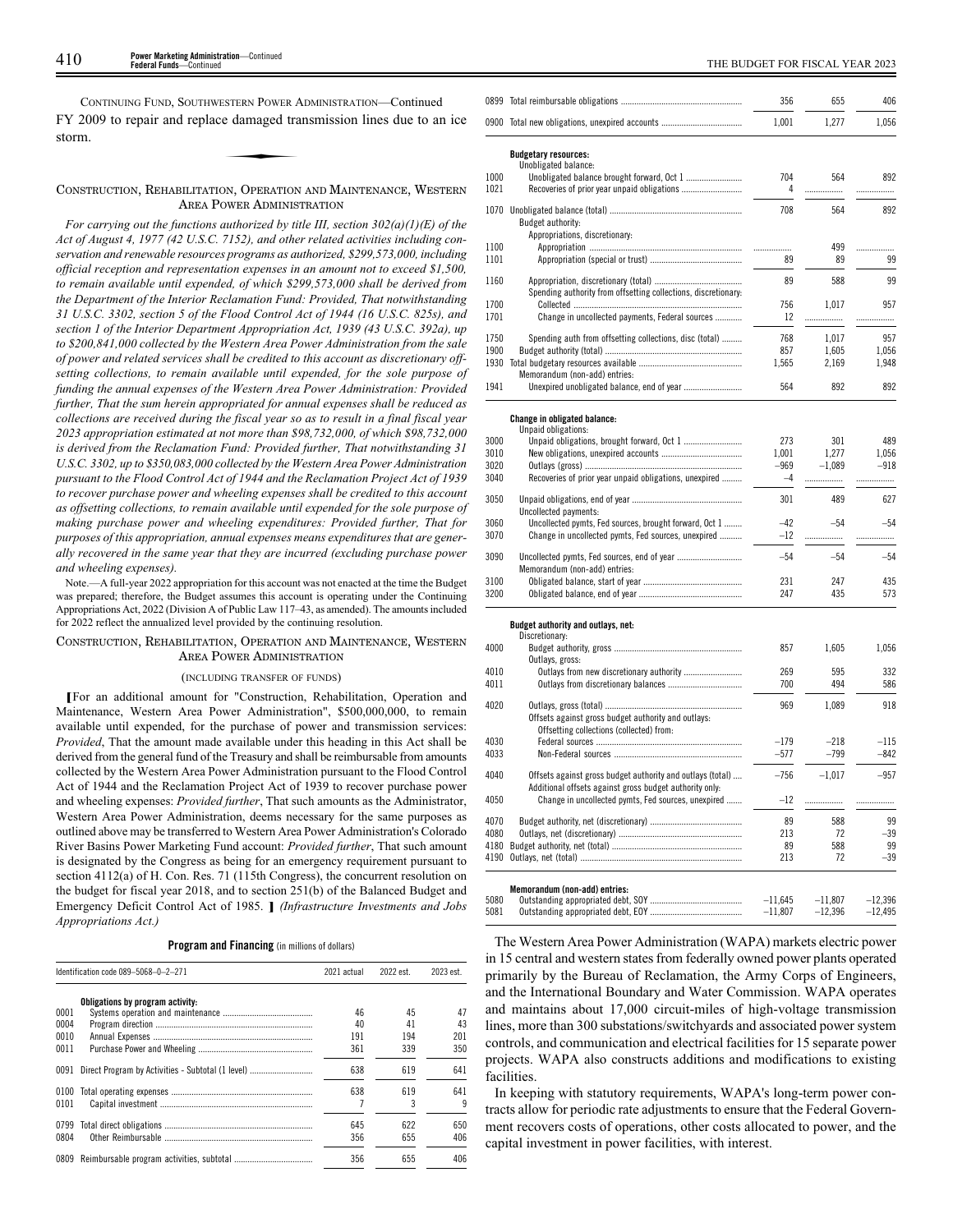Power is sold to nearly 700 wholesale customers, including DOE's National Labs, more than two dozen U.S. Department of Defense installations, municipalities, cooperatives, irrigation districts, public utility districts, other State and Federal Government agencies, and private utilities. Receipts are deposited in the Reclamation Fund, the Falcon and Amistad Operating and Maintenance Fund, the General Fund, the Colorado River Dam Fund, and the Colorado River Basins Power Marketing Fund.

As in past years, the budget continues to provide funding for annual expenses and purchase power and wheeling expenses through discretionary offsetting collections derived from power receipts collected to recover those expenses.

*Systems Operation and Maintenance*.—Provides essential electrical and communication equipment replacements and upgrades, capitalized moveable equipment, technical services, and supplies and materials necessary for safe reliable operation and cost-effective maintenance of the power systems.

*Purchase Power and Wheeling*.—Provision is made for the payment of wheeling fees and for the purchase of electricity in connection with the distribution of power under contracts with utility companies. Customers are encouraged to contract for power and wheeling on their own, or use alternative funding mechanisms, including customer advances, net billing, and bill crediting to finance these activities. Ongoing operating services are also available on a reimbursable basis.

WAPA has implemented a Purchase Power and Wheeling (PPW) risk mitigation strategy to ensure continuous operations during periods of significant drought. The strategy was developed consistent with existing authorities, and with the participation and support of WAPA power customers. Under this approach, WAPA retains receipts from the recovery of purchase power and wheeling expenses within the 'up to' amount specified by Congress. The receipts retained are available until expended, and are available only for purchase power and wheeling expenses. As of the end of FY 2021, WAPA's PPW reserve balance was \$217 million.

### **DISCRETIONARY PURCHASE POWER ANDWHEELING,WESTERN AREA POWER ADMINISTRATION<sup>1</sup>**

|                                            | (in millions of dollars) |             |             |                         |                  |
|--------------------------------------------|--------------------------|-------------|-------------|-------------------------|------------------|
|                                            | 2019 Actual              | 2020 Actual | 2021 Actual | 2022<br><b>Fstimate</b> | 2023<br>Estimate |
| Limitation to collect, ('up to' ceiling in |                          |             |             |                         |                  |
| appropriations language)                   | 225                      | 227         | 192         | 192                     | 350              |
|                                            | 225                      | 171         | 192         | 192                     | 350              |
|                                            |                          |             |             |                         |                  |
| PPW Unobligated balance brought forward,   |                          |             |             |                         |                  |
|                                            | 282                      | 362         | 386         | 217                     | 70               |
| Spending authority from offsetting         |                          |             |             |                         |                  |
|                                            | 225                      | 171         | 192         | 192                     | 350              |
|                                            | $-145$                   | $-147$      | $-361$      | $-339$                  | $-350$           |
|                                            |                          |             |             |                         |                  |
| PPW Unobligated balance, end of year       | 362                      | 386         | 217         | 70                      | 70               |
|                                            |                          |             |             |                         |                  |
| Cumulative application of BIL funding      |                          |             |             | 250                     | 415              |
| PPW Unobligated balance, end of year       |                          |             |             | 320                     | 485              |

### 1 Excludes alternative financing for PPW.

*System Construction*.—WAPA's construction and rehabilitation activity emphasizes replacement and upgrades of existing infrastructure to sustain reliable power delivery to its customers, to contain annual maintenance costs, and to improve overall operational efficiency. WAPA will continue to participate in joint construction projects with customers to encourage more widespread transmission access.

*Program Direction*.—Provides compensation and all related expenses for the workforce that operates and maintains WAPA's high-voltage interconnected transmission system (systems operation and maintenance program), and those that plan, design, and supervise the construction of replacements, upgrades, and additions (system construction program) to the transmission facilities.

*Reimbursable Program*.—This program involves services provided by WAPA to others under various types of reimbursable arrangements. WAPA's reimbursable authority and partnerships also support responses to natural disasters - to restore the energy infrastructure and access to power.

WAPA will continue to spend out of the Colorado River Dam Fund for operations and maintenance activities associated with the Boulder Canyon Project via a reimbursable arrangement with the Interior Department's Bureau of Reclamation. The Colorado River Dam Fund is a revolving fund operated by the Bureau of Reclamation. Authority for WAPA to obligate directly from the Colorado River Dam Fund comes from section 104(a) of the Hoover Power Plant Act of 1984.

The Bipartisan Infrastructure Law (BIL) (Infrastructure Investment and Jobs Act, P.L. 117–58) provided WAPA with additional resources for purchase power and wheeling.

### **Object Classification** (in millions of dollars)

|      | Identification code 089-5068-0-2-271                 | 2021 actual    | 2022 est.        | 2023 est. |
|------|------------------------------------------------------|----------------|------------------|-----------|
|      | Direct obligations:                                  |                |                  |           |
|      | Personnel compensation:                              |                |                  |           |
| 11.1 |                                                      | 81             | 101              | 106       |
| 11.3 |                                                      | 12             | .                |           |
| 11.5 |                                                      | 11             |                  | 7         |
| 11.9 |                                                      | 104            | 108              | 113       |
| 121  |                                                      | 36             | 35               | 37        |
| 21.0 |                                                      | $\mathfrak{p}$ | $\boldsymbol{8}$ | 7         |
| 22.0 |                                                      | 2              | .                |           |
| 23.1 |                                                      |                | $\overline{c}$   |           |
| 23.2 |                                                      | 1              | .                |           |
| 23.3 | Communications, utilities, and miscellaneous charges | Δ              | ĥ                | 7         |
| 25.1 |                                                      | 30             | 29               | 29        |
| 25.2 |                                                      | 396            | 365              | 376       |
| 25.3 |                                                      | .              | 3                | 3         |
| 25.7 |                                                      | 10             | 9                | 9         |
| 26.0 |                                                      | 8              | 10               | 14        |
| 31.0 |                                                      | 26             | 25               | 27        |
| 32.0 |                                                      | 25             | 22               | 27        |
| 99.0 |                                                      | 645            | 622              | 650       |
| 99.0 |                                                      | 356            | 655              | 406       |
| 99.9 |                                                      | 1.001          | 1,277            | 1.056     |

### **Employment Summary**

| Identification code 089-5068-0-2-271                                 | 2021 actual | 2022 est. | 2023 est. |  |  |
|----------------------------------------------------------------------|-------------|-----------|-----------|--|--|
| 1001 Direct civilian full-time equivalent employment                 | 829         | 852       | 857       |  |  |
| 2001 Reimbursable civilian full-time equivalent employment           | 353         | 350       | 344       |  |  |
|                                                                      |             |           |           |  |  |
|                                                                      |             |           |           |  |  |
| WESTERN AREA POWER ADMINISTRATION, BORROWING AUTHORITY, RECOVERY ACT |             |           |           |  |  |

|              | Identification code 089-4404-0-3-271                                                                 | 2021 actual    | 2022 est. | 2023 est.       |
|--------------|------------------------------------------------------------------------------------------------------|----------------|-----------|-----------------|
| 0102<br>0811 | Obligations by program activity:<br>Western Area Power Administration, Borrowing Authority, Recovery |                | 400       | 200             |
|              |                                                                                                      | 7              | 17        | 19              |
|              | 0900 Total new obligations, unexpired accounts                                                       | $\overline{1}$ | 417       | 219             |
|              | <b>Budgetary resources:</b><br>Unobligated balance:                                                  |                |           |                 |
| 1000         |                                                                                                      | 14             | 13        | 13              |
| 1001         | Discretionary unobligated balance brought fwd, Oct 1                                                 | 5              | 4         |                 |
|              | Budget authority:                                                                                    |                |           |                 |
|              | Borrowing authority, mandatory:                                                                      |                |           |                 |
| 1400         |                                                                                                      |                | 424       | 212             |
| 1421         |                                                                                                      |                | $-24$     | $-12$           |
|              |                                                                                                      |                |           |                 |
| 1440         |                                                                                                      |                | 400       | 200             |
|              | Spending authority from offsetting collections, discretionary:                                       |                |           |                 |
| 1700         |                                                                                                      | 3              | 12        | 13              |
|              | Spending authority from offsetting collections, mandatory:                                           |                |           |                 |
| 1800         |                                                                                                      | 3              | 5         | $6\overline{6}$ |
| 1900         |                                                                                                      | 6              | 417       | 219             |
| 1930         |                                                                                                      | 20             | 430       | 232             |
|              | Memorandum (non-add) entries:                                                                        |                |           |                 |
| 1941         |                                                                                                      | 13             | 13        | 13              |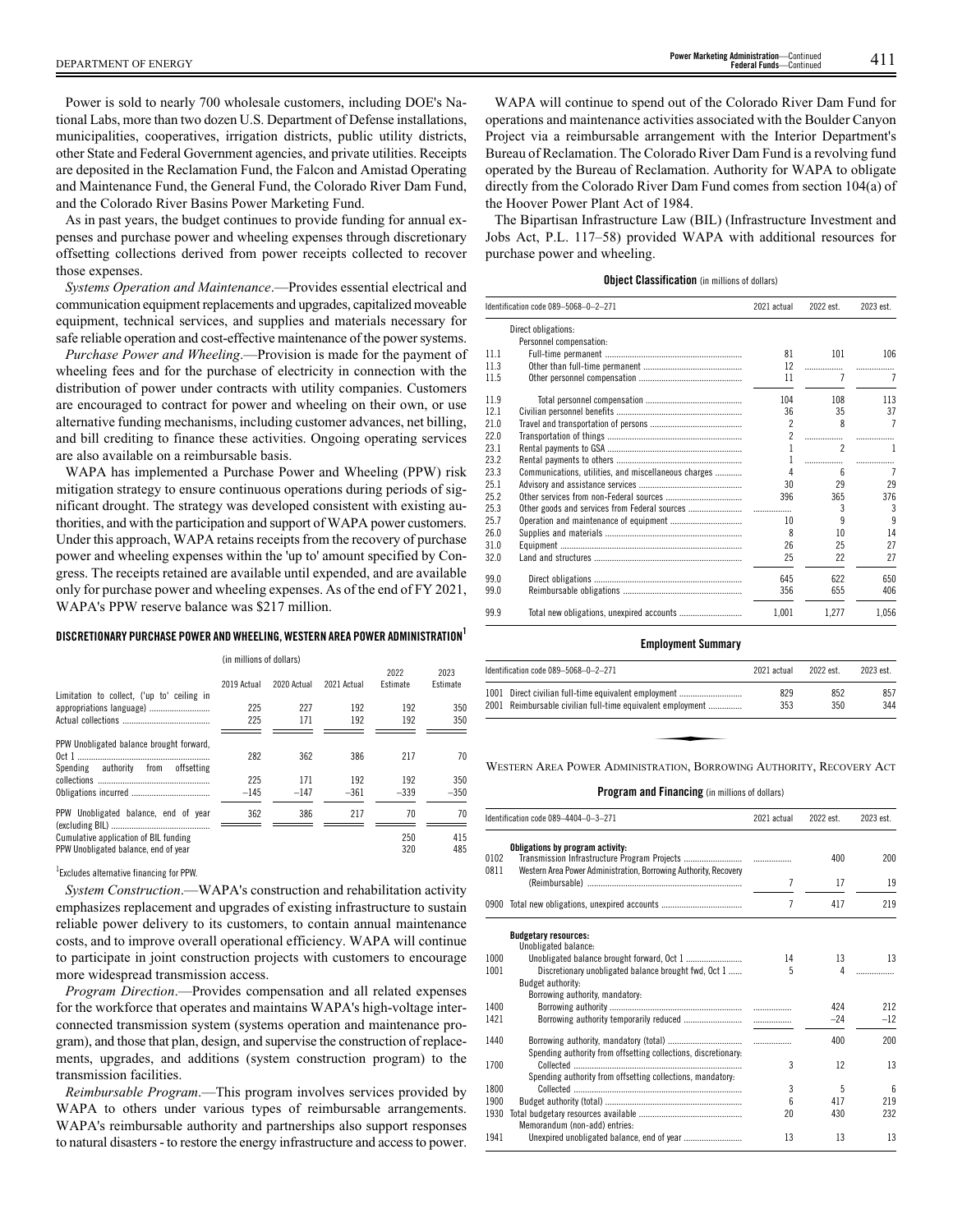WESTERN AREA POWER ADMINISTRATION, BORROWING AUTHORITY, RECOVERY ACT—Continued

### **Program and Financing**—Continued

|      | Identification code 089-4404-0-3-271                       | 2021 actual | 2022 est. | 2023 est. |
|------|------------------------------------------------------------|-------------|-----------|-----------|
|      | <b>Change in obligated balance:</b><br>Unpaid obligations: |             |           |           |
| 3000 |                                                            | 20          | 20        | 103       |
| 3010 |                                                            | 7           | 417       | 219       |
| 3020 |                                                            | $-7$        | $-334$    | $-259$    |
| 3050 | Memorandum (non-add) entries:                              | 20          | 103       | 63        |
| 3100 |                                                            | 20          | 20        | 103       |
| 3200 |                                                            | 20          | 103       | 63        |
|      | Budget authority and outlays, net:<br>Discretionary:       |             |           |           |
| 4000 | Outlays, gross:                                            | 3           | 12        | 13        |
| 4010 |                                                            | .           | 12        | 13        |
| 4011 |                                                            | 3           | 5         | .         |
| 4020 | Offsets against gross budget authority and outlays:        | 3           | 17        | 13        |
|      | Offsetting collections (collected) from:                   |             |           |           |
| 4030 |                                                            | $-2$        | $-2$      | $-2$      |
| 4033 |                                                            | $-1$        | $-10$     | $-11$     |
| 4040 | Offsets against gross budget authority and outlays (total) | $-3$        | $-12$     | $-13$     |
| 4080 | Mandatory:                                                 |             | 5         | .         |
| 4090 | Outlays, gross:                                            | 3           | 405       | 206       |
| 4100 |                                                            | .           | 301       | 154       |
| 4101 |                                                            | 4           | 16        | 92        |
| 4110 | Offsets against gross budget authority and outlays:        | 4           | 317       | 246       |
|      | Offsetting collections (collected) from:                   |             |           |           |
| 4123 |                                                            | $-3$        | $-5$      | —հ        |
| 4180 |                                                            | .           | 400       | 200       |
| 4190 |                                                            | 1           | 317       | 240       |

The American Recovery and Reinvestment Act of 2009 (the Act) provided Western Area Power Administration (WAPA) borrowing authority for the purpose of constructing, financing, facilitating, planning, operating, maintaining, or studying construction of new or upgraded electric power transmission lines and related facilities with at least one terminus within the area served by WAPA, and for delivering or facilitating the delivery of power generated by renewable energy resources. This authority to borrow from the United States Treasury is available to WAPA on a permanent, indefinite basis, with the amount of borrowing outstanding not to exceed \$3.25 billion at any one time. WAPA established the Transmission Infrastructure Program (TIP) to manage and administer this borrowing authority and its related program requirements.

### **Object Classification** (in millions of dollars)

|      | Identification code 089-4404-0-3-271 | 2021 actual | 2022 est. | 2023 est. |
|------|--------------------------------------|-------------|-----------|-----------|
| 25.2 |                                      |             | 400       | 200       |
| 99.0 | Reimbursable obligations:            |             | 400       | 200       |
| 11.1 |                                      |             |           |           |
| 25.2 |                                      |             | 12        | 10        |
| 43.0 |                                      |             | 3         |           |
| 99.0 |                                      |             | 17        | 19        |
| 99.9 |                                      |             | 417       | 219       |
|      | <b>Employment Summary</b>            |             |           |           |

| Identification code 089-4404-0-3-271                       | 2021 actual | 2022 est. | 2023 est. |
|------------------------------------------------------------|-------------|-----------|-----------|
| 2001 Reimbursable civilian full-time equivalent employment | b           |           | 12        |
|                                                            |             |           |           |
|                                                            |             |           |           |

### EMERGENCY FUND, WESTERN AREA POWER ADMINISTRATION

**Program and Financing** (in millions of dollars)

|      | Identification code 089-5069-0-2-271                | 2021 actual | 2022 est. | 2023 est. |  |
|------|-----------------------------------------------------|-------------|-----------|-----------|--|
|      | <b>Budgetary resources:</b><br>Unobligated balance: |             |           |           |  |
| 1000 |                                                     |             |           |           |  |
| 1930 | Memorandum (non-add) entries:                       |             |           |           |  |
| 1941 |                                                     |             |           |           |  |
| 4180 |                                                     |             |           |           |  |
| 5080 | Memorandum (non-add) entries:                       | $-55$       | $-55$     | $-55$     |  |
| 5081 |                                                     | $-55$       | $-55$     | $-55$     |  |

An emergency fund maintained from receipts from the sale and transmission of electric power is available to defray expenses necessary to ensure continuity of service. The fund was last activated in fiscal year 2010 to repair and replace damaged transmission lines due to severe winter storm conditions. repair and replace damaged transmission lines due to severe winter storm conditions.

### FALCON AND AMISTAD OPERATING AND MAINTENANCE FUND

*For operation, maintenance, and emergency costs for the hydroelectric facilities at the Falcon and Amistad Dams, \$6,330,000, to remain available until expended, and to be derived from the Falcon and Amistad Operating and Maintenance Fund of the Western Area Power Administration, as provided in section 2 of the Act of June 18, 1954 (68 Stat. 255): Provided, That notwithstanding the provisions of that Act and of 31 U.S.C. 3302, up to \$6,102,000 collected by the Western Area Power Administration from the sale of power and related services from the Falcon and Amistad Dams shall be credited to this account as discretionary offsetting collections, to remain available until expended for the sole purpose of funding the annual expenses of the hydroelectric facilities of these Dams and associated Western Area Power Administration activities: Provided further, That the sum herein appropriated for annual expenses shall be reduced as collections are received during the fiscal year so as to result in a final fiscal year 2023 appropriation estimated at not more than \$228,000: Provided further, That for purposes of this appropriation, annual expenses means expenditures that are generally recovered in the same year that they are incurred: Provided further, That for fiscal year 2023, the Administrator of the Western Area Power Administration may accept up to \$1,598,000 in funds contributed by United States power customers of the Falcon and Amistad Dams for deposit into the Falcon and Amistad Operating and Maintenance Fund, and such funds shall be available for the purpose for which contributed in like manner as if said sums had been specifically appropriated for such purpose: Provided further, That any such funds shall be available without further appropriation and without fiscal year limitation for use by the Commissioner of the United States Section of the International Boundary and Water Commission for the sole purpose of operating, maintaining, repairing, rehabilitating, replacing, or upgrading the hydroelectric facilities at these Dams in accordance with agreements reached between the Administrator, Commissioner, and the power customers.*

Note.—A full-year 2022 appropriation for this account was not enacted at the time the Budget was prepared; therefore, the Budget assumes this account is operating under the Continuing Appropriations Act, 2022 (Division A of Public Law 117–43, as amended). The amounts included for 2022 reflect the annualized level provided by the continuing resolution.

### **Special and Trust Fund Receipts** (in millions of dollars)

|      | Identification code 089-5178-0-2-271<br>2021 actual |  | 2022 est. | 2023 est. |
|------|-----------------------------------------------------|--|-----------|-----------|
|      |                                                     |  |           |           |
| 2000 |                                                     |  |           |           |
| 5099 |                                                     |  |           |           |

| Identification code 089-5178-0-2-271 |                                  | 2021 actual | 2022 est. | 2023 est. |  |
|--------------------------------------|----------------------------------|-------------|-----------|-----------|--|
| 0001                                 | Obligations by program activity: |             |           |           |  |
|                                      |                                  |             |           |           |  |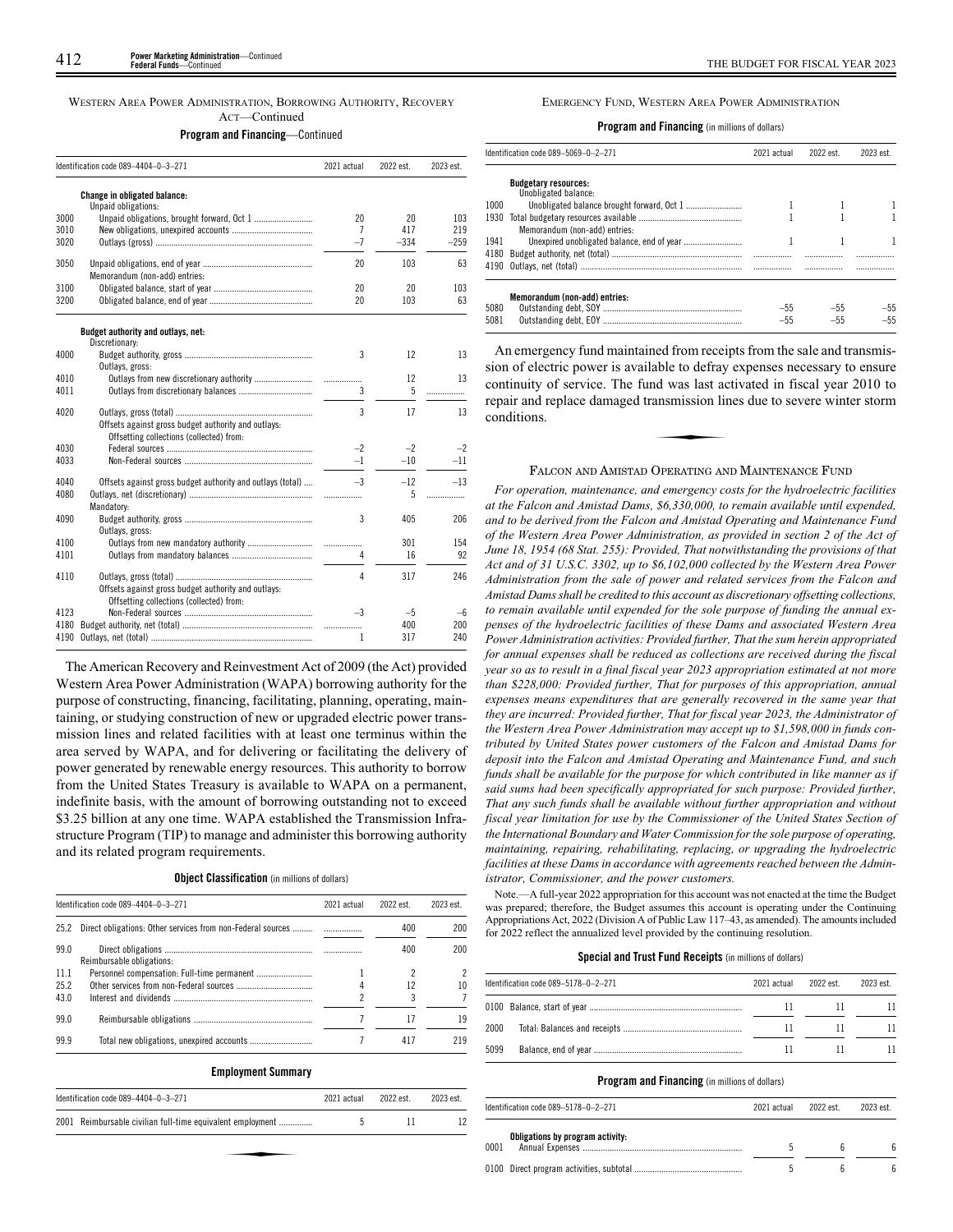| 0802         | Reimbursable program activity - Alternative Financing          | 1              | 2              | $\overline{c}$           |
|--------------|----------------------------------------------------------------|----------------|----------------|--------------------------|
|              |                                                                | 1              | $\overline{c}$ | $\overline{\phantom{a}}$ |
|              |                                                                | 6              | 8              | 8                        |
|              | <b>Budgetary resources:</b>                                    |                |                |                          |
| 1000         | Unobligated balance:<br>Budget authority:                      | $\overline{c}$ | 3              | 3                        |
|              | Spending authority from offsetting collections, discretionary: |                |                |                          |
| 1700         |                                                                | 7              | 8              | 8                        |
| 1930         | Memorandum (non-add) entries:                                  | 9              | 11             | 11                       |
| 1941         |                                                                | 3              | 3              | 3                        |
|              | Change in obligated balance:                                   |                |                |                          |
|              | Unpaid obligations:                                            |                |                |                          |
| 3000         | Unpaid obligations, brought forward, Oct 1                     | 5              | 5              | 3                        |
| 3010         |                                                                | 6              | 8              | 8                        |
| 3020         |                                                                | $-6$           | $-10$          | $-8$                     |
| 3050         | Memorandum (non-add) entries:                                  | 5              | 3              | 3                        |
| 3100         |                                                                | 5              | 5              | 3                        |
| 3200         |                                                                | 5              | 3              | 3                        |
|              | Budget authority and outlays, net:<br>Discretionary:           |                |                |                          |
| 4000         | Outlays, gross:                                                | 7              | 8              | 8                        |
| 4010         | Outlays from new discretionary authority                       | 1              | 5              | 5                        |
| 4011         |                                                                | 5              | 5              | 3                        |
| 4020         | Offsets against gross budget authority and outlays:            | 6              | 10             | 8                        |
| 4033<br>4180 | Offsetting collections (collected) from:                       | $-7$           | $-8$           | -8                       |
| 4190         |                                                                | $-1$           | .<br>2         | .                        |

Pursuant to section 2 of the Act of June 18, 1954, as amended, Western Area Power Administration is requesting funding for the Falcon and Amistad Operating and Maintenance Fund to defray operations, maintenance, and emergency (OM&E) expenses for the hydroelectric facilities at Falcon and Amistad Dams on the Rio Grande River. Most of these funds will be made available to the United States Section of the International Boundary and Water Commission through a reimbursable agreement. Within the fund, \$200,000 is for an emergency reserve that will remain unobligated unless unanticipated expenses arise. The budget provides funding for annual expenses through discretionary offsetting collections derived from power receipts collected to recover those expenses. The budget also provides authority to use customer advances. The contributed customer funds will finance the capital replacement requirements of the projects.

**Object Classification** (in millions of dollars)

|      |                                                           |   | 2022 est. | 2023 est. |
|------|-----------------------------------------------------------|---|-----------|-----------|
| 25.3 | Direct obligations: Other goods and services from Federal |   |           | 6         |
| 99.0 |                                                           |   |           |           |
| 99.9 |                                                           | ĥ | 8         |           |

**ADMINISTRATION** 

**Program and Financing** (in millions of dollars)

| Identification code 089-4452-0-3-271 |                                                | 2021 actual | 2022 est  | 2023 est. |
|--------------------------------------|------------------------------------------------|-------------|-----------|-----------|
| 0801<br>0802                         | Obligations by program activity:               | 73<br>193   | 74<br>163 | 79<br>179 |
|                                      | 0900 Total new obligations, unexpired accounts | 266         | 237       | 258       |

|      | <b>Budgetary resources:</b><br>Unobligated balance:            |        |        |        |
|------|----------------------------------------------------------------|--------|--------|--------|
| 1000 |                                                                | 142    | 91     | 91     |
|      | Budget authority:                                              |        |        |        |
|      | Spending authority from offsetting collections, discretionary: |        |        |        |
| 1700 |                                                                | 236    | 258    | 267    |
| 1710 | Spending authority from offsetting collections transferred     |        |        |        |
|      |                                                                | $-21$  | $-21$  | .      |
| 1720 | Capital transfer of spending authority from offsetting         |        |        |        |
|      |                                                                |        | .      | $-9$   |
| 1750 | Spending auth from offsetting collections, disc (total)        | 215    | 237    | 258    |
| 1930 |                                                                | 357    | 328    | 349    |
|      | Memorandum (non-add) entries:                                  |        |        |        |
| 1941 |                                                                | 91     | 91     | 91     |
|      |                                                                |        |        |        |
|      | <b>Change in obligated balance:</b>                            |        |        |        |
|      | Unpaid obligations:                                            |        |        |        |
| 3000 |                                                                | 53     | 68     | 113    |
| 3010 |                                                                | 266    | 237    | 258    |
| 3020 |                                                                | $-251$ | $-192$ | $-243$ |
|      |                                                                |        |        | 128    |
| 3050 | Uncollected payments:                                          | 68     | 113    |        |
| 3060 | Uncollected pymts, Fed sources, brought forward, Oct 1         | $-1$   | $-1$   | $-1$   |
|      |                                                                |        |        |        |
| 3090 |                                                                | $-1$   | $-1$   | $-1$   |
|      | Memorandum (non-add) entries:                                  |        |        |        |
| 3100 |                                                                | 52     | 67     | 112    |
| 3200 |                                                                | 67     | 112    | 127    |
|      |                                                                |        |        |        |
|      | Budget authority and outlays, net:                             |        |        |        |
|      | Discretionary:                                                 |        |        |        |
| 4000 |                                                                | 215    | 237    | 258    |
| 4010 | Outlays, gross:                                                | 67     | 53     | 58     |
| 4011 |                                                                | 184    | 139    | 185    |
|      |                                                                |        |        |        |
| 4020 |                                                                | 251    | 192    | 243    |
|      | Offsets against gross budget authority and outlays:            |        |        |        |
|      | Offsetting collections (collected) from:                       |        |        |        |
| 4030 |                                                                | $-5$   | $-5$   | -5     |
| 4033 |                                                                | $-231$ | $-253$ | $-262$ |
| 4040 | Offsets against gross budget authority and outlays (total)     | $-236$ | $-258$ | $-267$ |
|      |                                                                |        |        |        |
| 4070 |                                                                | $-21$  | $-21$  | $-9$   |
| 4080 |                                                                | 15     | $-66$  | $-24$  |
| 4180 |                                                                | $-21$  | $-21$  | $-9$   |
| 4190 |                                                                | 15     | $-66$  | $-24$  |

**Budgetary resources:**

Western Area Power Administration's (WAPA) operation and maintenance (O&M) and power marketing expenses for the Colorado River Storage Project, the Seedskadee Project, the Dolores Project, the Olmsted Replacement Project, and the Fort Peck Project are financed from power revenues.

*Colorado River Storage Project*.—WAPA markets power and operates and maintains the power transmission facilities of the Colorado River Storage Project consisting of four major storage units: Glen Canyon on the Colorado River in Arizona, Flaming Gorge on the Green River in Utah, Navajo on the San Juan River in New Mexico, and the Wayne N. Aspinall unit on the Gunnison River in Colorado.

*Seedskadee Project*.—This project includes WAPA's expenses for O&M, power marketing, and transmission of hydroelectric power from the Fontenelle Dam power plant in southwestern Wyoming.

*Dolores Project*.—This project includes WAPA's expenses for O&M, power marketing, and transmission of hydroelectric power from power plants at McPhee Dam and Towaoc Canal in southwestern Colorado.

*Fort Peck Project*.—Revenues collected by WAPA are used to defray operation and maintenance and power marketing expenses associated with the power generation and transmission facilities of the Fort Peck Project, and WAPA operates and maintains the transmission system and performs power marketing functions.

*Olmsted Replacement Project.—*This project includes WAPA's expenses for power marketing of hydroelectric power from the Olmsted Power Plant in Northern Utah.

*Equipment, Contracts and Related Expenses*.—WAPA operates and maintains approximately 4,000 miles of transmission lines, substations, switchyards, communications, and control equipment associated with this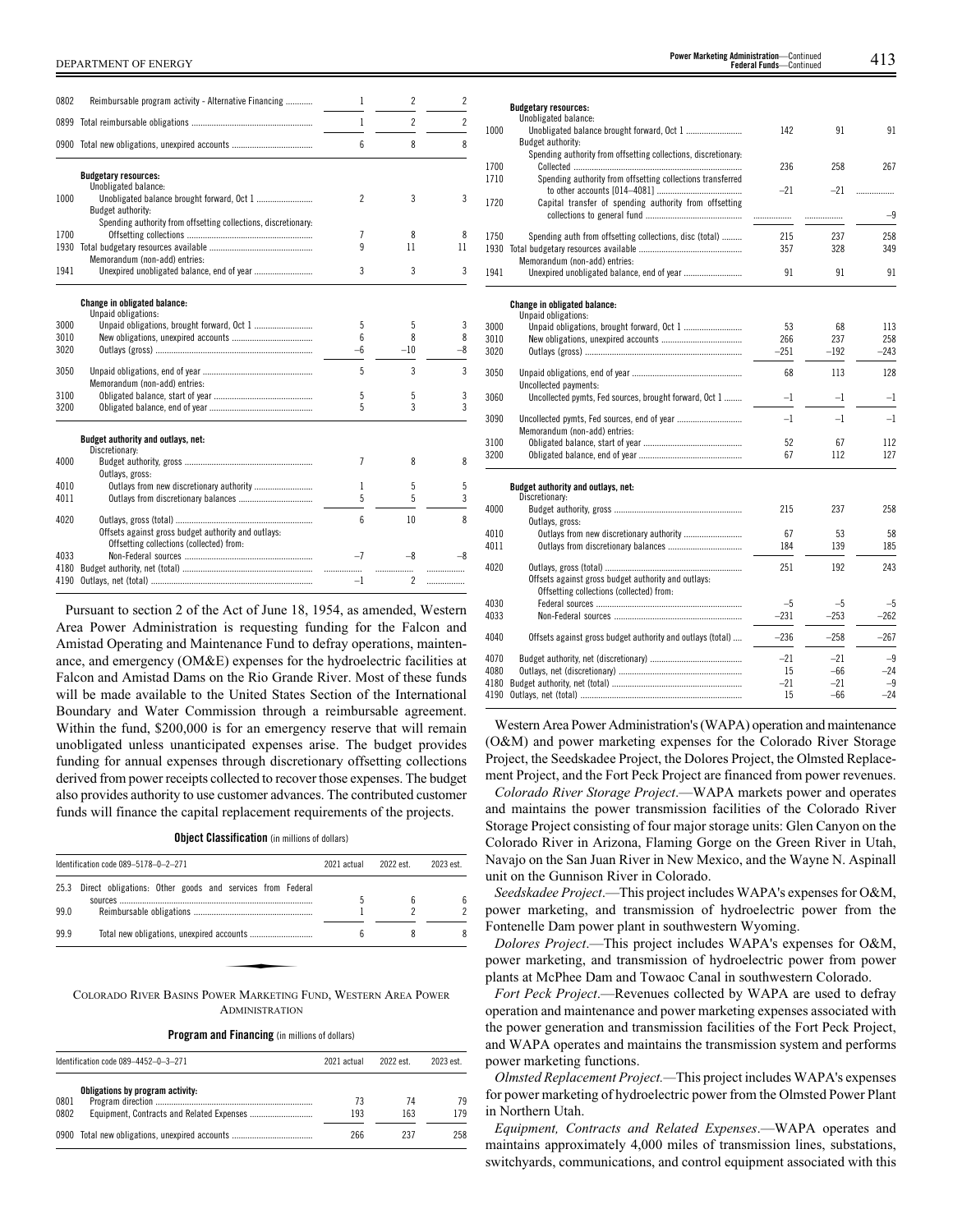COLORADO RIVER BASINS POWER MARKETING FUND, WESTERN AREA POWER ADMINISTRATION—Continued

fund. Wholesale power is provided to utilities over interconnected highvoltage transmission systems. In keeping with statutory requirements, longterm power contracts provide for periodic rate adjustments to ensure that the Federal Government recovers all costs of O&M, and all capital invested in power, with interest. This activity provides for the supplies, materials, services, capital equipment replacements, and additions, including communications and control equipment, purchase power, transmission and wheeling services, and interest payments to the U.S. Treasury.

*Program Direction*.—The personnel compensation and related expenses for all these activities are quantified under Program Direction.

| <b>Object Classification</b> (in millions of dollars) |  |  |
|-------------------------------------------------------|--|--|

|      | Identification code 089-4452-0-3-271                 | 2021 actual | 2022 est. | 2023 est. |
|------|------------------------------------------------------|-------------|-----------|-----------|
|      | Reimbursable obligations:                            |             |           |           |
|      | Personnel compensation:                              |             |           |           |
| 111  |                                                      | 33          | 34        | 39        |
| 11.5 |                                                      | 5           | 5         | 3         |
| 119  |                                                      | 38          | 39        | 42        |
| 121  |                                                      | 13          | 13        | 13        |
| 210  |                                                      | 1           | 2         | 2         |
| 22.0 |                                                      | 1           |           | 2         |
| 231  |                                                      |             |           |           |
| 23.3 | Communications, utilities, and miscellaneous charges | 2           |           | 2         |
| 25.1 |                                                      | 8           |           | q         |
| 25.2 |                                                      | 143         | 115       | 131       |
| 25.3 |                                                      | 22          | 29        | 29        |
| 25.7 |                                                      | 16          |           | 3         |
| 26.0 |                                                      | 2           |           | 3         |
| 310  |                                                      | 5           | 5         | 9         |
| 32.0 |                                                      | 15          | 12        | 9         |
| 43.0 |                                                      |             |           | 3         |
| 99.9 |                                                      | 266         | 237       | 258       |

# ✦

Identification code 089–4452–0–3–271 2021 actual 2022 est. 2023 est. 2001 Reimbursable civilian full-time equivalent employment ............... 294 308 308

BONNEVILLE POWER ADMINISTRATION FUND *Expenditures from the Bonneville Power Administration Fund, established pursuant to Public Law 93–454, are approved for the Colville Tribes Residents Fish Hatchery Expansion, Chief Joseph Hatchery Water Quality Project, and Umatilla Hatchery Facility Project, and, in addition, for official reception and representation expenses*

*in an amount not to exceed \$5,000: Provided, That during fiscal year 2023, no new direct loan obligations may be made.*

Note.—A full-year 2022 appropriation for this account was not enacted at the time the Budget was prepared; therefore, the Budget assumes this account is operating under the Continuing Appropriations Act, 2022 (Division A of Public Law 117–43, as amended). The amounts included for 2022 reflect the annualized level provided by the continuing resolution.

**Program and Financing** (in millions of dollars)

|      | Identification code 089-4045-0-3-271 |       | 2022 est. | 2023 est. |
|------|--------------------------------------|-------|-----------|-----------|
|      | Obligations by program activity:     |       |           |           |
| 0801 |                                      | 1.089 | 889       | 912       |
| 0802 |                                      | 250   | 259       | 259       |
| 0803 |                                      | 150   | 152       | 153       |
| 0804 |                                      | 236   | 253       | 253       |
| 0805 |                                      | 25    | 28        | 27        |
| 0806 |                                      | 31    | 33        | 29        |
| 0807 |                                      | 11    | 12        | 12        |
| 0808 |                                      | 241   | 247       | 247       |
| 0809 |                                      | 2.033 | 1.873     | 1.892     |
| 0811 |                                      | 494   | 508       | 515       |
| 0812 |                                      | 145   | 156       | 151       |
| 0813 |                                      | 187   | 162       | 165       |
| 0814 |                                      | 33    | 31        | 32        |
| 0819 |                                      | 859   | 857       | 863       |
| 0821 |                                      | 202   | 264       | 281       |

| 0822         |                                                                                                                | 348               | 476               | 497             |
|--------------|----------------------------------------------------------------------------------------------------------------|-------------------|-------------------|-----------------|
| 0824<br>0825 |                                                                                                                | 42<br>26          | 43<br>22          | 43<br>21        |
| 0826         |                                                                                                                | 63                | 56                | 61              |
| 0829         |                                                                                                                | 681               | 861               | 903             |
|              | 0900 Total new obligations, unexpired accounts                                                                 | 3,573             | 3,591             | 3.658           |
|              |                                                                                                                |                   |                   |                 |
|              | <b>Budgetary resources:</b><br>Unobligated balance:                                                            |                   |                   |                 |
| 1000         |                                                                                                                | 11                | 9                 | 522             |
| 1023         |                                                                                                                |                   | $-1$              | $-514$          |
| 1070         |                                                                                                                | 11                | 8                 | 8               |
|              | Budget authority:<br>Borrowing authority, mandatory:                                                           |                   |                   |                 |
| 1400         |                                                                                                                | 737               | 805               | 842             |
|              | Contract authority, mandatory:                                                                                 |                   |                   |                 |
| 1600         | Spending authority from offsetting collections, mandatory:                                                     | 2,379             |                   | .               |
| 1800         |                                                                                                                | 3,763             | 3,999             | 3,969           |
| 1801         | Change in uncollected payments, Federal sources                                                                | -33               | .                 | .               |
| 1802         | Offsetting collections (previously unavailable)                                                                | 8                 | 7                 | 7               |
| 1823         | New and/or unobligated balance of spending authority from<br>offsetting collections temporarily reduced        | $-7$              | $-7$              | $-7$            |
| 1825         | Spending authority from offsetting collections applied to                                                      |                   |                   |                 |
|              |                                                                                                                | $-757$            | $-699$            | $-734$          |
| 1826         | Spending authority from offsetting collections applied to                                                      | $-2,519$          | .                 | .               |
|              |                                                                                                                |                   |                   |                 |
| 1850         | Spending auth from offsetting collections, mand (total)                                                        | 455               | 3,300             | 3,235           |
| 1900<br>1930 |                                                                                                                | 3.571<br>3,582    | 4,105<br>4.113    | 4,077<br>4,085  |
|              | Memorandum (non-add) entries:                                                                                  |                   |                   |                 |
| 1941         |                                                                                                                | 9                 | 522               | 427             |
|              |                                                                                                                |                   |                   |                 |
|              | <b>Change in obligated balance:</b><br>Unpaid obligations:                                                     |                   |                   |                 |
| 3000         |                                                                                                                | 3,380             | 3,444             | 3,444           |
| 3010<br>3020 |                                                                                                                | 3,573             | 3,591             | 3,658           |
|              |                                                                                                                | $-3,509$          | $-3,591$          | $-3,660$        |
| 3050         | Uncollected payments:                                                                                          | 3,444             | 3,444             | 3,442           |
| 3060         | Uncollected pymts, Fed sources, brought forward, Oct 1                                                         | $-349$            | $-316$            | $-316$          |
| 3070         | Change in uncollected pymts, Fed sources, unexpired                                                            | 33                | .                 | .               |
| 3090         |                                                                                                                | $-316$            | $-316$            | $-316$          |
|              | Memorandum (non-add) entries:                                                                                  |                   |                   |                 |
| 3100         |                                                                                                                | 3,031<br>3.128    | 3,128             | 3,128           |
| 3200         |                                                                                                                |                   | 3,128             | 3,126           |
|              | Budget authority and outlays, net:                                                                             |                   |                   |                 |
|              | Mandatory:                                                                                                     |                   |                   |                 |
| 4090         | Outlays, gross:                                                                                                | 3,571             | 4,105             | 4,077           |
| 4100         |                                                                                                                | 3,341             | 3,391             | 3,460           |
| 4101         |                                                                                                                | 168               | 200               | 200             |
| 4110         |                                                                                                                | 3,509             | 3,591             | 3,660           |
|              | Offsets against gross budget authority and outlays:                                                            |                   |                   |                 |
|              | Offsetting collections (collected) from:                                                                       |                   |                   |                 |
| 4120<br>4123 |                                                                                                                | $-51$<br>$-3,712$ | $-90$<br>$-3,909$ | $-90$<br>-3,879 |
|              |                                                                                                                |                   |                   |                 |
| 4130         | Offsets against gross budget authority and outlays (total)                                                     | $-3,763$          | $-3,999$          | $-3,969$        |
| 4140         | Additional offsets against gross budget authority only:<br>Change in uncollected pymts, Fed sources, unexpired | 33                | .                 | .               |
|              |                                                                                                                |                   |                   |                 |
| 4160<br>4170 |                                                                                                                | $-159$            | 106               | 108<br>$-309$   |
| 4180         |                                                                                                                | $-254$<br>$-159$  | $-408$<br>106     | 108             |
| 4190         |                                                                                                                | $-254$            | $-408$            | $-309$          |
|              |                                                                                                                |                   |                   |                 |
|              | Memorandum (non-add) entries:                                                                                  |                   |                   |                 |
| 5000         | Total investments, SOY: Federal securities: Par value                                                          | 491               | .                 |                 |
| 5052<br>5053 |                                                                                                                | 2,519<br>2,379    | 2,379<br>2,379    | 2,379<br>2,379  |
| 5090         | Unexpired unavailable balance, SOY: Offsetting collections                                                     | 8                 | 7                 | 7               |
| 5092         | Ilnexnired unavailable balance EOY. Offsetting collections                                                     | $\overline{7}$    | 7                 | 7               |

### **Status of Direct Loans** (in millions of dollars)

5092 Unexpired unavailable balance, EOY: Offsetting collections ....

| Identification code 089-4045-0-3-271 |                                                 | 2021 actual | 2022 est. | 2023 est. |
|--------------------------------------|-------------------------------------------------|-------------|-----------|-----------|
|                                      | Cumulative balance of direct loans outstanding: |             |           |           |
| 1210                                 |                                                 |             |           |           |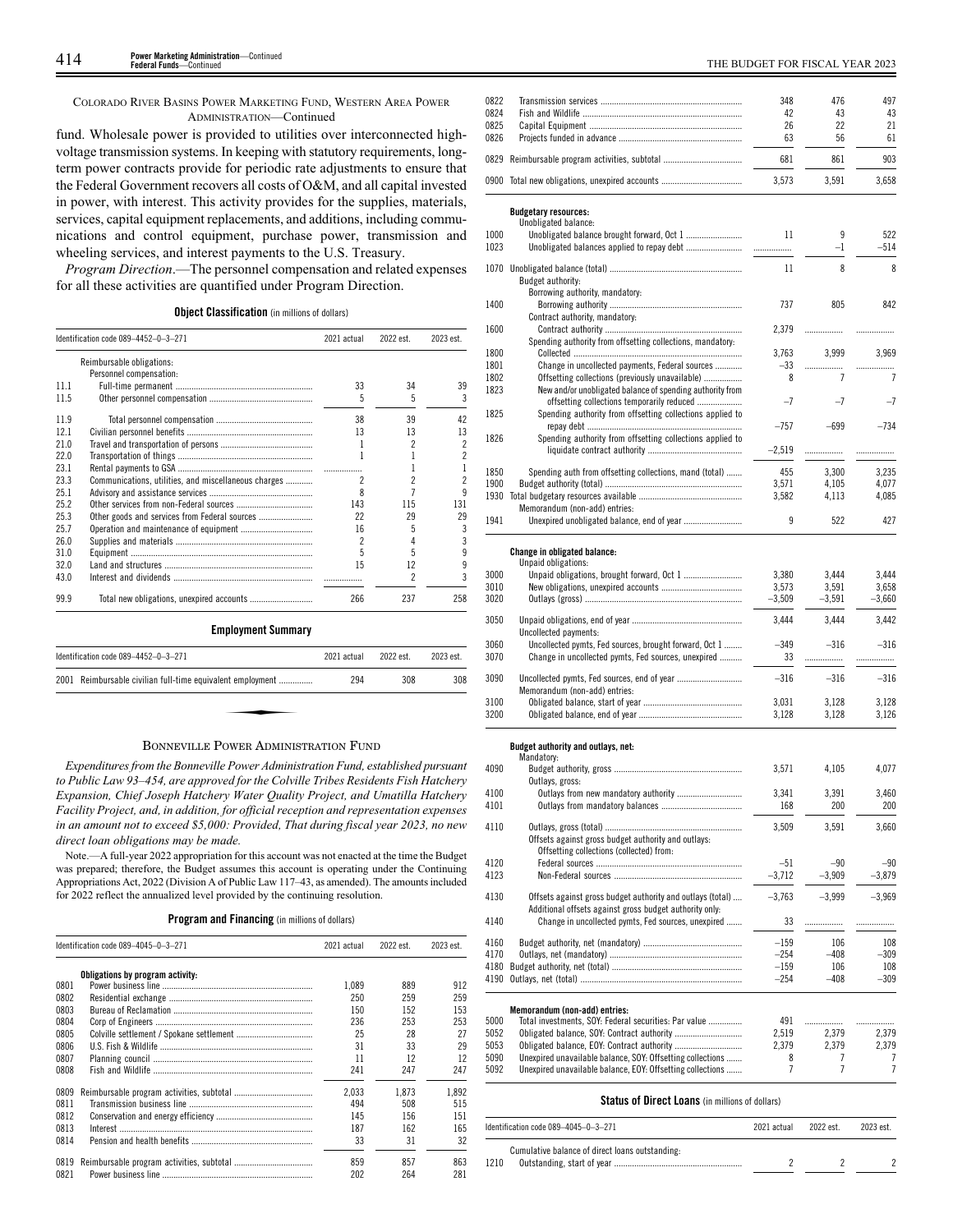| 1290 |  |  |
|------|--|--|
|      |  |  |

Bonneville Power Administration (BPA) is a Federal electric power marketing agency in the Pacific Northwest. BPA markets hydroelectric power from 21 multipurpose water resource projects of the U.S. Army Corps of Engineers and 10 projects of the U.S. Bureau of Reclamation, plus some energy from non-Federal generating projects in the region. These generating resources and BPA's transmission system are operated as an integrated power system with operating and financial results combined and reported as the Federal Columbia River Power System (FCRPS). BPA provides about 50 percent of the region's electric energy supply and about three-fourths of the region's high-voltage electric power transmission capacity.

BPA is responsible for meeting the net firm power requirements of its requesting customers through a variety of means, including energy conservation programs, acquisition of renewable and other resources, and power exchanges with utilities both in and outside the region.

BPA finances its operations with a business-type budget under the Government Corporation Control Act, 31 U.S.C. 9101–10, on the basis of the self-financing authority provided by the Federal Columbia River Transmission System Act of 1974 (Transmission Act) (Public Law 93–454) and the U.S. Treasury borrowing authority provided by the Transmission Act, the Pacific Northwest Electric Power Planning and Conservation Act (Pacific Northwest Power Act) (Public Law 96–501) for energy conservation, renewable energy resources, capital fish facilities, and other purposes, the American Recovery and Reinvestment Act of 2009 (Public Law 111–5), Infrastructure Investment and Jobs Act of 2021 (section 40110) (Public Law 117–58), and other legislation. Authority to borrow from the U.S. Treasury is available to the BPA on a permanent, indefinite basis. The amount of U.S. Treasury borrowing outstanding at any time cannot exceed \$17.70 billion. BPA finances its approximate \$4.4 billion annual cost of operations and investments primarily using power and transmission revenues and loans from the U.S. Treasury.

*Operating Expenses—Transmission Services.—*Provides for operating over 15,100 circuit miles of high-voltage transmissions lines and 262 substations, and for maintaining the facilities and equipment of the Bonneville transmission system in 2023.

*Power Services*.—Provides for the planning, contractual acquisition and oversight of reliable, cost effective resources. These resources are needed to serve BPA's portion of the region's forecasted net electric load requirements. This activity also includes protection, mitigation and enhancement of fish and wildlife affected by hydroelectric facilities on the Columbia River and its tributaries in accordance with the Pacific Northwest Power Act. This activity provides for payment of the operation and maintenance (O&M) costs allocated to power the 31 U.S. Army Corps of Engineers and U.S. Bureau of Reclamation hydro projects, amortization on the capital investment in power generating facilities, and irrigation assistance at U.S. Bureau of Reclamation facilities. This activity also provides for the planning, contractual acquisition and oversight of reliable, cost effective conservation. It also provides for extending the benefits of low-cost Federal power to the residential and small farm customers of investor-owned and publicly owned utilities, in accordance with the Pacific Northwest Power Act and for activities of the Pacific Northwest Electric Power and Conservation Planning Council required by the Pacific Northwest Power Act.

*Interest*.—Provides for payments to the U.S. Treasury for interest on U.S. Treasury borrowings to finance BPA's capital investments under \$17.70 billion of U.S. Treasury borrowing authority provided by the Transmission Act; the Pacific Northwest Power Act for energy conservation, renewable energy resources, capital fish facilities, and other purposes; the American Recovery and Reinvestment Act of 2009; Infrastructure Investment and Jobs Act of 2021, and other legislation. This interest category also includes interest on U.S. Army Corps of Engineers, BPA and U.S. Bureau of Reclamation appropriated debt.

*Capital Investments—Transmission Services*.—Provides for the planning, design and construction of transmission lines, substation and control system additions, replacements, and enhancements to the FCRPS transmission system for a reliable, efficient and cost-effective regional transmission system. Provides for planning, design, and construction work to repair or replace existing transmission lines, substations, control systems, and general facilities of the FCRPS transmission system.

*Power Services*.—Provides for direct funding of additions, improvements, and replacements at existing Federal hydroelectric projects in the Northwest. It also provides for capital investments to implement environmental activities, and protect, mitigate, and enhance fish and wildlife affected by hydroelectric facilities on the Columbia River and its tributaries, in accordance with the Pacific Northwest Power Act. This activity provides for the planning, contractual acquisition and oversight of reliable, cost effective conservation.

*Capital Equipment/Capitalized Bond Premium.—*Provides for capital information technologies, office furniture and equipment, and software capital development in support of all BPA programs. It also provides for bond premiums incurred for refinancing of bonds.

*Total Capital Obligations*.—The 2023 capital obligations are estimated to be \$842.5 million.

*Contingencies*.—Although contingencies are not specifically funded, the need may arise to provide for purchase of power in low-water years; for repair and/or replacement of facilities affected by natural and man-made emergencies, including the resulting additional costs for contracting, construction, and operation and maintenance work; for unavoidable increased costs for the planned program due to necessary but unforeseen adjustments, including engineering and design changes, contractor and other claims and relocations; or for payment of a retrospective premium adjustment in excess nuclear property insurance.

*Financing*.—The Transmission Act provides for the use by BPA of all receipts, collections, and recoveries in cash from all sources, including the sale of bonds, to finance the annual budget programs of BPA. These receipts result primarily from the sale of power and transmission services. The Transmission Act also provides for authority to borrow from the U.S. Treasury at rates comparable to borrowings at open market rates for similar issues. BPA has \$17.70 billion of U.S. Treasury borrowing authority provided by the Transmission Act; the Pacific Northwest Power Act for energy conservation, renewable energy resources, capital fish facilities, and other purposes; the American Recovery and Reinvestment Act of 2009; Infrastructure Investment and Jobs Act of 2021, and other legislation. At the end of 2021, BPA had outstanding bonds with the U.S. Treasury of \$5,629 million. At the end of 2021, BPA also had \$7,191.1 million of non-Federal debt outstanding, including Energy Northwest bonds. BPA will rely primarily on its U.S. Treasury borrowing authority to finance capital projects, but may also elect to use cash reserves generated by revenues from customers or seek third party financing sources when feasible to finance some of these investments.

In 2021, BPA made payments to the Treasury of \$1,049 million and also expects to make payments of \$935 million in 2022 and \$971 million in 2023. The 2023 payment is expected to be distributed as follows: interest on bonds and appropriations ( \$192 million), amortization ( \$734 million), and other ( \$45 million). BPA also received credits totaling approximately \$111 million applied against its Treasury payments in 2021 of which \$90.6 million reflected amounts diverted to fish mitigation efforts, but not allocable to power, in the Columbia and Snake River systems.

BPA, with input from its stakeholders, considers other strategies to sustain funding for its infrastructure investment requirements as well. BPA's Financial Plan defines strategies and policies for guiding how BPA will manage risk and variability of electricity markets and water years. It also describes how BPA will continue to manage to ensure it meets its Treasury repayment responsibilities.

*Direct Loans*.—During 2023, no new direct loan obligations may be made.

*Operating Results*.—Total revenues are forecast at approximately \$3.9 billion in 2023.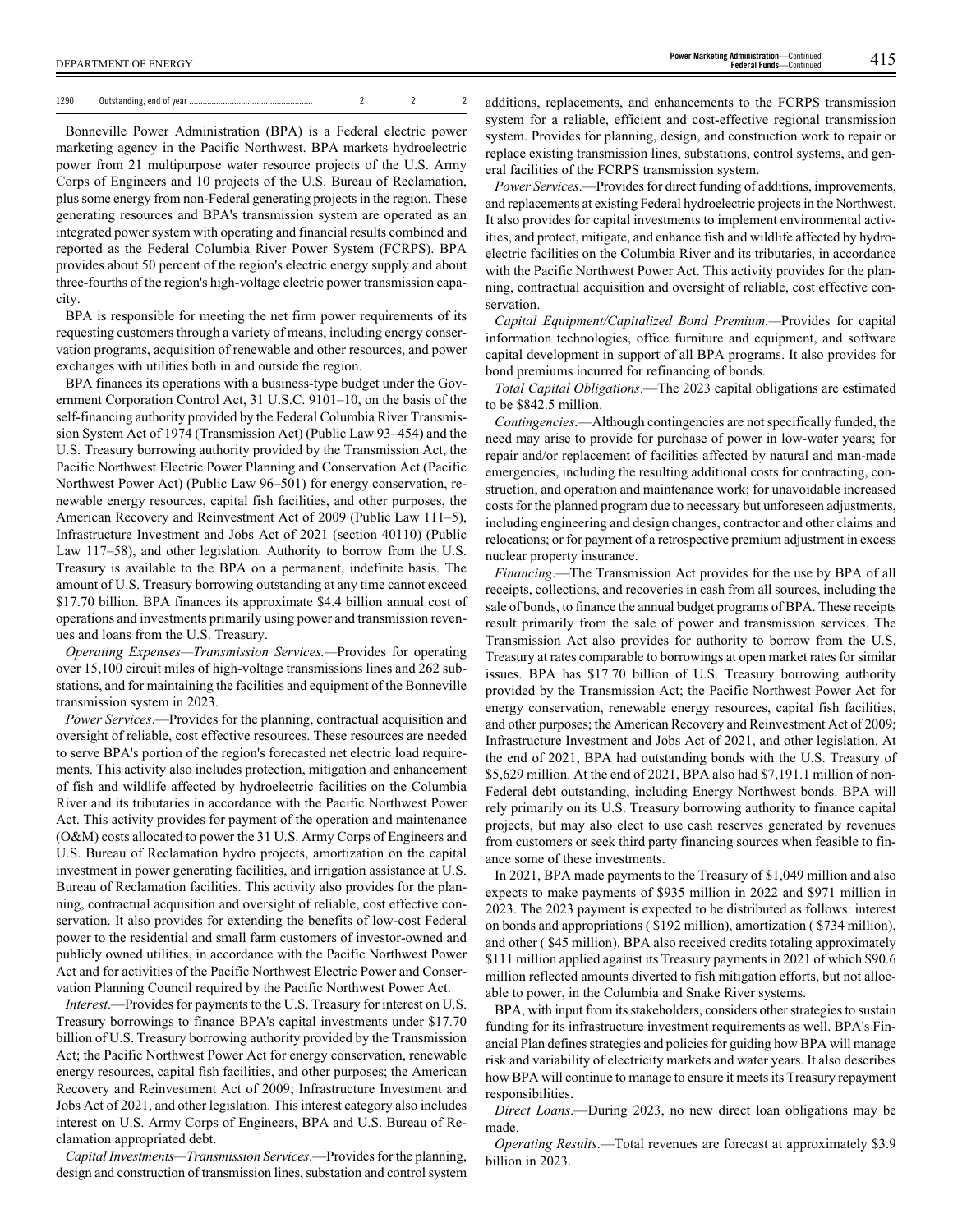### BONNEVILLE POWER ADMINISTRATION FUND—Continued

It should be noted that BPA's revenue forecasts are based on several critical assumptions about both the supply of and demand for Federal energy. During the operating year, deviation from the conditions assumed in a rate case may result in a variation in actual revenues of several hundred million dollars from the forecast.

Consistent with Administration policy, BPA will continue to fully recover, from the sale of electric power and transmission, funds sufficient to cover the full cost of Civil Service Retirement System and Post-Retirement Health Benefits for its employees. The entire cost of BPA and the power share of FCRPS U.S. Army Corps of Engineers and U.S. Bureau of Reclamation employees working under the Federal Employees Retirement System is fully recovered in wholesale electric power and transmission rates.

**Balance Sheet** (in millions of dollars)

| Identification code 089-4045-0-3-271 |                                 | 2020 actual | 2021 actual |
|--------------------------------------|---------------------------------|-------------|-------------|
|                                      | ASSETS:                         |             |             |
|                                      | Federal assets:                 |             |             |
| 1101                                 |                                 | 55          | 780         |
|                                      | Investments in U.S. securities: |             |             |
| 1106                                 |                                 | 493         |             |
| 1206                                 |                                 | 348         | 336         |
| 1601                                 |                                 |             |             |
| 1605                                 |                                 |             |             |
|                                      |                                 |             |             |
| 1699                                 |                                 |             |             |
|                                      | Other Federal assets:           |             |             |
| 1801                                 |                                 |             | 20          |
| 1802                                 |                                 | 108         | 110         |
| 1803                                 |                                 | 7,581       | 7,739       |
| 1901                                 |                                 | 13.457      | 13,125      |
| 1999                                 |                                 | 22.042      | 22.110      |
|                                      | LIABILITIES:                    |             |             |
|                                      | <b>Federal liabilities:</b>     |             |             |
| 2102                                 |                                 | 84          | 62          |
| 2103                                 |                                 | 7.888       | 5.700       |
|                                      | Non-Federal liabilities:        |             |             |
| 2201                                 |                                 | 390         | 524         |
| 2203                                 |                                 | 5,023       | 5.043       |
| 2207                                 |                                 | 8,657       | 10,781      |
| 2999                                 |                                 | 22.042      | 22.110      |
|                                      | <b>NET POSITION:</b>            |             |             |
| 3300                                 |                                 |             |             |
| 4999                                 |                                 | 22.042      | 22.110      |

### **Object Classification** (in millions of dollars)

|      | Identification code 089-4045-0-3-271                 | 2021 actual | 2022 est. | 2023 est. |
|------|------------------------------------------------------|-------------|-----------|-----------|
|      | Reimbursable obligations:                            |             |           |           |
| 11.1 |                                                      | 344         | 346       | 352       |
| 12.1 |                                                      | 164         | 165       | 168       |
| 21.0 |                                                      |             |           |           |
| 22.0 |                                                      |             |           |           |
| 23.2 |                                                      | 34          | 34        | 34        |
| 23.3 | Communications, utilities, and miscellaneous charges | 10          | 10        | 10        |
| 25.1 |                                                      | 131         | 132       | 134       |
| 25.2 |                                                      | 2.415       | 2.426     | 2.471     |
| 25.5 |                                                      | 2           | 4         | 4         |
| 26.0 |                                                      | 24          | 24        | 25        |
| 31.0 |                                                      | 85          | 85        | 87        |
| 32.0 |                                                      | 79          | 79        | 81        |
| 41.0 |                                                      | 47          | 47        | 48        |
| 43.0 |                                                      | 236         | 237       | 242       |
| 99.9 |                                                      | 3.573       | 3.591     | 3.658     |

### **Employment Summary**

|       | 2022 est. | 2023 est. |
|-------|-----------|-----------|
| 2.825 | 3.000     | 3.000     |
|       |           |           |
|       |           |           |
|       |           |           |

### **DEPARTMENTAL ADMINISTRATION**

*Federal Funds*

### DEPARTMENTAL ADMINISTRATION

*For salaries and expenses of the Department of Energy necessary for departmental administration in carrying out the purposes of the Department of Energy Organization Act (42 U.S.C. 7101 et seq.), \$497,781,000, to remain available until September 30, 2024, including the hire of zero emission passenger motor vehicles and supporting charging or fueling infrastructure, and official reception and representation expenses not to exceed \$30,000, plus such additional amounts as necessary to cover increases in the estimated amount of cost of work for others notwithstanding the provisions of the Anti-Deficiency Act (31 U.S.C. 1511 et seq.): Provided, That such increases in cost of work are offset by revenue increases of the same or greater amount: Provided further, That moneys received by the Department for miscellaneous revenues estimated to total \$100,578,000 in fiscal year 2023 may be retained and used for operating expenses within this account, as authorized by section 201 of Public Law 95–238, notwithstanding the provisions of 31 U.S.C. 3302: Provided further, That the sum herein appropriated shall be reduced as collections are received during the fiscal year so as to result in a final fiscal year 2023 appropriation from the general fund estimated at not more than \$397,203,000.*

Note.—A full-year 2022 appropriation for this account was not enacted at the time the Budget was prepared; therefore, the Budget assumes this account is operating under the Continuing Appropriations Act, 2022 (Division A of Public Law 117–43, as amended). The amounts included for 2022 reflect the annualized level provided by the continuing resolution.

### **Program and Financing** (in millions of dollars)

|      | Identification code 089-0228-0-1-276                           | 2021 actual | 2022 est.      | 2023 est.       |
|------|----------------------------------------------------------------|-------------|----------------|-----------------|
|      | Obligations by program activity:                               |             |                |                 |
| 0003 |                                                                | 5           | 5              | 7               |
| 0004 | Office of Congressional and Intergovernmental Affairs          | 5           | 6              | $\overline{7}$  |
| 0005 |                                                                | 5           | 5              | 6               |
| 0006 |                                                                | 35          | 38             | 44              |
| 0008 |                                                                | 11          | 11             | 34              |
| 0009 |                                                                | 8           | 10             | 62              |
| 0010 |                                                                | .           | .              | 63              |
| 0011 |                                                                | 24          | 24             | 34              |
| 0012 |                                                                | 1           | .              | .               |
| 0013 |                                                                | 10          | 10             | 31              |
| 0014 |                                                                | 27          | 27             | 62              |
| 0015 | Office of Small and Disadvantaged Business Utilization         | 4           | 4              | 4               |
|      |                                                                | 56          |                | 86              |
| 0018 |                                                                |             | 58             |                 |
| 0020 |                                                                | 12          | 13             | 14              |
| 0025 |                                                                | 19          | 13             | .               |
| 0030 |                                                                | 2           | $\overline{c}$ | 3               |
| 0045 |                                                                | 9           | 16             | 16              |
| 0050 |                                                                | 9           |                | .               |
| 0799 |                                                                | 242         | 242            | 473             |
| 0801 | Departmental Administration (Reimbursable)                     | 6           | 6              | $6\overline{6}$ |
| 0900 |                                                                | 248         | 248            | 479             |
|      | <b>Budgetary resources:</b>                                    |             |                |                 |
|      | Unobligated balance:                                           |             |                |                 |
| 1000 |                                                                | 84          | 85             | 91              |
| 1001 | Discretionary unobligated balance brought fwd, Oct 1           | 83          | .              |                 |
| 1020 | Adjustment of unobligated bal brought forward, Oct 1           | 1           | .              | .               |
| 1021 |                                                                | 4           | .              | .               |
| 1070 |                                                                | 89          | 85             | 91              |
|      | Budget authority:                                              |             |                |                 |
|      | Appropriations, discretionary:                                 |             |                |                 |
| 1100 |                                                                | 190         | 159            | 397             |
|      | Spending authority from offsetting collections, discretionary: |             |                |                 |
| 1700 |                                                                | 72          | 95             | 101             |
| 1701 | Change in uncollected payments, Federal sources                | 8           |                |                 |
|      |                                                                |             | .              | .               |
| 1750 | Spending auth from offsetting collections, disc (total)        | 80          | 95             | 101             |
| 1900 |                                                                | 270         | 254            | 498             |
| 1930 |                                                                | 359         | 339            | 589             |
|      | Memorandum (non-add) entries:                                  |             |                |                 |
| 1940 |                                                                | $-26$       | .              | .               |
| 1941 |                                                                | 85          | 91             | 110             |
|      | <b>Change in obligated balance:</b>                            |             |                |                 |

### Unpaid obligations: 3000 Unpaid obligations, brought forward, Oct 1 .......................... 118 100 116 3010 New obligations, unexpired accounts .................................... 248 248 479 3020 Outlays (gross) ...................................................................... –257 –232 –395 3040 Recoveries of prior year unpaid obligations, unexpired ......... –4 ................. .................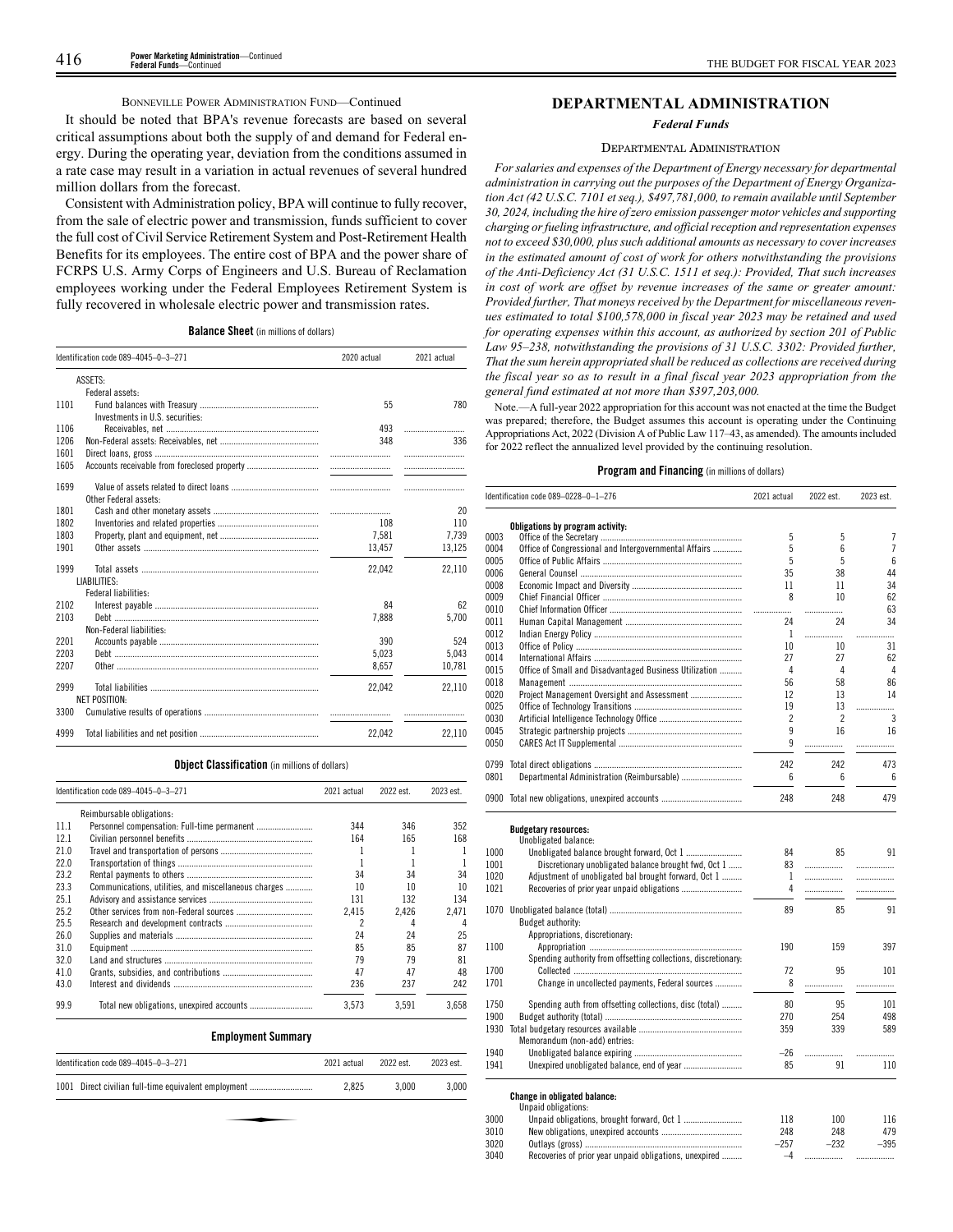| 3041         | Recoveries of prior year unpaid obligations, expired                                                                  | $-5$  | .     |        |
|--------------|-----------------------------------------------------------------------------------------------------------------------|-------|-------|--------|
| 3050         | Uncollected payments:                                                                                                 | 100   | 116   | 200    |
| 3060<br>3061 | Uncollected pymts, Fed sources, brought forward, Oct 1<br>Adjustments to uncollected pymts, Fed sources, brought      | $-3$  | $-12$ | $-12$  |
|              |                                                                                                                       | $-1$  | .     | .      |
| 3070         | Change in uncollected pymts, Fed sources, unexpired                                                                   | $-8$  | .     |        |
|              |                                                                                                                       |       |       |        |
| 3090         | Uncollected pymts, Fed sources, end of year<br>Memorandum (non-add) entries:                                          | $-12$ | $-12$ | $-12$  |
| 3100         |                                                                                                                       | 114   | 88    | 104    |
| 3200         |                                                                                                                       | 88    | 104   | 188    |
|              | Budget authority and outlays, net:                                                                                    |       |       |        |
|              | Discretionary:                                                                                                        |       |       |        |
| 4000         | Outlays, gross:                                                                                                       | 270   | 254   | 498    |
| 4010         | Outlays from new discretionary authority                                                                              | 160   | 133   | 313    |
| 4011         |                                                                                                                       | 97    | 99    | 82     |
|              |                                                                                                                       |       |       |        |
| 4020         |                                                                                                                       | 257   | 232   | 395    |
|              | Offsets against gross budget authority and outlays:                                                                   |       |       |        |
|              | Offsetting collections (collected) from:                                                                              |       |       |        |
| 4030         |                                                                                                                       | $-32$ | $-40$ | $-41$  |
| 4033         |                                                                                                                       | $-40$ | $-55$ | $-60$  |
|              |                                                                                                                       |       |       |        |
| 4040         | Offsets against gross budget authority and outlays (total)<br>Additional offsets against gross budget authority only: | $-72$ | $-95$ | $-101$ |
| 4050         | Change in uncollected pymts, Fed sources, unexpired                                                                   | $-8$  | .     |        |
| 4060         | Additional offsets against budget authority only (total)                                                              | $-8$  | .     |        |
|              |                                                                                                                       |       |       |        |
| 4070         |                                                                                                                       | 190   | 159   | 397    |
| 4080         |                                                                                                                       | 185   | 137   | 294    |
| 4180         |                                                                                                                       | 190   | 159   | 397    |
| 4190         |                                                                                                                       | 185   | 137   | 294    |

*Office of the Secretary (OSE).—*Directs and leads the management of the Department and provides policy guidance to line and staff organizations in the accomplishment of DOE's mission. In FY 2023, OSE will stand up a Central Climate Change Coordination team responsible to coordinate activities across DOE and other National Climate Task Force agencies.

*Congressional and Intergovernmental Affairs (CI).*—Responsible for DOE's liaison, communication, coordinating, directing, and promoting the Department's policies and legislative initiatives with Congress, State, territorial, Tribal and local government officials, and other Federal agencies.

*Public Affairs (PA)*.—Responsible for directing and managing the Department's policies and initiatives with the public, news media, and other stakeholders. PA serves as the Department's chief spokesperson with the news media, shapes initiatives aimed at educating the press and public about DOE issues, builds and maintains the Energy.gov platform.

*General Counsel (GC)*.—Responsible for providing legal services to all Department offices, and for determining the Department's authoritative position on any question of law with respect to all Department offices and programs, except for those belonging exclusively to the Federal Energy Regulatory Commission. GC is responsible for the coordination and clearance of proposed legislation affecting energy policy and Department activities. GC administers and monitors standards of conduct requirements, conducts patent program and intellectual property activities, and coordinates rulemaking actions of the Department with other Federal agencies.

*Economic Impact and Diversity (ED).*—Develops and executes DOE policies to implement applicable statutes and Executive Orders that impact diversity goals affecting equal employment opportunities, minority businesses, minority educational institutions, and historically underrepresented communities. ED identifies ways of ensuring that underrepresented populations are afforded an opportunity to participate fully in DOE programs. ED serves as central coordinator and departmental subject matter expert on equity and justice across the DOE complex and labs. Additionally, ED's Office of Civil Rights and Diversity will directly oversees Equal Employment Opportunity (EEO) complaint processing for the entire enterprise (except for NNSA), as well as directly overseeing the affirmative employment and diversity and inclusion functions for the entire complex (except for NNSA and the PMAs).

*Chief Financial Officer (CFO)*.—Assures the effective management and financial integrity of DOE programs, activities, and resources by developing, implementing, and monitoring DOE-wide policies and systems in the areas of budget administration, finance and accounting, internal controls and financial policy, corporate financial systems, and strategic planning.

*Chief Information Officer (CIO)*.—Provides advice and assistance to the Secretary and other senior managers to ensure that information technology is acquired and information resources are managed in a manner that complies with Administration policies and procedures and statutory requirements. In FY 2023 significant investments will continue to address Cyber vulnerabilities identified as a result of SolarWinds incident of December 2020, implementation of Executive Order 14028 focusing on zero trust architecture, enhanced logging, security licensing, universal encryption, and multifactor authentication.

*Chief Human Capital Officer (HC)*.—Provides DOE leadership on the impact and use of policies, proposals, programs, partnership agreements and relationships related to all aspects of human capital management. HC seeks solutions that address workforce issues in the areas of recruiting, hiring, motivating, succession planning, competency development, training and learning, retention, and diversity.

*Office of Policy (OP).*—Serves as the principal policy office advising the Secretary of Energy and performing priority policy analyses across the Department's activities, focused on technology; infrastructure; state, local, and tribal activities; and energy jobs, and Arctic Energy coordination.

*International Affairs (IA)*.—Advises Departmental leadership on strategic implementation of U.S. international energy policy and supports DOE's mission to ensure America's security and prosperity by addressing its energy, environmental, and climate challenges through innovative science and technology solutions. IA develops and leads the Department's bilateral and multilateral R&D cooperation, connecting DOE's program offices to advantageous international relationships. IA is the Department lead on fulfilling the Agency's requirements on the Committee of Foreign Investment in the U.S., including the expanded responsibilities derived from the Foreign Investment Risk Review Modernization Act of 2018. In FY 2023, IA will invest in the Net Zero World Initiative, DOE's signature contribution to the Presidents Build Back Better World Initiative, providing comprehensive technology and investment roadmaps to help key large emitters across the globe achieve net zero emissions by 2050.

*Office of Small and Disadvantaged Business Utilization (OSDBU).—*Responsible for maximizing contracting and subcontracting opportunities for small businesses interested in doing business with the Department. A primary responsibility of OSDBU is to work in partnership with Departmental program elements to achieve prime and subcontracting small business goals set forth by statute and the U.S. Small Business Administration.

*Office of Management (MA)*.—Provides DOE with centralized direction and oversight for the full range of management, procurement and administrative services. MA is responsible for contract management policy development and oversight, acquisition and contract administration, and delivery of procurement services to DOE headquarters organizations. MA activities include the management of headquarters facilities, Department-wide implementation of Federal sustainability goals, purchase or lease of Zero Emission Vehicles (ZEVs) within agency-owned vehicle fleets or as part of a transition from GSA-leased gas-powered vehicles to GSA-leased ZEVs, and related charging infrastructure and program costs.

*Project Management Oversight and Assessment (PM).—*Provides DOE corporate oversight, managerial leadership and assistance in developing and implementing DOE-wide policies, procedures, programs, and management systems pertaining to project management, and manages the project management career development program for DOE's Federal Project Directors. PM also provides independent oversight of Environmental Management's portfolio of capital asset projects that are \$100 million or greater, including all activities involved with on-site cost, schedule, technical and management status reviews, as well as analyzing and reporting performance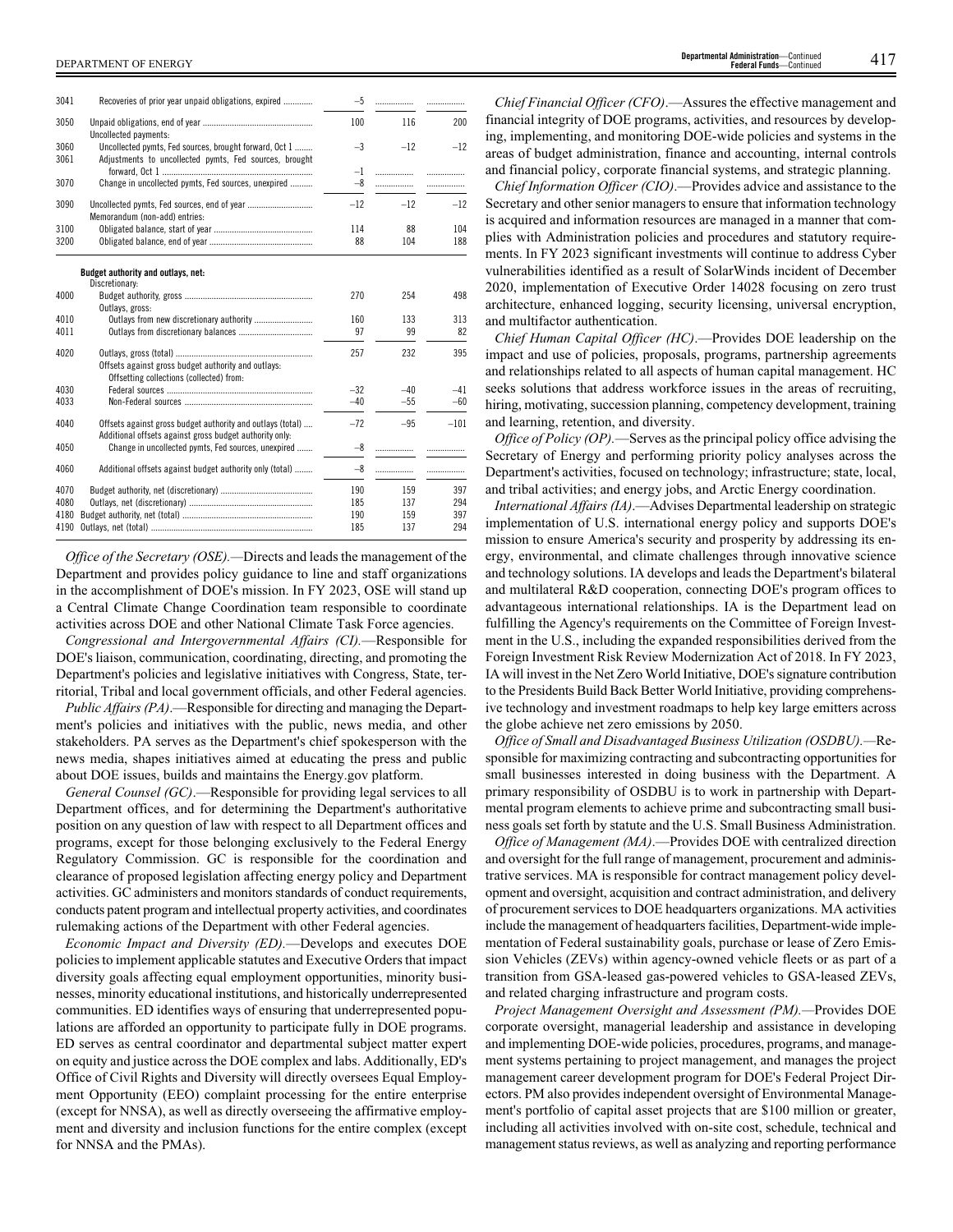### DEPARTMENTAL ADMINISTRATION—Continued

progress of the projects. PM will also provide cost estimating and program evaluation.

*Strategic Partnership Programs (SPP)*.—Covers the cost of work performed under orders placed with the Department by non-DOE entities that are precluded by law from making advance payments and certain revenue programs. Reimbursement of these costs is made through deposits of offsetting collections to this account.

*Office of Technology Transitions (OTT)*.—Facilitates accessibility of DOE's capabilities and technologies for private sector commercialization. OTT serves a multi-disciplinary role, providing management of DOE's ongoing tech-to-market activities, including the statutory Technology Commercialization Fund. OTT coordinates DOE technology transition activities, including policy reform, data collection and analyses, industry stakeholder convenings, and amplification of DOE technology transfer success stories across the DOE—including programs, field offices, and the National Labs and Production Facilities—as well as engaging with other Federal agencies to improve awareness of the benefits of engaging the DOE research enterprise. In FY 2023, OTT is requested as a separate appropriation.

*Artificial Intelligence Technology Office (AITO).*— Coordinates Artificial Intelligence capabilities utilization and research throughout the Department.

**Object Classification** (in millions of dollars)

|      | Identification code 089-0228-0-1-276<br>2021 actual  |     | 2022 est. | 2023 est. |
|------|------------------------------------------------------|-----|-----------|-----------|
|      | Direct obligations:                                  |     |           |           |
|      | Personnel compensation:                              |     |           |           |
| 111  |                                                      | 83  | 83        | 96        |
| 11.3 |                                                      | 9   | 9         | 11        |
| 11.5 |                                                      | 2   | 2         | 3         |
| 11.9 |                                                      | 94  | 94        | 110       |
| 121  |                                                      | 30  | 30        | 34        |
| 21.0 |                                                      | 1   |           | 5         |
| 23.3 | Communications, utilities, and miscellaneous charges | 11  | 11        | 11        |
| 25.1 |                                                      | 24  | 24        | 60        |
| 25.2 |                                                      | 15  | 15        | 51        |
| 25.3 | Other goods and services from Federal sources        | 34  | 34        | 107       |
| 25.4 |                                                      | 18  | 18        | 69        |
| 25.7 |                                                      |     |           |           |
| 31.0 |                                                      | 5   | 5         | 5         |
| 41.0 |                                                      | 9   |           | 20        |
| 99.0 |                                                      | 242 | 242       | 473       |
| 99.0 |                                                      | 6   | 6         | 6         |
| 99.9 |                                                      | 248 | 248       | 479       |

### **Employment Summary**

### OFFICE OF THE INSPECTOR GENERAL

*For expenses necessary for the Office of the Inspector General in carrying out the provisions of the Inspector General Act of 1978, \$106,808,000, to remain available until September 30, 2024.*

Note.—A full-year 2022 appropriation for this account was not enacted at the time the Budget was prepared; therefore, the Budget assumes this account is operating under the Continuing Appropriations Act, 2022 (Division A of Public Law 117–43, as amended). The amounts included for 2022 reflect the annualized level provided by the continuing resolution.

**Program and Financing** (in millions of dollars)

| Identification code 089-0236-0-1-276 |                                                                                               | 2021 actual |          | 2023 est. |
|--------------------------------------|-----------------------------------------------------------------------------------------------|-------------|----------|-----------|
| 0001<br>0002                         | Obligations by program activity:<br>Inspector General, Infrastructure Investment and Jobs Act | 60          | 60<br>19 | 107       |
|                                      |                                                                                               | 60          | 79       | 107       |

| 0801         |                                                                | 2                  |                          |                      |
|--------------|----------------------------------------------------------------|--------------------|--------------------------|----------------------|
|              | 0900 Total new obligations, unexpired accounts                 | 62                 | 79                       | 107                  |
|              | <b>Budgetary resources:</b>                                    |                    |                          |                      |
|              | Unobligated balance:                                           |                    |                          |                      |
| 1000         |                                                                | 6                  | 4                        | 2                    |
|              | Budget authority:                                              |                    |                          |                      |
| 1100         | Appropriations, discretionary:                                 | 58                 | 58                       | 107                  |
| 1100         | Appropriation, Infrastructure Investment and Jobs Act          | .                  | 19                       | .                    |
|              |                                                                |                    |                          |                      |
| 1160         |                                                                | 58                 | 77                       | 107                  |
|              | Advance appropriations, discretionary:                         |                    |                          |                      |
| 1170         |                                                                | .                  | .                        | 12                   |
|              | Spending authority from offsetting collections, discretionary: |                    |                          | $\overline{c}$       |
| 1700<br>1701 | Change in uncollected payments, Federal sources                | <br>$\overline{c}$ |                          |                      |
|              |                                                                |                    |                          | .                    |
| 1750         | Spending auth from offsetting collections, disc (total)        | $\overline{2}$     | .                        | $\overline{c}$       |
| 1900         |                                                                | 60                 | 77                       | 121                  |
| 1930         |                                                                | 66                 | 81                       | 123                  |
|              | Memorandum (non-add) entries:                                  |                    |                          |                      |
| 1941         |                                                                | 4                  | $\overline{\phantom{a}}$ | 16                   |
|              |                                                                |                    |                          |                      |
|              | Change in obligated balance:<br>Unpaid obligations:            |                    |                          |                      |
| 3000         |                                                                | 5                  | 8                        | 13                   |
| 3010         |                                                                | 62                 | 79                       | 107                  |
| 3020         |                                                                | $-59$              | $-74$                    | $-114$               |
|              |                                                                |                    |                          |                      |
| 3050         | Uncollected payments:                                          | 8                  | 13                       | 6                    |
| 3060         | Uncollected pymts, Fed sources, brought forward, Oct 1         | .                  | $-2$                     | $-2$                 |
| 3070         | Change in uncollected pymts, Fed sources, unexpired            | $-2$               | .                        | .                    |
|              |                                                                |                    |                          |                      |
| 3090         | Uncollected pymts, Fed sources, end of year                    | $-2$               | $-2$                     | $-2$                 |
|              | Memorandum (non-add) entries:                                  |                    |                          |                      |
| 3100<br>3200 |                                                                | 5<br>6             | 6<br>11                  | 11<br>$\overline{4}$ |
|              |                                                                |                    |                          |                      |
|              | Budget authority and outlays, net:                             |                    |                          |                      |
|              | Discretionary:                                                 |                    |                          |                      |
| 4000         |                                                                | 60                 | 77                       | 121                  |
|              | Outlays, gross:                                                |                    |                          |                      |
| 4010         | Outlays from new discretionary authority                       | 49                 | 65                       | 102                  |
| 4011         |                                                                | 10                 | 9                        | 12                   |
| 4020         |                                                                | 59                 | 74                       | 114                  |
|              | Offsets against gross budget authority and outlays:            |                    |                          |                      |
|              | Offsetting collections (collected) from:                       |                    |                          |                      |
| 4030         |                                                                | .                  | .                        | $-2$                 |
|              | Additional offsets against gross budget authority only:        |                    |                          |                      |
| 4050         | Change in uncollected pymts, Fed sources, unexpired            | $-2$               | .                        | .                    |
| 4070         |                                                                | 58                 | 77                       | 119                  |
| 4080         |                                                                | 59                 | 74                       | 112                  |
| 4180         |                                                                | 58                 | 77                       | 119                  |
|              |                                                                | 59                 | 74                       | 112                  |
|              |                                                                |                    |                          |                      |

The Office of Inspector General (OIG) provides Department-wide (including the National Nuclear Security Administration and the Federal Energy Regulatory Commission) audit, inspection, and investigative functions to identify and recommend corrections for management and administrative deficiencies, which create conditions for existing or potential instances of fraud, waste, abuse or violations of law. The audit function provides financial and performance audits of programs and operations. The inspection function provides independent inspection and analysis of the performance of programs and operations. The investigative function provides for the detection and investigation of improper and illegal activities involving programs, personnel, and operations. Through these efforts, the OIG identifies opportunities for cost savings and operational efficiency; identifies programs that are not meeting performance expectations; recovers monies to the Department and the Treasury as a result of civil and criminal prosecutions; and identifies ways to make Departmental programs safer and more secure.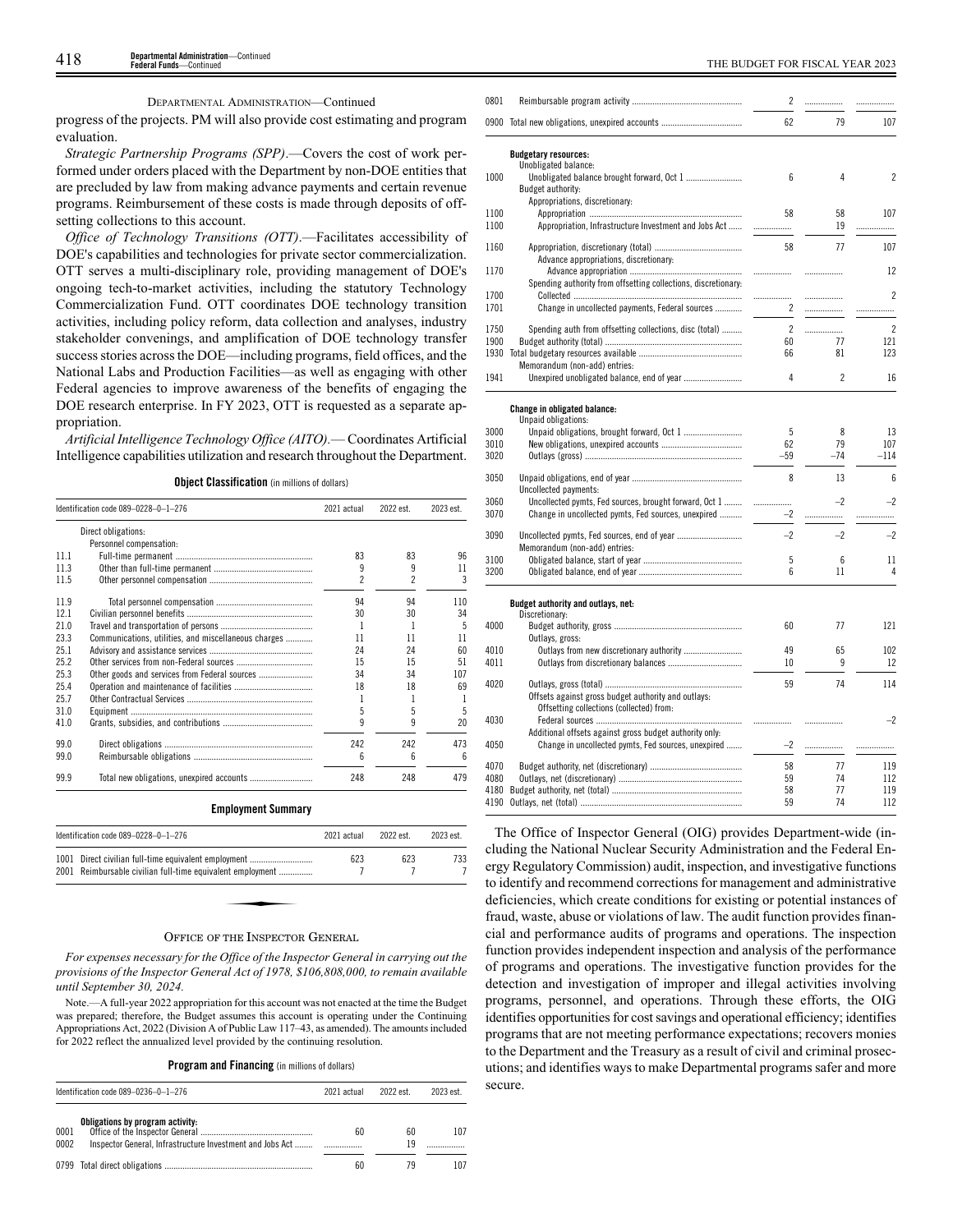# **Object Classification** (in millions of dollars)

|      | Identification code 089-0236-0-1-276 | 2021 actual | 2022 est. | 2023 est. |
|------|--------------------------------------|-------------|-----------|-----------|
|      | Direct obligations:                  |             |           |           |
|      | Personnel compensation:              |             |           |           |
| 11 1 |                                      | 33          | 33        | 33        |
| 11.3 |                                      |             |           |           |
| 11.5 |                                      | 2           |           |           |
| 11.9 |                                      | 36          | 36        | 36        |
| 12.1 |                                      | 15          | 15        | 15        |
| 25.1 |                                      | 2           |           | 2         |
| 25.2 |                                      |             | 21        | 49        |
| 25.3 |                                      | 4           |           |           |
| 31.0 |                                      |             |           |           |
| 99.0 |                                      | 60          | 79        | 107       |
| 99.0 |                                      | 2           |           |           |
| 99.9 |                                      | 62          | 79        | 107       |

# **Employment Summary**

| Identification code 089-0236-0-1-276                                                                               | 2021 actual | 2022 est | 2023 est |
|--------------------------------------------------------------------------------------------------------------------|-------------|----------|----------|
| 1001 Direct civilian full-time equivalent employment<br>2001 Reimbursable civilian full-time equivalent employment | 287         | 287      | 287      |
|                                                                                                                    |             |          |          |
| WORKING CAPITAL FUND                                                                                               |             |          |          |

### **Program and Financing** (in millions of dollars)

| Identification code 089-4563-0-4-276 |                                                                | 2021 actual    | 2022 est.      | 2023 est.      |
|--------------------------------------|----------------------------------------------------------------|----------------|----------------|----------------|
|                                      | Obligations by program activity:                               |                |                |                |
| 0802                                 | Project management and career development program              | $\overline{2}$ | $\overline{2}$ | $\overline{c}$ |
| 0810                                 |                                                                | 1              | 1              | $\overline{c}$ |
| 0812                                 |                                                                | 3              | 3              | 4              |
| 0813                                 |                                                                | 4              | 4              | 5              |
| 0814                                 | Building Occupancy (Rent, Operations & Maintenance)            | 140            | 140            | 117            |
| 0815                                 |                                                                | 38             | 38             | 49             |
| 0816                                 |                                                                | 4              | 4              | 4              |
| 0817                                 |                                                                | 9              | 9              | 12             |
| 0818                                 |                                                                | 9              | 9              | 16             |
| 0820                                 |                                                                | 30             | 30             | 38             |
| 0821                                 |                                                                | 13             | 13             | 16             |
| 0822                                 |                                                                | 8              | 8              | 9              |
| 0823                                 |                                                                | 1              | 1              | $\overline{c}$ |
| 0825                                 |                                                                | 3              | 3              | 3              |
| 0826                                 |                                                                | $\mathbf{1}$   | 1              | $\overline{c}$ |
| 0827                                 |                                                                | 1              | 1              | 1              |
|                                      | 0900 Total new obligations, unexpired accounts                 | 267            | 267            | 282            |
| 1000                                 | <b>Budgetary resources:</b><br>Unobligated balance:            | 68             | 49             | 58             |
| 1021                                 |                                                                | $\overline{c}$ | .              | .              |
| 1033                                 |                                                                | $\mathbf{1}$   | .              |                |
|                                      |                                                                |                |                |                |
| 1070                                 |                                                                | 71             | 49             | 58             |
|                                      | Budget authority:                                              |                |                |                |
|                                      | Spending authority from offsetting collections, discretionary: |                |                |                |
| 1700                                 |                                                                | 245            | 276            | 276            |
|                                      |                                                                | 316            | 325            | 334            |
|                                      | Memorandum (non-add) entries:                                  |                |                |                |
| 1941                                 |                                                                | 49             | 58             | 52             |
|                                      | <b>Change in obligated balance:</b>                            |                |                |                |
|                                      | Unpaid obligations:                                            |                |                |                |
| 3000                                 |                                                                | 139            | 138            | 2              |
| 3010                                 |                                                                | 267            | 267            | 282            |
| 3020                                 |                                                                | $-266$         | $-403$         | $-276$         |
| 3040                                 | Recoveries of prior year unpaid obligations, unexpired         | $-2$           | .              | .              |
| 3050                                 | Memorandum (non-add) entries:                                  | 138            | $\overline{c}$ | 8              |
| 3100                                 |                                                                | 139            | 138            | 2              |
| 3200                                 |                                                                | 138            | $\overline{c}$ | 8              |
|                                      | Budget authority and outlays, net:                             |                |                |                |
|                                      | Discretionary:                                                 |                |                |                |
| 4000                                 |                                                                | 245            | 276            | 276            |

| DEF<br><b>ENERGY</b><br>OF<br>±ME∟<br>Αĸ | GENERAL<br>. FUND RECEIPT ACCOUNTS | - - |
|------------------------------------------|------------------------------------|-----|
|                                          |                                    |     |

| 4010<br>4011 | Outlays, gross:                                                                                 | 106<br>160 | 265<br>138 | 265<br>11 |
|--------------|-------------------------------------------------------------------------------------------------|------------|------------|-----------|
| 4020         | Offsets against gross budget authority and outlays:<br>Offsetting collections (collected) from: | 266        | 403        | 276       |
| 4030         | Additional offsets against gross budget authority only:                                         | $-246$     | $-276$     | $-276$    |
| 4053         | Recoveries of prior year paid obligations, unexpired                                            |            |            |           |
|              |                                                                                                 |            |            |           |
| 4080<br>4180 |                                                                                                 | 20         | 127<br>    |           |
| 4190         |                                                                                                 | 20         | 127        |           |

The Department's Working Capital Fund (WCF) provides the following shared services: rent and building operations, telecommunications, cybersecurity, automated office systems including the Standard Accounting and Reporting System, Strategic Integrated Procurement Enterprise System, payment processing, payroll and personnel processing, administrative services, training and health services, overseas representation, interagency transfers, procurement management, audits, and controls for financial reporting. The WCF assists the Department in improving operational efficiency.

### **Object Classification** (in millions of dollars)

|      | Identification code 089-4563-0-4-276                 | 2021 actual | 2022 est. | 2023 est.                |
|------|------------------------------------------------------|-------------|-----------|--------------------------|
|      | Reimbursable obligations:                            |             |           |                          |
|      | Personnel compensation:                              |             |           |                          |
| 11.1 |                                                      | 11          | 11        | 12                       |
| 11.3 |                                                      |             |           | 1                        |
| 11.5 |                                                      |             |           | 1                        |
| 11.8 |                                                      | 2           | 2         | $\overline{\mathcal{C}}$ |
| 11.9 |                                                      | 15          | 15        | 16                       |
| 12.1 |                                                      | 5           | 5         | 5                        |
| 21.0 |                                                      |             |           |                          |
| 22.0 |                                                      |             |           | 1                        |
| 23.1 |                                                      | 69          | 69        | 73                       |
| 23.3 | Communications, utilities, and miscellaneous charges | 21          | 21        | 23                       |
| 24.0 |                                                      | 3           | 3         | 3                        |
| 25.1 |                                                      | 39          | 39        | 41                       |
| 25.2 |                                                      | 14          | 14        | 15                       |
| 25.3 |                                                      | 51          | 51        | 54                       |
| 25.4 |                                                      | 39          | 39        | 41                       |
| 25.7 |                                                      |             |           | 1                        |
| 26.0 |                                                      |             |           | 1                        |
| 31.0 |                                                      |             |           | 1                        |
| 32.0 |                                                      | 6           | հ         | 6                        |
| 99.0 |                                                      | 267         | 267       | 282                      |
| 99.9 |                                                      | 267         | 267       | 282                      |
|      |                                                      |             |           |                          |

# **Employment Summary**

| Identification code 089-4563-0-4-276 |                                                            | 2021 actual | 2022 est. | 2023 est. |
|--------------------------------------|------------------------------------------------------------|-------------|-----------|-----------|
|                                      | 2001 Reimbursable civilian full-time equivalent employment | 99          | 99        | 107       |
|                                      |                                                            |             |           |           |
|                                      |                                                            |             |           |           |

# **GENERAL FUND RECEIPT ACCOUNTS**

(in millions of dollars)

 $\overline{a}$ 

|            |                                                           | 2021 actual | 2022 est. | 2023 est. |
|------------|-----------------------------------------------------------|-------------|-----------|-----------|
|            | Offsetting receipts from the public:                      |             |           |           |
| 089-089400 | Fees and Recoveries, Federal Energy Regulatory            |             |           |           |
|            |                                                           | 31          | 9         | 9         |
| 089-143500 | General Fund Proprietary Interest Receipts, not Otherwise |             |           |           |
|            |                                                           | 4           | 4         |           |
| 089-223400 |                                                           | 644         | 2.930     | 2.049     |
| 089-224500 | Sale and Transmission of Electric Energy, Falcon          |             |           |           |
|            |                                                           |             |           |           |
| 089-224700 | Sale and Transmission of Electric Energy, Southwestern    |             |           |           |
|            |                                                           | 85          |           | ĥ         |
| 089-224800 | Sale and Transmission of Electric Energy, Southeastern    |             |           |           |
|            |                                                           | 151         | 177       | 176       |
| 089-224900 | Sale of Power and Other Utilities, not Otherwise          |             |           |           |
|            |                                                           |             | 10        | 10        |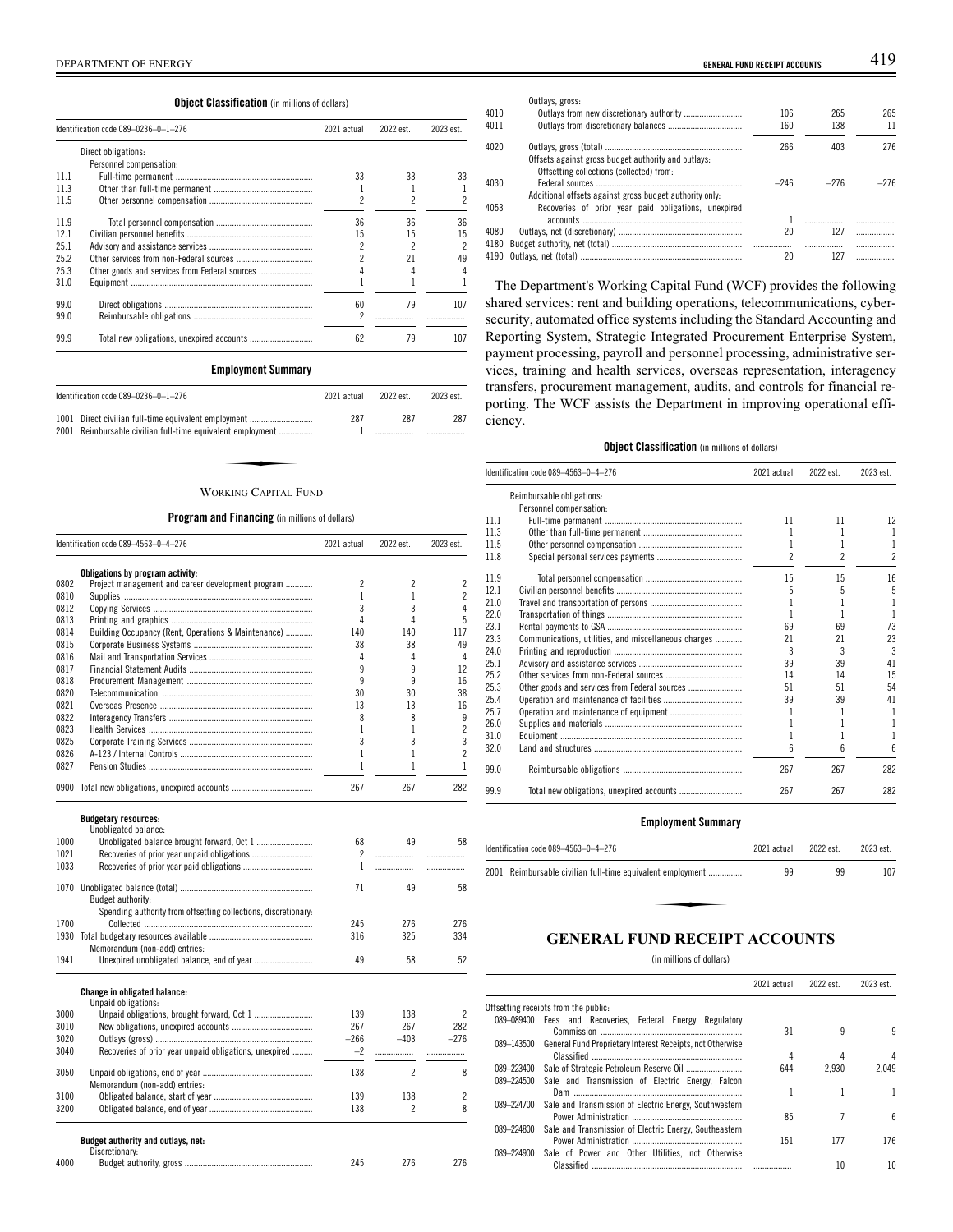**General Fund Receipt Accounts**—Continued

|                             |                                                          | 2021 actual | 2022 est. | 2023 est. |
|-----------------------------|----------------------------------------------------------|-------------|-----------|-----------|
| 089-267910                  | Title 17 Innovative Technology Loan Guarantees, Negative |             |           |           |
| 089-279530                  | DOE ATVM Direct Loans Downward Reestimate                | 45          | 10        |           |
|                             |                                                          |             | 11        |           |
| 089-279730                  | DOE Loan Guarantees Downward Reestimate Account          | 160         | 372       |           |
| 089-288900                  | Repayments on Miscellaneous Recoverable Costs, not       |             |           |           |
|                             |                                                          | 33          | 31        | 32        |
| 089-322000                  | All Other General Fund Proprietary Receipts Including    |             |           |           |
|                             |                                                          | 35          | 18        | 14        |
|                             |                                                          | 1,189       | 3,580     | 2,308     |
| Intragovernmental payments: |                                                          |             |           |           |
| 089-388500                  | Undistributed<br>Intragovernmental Payments and          |             |           |           |
|                             |                                                          | $-3$        |           |           |
|                             |                                                          | $-3$        |           |           |

# **GENERAL PROVISIONS—DEPARTMENT OF ENERGY**

*SEC. 301. (a) No appropriation, funds, or authority made available by this title for the Department of Energy shall be used to initiate or resume any program, project, or activity or to prepare or initiate Requests For Proposals or similar arrangements (including Requests for Quotations, Requests for Information, and Funding Opportunity Announcements) for a program, project, or activity if the program, project, or activity has not been funded by Congress.*

*(b)*

*(1) Unless the Secretary of Energy notifies the Committees on Appropriations of both Houses of Congress at least 3 full business days in advance, none of the funds made available in this title may be used to—*

*(A) make a grant allocation or discretionary grant award totaling \$1,000,000 or more;*

*(B) make a discretionary contract award or Other Transaction Agreement totaling \$1,000,000 or more, including a contract covered by the Federal Acquisition Regulation;*

*(C) issue a letter of intent to make an allocation, award, or Agreement in excess of the limits in subparagraph (A) or (B); or*

*(D) announce publicly the intention to make an allocation, award, or Agreement in excess of the limits in subparagraph (A) or (B).*

*(2) The Secretary of Energy shall submit to the Committees on Appropriations of both Houses of Congress within 15 days of the conclusion of each quarter a report detailing each grant allocation or discretionary grant award totaling less than \$1,000,000 provided during the previous quarter.*

*(3) The notification required by paragraph (1) and the report required by paragraph (2) shall include the recipient of the award, the amount of the award, the fiscal year for which the funds for the award were appropriated, the account and program, project, or activity from which the funds are being drawn, the title of the award, and a brief description of the activity for which the award is made.*

*(c) The Department of Energy may not, with respect to any program, project, or activity that uses budget authority made available in this title under the heading "Department of Energy—Energy Programs", enter into a multiyear contract, award a multiyear grant, or enter into a multiyear cooperative agreement unless—*

*(1) the contract, grant, or cooperative agreement is funded for the full period of performance as anticipated at the time of award; or*

*(2) the contract, grant, or cooperative agreement includes a clause conditioning the Federal Government's obligation on the availability of future year budget authority and the Secretary notifies the Committees on Appropriations of both Houses of Congress at least 3 days in advance.*

*(d) The amounts made available by this title may be reprogrammed for any program, project, or activity, and the Department shall notify the Committees on Appropriations of both Houses of Congress at least 30 days prior to the use of any proposed reprogramming that would cause any program, project, or activity funding level to increase or decrease by more than \$5,000,000 or 10 percent, whichever is less, during the time period covered by this Act.*

*(e) None of the funds provided in this title shall be available for obligation or expenditure through a reprogramming of funds that—*

*(1) creates, initiates, or eliminates a program, project, or activity;*

*(2) increases funds or personnel for any program, project, or activity for which funds are denied or restricted by this Act; or*

*(3) reduces funds that are directed to be used for a specific program, project, or activity by this Act. (f)*

*(1) The Secretary of Energy may waive any requirement or restriction in this section that applies to the use of funds made available for the Department of Energy if compliance with such requirement or restriction would pose a substantial risk to human health, the environment, welfare, or national security.*

*(2) The Secretary of Energy shall notify the Committees on Appropriations of both Houses of Congress of any waiver under paragraph (1) as soon as practicable, but not later than 3 days after the date of the activity to which a requirement or restriction would otherwise have applied. Such notice shall include an explanation of the substantial risk under paragraph (1) that permitted such waiver.*

*(g) The unexpended balances of prior appropriations provided for activities in this Act may be available to the same appropriation accounts for such activities established pursuant to this title. Available balances may be merged with funds in the applicable established accounts and thereafter may be accounted for as one fund for the same time period as originally enacted.*

*SEC. 302. Funds appropriated by this or any other Act, or made available by the transfer of funds in this Act, for intelligence activities are deemed to be specifically authorized by the Congress for purposes of section 504 of the National Security Act of 1947 (50 U.S.C. 3094) during fiscal year 2023 until the enactment of the Intelligence Authorization Act for fiscal year 2023.*

*SEC. 303. None of the funds made available in this title shall be used for the construction of facilities classified as high-hazard nuclear facilities under 10 CFR Part 830 unless independent oversight is conducted by the Office of Enterprise Assessments to ensure the project is in compliance with nuclear safety requirements.*

*SEC. 304. None of the funds made available in this title may be used to approve critical decision–2 or critical decision–3 under Department of Energy Order 413.3B, or any successive departmental guidance, for construction projects where the total project cost exceeds \$100,000,000, until a separate independent cost estimate has been developed for the project for that critical decision.*

*SEC. 305. Notwithstanding section 161 of the Energy Policy and Conservation Act (42 U.S.C. 6241), upon a determination by the President in this fiscal year that a regional supply shortage of refined petroleum product of significant scope and duration exists, that a severe increase in the price of refined petroleum product will likely result from such shortage, and that a draw down and sale of refined petroleum product would assist directly and significantly in reducing the adverse impact of such shortage, the Secretary of Energy may draw down and sell refined petroleum product from the Strategic Petroleum Reserve. Proceeds from a sale under this section shall be deposited into the SPR Petroleum Account established in section 167 of the Energy Policy and Conservation Act (42 U.S.C. 6247), and such amounts shall be available for obligation, without fiscal year limitation, consistent with that section.*

*SEC. 306. Subparagraphs (B) and (C) of section 40401(a)(2) of Public Law 117–58, paragraph (3) of section 16512(r) of title 42, United States Code, and section (l) of section 17013 of title 42, United States Code, shall not apply for fiscal year 2023. d (C) of section 4*<br>*of title 42, Uni.*<br>States Code, sha<br>**FNFRAI** P

# **TITLE V—GENERAL PROVISIONS**

(INCLUDING TRANSFER OF FUNDS)

*SEC. 501. None of the funds appropriated by this Act may be used in any way, directly or indirectly, to influence congressional action on any legislation or appropriation matters pending before Congress, other than to communicate to Members of Congress as described in 18 U.S.C. 1913.*

*SEC. 502. None of the funds made available by this Act may be used in contravention of Executive Order No. 12898 of February 11, 1994 (Federal Actions to Address Environmental Justice in Minority Populations and Low-Income Populations).*

*SEC. 503. (a) None of the funds made available in this Act may be used to maintain or establish a computer network unless such network blocks the viewing, downloading, and exchanging of pornography.*

*(b) Nothing in subsection (a) shall limit the use of funds necessary for any Federal, State, Tribal, or local law enforcement agency or any other entity carrying out criminal investigations, prosecution, or adjudication activities.*

*SEC. 504. Of the unavailable collections currently in the United States Enrichment Corporation Fund, \$405,421,000 shall be transferred to and merged with the Uranium Enrichment Decontamination and Decommissioning Fund and shall be available only to the extent provided in advance in appropriations Acts. lections current.*<br>0 shall be tran<br>nation and Dec<br>ded in advance i<br>NS DEPA1

# **GENERAL PROVISIONS—DEPARTMENT OF ENERGY**

**[**(INCLUDING TRANSFER OF FUNDS)**]**

**[**<sup>S</sup>EC. 301. Notwithstanding section 3304 of title 5, United States Code, and without regard to the provisions of sections 3309 through 3318 of such title 5, the Secretary of Energy, upon a determination that there is a severe shortage of candidates or a